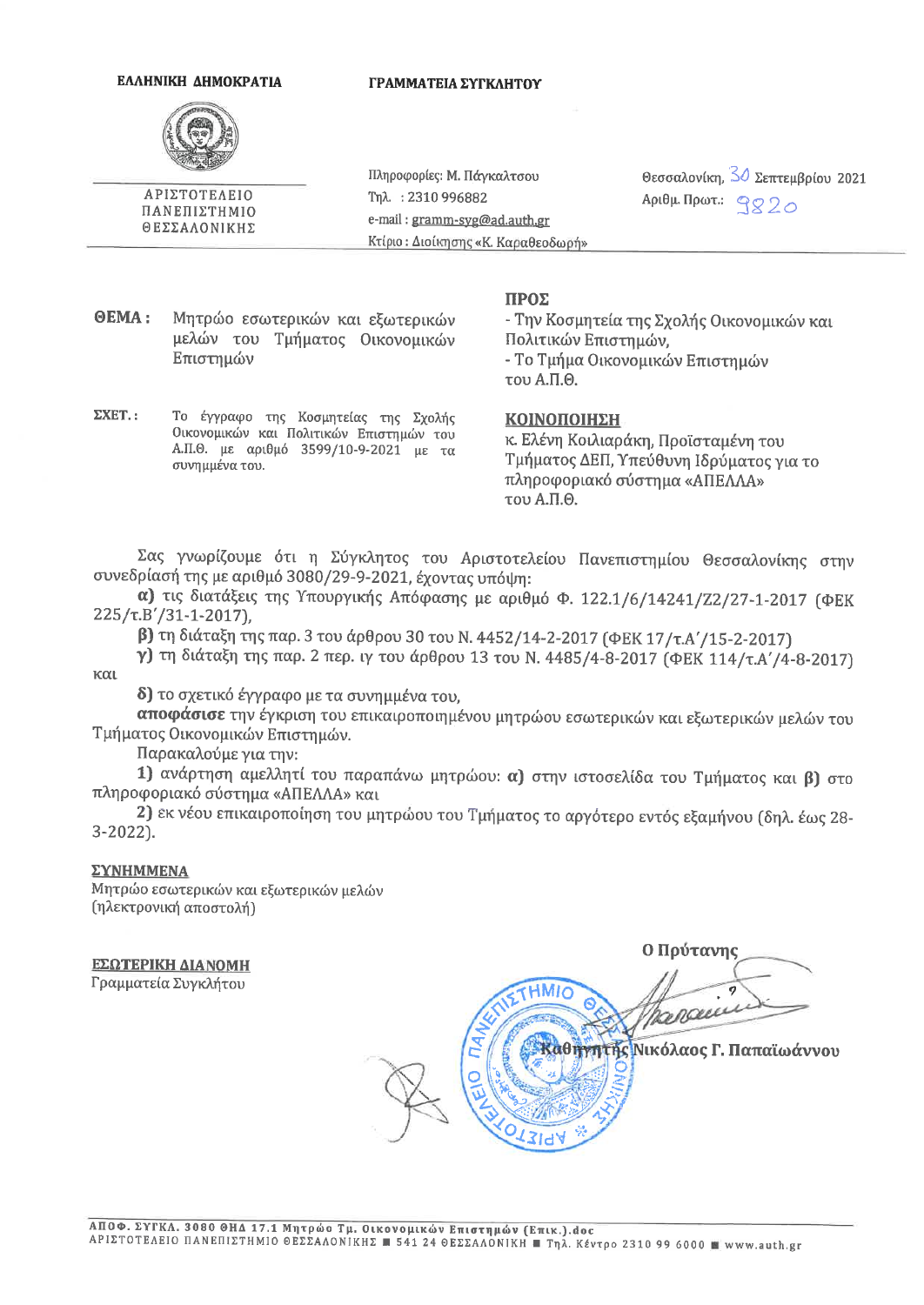| ΜΗΤΡΩΟ ΤΟΥ ΤΜΗΜΑΤΟΣ ΟΙΚΟΝΟΜΙΚΩΝ ΕΠΙΣΤΗΜΩΝ ΤΗΣ ΣΧΟΛΗΣ ΟΠΕ ΤΟΥ ΑΠΘ<br>ΣΥΝΕΔΡΙΑΣΗ ΚΟΣΜΗΤΕΙΑΣ 82/9-9-2021 • ΣΥΝΕΔΡΙΑΣΗ ΣΥΝΕΛΕΥΣΗΣ ΤΜΗΜΑΤΟΣ ΟΙΚΟΝΟΜΙΚΩΝ ΕΠΙΣΤΗΜΩΝ 133/15-7-2021 (ΕΠΙΚΑΙΡΟΠΟΙΗΣΗ) |                                                                                                                                                                    |            |                                 |        |                                            |                                                                                                   |                                                           |                   |                                                                                                                                                                                                                                                                                                                                                                                                                             |  |  |  |  |  |  |
|---------------------------------------------------------------------------------------------------------------------------------------------------------------------------------------------|--------------------------------------------------------------------------------------------------------------------------------------------------------------------|------------|---------------------------------|--------|--------------------------------------------|---------------------------------------------------------------------------------------------------|-----------------------------------------------------------|-------------------|-----------------------------------------------------------------------------------------------------------------------------------------------------------------------------------------------------------------------------------------------------------------------------------------------------------------------------------------------------------------------------------------------------------------------------|--|--|--|--|--|--|
|                                                                                                                                                                                             |                                                                                                                                                                    |            |                                 |        |                                            | ΣΥΝΕΔΡΙΑΣΗ ΣΥΓΚΛΗΤΟΥ ΜΕ ΑΡΙΘΜΟ 3080/29-9-2021                                                     |                                                           |                   |                                                                                                                                                                                                                                                                                                                                                                                                                             |  |  |  |  |  |  |
|                                                                                                                                                                                             | Α. ΕΣΩΤΕΡΙΚΑ ΜΕΛΗ ΤΟΥ ΤΜΗΜΑΤΟΣ ΟΙΚΟΝΟΜΙΚΩΝ ΕΠΙΣΤΗΜΩΝ ΤΟΥ ΑΠΘ<br>(ΠΕΡΙΛΑΜΒΑΝΟΝΤΑΙ ΚΑΘΗΓΗΤΕΣ/ΑΝΑΠΛΗΡΩΤΕΣ ΚΑΘΗΓΗΤΕΣ/ΜΟΝΙΜΟΙ ΕΠΙΚΟΥΡΟΙ ΚΑΘΗΓΗΤΕΣ ΤΟΥ ΟΙΚΕΙΟΥ ΤΜΗΜΑΤΟΣ) |            |                                 |        |                                            |                                                                                                   |                                                           |                   |                                                                                                                                                                                                                                                                                                                                                                                                                             |  |  |  |  |  |  |
| <b>A/A</b>                                                                                                                                                                                  | Επώνυμο                                                                                                                                                            | Όνομα      | Τμήμα                           | Ίδρυμα | Βαθμίδα                                    | Γνωστικό Αντικείμενο                                                                              | ΦΕΚ διορισμού                                             | Κωδικός<br>ΑΠΕΛΛΑ | Ιστοσελίδα Βιογραφικού-Δημοσιεύσεων                                                                                                                                                                                                                                                                                                                                                                                         |  |  |  |  |  |  |
| $\overline{1}$                                                                                                                                                                              | ΒΑΡΣΑΚΕΛΗΣ                                                                                                                                                         | ΝΙΚΟΛΑΟΣ   | ΟΙΚΟΝΟΜΙΚΩΝ<br>ΕΠΙΣΤΗΜΩΝ        | АПӨ    | ΚΑΘΗΓΗΤΗΣ                                  | <b>BIOMHXANIKH ΠΟΛΙΤΙΚΗ</b>                                                                       | 642/7-6-2018 T.F'                                         | 19707             | https://www.econ-auth.gr/human-resources/%CE%BC%CE%AD%CE%BB%CE%B7-<br>%CE%B4%CE%B5%CF%80/%CE%BF%CE%B9%CE%BA%CE%BF%CE%BD%C<br>E%BF%CE%BC%CE%B9%CE%BA%CE%AE%CF%82-<br>%CE%B8%CE%B5%CF%89%CF%81%CE%AF%CE%B1%CF%82-<br>%CE%BA%CE%B1%CE%B9-<br>%CF%80%CE%BF%CE%BB%CE%B9%CF%84%CE%B9%CE%BA%CE%AE%CF<br>%82/%CE%B2%CE%B1%CF%81%CF%83%CE%B1%CE%BA%CE%AD%CE%BB<br>%CE%B7%CF%82-<br>%CE%BD%CE%B9%CE%BA%CF%8C%CE%BB%CE%B1%CE%BF%CF%82/ |  |  |  |  |  |  |
| 2                                                                                                                                                                                           | ΔΕΣΛΗ                                                                                                                                                              | ΕΥΑΓΓΕΛΙΑ  | <b>OIKONOMIKON</b><br>ΕΠΙΣΤΗΜΩΝ | АПӨ    | ΚΑΘΗΓΗΤΗΣ                                  | ΟΙΚΟΝΟΜΙΚΟΣ<br>ΠΡΟΓΡΑΜΜΑΤΙΣΜΟΣ ΚΑΙ<br>ΑΝΑΠΤΥΞΗ                                                    | 1772/4-11-20 Ty                                           | 839               | https://www.econ-auth.gr/human-resources/%CE%BC%CE%AD%CE%BB%CE%B7-<br>%CE%B4%CE%B5%CF%80/%CE%B5%CF%86%CE%B1%CF%81%CE%BC%CE<br>%BF%CF%83%CE%BC%CE%AD%CE%BD%CE%B7%CF%82-<br>%CE%BF%CE%B9%CE%BA%CE%BF%CE%BD%CE%BF%CE%BC%CE%B9%C<br>E%BA%CE%AE%CF%82/%CE%B4%CE%B5%CF%83%CE%BB%CE%AE-<br>%CE%B5%CF%85%CE%B1%CE%B3%CE%B3%CE%B5%CE%BB%CE%AF%CE<br>%B1/                                                                             |  |  |  |  |  |  |
| 3                                                                                                                                                                                           | ΔΙΑΜΑΝΤΙΔΗΣ                                                                                                                                                        | ΑΛΕΞΑΝΔΡΟΣ | ΟΙΚΟΝΟΜΙΚΩΝ<br>ΕΠΙΣΤΗΜΩΝ        | АПӨ    | ΕΠΙΚΟΥΡΟΣ<br>ΚΑΘΗΓΗΤΗΣ<br>(MONIMOΣ)        | ΠΟΣΟΤΙΚΕΣ ΜΕΘΟΔΟΙ ΣΤΗ<br>ΔΙΟΙΚΗΣΗ<br>ΠΑΡΑΓΩΓΗΣ                                                    | 1537 TF-2/10/2020                                         | 16123             | https://www.econ-auth.gr/human-resources/%CE%BC%CE%AD%CE%BB%CE%B7-<br>%CE%B4%CE%B5%CF%80/%CE%B4%CE%B9%CE%BF%CE%AF%CE%BA%CE<br>%B7%CF%83%CE%B7%CF%82-%CF%84%CF%89%CE%BD-<br>%CE%B5%CF%80%CE%B9%CF%87%CE%B5%CE%B9%CF%81%CE%AE%CF<br>%83%CE%B5%CF%89%CE%BD/%CE%B4%CE%B9%CE%B1%CE%BC%CE%B1<br>%CE%BD%CF%84%CE%AF%CE%B4%CE%B7%CF%82-<br>%CE%B1%CE%BB%CE%AD%CE%BE%CE%B1%CE%BD%CE%B4%CF%81%CE<br>%BF%CF%82/                        |  |  |  |  |  |  |
| $\overline{\mathbf{4}}$                                                                                                                                                                     | ΖΑΡΩΤΙΑΔΗΣ                                                                                                                                                         | ΓΡΗΓΟΡΙΟΣ  | ΟΙΚΟΝΟΜΙΚΩΝ<br>ΕΠΙΣΤΗΜΩΝ        | АПӨ    | ΑΝΑΠΛΗΡΩΤΗΣ<br>ΚΑΘΗΓΗΤΗΣ                   | ΒΙΟΜΗΧΑΝΙΚΗ ΑΝΑΠΤΥΞΗ<br>ΚΑΙ ΑΜΕΣΕΣ ΞΕΝΕΣ<br>ΕΠΕΝΔΥΣΕΙΣ                                            | 1188/24-11-2015                                           | 7569              | https://www.econ-auth.gr/human-resources/%CE%BC%CE%AD%CE%BB%CE%B7-<br>%CE%B4%CE%B5%CF%80/%CE%B5%CF%86%CE%B1%CF%81%CE%BC%CE<br>%BF%CF%83%CE%BC%CE%AD%CE%BD%CE%B7%CF%82-<br>%CE%BF%CE%B9%CE%BA%CE%BF%CE%BD%CE%BF%CE%BC%CE%B9%C<br>E%BA%CE%AE%CF%82/%CE%B6%CE%B1%CF%81%CF%89%CF%84%CE%B9<br>%CE%AC%CE%B4%CE%B7%CF%82-<br>%CE%B3%CF%81%CE%B7%CE%B3%CF%8C%CF%81%CE%B7%CF%82/                                                     |  |  |  |  |  |  |
| 5                                                                                                                                                                                           | ΖΗΚΟΠΟΥΛΟΣ                                                                                                                                                         | ΧΡΗΣΤΟΣ    | ΟΙΚΟΝΟΜΙΚΩΝ<br>ΕΠΙΣΤΗΜΩΝ        | ΑΠΘ    | ΕΠΙΚΟΥΡΟΣ<br>ΚΑΘΗΓΗΤΗΣ<br>$(MONIMO\Sigma)$ | Στοχαστικές Μέθοδοι και<br>Βελτιστοποίηση στην<br>Οργάνωση Εφοδιασμού,<br>Υπηρεσιών και Παραγωγής | 1627/3-12-2014,<br>904/17.08.2018, т.Г<br>(μονιμοποίησης) | 23037             | https://www.econ-auth.gr/human-resources/%CE%BC%CE%AD%CE%BB%CE%B7-<br>%CE%B4%CE%B5%CF%80/%CE%B4%CE%B9%CE%BF%CE%AF%CE%BA%CE<br>%B7%CF%83%CE%B7%CF%82-%CF%84%CF%89%CE%BD-<br>%CE%B5%CF%80%CE%B9%CF%87%CE%B5%CE%B9%CF%81%CE%AE%CF<br>%83%CE%B5%CF%89%CE%BD/%CE%B6%CE%B7%CE%BA%CF%8C%CF%80<br>%CE%BF%CF%85%CE%BB%CE%BF%CF%82-<br>%CF%87%CF%81%CE%AE%CF%83%CF%84%CE%BF%CF%82/                                                    |  |  |  |  |  |  |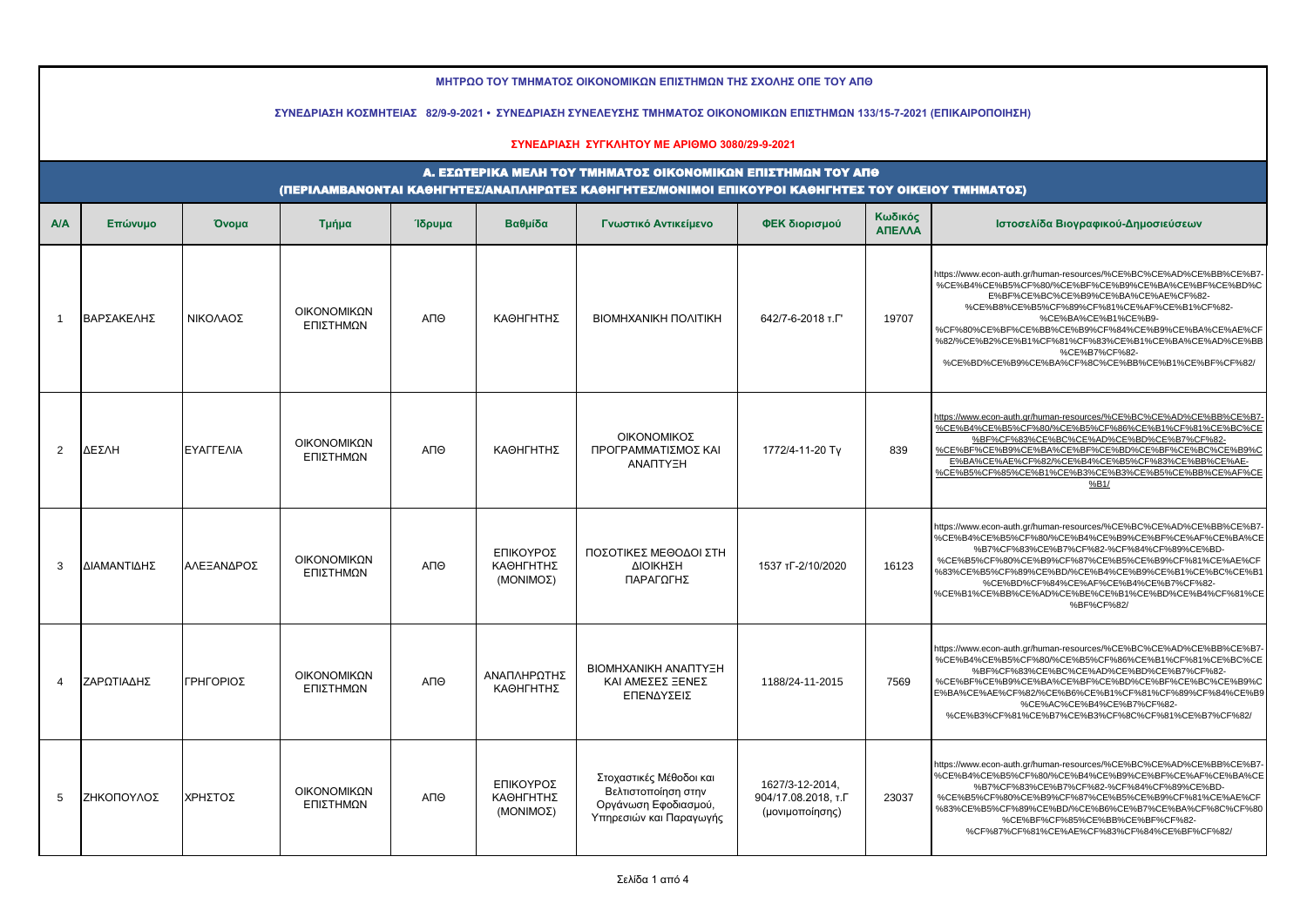| 6              | ΘΩΜΑΪΔΗΣ     | ΝΙΚΟΛΑΟΣ       | ΟΙΚΟΝΟΜΙΚΩΝ<br>ΕΠΙΣΤΗΜΩΝ | АПӨ | ΕΠΙΚΟΥΡΟΣ<br>ΚΑΘΗΓΗΤΗΣ<br>(MONIMOΣ) | <b>OIKONOMETPIA</b>                                                                                                                 | 792/5-4-2021 т. Г'  | 15958 | https://www.econ.auth.gr/el/econ/faculty/3900                                                                                                                                                                                                                                                                                                                                                                  |
|----------------|--------------|----------------|--------------------------|-----|-------------------------------------|-------------------------------------------------------------------------------------------------------------------------------------|---------------------|-------|----------------------------------------------------------------------------------------------------------------------------------------------------------------------------------------------------------------------------------------------------------------------------------------------------------------------------------------------------------------------------------------------------------------|
| $\overline{7}$ | ΚΑΤΡΑΚΥΛΙΔΗΣ | ΚΩΝ/ΝΟΣ        | ΟΙΚΟΝΟΜΙΚΩΝ<br>ΕΠΙΣΤΗΜΩΝ | АПӨ | ΚΑΘΗΓΗΤΗΣ                           | ΕΦΑΡΜΟΣΜΕΝΗ<br><b>OIKONOMETPIA</b>                                                                                                  | 102/31-1-2013 тГ    | 17353 | https://www.econ-auth.gr/human-resources/%CE%BC%CE%AD%CE%BB%CE%B7<br>%CE%B4%CE%B5%CF%80/%CE%B5%CF%86%CE%B1%CF%81%CE%BC%CE<br>%BF%CF%83%CE%BC%CE%AD%CE%BD%CE%B7%CF%82-<br>%CE%BF%CE%B9%CE%BA%CE%BF%CE%BD%CE%BF%CE%BC%CE%B9%C<br>E%BA%CE%AE%CF%82/%CE%BA%CE%B1%CF%84%CF%81%CE%B1%CE%B<br>A%CF%85%CE%BB%CE%AF%CE%B4%CE%B7%CF%82-<br>%CE%BA%CF%89%CE%BD%CF%83%CF%84%CE%B1%CE%BD%CF%84%CE<br>%AF%CE%BD%CE%BF%CF%82/ |
| 8              | ΚΟΣΜΙΔΟΥ     | <b>KYPIAKH</b> | ΟΙΚΟΝΟΜΙΚΩΝ<br>ΕΠΙΣΤΗΜΩΝ | ΑΠΘ | ΚΑΘΗΓΗΤΗΣ                           | XPHMATOOIKONOMIKH-<br><b>TPANEZIKH</b>                                                                                              | 1342/8-8-19 т. Г'   | 1148  | https://www.econ-auth.gr/human-resources/%CE%BC%CE%AD%CE%BB%CE%B7<br>%CE%B4%CE%B5%CF%80/%CE%B4%CE%B9%CE%BF%CE%AF%CE%BA%CE<br>%B7%CF%83%CE%B7%CF%82-%CF%84%CF%89%CE%BD-<br>%CE%B5%CF%80%CE%B9%CF%87%CE%B5%CE%B9%CF%81%CE%AE%CF<br>%83%CE%B5%CF%89%CE%BD/%CE%BA%CE%BF%CF%83%CE%BC%CE%AF<br>%CE%B4%CE%BF%CF%85-<br>%CE%BA%CF%85%CF%81%CE%B9%CE%B1%CE%BA%CE%AE/                                                    |
| 9              | ΚΟΥΣΕΝΙΔΗΣ   | ΔΗΜΗΤΡΗΣ       | ΟΙΚΟΝΟΜΙΚΩΝ<br>ΕΠΙΣΤΗΜΩΝ | АПО | ΚΑΘΗΓΗΤΗΣ                           | XPHMATOOIKONOMIKH-<br>ΛΟΓΙΣΤΙΚΗ                                                                                                     | 602/25-5-2018 т. Г' | 17429 | https://www.econ-auth.gr/human-resources/%CE%BC%CE%AD%CE%BB%CE%B7<br>%CE%B4%CE%B5%CF%80/%CE%B4%CE%B9%CE%BF%CE%AF%CE%BA%CE<br>%B7%CF%83%CE%B7%CF%82-%CF%84%CF%89%CE%BD-<br>%CE%B5%CF%80%CE%B9%CF%87%CE%B5%CE%B9%CF%81%CE%AE%CF<br>%83%CE%B5%CF%89%CE%BD/%CE%BA%CE%BF%CF%85%CF%83%CE%B5<br>%CE%BD%CE%AF%CE%B4%CE%B7%CF%82-<br>%CE%B4%CE%B7%CE%BC%CE%AE%CF%84%CF%81%CE%B9%CE%BF%CF<br>%82/                        |
| 10             | ΚΩΣΤΟΠΟΥΛΟΥ  | ΣΤΥΛΙΑΝΗ       | ΟΙΚΟΝΟΜΙΚΩΝ<br>ΕΠΙΣΤΗΜΩΝ | АПО | ΚΑΘΗΓΗΤΗΣ                           | ПЕРІФЕРЕІАКН ОІКОЛОМІКН<br>ΚΑΙ ΤΟΥΡΙΣΤΙΚΗ ΑΝΑΠΤΥΞΗ                                                                                  | 1720/26-10-20 Ty    | 5748  | https://www.econ-auth.gr/human-resources/%CE%BC%CE%AD%CE%BB%CE%B7<br>%CE%B4%CE%B5%CF%80/%CE%B5%CF%86%CE%B1%CF%81%CE%BC%CE<br>%BF%CF%83%CE%BC%CE%AD%CE%BD%CE%B7%CF%82-<br>%CE%BF%CE%B9%CE%BA%CE%BF%CE%BD%CE%BF%CE%BC%CE%B9%C<br>E%BA%CE%AE%CF%82/%CE%BA%CF%89%CF%83%CF%84%CE%BF%CF%80<br>%CE%BF%CF%8D%CE%BB%CE%BF%CF%85-<br>%CF%83%CF%84%CF%85%CE%BB%CE%B9%CE%B1%CE%BD%CE%AE/                                   |
| 11             | ΜΑΡΔΑΣ       | ΔΗΜΗΤΡΙΟΣ      | ΟΙΚΟΝΟΜΙΚΩΝ<br>ΕΠΙΣΤΗΜΩΝ | ΑΠΘ | ΚΑΘΗΓΗΤΗΣ                           | ΔΙΕΘΝΕΙΣ ΕΜΠΟΡΙΚΕΣ<br>ΣΧΕΣΕΙΣ ΜΕ ΕΜΦΑΣΗ ΤΙΣ<br>ΕΜΠΟΡΙΚΕΣ ΣΧΕΣΕΙΣ ΤΗΣ<br>ΕΥΡΩΠΑΪΚΗΣ ΟΙΚΟΝΟΜΙΚΗΣ<br>ΚΟΙΝΟΤΗΤΑΣ (ΕΥΡΩΠΑΪΚΗΣ<br>ΕΝΩΣΗΣ) | 126/5-2-2013 Ty     | 313   | https://www.econ-auth.gr/human-resources/%CE%BC%CE%AD%CE%BB%CE%B7<br>%CE%B4%CE%B5%CF%80/%CE%BF%CE%B9%CE%BA%CE%BF%CE%BD%C<br>E%BF%CE%BC%CE%B9%CE%BA%CE%AE%CF%82-<br>%CE%B8%CE%B5%CF%89%CF%81%CE%AF%CE%B1%CF%82-<br>%CE%BA%CE%B1%CE%B9-<br>%CF%80%CE%BF%CE%BB%CE%B9%CF%84%CE%B9%CE%BA%CE%AE%CF<br>%82/%CE%BC%CE%AC%CF%81%CE%B4%CE%B1%CF%82-<br>%CE%B4%CE%B7%CE%BC%CE%AE%CF%84%CF%81%CE%B9%CE%BF%CF<br>%82/       |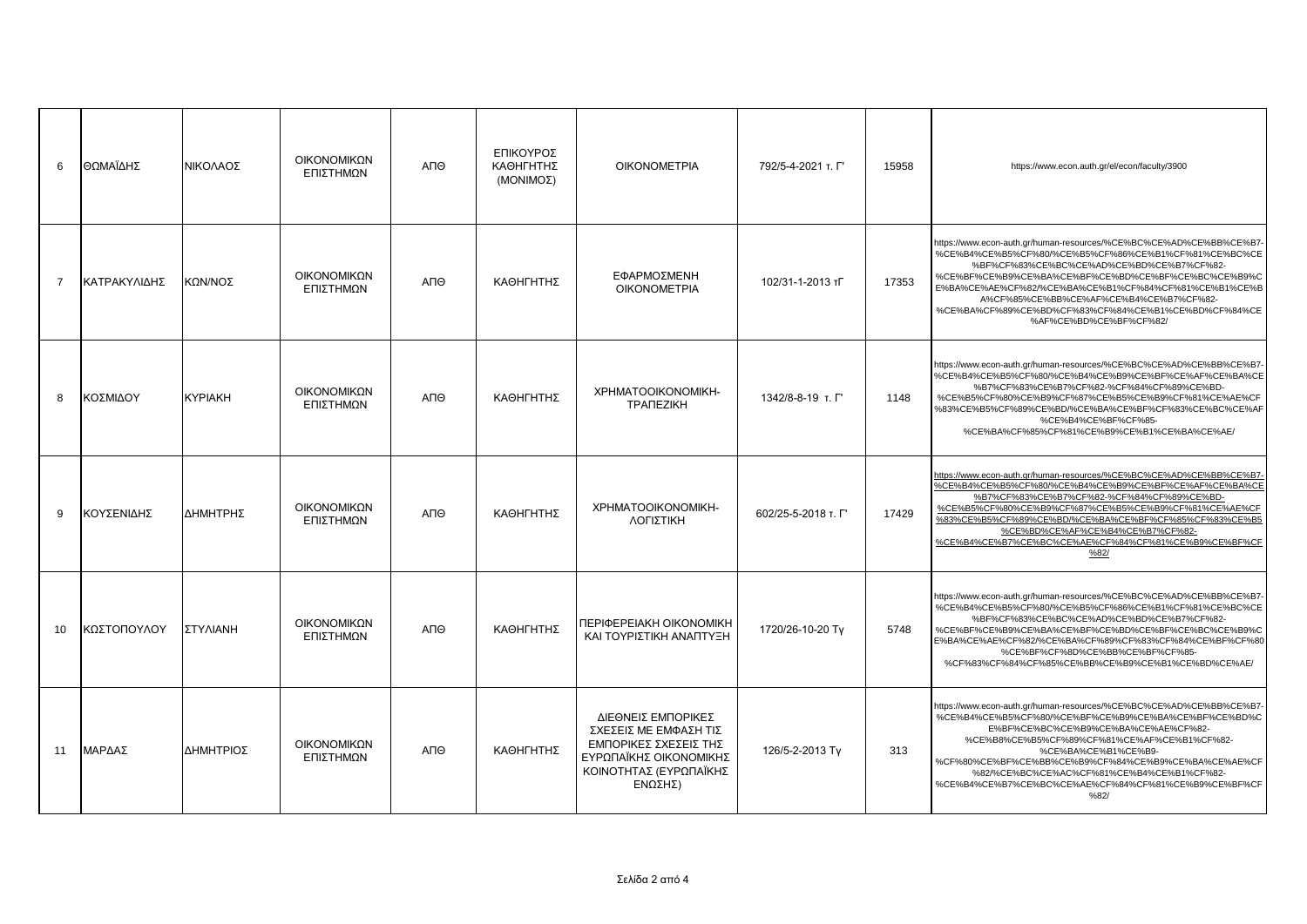| 12 | ΜΠΟΥΤΣΟΥΚΗ             | ΧΡΙΣΤΙΝΑ      | ΟΙΚΟΝΟΜΙΚΩΝ<br>ΕΠΙΣΤΗΜΩΝ        | ΑΠΘ | ΚΑΘΗΓΗΤΗΣ                         | ΠΟΛΙΤΙΚΗ ΚΑΤΑΚΤΗΣΗΣ ΚΑΙ<br>ΕΡΕΥΝΑ ΑΓΟΡΑΣ<br>(MAPKETINFK)      | 1722/26-10-20 Ty  | 11080 | https://www.econ-auth.gr/human-resources/%CE%BC%CE%AD%CE%BB%CE%B7<br>%CE%B4%CE%B5%CF%80/%CE%B4%CE%B9%CE%BF%CE%AF%CE%BA%CE<br>%B7%CF%83%CE%B7%CF%82-%CF%84%CF%89%CE%BD-<br>%CE%B5%CF%80%CE%B9%CF%87%CE%B5%CE%B9%CF%81%CE%AE%CF<br>%83%CE%B5%CF%89%CE%BD/%CE%BC%CF%80%CE%BF%CF%85%CF%84<br>%CF%83%CE%BF%CF%8D%CE%BA%CE%B7-<br>%CF%87%CF%81%CE%B9%CF%83%CF%84%CE%AF%CE%BD%CE%B1/                                                                                      |
|----|------------------------|---------------|---------------------------------|-----|-----------------------------------|---------------------------------------------------------------|-------------------|-------|--------------------------------------------------------------------------------------------------------------------------------------------------------------------------------------------------------------------------------------------------------------------------------------------------------------------------------------------------------------------------------------------------------------------------------------------------------------------|
| 13 | ΠΑΛΑΙΟΛΟΓΟΥ            | ΣΟΥΖΑΝΑ-ΜΑΡΙΑ | ΟΙΚΟΝΟΜΙΚΩΝ<br>ΕΠΙΣΤΗΜΩΝ        | ΑΠΘ | ΑΝΑΠΛΗΡΩΤΗΣ<br>ΚΑΘΗΓΗΤΗΣ          | ΔΗΜΟΣΙΑ ΟΙΚΟΝΟΜΙΚΗ                                            | 227/23-3-2015 Tv  | 1364  | https://www.econ-auth.gr/human-resources/%CE%BC%CE%AD%CE%BB%CE%B7<br>%CE%B4%CE%B5%CF%80/%CE%B5%CF%86%CE%B1%CF%81%CE%BC%CE<br>%BF%CF%83%CE%BC%CE%AD%CE%BD%CE%B7%CF%82-<br>%CE%BF%CE%B9%CE%BA%CE%BF%CE%BD%CE%BF%CE%BC%CE%B9%C<br>E%BA%CE%AE%CF%82/%CF%80%CE%B1%CE%BB%CE%B1%CE%B9%CE%B<br>F%CE%BB%CF%8C%CE%B3%CE%BF%CF%85-<br>%CF%83%CE%BF%CF%85%CE%B6%CE%AC%CE%BD%CE%B1-<br>%CE%BC%CE%B1%CF%81%CE%AF%CE%B1/                                                          |
| 14 | ΠΑΠΑΔΟΠΟΥΛΟΣ           | ΚΩΝΣΤΑΝΤΙΝΟΣ  | <b>OIKONOMIKON</b><br>ΕΠΙΣΤΗΜΩΝ | ΑΠΘ | ΜΟΝΙΜΟΣ<br>ΕΠΙΚΟΥΡΟΣ<br>ΚΑΘΗΓΗΤΗΣ | ΜΙΚΡΟΟΙΚΟΝΟΜΙΚΗ ΘΕΩΡΙΑ<br><b>KAI ΠΟΛΙΤΙΚΗ</b>                 | 212/21-2-2014/ TF | 10103 | https://www.econ-auth.gr/human-resources/%CE%BC%CE%AD%CE%BB%CE%B7<br>%CE%B4%CE%B5%CF%80/%CE%BF%CE%B9%CE%BA%CE%BF%CE%BD%C<br>E%BF%CE%BC%CE%B9%CE%BA%CE%AE%CF%82-<br>%CE%B8%CE%B5%CF%89%CF%81%CE%AF%CE%B1%CF%82-<br>%CE%BA%CE%B1%CE%B9-<br>%CF%80%CE%BF%CE%BB%CE%B9%CF%84%CE%B9%CE%BA%CE%AE%CF<br>%82/%CF%80%CE%B1%CF%80%CE%B1%CE%B4%CF%8C%CF%80%CE%BF<br>%CF%85%CE%BB%CE%BF%CF%82-<br>%CE%BA%CF%89%CE%BD%CF%83%CF%84%CE%B1%CE%BD%CF%84%CE<br>%AF%CE%BD%CE%BF%CF%82/ |
| 15 | ΠΑΠΑΔΟΠΟΥΛΟΣ ΧΡΥΣΟΛΕΩΝ |               | ΟΙΚΟΝΟΜΙΚΩΝ<br>ΕΠΙΣΤΗΜΩΝ        | ΑΠΘ | ΚΑΘΗΓΗΤΗΣ                         | ΠΟΣΟΤΙΚΕΣ ΜΕΘΟΔΟΙ ΣΤΗ<br>ΔΙΟΙΚΗΣΗ<br>ΠΑΡΑΓΩΓΗΣ                | 241/8-10-04 τΝΠΔΔ | 18504 | https://www.econ-auth.gr/human-resources/%CE%BC%CE%AD%CE%BB%CE%B7<br>%CE%B4%CE%B5%CF%80/%CE%B4%CE%B9%CE%BF%CE%AF%CE%BA%CE<br>%B7%CF%83%CE%B7%CF%82-%CF%84%CF%89%CE%BD-<br>%CE%B5%CF%80%CE%B9%CF%87%CE%B5%CE%B9%CF%81%CE%AE%CF<br>%83%CE%B5%CF%89%CE%BD/%CF%80%CE%B1%CF%80%CE%B1%CE%B4<br>%CF%8C%CF%80%CE%BF%CF%85%CE%BB%CE%BF%CF%82-<br>%CF%87%CF%81%CF%85%CF%83%CE%BF%CE%BB%CE%AD%CF%89%CE%<br>BD/                                                                |
| 16 | ΠΑΠΑΧΡΗΣΤΟΥ            | ΓΕΩΡΓΙΟΣ      | ΟΙΚΟΝΟΜΙΚΩΝ<br>ΕΠΙΣΤΗΜΩΝ        | ΑΠΘ | ΚΑΘΗΓΗΤΗΣ                         | <b>XPHMATOOOIKONOMIKH</b><br>ΑΝΑΛΥΣΗ (FINANCIAL<br>ECONOMICS) | 112/8-2-2017 тГ   | 19340 | https://www.econ-auth.gr/human-resources/%CE%BC%CE%AD%CE%BB%CE%B7<br>%CE%B4%CE%B5%CF%80/%CE%BF%CE%B9%CE%BA%CE%BF%CE%BD%C<br>E%BF%CE%BC%CE%B9%CE%BA%CE%AE%CF%82-<br>%CE%B8%CE%B5%CF%89%CF%81%CE%AF%CE%B1%CF%82-<br>%CE%BA%CE%B1%CE%B9-<br>%CF%80%CE%BF%CE%BB%CE%B9%CF%84%CE%B9%CE%BA%CE%AE%CF<br>%82/%CF%80%CE%B1%CF%80%CE%B1%CF%87%CF%81%CE%AE%CF%83%<br>CF%84%CE%BF%CF%85-<br>%CE%B3%CE%B5%CF%8E%CF%81%CE%B3%CE%B9%CE%BF%CF%82/                                   |
| 17 | ΠΟΛΥΜΕΝΗΣ              | ΒΑΣΙΛΗΣ       | ΟΙΚΟΝΟΜΙΚΩΝ<br>ΕΠΙΣΤΗΜΩΝ        | ΑΠΘ | ΑΝΑΠΛΗΡΩΤΗΣ<br>ΚΑΘΗΓΗΤΗΣ          | <b>XPHMATOOIKONOMIKH</b><br>ΔΙΟΙΚΗΣΗ                          | 244/24-3-2015 TF  | 8855  | https://www.econ-auth.gr/human-resources/%CE%BC%CE%AD%CE%BB%CE%B7<br>%CE%B4%CE%B5%CF%80/%CE%B4%CE%B9%CE%BF%CE%AF%CE%BA%CE<br>%B7%CF%83%CE%B7%CF%82-%CF%84%CF%89%CE%BD-<br>%CE%B5%CF%80%CE%B9%CF%87%CE%B5%CE%B9%CF%81%CE%AE%CF<br>%83%CE%B5%CF%89%CE%BD/%CF%80%CE%BF%CE%BB%CF%85%CE%BC<br>%CE%AD%CE%BD%CE%B7%CF%82-<br>%CE%B2%CE%B1%CF%83%CE%AF%CE%BB%CE%B5%CE%B9%CE%BF%CF<br>%82/                                                                                  |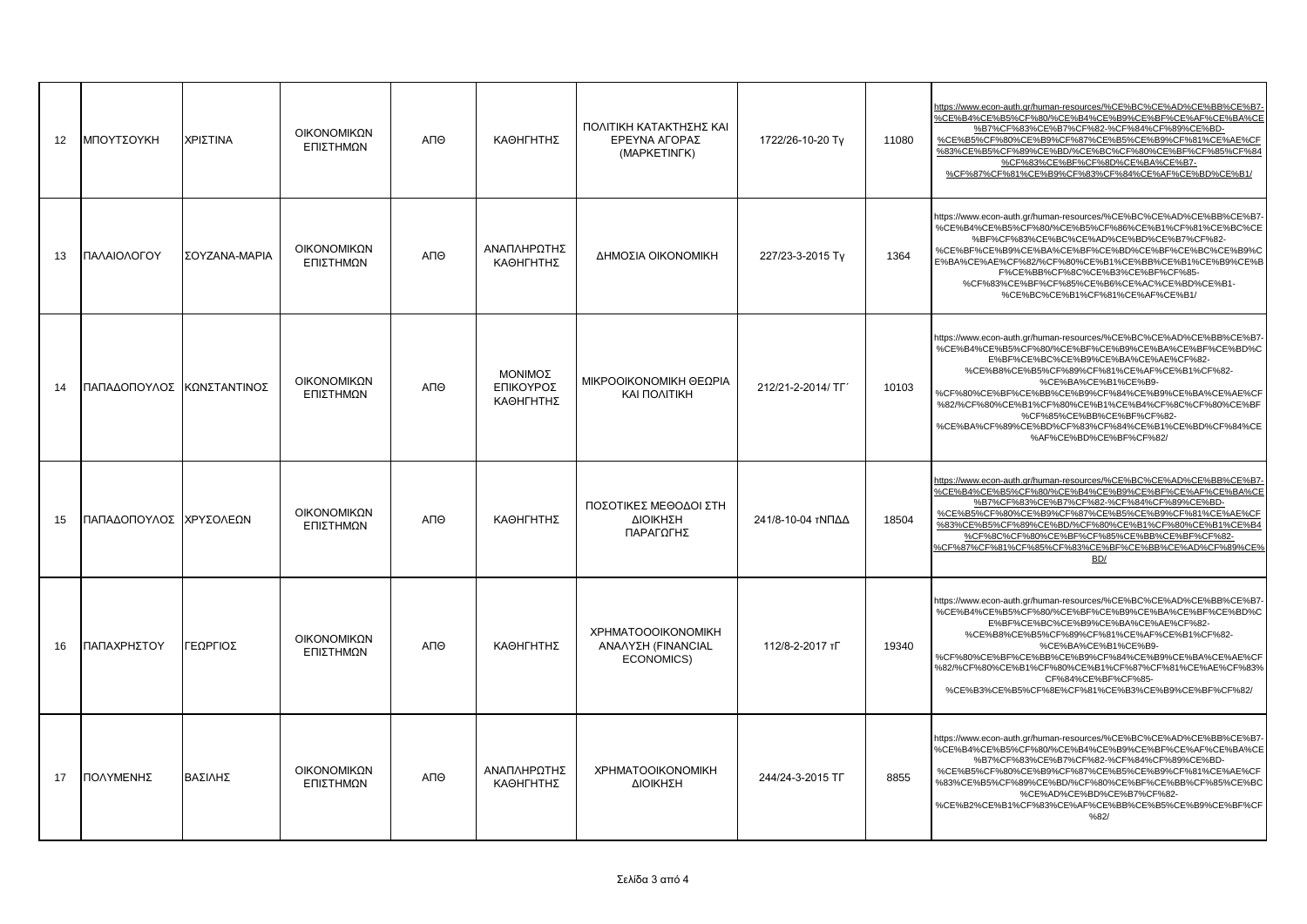| 18 | ΣΙΔΗΡΟΠΟΥΛΟΣ | ΜΩΥΣΗΣ     | ΟΙΚΟΝΟΜΙΚΩΝ<br>ΕΠΙΣΤΗΜΩΝ | ΑΠΘ | ΚΑΘΗΓΗΤΗΣ                | <b>MAKPOOIKONOMIKH</b><br>ΑΝΑΛΥΣΗ                             | 592/30-7-09т.Г'    | 17552 | https://www.econ-auth.gr/human-resources/%CE%BC%CE%AD%CE%BB%CE%B7<br>%CE%B4%CE%B5%CF%80/%CE%BF%CE%B9%CE%BA%CE%BF%CE%BD%C<br>E%BF%CE%BC%CE%B9%CE%BA%CE%AE%CF%82-<br>%CE%B8%CE%B5%CF%89%CF%81%CE%AF%CE%B1%CF%82-<br>%CE%BA%CE%B1%CE%B9-<br>%CF%80%CE%BF%CE%BB%CE%B9%CF%84%CE%B9%CE%BA%CE%AE%CF<br>%82/%CF%83%CE%B9%CE%B4%CE%B7%CF%81%CF%8C%CF%80%CE%BF<br>%CF%85%CE%BB%CE%BF%CF%82-<br>%CE%BC%CF%89%CF%8B%CF%83%CE%AE%CF%82/ |
|----|--------------|------------|--------------------------|-----|--------------------------|---------------------------------------------------------------|--------------------|-------|----------------------------------------------------------------------------------------------------------------------------------------------------------------------------------------------------------------------------------------------------------------------------------------------------------------------------------------------------------------------------------------------------------------------------|
| 19 | ΣΠΑΘΗΣ       | ΧΑΡΑΛΑΜΠΟΣ | ΟΙΚΟΝΟΜΙΚΩΝ<br>ΕΠΙΣΤΗΜΩΝ | ΑΠΘ | ΚΑΘΗΓΗΤΗΣ                | ΛΟΓΙΣΤΙΚΗ                                                     | 846/23-8-2012 TL   | 18570 | https://www.econ-auth.gr/human-resources/%CE%BC%CE%AD%CE%BB%CE%B7<br>%CE%B4%CE%B5%CF%80/%CE%B4%CE%B9%CE%BF%CE%AF%CE%BA%CE<br>%B7%CF%83%CE%B7%CF%82-%CF%84%CF%89%CE%BD-<br>%CE%B5%CF%80%CE%B9%CF%87%CE%B5%CE%B9%CF%81%CE%AE%CF<br>%83%CE%B5%CF%89%CE%BD/%CF%83%CF%80%CE%B1%CE%B8%CE%AE<br>%CF%82-<br>%CF%87%CE%B1%CF%81%CE%AC%CE%BB%CE%B1%CE%BC%CF%80%CE<br>%BF%CF%82/                                                      |
| 20 | ΤΣΑΔΗΡΑΣ     | ΑΘΑΝΑΣΙΟΣ  | ΟΙΚΟΝΟΜΙΚΩΝ<br>ΕΠΙΣΤΗΜΩΝ | ΑΠΘ | ΑΝΑΠΛΗΡΩΤΗΣ<br>ΚΑΘΗΓΗΤΗΣ | ΠΛΗΡΟΦΟΡΙΚΗ ΜΕ ΕΜΦΑΣΗ<br>ΣΤΙΣ ΟΙΚΟΝΟΜΙΚΕΣ<br>ΕΦΑΡΜΟΓΕΣ        | 849/13-9-2016 TF   | 6466  | https://www.econ-auth.gr/human-resources/%CE%BC%CE%AD%CE%BB%CE%B7<br>%CE%B4%CE%B5%CF%80/%CE%B5%CF%86%CE%B1%CF%81%CE%BC%CE<br>%BF%CF%83%CE%BC%CE%AD%CE%BD%CE%B7%CF%82-<br>%CE%BF%CE%B9%CE%BA%CE%BF%CE%BD%CE%BF%CE%BC%CE%B9%C<br>E%BA%CE%AE%CF%82/%CF%84%CF%83%CE%B1%CE%B4%CE%AE%CF%81<br>%CE%B1%CF%82-<br>%CE%B1%CE%B8%CE%B1%CE%BD%CE%AC%CF%83%CE%B9%CE%BF%CF<br>%82/                                                       |
| 21 | ΤΣΑΛΙΚΗ      | ΠΕΡΣΕΦΟΝΗ  | ΟΙΚΟΝΟΜΙΚΩΝ<br>ΕΠΙΣΤΗΜΩΝ | ΑΠΘ | ΚΑΘΗΓΗΤΗΣ                | <b><i>ΠΟΛΙΤΙΚΗ ΟΙΚΟΝΟΜΙΑ</i></b>                              | 438/24-4-18 Tv     | 1193  | https://www.econ-auth.gr/human-resources/%CE%BC%CE%AD%CE%BB%CE%B7<br>%CE%B4%CE%B5%CF%80/%CE%B5%CF%86%CE%B1%CF%81%CE%BC%CE<br>%BF%CF%83%CE%BC%CE%AD%CE%BD%CE%B7%CF%82-<br>%CE%BF%CE%B9%CE%BA%CE%BF%CE%BD%CE%BF%CE%BC%CE%B9%C<br>E%BA%CE%AE%CF%82/%CF%84%CF%83%CE%B1%CE%BB%CE%AF%CE%B<br>A%CE%B7-<br>%CF%80%CE%B5%CF%81%CF%83%CE%B5%CF%86%CF%8C%CE%BD%CE9<br>B7/                                                             |
| 22 | ΦΟΥΣΕΚΗΣ     | ΠΑΝΑΓΙΩΤΗΣ | ΟΙΚΟΝΟΜΙΚΩΝ<br>ΕΠΙΣΤΗΜΩΝ | ΑΠΘ | ΚΑΘΗΓΗΤΗΣ                | ΟΙΚΟΝΟΜΙΚΗ ΑΝΑΛΥΣΗ ΜΕ<br>ΕΜΦΑΣΗ ΣΤΗ<br><b>MIKPOOIKONOMIKH</b> | 906/6-11-09 тГ     | 7422  | https://www.econ-auth.gr/human-resources/%CE%BC%CE%AD%CE%BB%CE%B7<br>%CE%B4%CE%B5%CF%80/%CE%B5%CF%86%CE%B1%CF%81%CE%BC%CE<br>%BF%CF%83%CE%BC%CE%AD%CE%BD%CE%B7%CF%82-<br>%CE%BF%CE%B9%CE%BA%CE%BF%CE%BD%CE%BF%CE%BC%CE%B9%C<br>E%BA%CE%AE%CF%82/%CF%86%CE%BF%CF%85%CF%83%CE%AD%CE%B<br>A%CE%B7%CF%82-<br>%CF%80%CE%B1%CE%BD%CE%B1%CE%B3%CE%B9%CF%8E%CF%84%CE<br>%B7%CF%82/                                                 |
| 23 | ΨΑΛΤΟΠΟΥΛΟΣ  | ΔΗΜΗΤΡΙΟΣ  | ΟΙΚΟΝΟΜΙΚΩΝ<br>ΕΠΙΣΤΗΜΩΝ | ΑΠΘ | ΚΑΘΗΓΗΤΗΣ                | OIKONOMIKH TOY<br>ΠΕΡΙΒΑΛΛΟΝΤΟΣ ΚΑΙ ΤΗΣ<br>ΒΙΩΣΙΜΗΣ ΑΝΑΠΤΥΞΗΣ | 1327/29.08.2020 TL | 8113  | https://www.econ-auth.gr/human-resources/%CE%BC%CE%AD%CE%BB%CE%B7<br>%CE%B4%CE%B5%CF%80/%CE%B5%CF%86%CE%B1%CF%81%CE%BC%CE<br>%BF%CF%83%CE%BC%CE%AD%CE%BD%CE%B7%CF%82-<br>%CE%BF%CE%B9%CE%BA%CE%BF%CE%BD%CE%BF%CE%BC%CE%B9%C<br>E%BA%CE%AE%CF%82/%CF%88%CE%B1%CE%BB%CF%84%CF%8C%CF%8<br>0%CE%BF%CF%85%CE%BB%CE%BF%CF%82-<br>%CE%B4%CE%B7%CE%BC%CE%AE%CF%84%CF%81%CE%B9%CE%BF%CF<br>%82/                                     |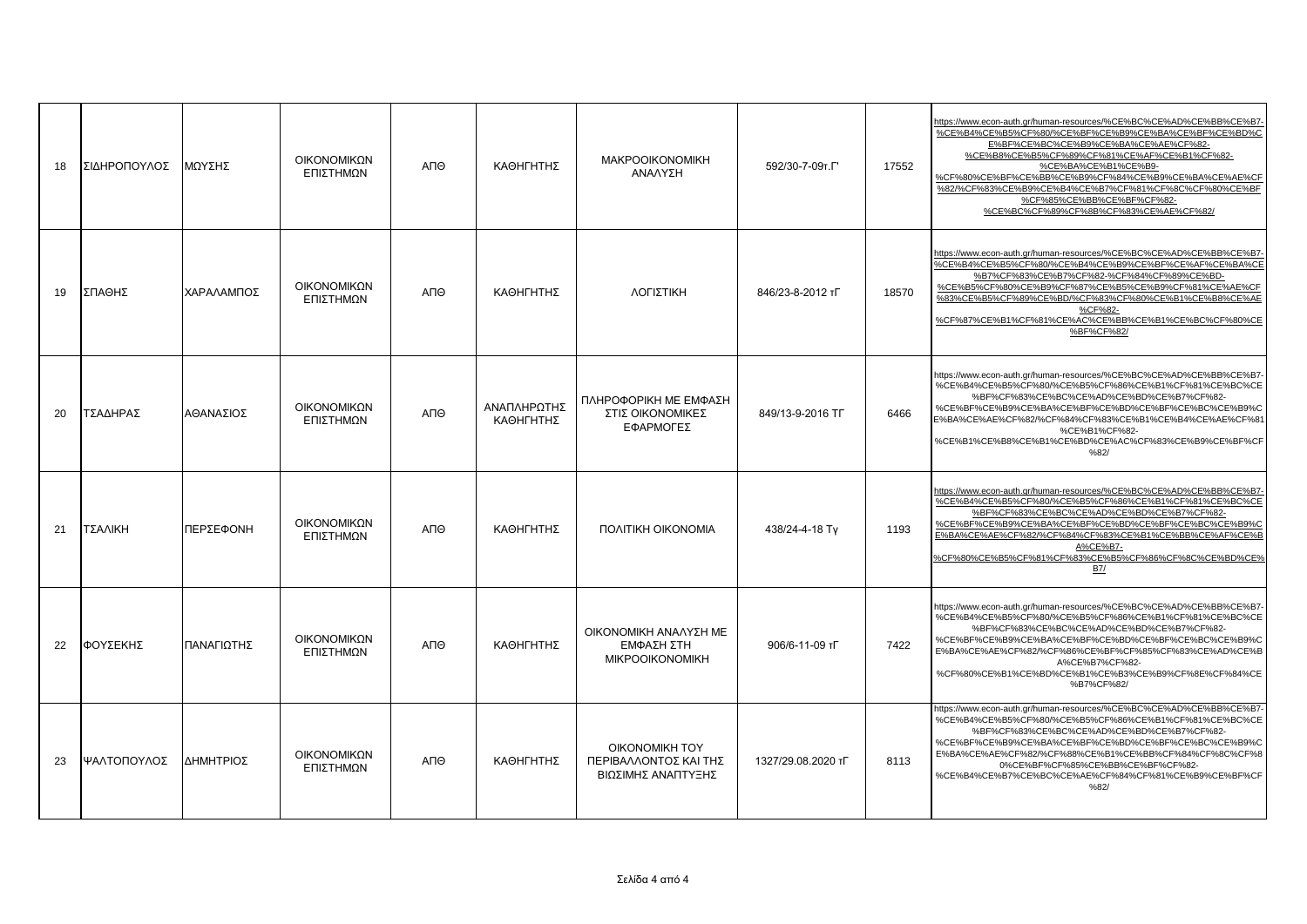|                | ΜΗΤΡΩΟ ΤΟΥ ΤΜΗΜΑΤΟΣ ΟΙΚΟΝΟΜΙΚΩΝ ΕΠΙΣΤΗΜΩΝ ΤΗΣ ΣΧΟΛΗΣ ΟΠΕ ΤΟΥ ΑΠΘ                                                                                                                                                                                                                                                                                                                                     |                |                                                            |                                                                                                                |                                   |                                              |                 |                   |                                                                                                 |  |  |  |  |  |  |
|----------------|------------------------------------------------------------------------------------------------------------------------------------------------------------------------------------------------------------------------------------------------------------------------------------------------------------------------------------------------------------------------------------------------------|----------------|------------------------------------------------------------|----------------------------------------------------------------------------------------------------------------|-----------------------------------|----------------------------------------------|-----------------|-------------------|-------------------------------------------------------------------------------------------------|--|--|--|--|--|--|
|                | ΣΥΝΕΔΡΙΑΣΗ ΚΟΣΜΗΤΕΙΑΣ 82/9-9-2021 • ΣΥΝΕΔΡΙΑΣΗ ΣΥΝΕΛΕΥΣΗΣ ΤΜΗΜΑΤΟΣ ΟΙΚΟΝΟΜΙΚΩΝ ΕΠΙΣΤΗΜΩΝ 133/15-7-2021 (ΕΠΙΚΑΙΡΟΠΟΙΗΣΗ)                                                                                                                                                                                                                                                                              |                |                                                            |                                                                                                                |                                   |                                              |                 |                   |                                                                                                 |  |  |  |  |  |  |
|                | ΣΥΝΕΔΡΙΑΣΗ ΣΥΓΚΛΗΤΟΥ ΜΕ ΑΡΙΘΜΟ 3080/29-9-2021                                                                                                                                                                                                                                                                                                                                                        |                |                                                            |                                                                                                                |                                   |                                              |                 |                   |                                                                                                 |  |  |  |  |  |  |
|                | Β. ΕΞΩΤΕΡΙΚΑ ΜΕΛΗ ΑΛΛΩΝ ΤΜΗΜΑΤΩΝ ΤΟΥ ΑΠΘ ΚΑΙ ΑΛΛΩΝ ΑΕΙ (ΤΗΣ ΗΜΕΔΑΠΗΣΟΜΟΤΑΓΩΝ ΑΕΙ ΤΗΣ ΑΛΛΟΔΑΠΗΣ) Ή ΕΡΕΥΝΗΤΕΣ ΤΗΣ ΗΜΕΔΑΠΗΣ/ΑΛΛΟΔΑΠΗΣ (ΠΕΡΙΛΑΜΒΑΝΟΝΤΑΙ ΚΑΘΗΓΗΤΕΣ/ΑΝΑΠΛΗΡΩΤΕΣ<br>ΚΑΘΗΓΗΤΕΣΜΟΝΙΜΟΙ ΕΠΙΚΟΥΡΟΙ ΚΑΘΗΓΗΤΕΣ ΑΛΛΩΝ ΤΜΗΜΑΤΩΝ ΤΟΥ ΑΠΘ Ή ΑΛΛΩΝ ΑΕΙ ΤΗΣ ΗΜΕΔΑΠΗΣ ΚΑΙ ΟΜΟΤΑΓΩΝ ΑΕΙ ΤΗΣ ΑΛΛΟΔΑΠΗΣ, ΚΑΘΩΣ ΚΑΙ ΑΝΤΙΣΤΟΙΧΗΣ ΒΑΘΜΙΔΑΣ ΕΡΕΥΝΗΤΕΣ ΕΡΕΥΝΗΤΙΚΩΝ<br>ΙΔΡΥΜΑΤΩΝ ΤΗΣ ΗΜΕΔΑΠΗΣ ΚΑΙ ΤΗΣ ΑΛΛΟΔΑΠΗΣ). |                |                                                            |                                                                                                                |                                   |                                              |                 |                   |                                                                                                 |  |  |  |  |  |  |
| A/A            | Επώνυμο                                                                                                                                                                                                                                                                                                                                                                                              | Όνομα          | Τμήμα                                                      | Ίδρυμα                                                                                                         | Βαθμίδα                           | Γνωστικό Αντικείμενο                         | ΦΕΚ διορισμού   | Κωδικός<br>ΑΠΕΛΛΑ | Ιστοσελίδα Βιογραφικού-Δημοσιεύσεων                                                             |  |  |  |  |  |  |
| $\overline{1}$ | Arestis                                                                                                                                                                                                                                                                                                                                                                                              | Phillip        | Department of Land                                         | <b>Cambridge University</b>                                                                                    | ΚΑΘΗΓΗΤΗΣ                         | Οικονομική Θεωρία και Ανάλυση                | $ -$            | 11042             | http://www.landecon.cam.ac.uk/staff/profiles/parestis.h<br>tml                                  |  |  |  |  |  |  |
| 2              | Bakker                                                                                                                                                                                                                                                                                                                                                                                               | Arnold         | Department of Psychology                                   | Erasmus University of<br>Rotterdam                                                                             | ΚΑΘΗΓΗΤΗΣ                         | Work Organizational Psychology               | $ -$            | 3380              | http://www.arnoldbakker.com                                                                     |  |  |  |  |  |  |
| 3              | <b>CHRISTODOULIDES</b>                                                                                                                                                                                                                                                                                                                                                                               | <b>GEORGE</b>  | <b>DEPARTMENT OF</b><br><b>MANAGEMENT</b>                  | <b>BIRKBECK</b><br>UNIVERSITY OF<br><b>LONDON</b>                                                              | ΚΑΘΗΓΗΤΗΣ                         | <b>MARKETING</b>                             | $- - -$         | 394554            | http://www.bbk.ac.uk/management/staff/academic/chri<br>stodoulides                              |  |  |  |  |  |  |
| $\overline{4}$ | <b>CONSTANTINIDES</b>                                                                                                                                                                                                                                                                                                                                                                                | <b>GEORGE</b>  | <b>BUSINESS SCHOOL</b>                                     | <b>BOOTH SCHOOL OF</b><br><b>BUSINESS</b>                                                                      | ΚΑΘΗΓΗΤΗΣ                         | <b>FINANCE</b>                               | $- - -$         | 9582              | https://www.chicagobooth.edu/faculty/directory/c/georg<br>e-m-constantinides                    |  |  |  |  |  |  |
| 5              | <b>GALARIOTIS</b>                                                                                                                                                                                                                                                                                                                                                                                    | <b>EMILIOS</b> | <b>CENTRE FOR FINANCIAL</b><br>AND RISK MANAGEMENT         | <b>AUDENCIA NANTES</b><br><b>SCHOOL OF</b><br>MANAGEMENT/CENTR<br>E FOR FINANCIAL AND<br><b>RISK MANAGEMET</b> | ΚΑΘΗΓΗΤΗΣ                         | <b>FINANCE</b>                               | $  -$           | 4535              | http://faculte-<br>recherche.audencia.com/en/faculty/faculty-member-<br>cvs/emilios-galariotis/ |  |  |  |  |  |  |
| 6              | Georgellis                                                                                                                                                                                                                                                                                                                                                                                           | Yannis         | <b>Business School</b>                                     | University of Kent                                                                                             | ΚΑΘΗΓΗΤΗΣ                         | Management                                   | $- - -$         | 10658             | https://www.kent.ac.uk/kbs/our-<br>staff/profiles/georgellis_yannis.html                        |  |  |  |  |  |  |
| $\overline{7}$ | Giannakas                                                                                                                                                                                                                                                                                                                                                                                            | Kostas         | Dept. of Agricultural Economics                            | University of Nebraska-<br>Lincoln                                                                             | ΚΑΘΗΓΗΤΗΣ                         | Agriculural and Food industrial Organization | $- - -$         | 6260              | http://agecon.unl.edu/giannakas/giannakas.htm                                                   |  |  |  |  |  |  |
| 8              | <b>HADJINICOLAS</b>                                                                                                                                                                                                                                                                                                                                                                                  | <b>GEORGE</b>  | Department of Business and<br><b>Public Administration</b> | Πανεπιστήμιο Κύπρου                                                                                            | ΚΑΘΗΓΗΤΗΣ                         | ΕΠΙΧΕΙΡΗΣΙΑΚΗ ΔΙΟΙΚΗΣΗ                       | $ -$            | 8467              | http://ucy.ac.cy/dir/en/component/comprofiler/userprofil<br>e/bageorge                          |  |  |  |  |  |  |
| 9              | <b>IOANNIDIS</b>                                                                                                                                                                                                                                                                                                                                                                                     | <b>ANTHONY</b> | ΟΡΓΑΝΩΣΗΣ & ΔΙΟΙΚΗΣΗΣ<br>ΕΠΙΧΕΙΡΗΣΕΩΝ                      | <b>OIKONOMIKO</b><br>ΠΑΝΕΠΙΣΤΗΜΙΟ<br>ΑΘΗΝΩΝ                                                                    | ΜΟΝΙΜΟΣ<br>ΕΠΙΚΟΥΡΟΣ<br>ΚΑΘΗΓΗΤΗΣ | ΔΙΟΙΚΗΣΗ ΕΠΙΧΕΙΡΗΣΕΩΝ                        | 685/24-7-2008/F | 1572              | http://aueb.gr/pages/didaktiko/faculty_gr_short.php?fa<br>$cid=1115$                            |  |  |  |  |  |  |

۰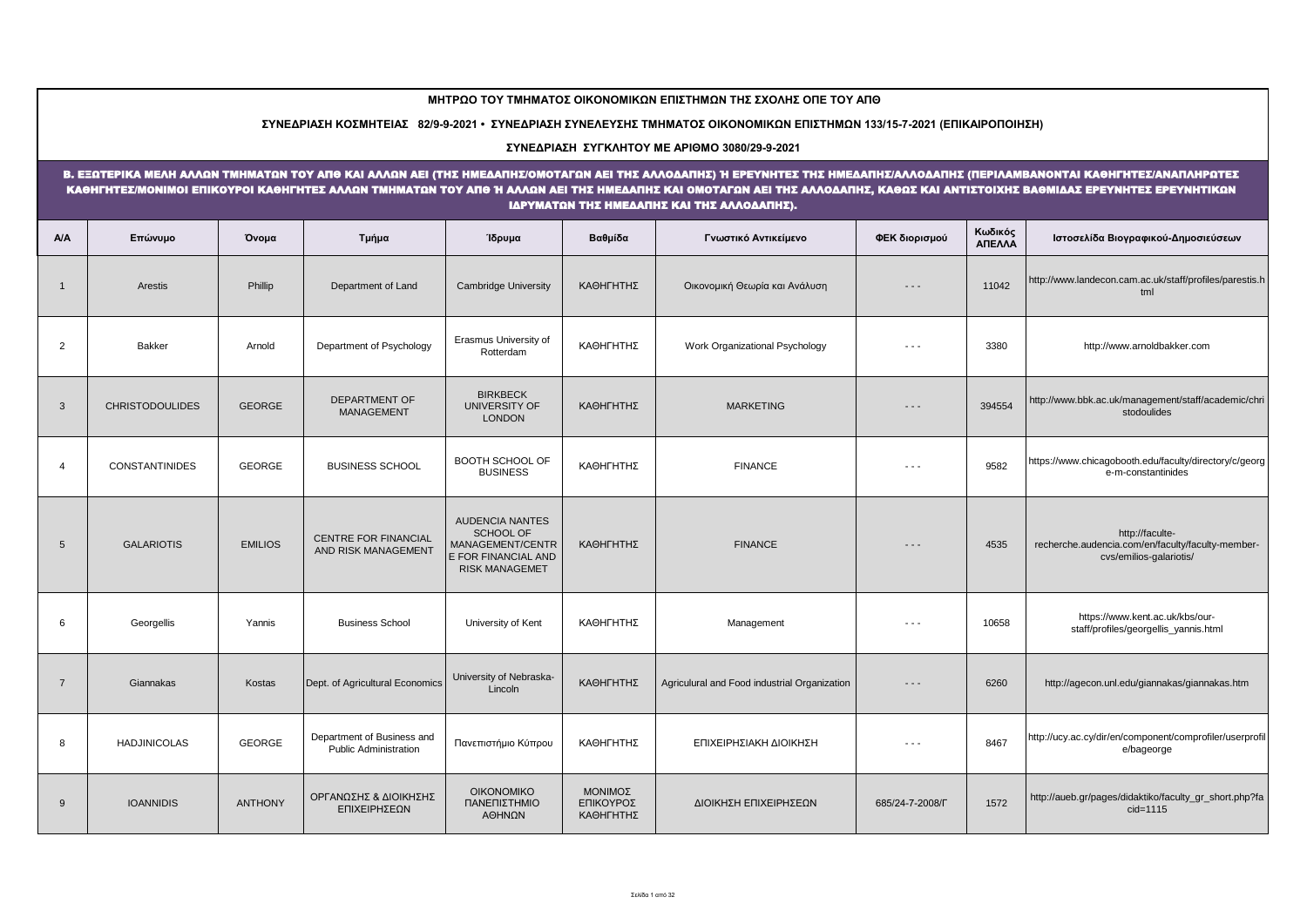| 10 | <b>KAKAS</b>      | <b>ANTONIS</b>     | DEPARTMENT OF<br><b>COMPUTER SCIENCE</b>               | UNIVERSITY OF<br><b>CYPRUS</b>                          | ΚΑΘΗΓΗΤΗΣ                | <b>COMPUTER SCIENCE</b>                                                                                     |         | 1421  | https://www.cs.ucy.ac.cy/~antonis/                                                                       |
|----|-------------------|--------------------|--------------------------------------------------------|---------------------------------------------------------|--------------------------|-------------------------------------------------------------------------------------------------------------|---------|-------|----------------------------------------------------------------------------------------------------------|
| 11 | <b>KARANASOS</b>  | <b>MENELAOS</b>    | Department of Economics and<br>Finance                 | <b>BRUNEL UNIVERSITY,</b><br><b>UK</b>                  | ΚΑΘΗΓΗΤΗΣ                | ECONOMICS AND FINANCE                                                                                       | - - -   | 8765  | http://www.brunel.ac.uk/people/menelaos-karanasos                                                        |
| 12 | Karantininis      | Kostas             | Dept. of Economics                                     | Swedish University of<br><b>Agricultural Sciences</b>   | ΚΑΘΗΓΗΤΗΣ                | Economics                                                                                                   | $ -$    | 5660  | http://slu-se.academia.edu/KostasKarantininis                                                            |
| 13 | <b>MALIARIS</b>   | <b>ANASTASIOS</b>  | QUINLAN SCHOOL OF<br><b>BUSINESS</b>                   | LOYOLA UNIVERSITY,<br><b>H<sub>Π</sub></b>              | ΚΑΘΗΓΗΤΗΣ                | <b>FINANCIAL ECONOMICS</b>                                                                                  | $- - -$ | 11276 | https://www.luc.edu/quinlan/faculty/agtassosmalliaris.s<br>html                                          |
| 14 | <b>MAMUNEAS</b>   | <b>THEOFANIS</b>   | <b>ECONOMICS</b>                                       | UNIVERSITY OF<br><b>CYPRUS</b>                          | ΚΑΘΗΓΗΤΗΣ                | <b>ECONOMICS</b>                                                                                            | $ -$    | 3608  | http://ucy.ac.cy/dir/en/component/comprofiler/userprofil<br>e/mamuneas                                   |
| 15 | <b>PETSAS</b>     | <b>IORDANIS</b>    | Dept of Economics and<br>Finance                       | University of Scranton                                  | Αναπληρωτής<br>Καθηγητής | <b>ECONOMICS</b>                                                                                            | - - -   | 1489  | https://www.scranton.edu/academics/faculty/ksom/eco<br>nomics-finance/petsas-jordan.shtml                |
| 16 | <b>SARIDAKIS</b>  | <b>CHARALAMPOS</b> | <b>MARKETING</b>                                       | <b>LEEDS UNIVERSITY</b>                                 | ΑΝΑΠΛΗΡΩΤΗΣ<br>ΚΑΘΗΓΗΤΗΣ | <b>MARKETING</b>                                                                                            | $ -$    | 2132  | http://business.leeds.ac.uk/about-us/our-people/staff-<br>directory/profile/charalampos-babis-saridakis/ |
| 17 | <b>SERLETIS</b>   | <b>APOSTOLOS</b>   | Department of Economics                                | UNIVERSITY OF<br>CALGARY, CANADA                        | ΚΑΘΗΓΗΤΗΣ                | MACROECONOMICS AND MONETARY<br><b>ECONOMICS</b>                                                             | .       | 1845  | http://econ.ucalgary.ca/profiles/apostolos-serletis                                                      |
| 18 | <b>SOUGIANNIS</b> | <b>THEODOROS</b>   | <b>BUSINESS SCHOOL</b>                                 | UNIVERSITY OF<br><b>ILLINOIS AT</b><br>CHAMPAIGN-URBANA | ΚΑΘΗΓΗΤΗΣ                | <b>ACCOUNTING</b>                                                                                           | $ -$    | 546   | https://business.illinois.edu/profile/theodore-sougiannis/                                               |
| 19 | <b>SOUITARIS</b>  | <b>VANGELIS</b>    | <b>Cass Business School</b>                            | <b>City University London</b>                           | Καθηγητής                | ENTREPRENEURSHIP (MANAGEMENT)                                                                               | $- - -$ | 8682  | https://www.cass.city.ac.uk/faculties-and-<br>research/experts/vangelis-souitaris                        |
| 20 | <b>STENGOS</b>    | <b>THANASSIS</b>   | COLLEGE OF<br>MANAGEMENT AND<br><b>ECONOMICS</b>       | UNIVERSITY OF<br>GUELPH, CANADA                         | ΚΑΘΗΓΗΤΗΣ                | ECONOMETRICS (WITH RECENT<br>EMPHASIS ON EMPIRICAL ECONOMIC<br>GROWTH AND INEQUALITY<br><b>MEASUREMENT)</b> | $ -$    | 10593 | https://www.uoguelph.ca/economics/users/thanasis-<br>stengos                                             |
| 21 | <b>STEFANOY</b>   | <b>SPYRO</b>       | Dept. of Agricultural<br>Economics and Rural Sociology | PennState University,<br><b>USA</b>                     | ΚΑΘΗΓΗΤΗΣ                | Economics, Agricultural Economics                                                                           | $- - -$ | 32513 | http://aese.psu.edu/directory/ttc                                                                        |
| 22 | THEODOSSIOU       | <b>IOANNIS</b>     | <b>Business School</b>                                 | University of Aberdeen                                  | ΚΑΘΗΓΗΤΗΣ                | Οικονομικά                                                                                                  | $- - -$ | 10858 | http://www.abdn.ac.uk/business/profiles/theod                                                            |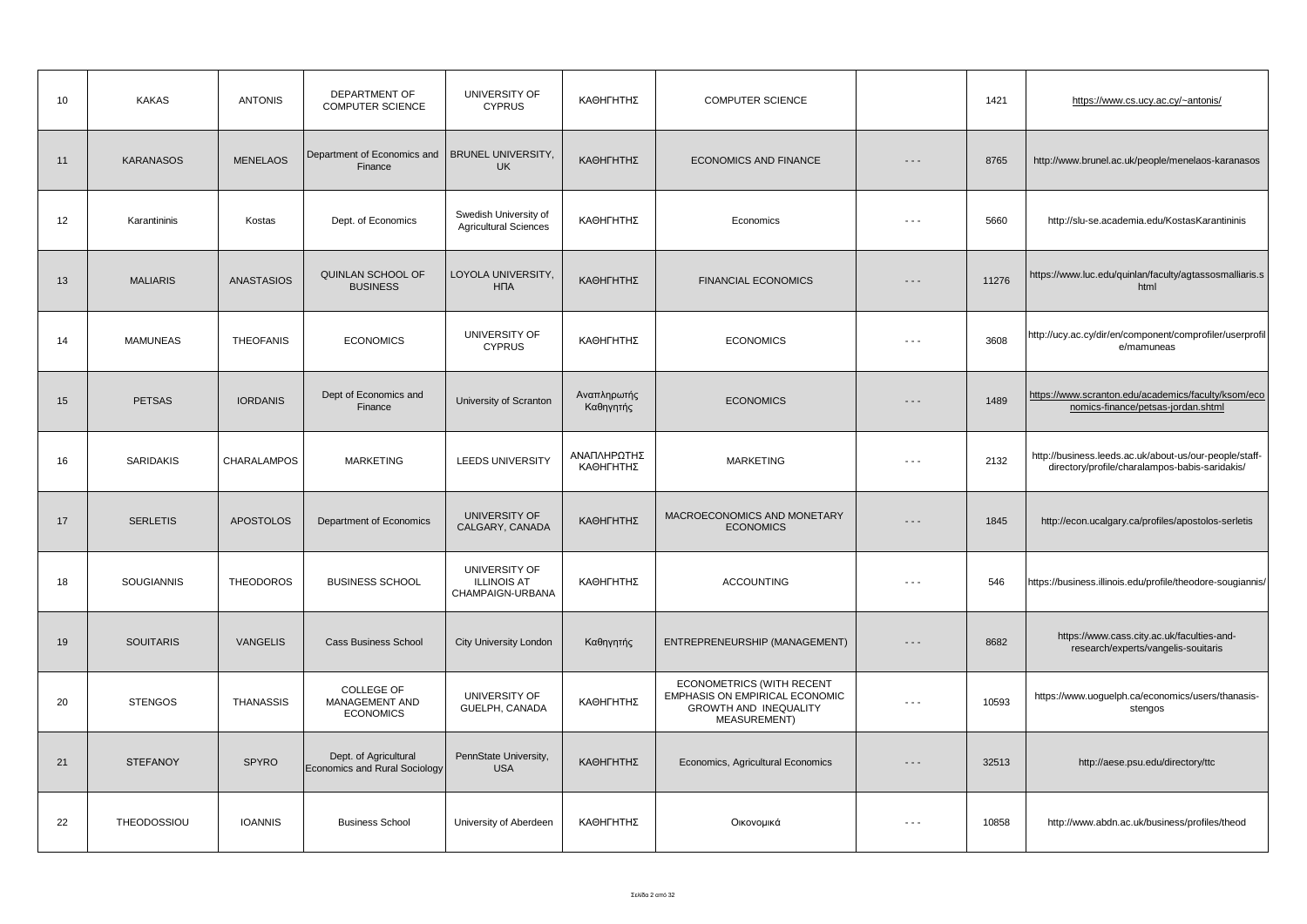| 23 | <b>VELOUTSOU</b> | <b>CLEOPATRA</b> | Adam Smith Business School                                           | University of Glasgow                                           | ΚΑΘΗΓΗΤΗΣ                         | <b>MARKETING</b>                                              | $- - -$                      | 6859  | http://www.gla.ac.uk/schools/business/staff/cleopatrav<br>eloutsou/                                                                                                                                                                           |
|----|------------------|------------------|----------------------------------------------------------------------|-----------------------------------------------------------------|-----------------------------------|---------------------------------------------------------------|------------------------------|-------|-----------------------------------------------------------------------------------------------------------------------------------------------------------------------------------------------------------------------------------------------|
| 24 | <b>VOZIKIS</b>   | <b>GEORGE</b>    | School of Business and<br>Communication                              | Chaminade University of<br>Honolulu                             | Καθηγητής                         | <b>ENTREPRENEURSHIP</b><br>STRATEGIC MANAGEMENT<br>MANAGEMENT | $ -$                         | 8425  | https://faculty.chaminade.edu/bios/george-s-vozikis/                                                                                                                                                                                          |
| 25 | <b>VRONTIS</b>   | <b>DEMETRIS</b>  | <b>School of Business</b>                                            | University of Nicosia                                           | Καθηγητής                         | MARKETING, MANAGEMENT, BUSINESS                               | $- - -$                      | 215   | http://unic.academia.edu/DemetrisVrontis                                                                                                                                                                                                      |
| 26 | Yiannaka         | Amalia           | Dept. of Agricultural Economics                                      | University of Nebraska-<br>Lincoln                              | ΚΑΘΗΓΗΤΗΣ                         | Agriculural and Economics                                     | $- - -$                      | 3856  | http://agecon.unl.edu/yiannaka/publications                                                                                                                                                                                                   |
| 27 | <b>ZERVOS</b>    | <b>VASILIS</b>   | το εν λόγω πανεπιστήμιο δεν<br>εμφανίζεται να έχει<br>Τμήματα/Σχολές | <b>INTERNATIONAL</b><br>SPACE UNIVERSITY                        | ΑΝΑΠΛΗΡΩΤΗΣ<br>ΚΑΘΗΓΗΤΗΣ          | ECONOMICS (INDUSTRIAL/MICRO)                                  | $- - -$                      | 9340  | http://www.isunet.edu/dr-vasilis-zervos                                                                                                                                                                                                       |
| 28 | <b>ZIAMOY</b>    | PASCHALINA       | <b>MARKETING &amp;</b><br><b>INTERNATIONAL BUSINESS</b>              | <b>BARRUCH COLLEGE</b><br>CITY UNIVERSITY OF<br><b>NEW YORK</b> | ΑΝΑΠΛΗΡΩΤΗΣ<br>ΚΑΘΗΓΗΤΗΣ          | <b>MARKETING</b>                                              | $ -$                         | 10651 | http://zicklin.baruch.cuny.edu/faculty/profiles/ziamou.ht<br>ml                                                                                                                                                                               |
| 29 | ΑΓΓΕΛΗΣ          | ΕΛΕΥΘΕΡΙΟΣ       | ΠΛΗΡΟΦΟΡΙΚΗΣ                                                         | АПӨ                                                             | ΚΑΘΗΓΗΤΗΣ                         | ΣΤΑΤΙΣΤΙΚΗ ΚΑΙ ΠΛΗΡΟΦΟΡΙΑΚΑ<br>ΣΥΣΤΗΜΑΤΑ                      | 1181/L/23-11-2016            | 18588 | http://stains.csd.auth.gr/?page_id=13&language=en                                                                                                                                                                                             |
| 30 | ΑΓΙΑΚΛΟΓΛΟΥ      | ΧΡΗΣΤΟΣ          | ΟΙΚΟΝΟΜΙΚΗΣ ΕΠΙΣΤΗΜΗΣ                                                | ΠΑΝΕΠΙΣΤΗΜΙΟ<br>ΠΕΙΡΑΙΩΣ                                        | ΚΑΘΗΓΗΤΗΣ                         | ΠΟΣΟΤΙΚΕΣ ΜΕΘΟΔΟΙ                                             | 1000/T. $\Gamma$ /14-12-2009 | 395   | http://www.unipi.gr/faculty/agiaklis/                                                                                                                                                                                                         |
| 31 | ΑΔΑΜΙΔΗΣ         | <b>EMMANOYHA</b> | ΜΗΧΑΝΟΛΟΓΩΝ &<br>ΑΕΡΟΝΑΥΠΗΓΩΝ<br>ΜΗΧΑΝΙΚΩΝ                           | ΠΑΝΕΠΙΣΤΗΜΙΟ<br>ΠΑΤΡΩΝ                                          | ΑΝΑΠΛΗΡΩΤΗΣ<br>ΚΑΘΗΓΗΤΗΣ          | ΟΡΓΑΝΩΣΗ ΠΑΡΑΓΩΓΗΣ ΚΑΙ ΔΙΟΙΚΗΣΗΣ<br>ΒΙΟΜΗΧΑΝΙΚΩΝ ΜΟΝΑΔΩΝ      | 599/26-6-2008 т.Г'           | 4812  | http://www.mead.upatras.gr/lang_el/personnel/view/37                                                                                                                                                                                          |
| 32 | ΑΛΕΞΑΚΗΣ         | ΠΑΝΑΓΙΩΤΗΣ       | ΟΙΚΟΝΟΜΙΚΩΝ ΕΠΙΣΤΗΜΩΝ                                                | EONIKO &<br>ΚΑΠΟΔΙΣΤΡΙΑΚΟ<br>ΠΑΝΕΠΙΣΤΗΜΙΟ<br>ΑΘΗΝΩΝ             | ΚΑΘΗΓΗΤΗΣ                         | ΟΙΚΟΝΟΜΙΚΗ ΤΩΝ ΕΠΙΧΕΙΡΗΣΕΩΝ ΚΑΙ<br>ΑΓΟΡΩΝ                     | 740/17-08-2010/т. Г'         | 2572  | http://www.econ.uoa.gr/an8ropino-dynamiko/melh-d-e-<br>p/alfabhtika/ale3akhs-panagioths.html                                                                                                                                                  |
| 33 | ΑΛΕΞΑΝΔΡΗΣ       | ΚΩΝ/ΝΟΣ          | ΕΠΙΣΤΗΜΗΣ ΦΥΣΙΚΗΣ<br>ΑΓΩΓΗΣ ΚΑΙ ΑΘΛΗΤΙΣΜΟΥ                           | ΑΡΙΣΤΟΤΕΛΕΙΟ<br>ΠΑΝΕΠΙΣΤΗΜΙΟ<br>ΘΕΣ/ΝΙΚΗΣ                       | ΚΑΘΗΓΗΤΗΣ                         | ΔΙΟΙΚΗΣΗ ΑΘΛΗΤΙΣΜΟΥ ΚΑΙ ΑΝΑΨΥΧΗΣ                              | Г' 694/19.06.2018            | 9239  | https://www.phed.auth.gr/%CF%80%CF%81%CE%BF<br>%CF%83%CF%89%CF%80%CE%B9%CE%BA%CF<br>%8C/%CE%B1%CE%BB%CE%B5%CE%BE%CE%B<br>1%CE%BD%CE%B4%CF%81%CE%B7%CF%83-<br>%CE%BA%CF%89%CE%BD%CF%83%CF%84%CE<br>%B1%CE%BD%CF%84%CE%B9%CE%BD%CE%BF<br>%CF%83 |
| 34 | Αλεξίου          | Κωνσταντίνος     | Μηχανικών Χωροταξίας και<br>Ανάπτυξης                                | ΑΠΘ                                                             | ΜΟΝΙΜΟΣ<br>ΕΠΙΚΟΥΡΟΣ<br>ΚΑΘΗΓΗΤΗΣ | Οικονομική Ανάλυση και Πολιτική                               | 788/29-7-2013 т.Г            | 6287  | http://plandevel.web.auth.gr/CV/melh_dep/Alexiou_K_c<br>v_gr.pdf                                                                                                                                                                              |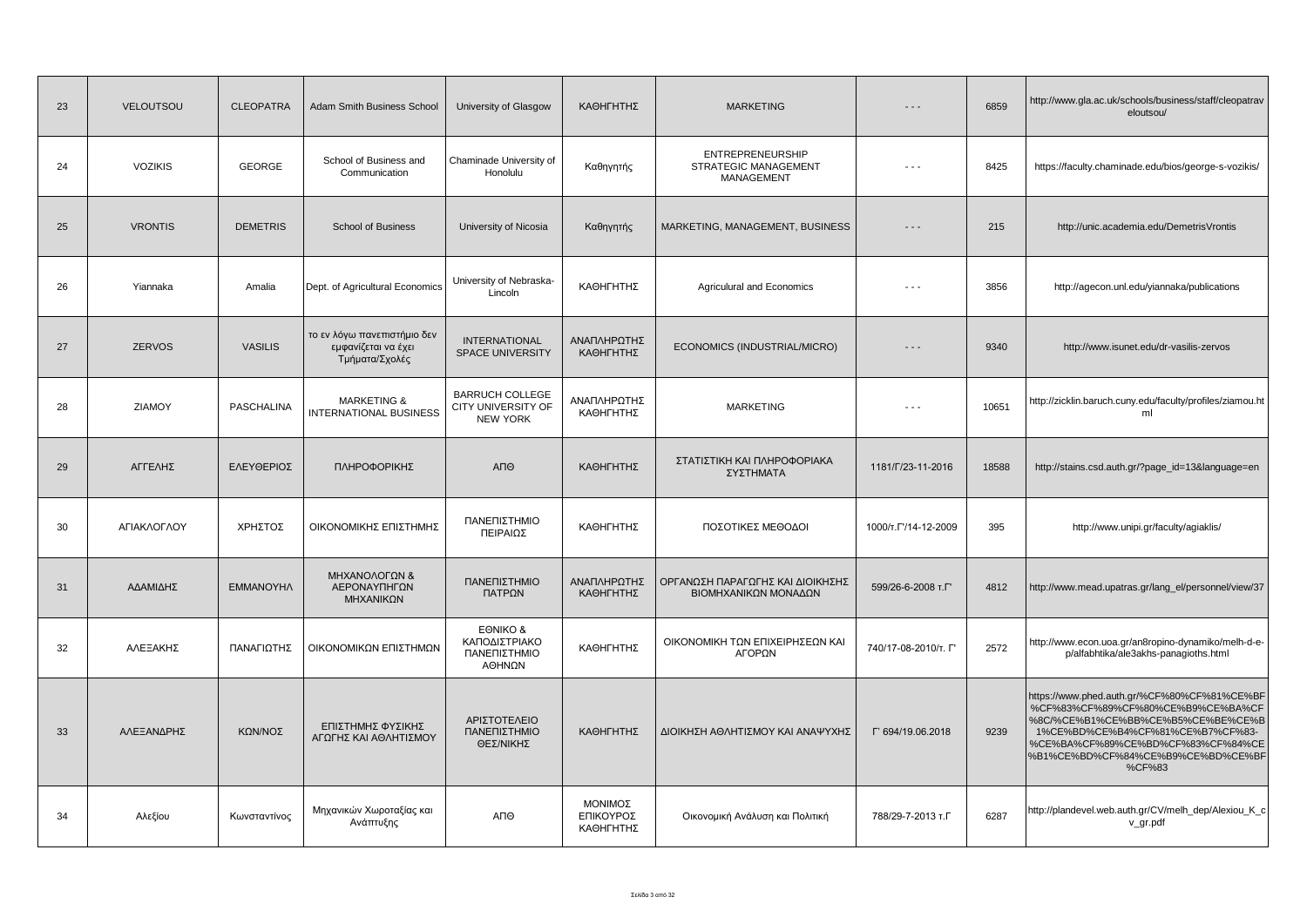| 35 | Αλετράς        | Βασίλειος    | Οργάνωσης και Διοίκησης<br>Επιχειρήσεων                             | Πανεπιστήμιο<br>Μακεδονίας                          | ΚΑΘΗΓΗΤΗΣ                | Μάνατζμεντ και Οικονομικά της Υγείας                                             | 1243/25-10-2018 T. L' | 330   | http://www.uom.gr/modules.php?op=modload&name=<br>Cv&file=index&id=1141&tmima=2&categorymenu=2 |
|----|----------------|--------------|---------------------------------------------------------------------|-----------------------------------------------------|--------------------------|----------------------------------------------------------------------------------|-----------------------|-------|------------------------------------------------------------------------------------------------|
| 36 | ΑΛΟΓΟΣΚΟΥΦΗΣ   | ΓΕΩΡΓΙΟΣ     | ΟΙΚΟΝΟΜΙΚΗΣ ΕΠΙΣΤΗΜΗΣ                                               | <b>OIKONOMIKO</b><br>ΠΑΝΕΠΙΣΤΗΜΙΟ<br>ΑΘΗΝΩΝ         | ΚΑΘΗΓΗΤΗΣ                | «OIKONOMIKH EΠΙΣΤΗΜΗ»                                                            | 205/11-12-1990 τ.ΝΠΔΔ | 633   | http://www.aueb.gr/pages/didaktiko/faculty_gr_short.ph<br>p?facid=1203                         |
| 37 | ΑΝΔΡΕΑΔΗΣ      | ΙΩΑΝΝΗΣ      | ΠΟΛΙΤΙΚΩΝ ΕΠΙΣΤΗΜΩΝ                                                 | АПӨ                                                 | ΚΑΘΗΓΗΤΗΣ                | ΠΟΣΟΤΙΚΕΣ ΜΕΘΟΔΟΙ ΣΤΙΣ ΚΟΙΝΩΝΙΚΕΣ<br>ΕΠΙΣΤΗΜΕΣ                                   | Г' 2107/21.12.2020    | 17201 | https://qa.auth.gr/el/cv/john                                                                  |
| 38 | ΑΝΔΡΙΟΣΟΠΟΥΛΟΣ | ΚΩΝΣΤΑΝΤΙΝΟΣ | $ -$                                                                | <b>ESCP EUROPE</b><br><b>BUSINESS SCHOOL</b>        | ΚΑΘΗΓΗΤΗΣ                | <b>FINANCE</b>                                                                   | $ -$                  | 20992 | http://www.escpeurope.eu/andriosopoulos-kostas                                                 |
| 39 | ΑΝΔΡΟΝΙΚΙΔΗΣ   | ΑΝΔΡΕΑΣ      | ΟΡΓΑΝΩΣΗΣ ΚΑΙ ΔΙΟΙΚΗΣΗΣ<br>ΕΠΙΧΕΙΡΗΣΕΩΝ                             | ΠΑΝΕΠΙΣΤΗΜΙΟ<br>ΜΑΚΕΔΟΝΙΑΣ                          | ΚΑΘΗΓΗΤΗΣ                | MAPKETINFK MANATZMENT                                                            | 1401/29.12.2017, т.Г' | 9891  | https://www.uom.gr/a-andronikidis                                                              |
| 40 | ΑΝΤΩΝΙΟΥ       | ΙΩΑΝΝΗΣ      | ΜΑΘΗΜΑΤΙΚΩΝ                                                         | ΑΠΘ                                                 | ΚΑΘΗΓΗΤΗΣ                | ΜΑΘΗΜΑΤΙΚΗ ΑΝΑΛΥΣΗ                                                               | 70/3-4-01 τΝΠΔΔ       | 7651  | http://users.auth.gr/~iantonio                                                                 |
| 41 | ΑΠΕΡΓΗΣ        | ΝΙΚΟΛΑΟΣ     | ΧΡΗΜΑΤΟΟΙΚΟΝΟΜΙΚΗΣ<br>ΚΑΙ ΤΡΑΠΕΖΙΚΗΣ<br>ΔΙΟΙΚΗΤΙΚΗΣ                 | ΠΑΝΕΠΙΣΤΗΜΙΟ<br>ΠΕΙΡΑΙΩΣ                            | ΚΑΘΗΓΗΤΗΣ                | ΟΙΚΟΝΟΜΙΚΗ ΘΕΩΡΙΑ ΜΕ ΕΜΦΑΣΗ ΣΤΗ<br><b>MAKPOOIKONOMIKH</b>                        | 62/9-3-2006 τ.ΝΠΔΔ    | 6681  | http://web.xrh.unipi.gr/index.php?option=com_content&<br>task=view&id=27&Itemid=66⟨=el         |
| 42 | ΑΡΑΜΠΑΤΖΗΣ     | ΓΑΡΥΦΑΛΛΟΣ   | ΔΑΣΟΛΟΓΙΑΣ ΚΑΙ<br>ΔΙΑΧΕΙΡΙΣΗΣ<br>ΠΕΡΙΒΑΛΛΟΝΤΟΣ ΚΑΙ<br>ΦΥΣΙΚΩΝ ΠΟΡΩΝ | ΔΗΜΟΚΡΙΤΕΙΟ<br>ΠΑΝΕΠΙΣΤΗΜΙΟ<br>ΘΡΑΚΗΣ               | ΚΑΘΗΓΗΤΗΣ                | ΕΠΕΝΔΥΣΕΙΣ ΚΑΙ ΠΕΡΙΦΕΡΕΙΑΚΗ -<br>ΔΑΣΙΚΗ ΑΝΑΠΤΥΞΗ                                 | 166/20-2-2018/т.Г     | 4616  | http://utopia.duth.gr/~garamp/                                                                 |
| 43 | ΑΡΓΕΙΤΗΣ       | ΓΕΩΡΓΙΟΣ     | ΟΙΚΟΝΟΜΙΚΩΝ ΕΠΙΣΤΗΜΩΝ                                               | EONIKO &<br>ΚΑΠΟΔΙΣΤΡΙΑΚΟ<br>ΠΑΝΕΠΙΣΤΗΜΙΟ<br>ΑΘΗΝΩΝ | ΚΑΘΗΓΗΤΗΣ                | <b>MAKPOOIKONOMIKH</b>                                                           | 1085/3-11-2017, T.F'  | 3996  | http://www.econ.uoa.gr/an8ropino-dynamiko/melh-d-e-<br>p/alfabhtika/argeiths-georgios.html     |
| 44 | ΑΡΤΙΚΗΣ        | ΠΑΝΑΓΙΩΤΗΣ   | ΟΡΓΑΝΩΣΗΣ & ΔΙΟΙΚΗΣΗΣ<br>ΕΠΙΧΕΙΡΗΣΕΩΝ                               | ΠΑΝΕΠΙΣΤΗΜΙΟ<br>ΠΕΙΡΑΙΩΣ                            | ΚΑΘΗΓΗΤΗΣ                | ΕΤΑΙΡΙΚΗ ΧΡΗΜΑΤΟΟΙΚΟΝΟΜΙΚΗ<br>ΔΙΟΙΚΗΣΗ                                           | 1340/13.11.2018 T.F'  | 7804  | http://www.ode.unipi.gr/index.php/staff/teachresearchst<br>aff/16-partikis                     |
| 45 | ΒΑΖΑΚΙΔΗΣ      | ΑΘΑΝΑΣΙΟΣ    | ΕΦΑΡΜΟΣΜΕΝΗΣ<br>ΠΛΗΡΟΦΟΡΙΚΗΣ                                        | ΠΑΝΕΠΙΣΤΗΜΙΟ<br>ΜΑΚΕΔΟΝΙΑΣ                          | ΚΑΘΗΓΗΤΗΣ                | ΣΤΡΑΤΗΓΙΚΗ ΠΛΗΡΟΦΟΡΙΑΚΩΝ<br>ΣΥΣΤΗΜΑΤΩΝ ΚΟΣΤΟΛΟΓΗΣΗΣ-<br><b>XPHMATOOIKONOMIKA</b> | 484/21-7-2011 т. Г'   | 7038  | http://www.uom.gr/modules.php?op=modload&name=<br>Cv&file=index&id=112&tmima=6&categorymenu=2  |
| 46 | <b>BAKA/H</b>  | <b>AOHNA</b> | ΠΛΗΡΟΦΟΡΙΚΗΣ                                                        | ΑΡΙΣΤΟΤΕΛΕΙΟ<br>ΠΑΝΕΠΙΣΤΗΜΙΟ<br>ΘΕΣ/ΝΙΚΗΣ           | <b>КАΘНГНТРІА</b>        | ΛΕΙΤΟΥΡΓΙΚΑ ΣΥΣΤΗΜΑΤΑ ΚΑ<br>ΙΠΑΓΚΟΣΜΙΟΣ ΙΣΤΟΣ                                    | 747/13-6-2014 т.Г'    | 6097  | http://oswinds.csd.auth.gr/?page_id=27                                                         |
| 47 | Βακόλα         | Μαρία        | Μάρκετινγκ και επικοινωνίας                                         | Οικονομικό<br>Πανεπιστήμιο Αθηνών                   | ΑΝΑΠΛΗΡΩΤΗΣ<br>ΚΑΘΗΓΗΤΗΣ | Διοίκηση Ανθρώπινου Δυναμικού με<br>Έμφαση στην Εταιρική Επικοινωνία             | 492/29-05-2015 T.F'   | 2592  | http://www.mbc.aueb.gr/index.php/el/mdep/166-Vakola                                            |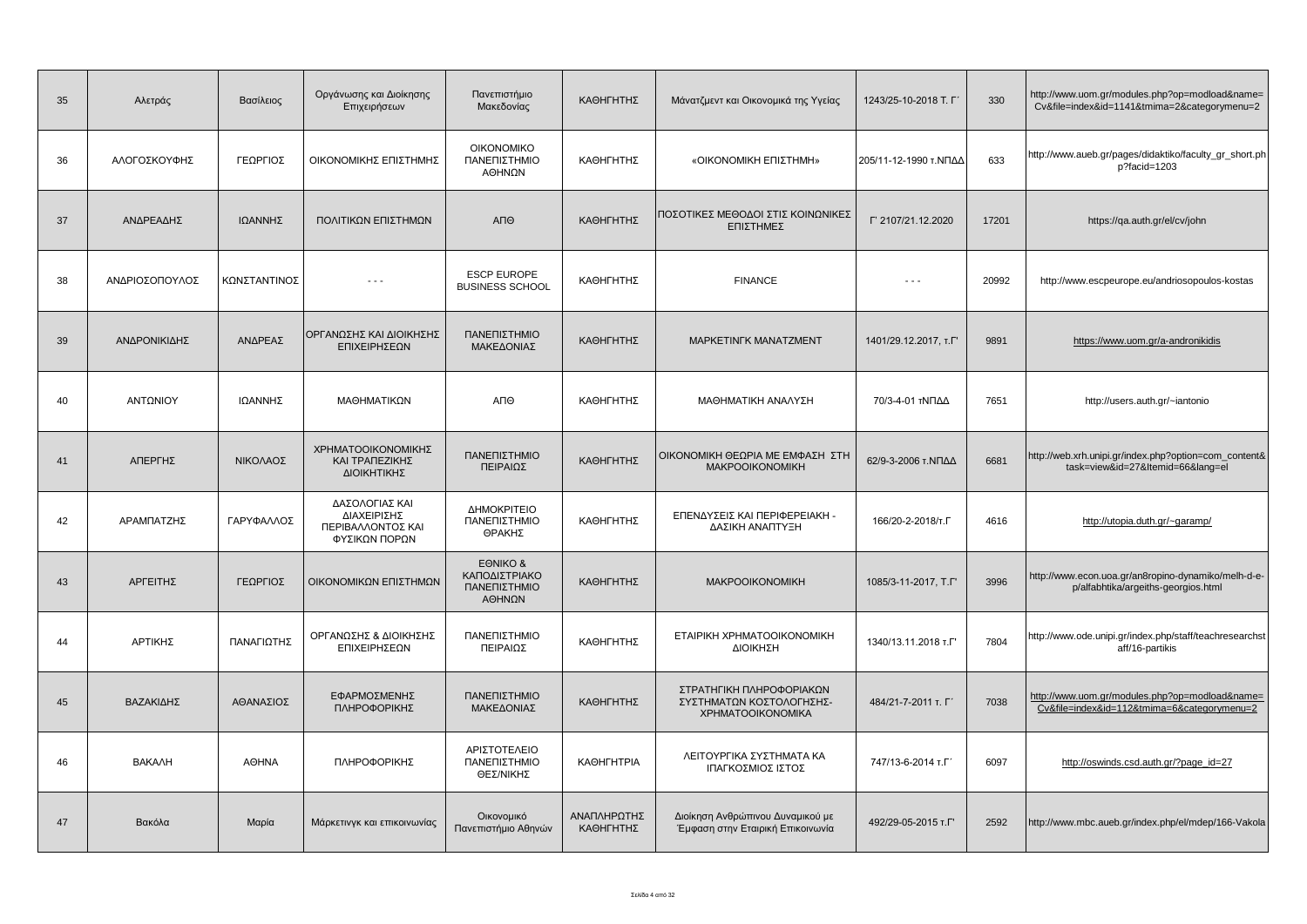| 48 | ΒΑΜΒΟΥΚΑΣ   | ΓΕΩΡΓΙΟΣ     | ΟΡΓΑΝΩΣΗΣ ΚΑΙ ΔΙΟΙΚΗΣΗΣ<br>ΕΠΙΧΕΙΡΗΣΕΩΝ                         | <b>OIKONOMIKO</b><br>ΠΑΝΕΠΙΣΤΗΜΙΟ<br>ΑΘΗΝΩΝ                          | ΚΑΘΗΓΗΤΗΣ | ΟΙΚΟΝΟΜΙΚΑ ΤΩΝ ΔΗΜΟΣΙΩΝ<br>ΕΠΙΧΕΙΡΗΣΕΩΝ ΚΑΙ ΤΗ ΔΙΑΡΘΡΩΣΗ ΚΑΙ<br>ΤΑ ΠΡΟΒΛΗΜΑΤΑ ΤΗΣ ΕΛΛΗΝΙΚΗΣ<br>ΟΙΚΟΝΟΜΙΑΣ | 1331/17-12-2012 т. Г'                                                                                        | 9390  | http://www.aueb.gr/pages/prosopiko/faculty_gr_short.p<br>hp?facid=1057                                                                                                                                                                                                                                                                                                                                    |
|----|-------------|--------------|-----------------------------------------------------------------|----------------------------------------------------------------------|-----------|-----------------------------------------------------------------------------------------------------------|--------------------------------------------------------------------------------------------------------------|-------|-----------------------------------------------------------------------------------------------------------------------------------------------------------------------------------------------------------------------------------------------------------------------------------------------------------------------------------------------------------------------------------------------------------|
| 49 | ΒΑΡΒΑΡΕΣΟΣ  | ΣΤΥΛΙΑΝΟΣ    | ΔΙΟΙΚΗΣΗΣ ΤΟΥΡΙΣΜΟΥ                                             | ΠΑΝΕΠΙΣΤΗΜΙΟ<br>ΔΥΤΙΚΗΣ ΑΤΤΙΚΗΣ<br>(TEI AΘΗΝΩΝ) (A/38/2-<br>$3-2018$ | ΚΑΘΗΓΗΤΗΣ | ΔΗΜΟΣΙΑ ΟΙΚΟΝΟΜΙΚΗ ΚΑΙ ΠΟΛΙΤΙΚΗ<br>ΤΟΥ ΤΟΥΡΙΣΜΟΥ                                                          | 1799/B/25-07-2013<br>(ΣΥΓΧΩΝΕΥΣΗ Α/38/2-<br>$3-2018$                                                         | 424   | http://tourism.uniwa.gr/profile/varvaresos-stelios/                                                                                                                                                                                                                                                                                                                                                       |
| 50 | ΒΑΡΕΛΑΣ     | ΕΡΩΤΟΚΡΙΤΟΣ  | ΟΙΚΟΝΟΜΙΚΩΝ ΕΠΙΣΤΗΜΩΝ                                           | ΠΑΝΕΠΙΣΤΗΜΙΟ<br>ΜΑΚΕΔΟΝΙΑΣ                                           | ΚΑΘΗΓΗΤΗΣ | ΝΟΜΙΣΜΑΤΙΚΗ ΘΕΩΡΙΑ ΚΑΙ ΠΟΛΙΤΙΚΗ                                                                           | 999/29-10-2008 T.F'                                                                                          | 2876  | http://www.uom.gr/modules.php?op=modload&name=<br>Cv&file=index&id=120&tmima=3&categorymenu=2                                                                                                                                                                                                                                                                                                             |
| 51 | ΒΑΣΙΛΕΙΑΔΗΣ | Νικόλαος     | Πληροφορικής                                                    | АПӨ                                                                  | Καθηγητής | Συστήματα Γνώσης                                                                                          | Г' 977/04.09.2018                                                                                            | 827   | http://intelligence.csd.auth.gr/people/<br>bassiliades                                                                                                                                                                                                                                                                                                                                                    |
| 52 | ΒΑΣΙΛΕΙΑΔΗΣ | ΧΡΗΣΤΟΣ      | ΟΡΓΑΝΩΣΗΣ ΚΑΙ ΔΙΟΙΚΗΣΗΣ<br>ΕΠΙΧΕΙΡΗΣΕΩΝ                         | ΠΑΝΕΠΙΣΤΗΜΙΟ<br>ΜΑΚΕΔΟΝΙΑΣ                                           | ΚΑΘΗΓΗΤΗΣ | <b>MAPKETINFK</b>                                                                                         | 123/14-2-2017 / Г                                                                                            | 17836 | http://www.uom.gr/modules.php?op=modload&name=<br>Cv&file=index&id=40&tmima=2&categorymenu=2,<br>http://ba.uom.gr/mkt/                                                                                                                                                                                                                                                                                    |
| 53 | ΒΑΣΙΛΕΙΟΥ   | ΔΗΜΗΤΡΙΟΣ    | ΟΙΚΟΝΟΜΙΚΩΝ ΕΠΙΣΤΗΜΩΝ                                           | EONIKO &<br>ΚΑΠΟΔΙΣΤΡΙΑΚΟ<br>ΠΑΝΕΠΙΣΤΗΜΙΟ<br>ΑΘΗΝΩΝ                  | ΚΑΘΗΓΗΤΗΣ | ΤΡΑΠΕΖΙΚΗ ΔΙΟΙΚΗΣΗ                                                                                        | 241/8-10-2004 т.<br>ΝΠΔΔ, 1396/Γ/30-12-<br>16 (ΦEK<br>ΜΕΤΑΚΛΗΣΗΣ)                                            | 7937  | http://www.econ.uoa.gr/an8ropino-dynamiko/melh-d-e-<br>p/alfabhtika/basileioy-dhmitrios.html                                                                                                                                                                                                                                                                                                              |
| 54 | Βέγλης      | Ανδρέας      | Δημοσιογραφίας & ΜΜΕ                                            | ΑΠΘ                                                                  | Καθηγητής | ΕΦΑΡΜΟΓΕΣ ΤΕΧΝΟΛΟΓΙΩΝ<br>ΠΛΗΡΟΦΟΡΙΑΣ ΚΑΙ ΕΠΙΚΟΙΝΩΝΙΩΝ ΣΤΑ<br><b>M.M.E.</b>                                | 280/10-3-2014 т.Г                                                                                            | 10442 | https://www.jour.auth.gr/%CE%B4%CE%B9%CE%B4%CE%B1%CE%<br>BA%CF%84%CE%B9%CE%BA%CF%8C-<br>%CF%80%CF%81%CE%BF%CF%83%CF%89%CF%80%CE%B9%C<br>E%BA%CF%8C/%CE%B4%CE%B5%CF%80/%CE%BA%CE%B1%C<br>E%B8%CE%B7%CE%B3%CE%B7%CF%84%CE%AD%CF%82/%CE<br>%B2%CE%AD%CE%B3%CE%BB%CE%B7%CE%82-<br>%CE%B1%CE%BD%CE%B4%CF%81%CE%AD%CE%B1%CF%82-<br>%CE%B1%CE%BD-<br>%CE%BA%CE%B1%CE%B8%CE%B7%CE%B3%CE%B7%CF%84%<br>CE%AE%CF%82/ |
| 55 | ΒΕΛΕΝΤΖΑΣ   | ΚΩΝΣΤΑΝΤΙΝΟΣ | ΟΙΚΟΝΟΜΙΚΩΝ ΕΠΙΣΤΗΜΩΝ                                           | ΠΑΝΕΠΙΣΤΗΜΙΟ<br>ΜΑΚΕΔΟΝΙΑΣ                                           | ΚΑΘΗΓΗΤΗΣ | ΕΦΗΡΜΟΣΜΕΝΗ ΜΙΚΡΟΟΙΚΟΝΟΜΙΑ                                                                                | 16/22-1-2002 т.<br>$N.\Pi.\Delta.\Delta.$                                                                    | 9819  | http://www.uom.gr/modules.php?op=modload&name=<br>Cv&file=index&id=121&tmima=3&categorymenu=2                                                                                                                                                                                                                                                                                                             |
| 56 | ΒΕΛΙΣΣΑΡΙΟΥ | ΕΥΣΤΑΘΙΟΣ    | <b><i>ΓΕΝΙΚΟ ΤΜΗΜΑ</i></b><br>(ΠΡΩΗΝ ΔΙΟΙΚΗΣΗΣ<br>ΕΠΙΧΕΙΡΗΣΕΩΝ) | ΠΑΝΕΠΙΣΤΗΜΙΟ<br>ΘΕΣΣΑΛΙΑΣ Α/13/29-1-<br>19 (ΤΕΙ ΘΕΣΣΑΛΙΑΣ)           | ΚΑΘΗΓΗΤΗΣ | ΟΙΚΟΝΟΜΙΚΗ ΤΟΥ ΤΟΥΡΙΣΜΟΥ ΚΑΙ ΤΩΝ<br>ΤΟΥΡΙΣΤΙΚΩΝ ΕΠΙΧΕΙΡΗΣΕΩΝ                                              | 1347/Г/9-10-2014,<br>ΦΕΚ έντ.στο Παν. Θεσ.<br>13/29-1-2019T.A' &<br>ΦΕΚ έντ. μελών ΔΕΠ.<br>589/26-2-2019T.B' | 9018  | http://de.uth.gr/index.php/e-sth-lss.html                                                                                                                                                                                                                                                                                                                                                                 |
| 57 | ΒΕΡΥΚΙΟΣ    | ΒΑΣΙΛΕΙΟΣ    | ΘΕΤΙΚΩΝ ΕΠΙΣΤΗΜΩΝ ΚΑΙ<br>ΤΕΧΝΟΛΟΓΙΑΣ                            | <b>EVAHNIKO ANOIKTO</b><br>ΠΑΝΕΠΙΣΤΗΜΙΟ                              | Καθηγητής | ΔΙΑΧΕΙΡΙΣΗ ΔΕΔΟΜΕΝΩΝ                                                                                      | $4/\Gamma/12 - 1 - 2016$                                                                                     | 17293 | https://www.eap.gr/wp-<br>content/uploads/2020/10/%ce%92%ce%b9%ce%bf%c<br>e%b3%cf%81%ce%b1%cf%86%ce%b9%ce%ba%cf<br>$%8c-$<br>%ce%92%ce%b5%cf%81%cf%8d%ce%ba%ce%b9%<br>ce%bf%cf%85.pdf                                                                                                                                                                                                                     |
| 58 | ΒΕΤΤΑΣ      | ΝΙΚΟΛΑΟΣ     | ΟΙΚΟΝΟΜΙΚΗΣ ΕΠΙΣΤΗΜΗΣ                                           | <b>OIKONOMIKO</b><br>ΠΑΝΕΠΙΣΤΗΜΙΟ<br>ΑΘΗΝΩΝ                          | ΚΑΘΗΓΗΤΗΣ | ΟΙΚΟΝΟΜΙΚΗ ΘΕΩΡΙΑ ΜΕ ΕΜΦΑΣΗ ΣΤΗ<br>ΜΙΚΡΟΟΙΚΟΝΟΜΙΚΗ ΘΕΩΡΙΑ ΚΑΙ<br>ΒΙΟΜΗΧΑΝΙΚΗ ΟΡΓΑΝΩΣΗ                     | 84/17-4-2003 τ. ΝΠΔΔ                                                                                         | 10796 | http://www.aueb.gr/pages/prosopiko/faculty_gr_short.p<br>hp?facid=1204                                                                                                                                                                                                                                                                                                                                    |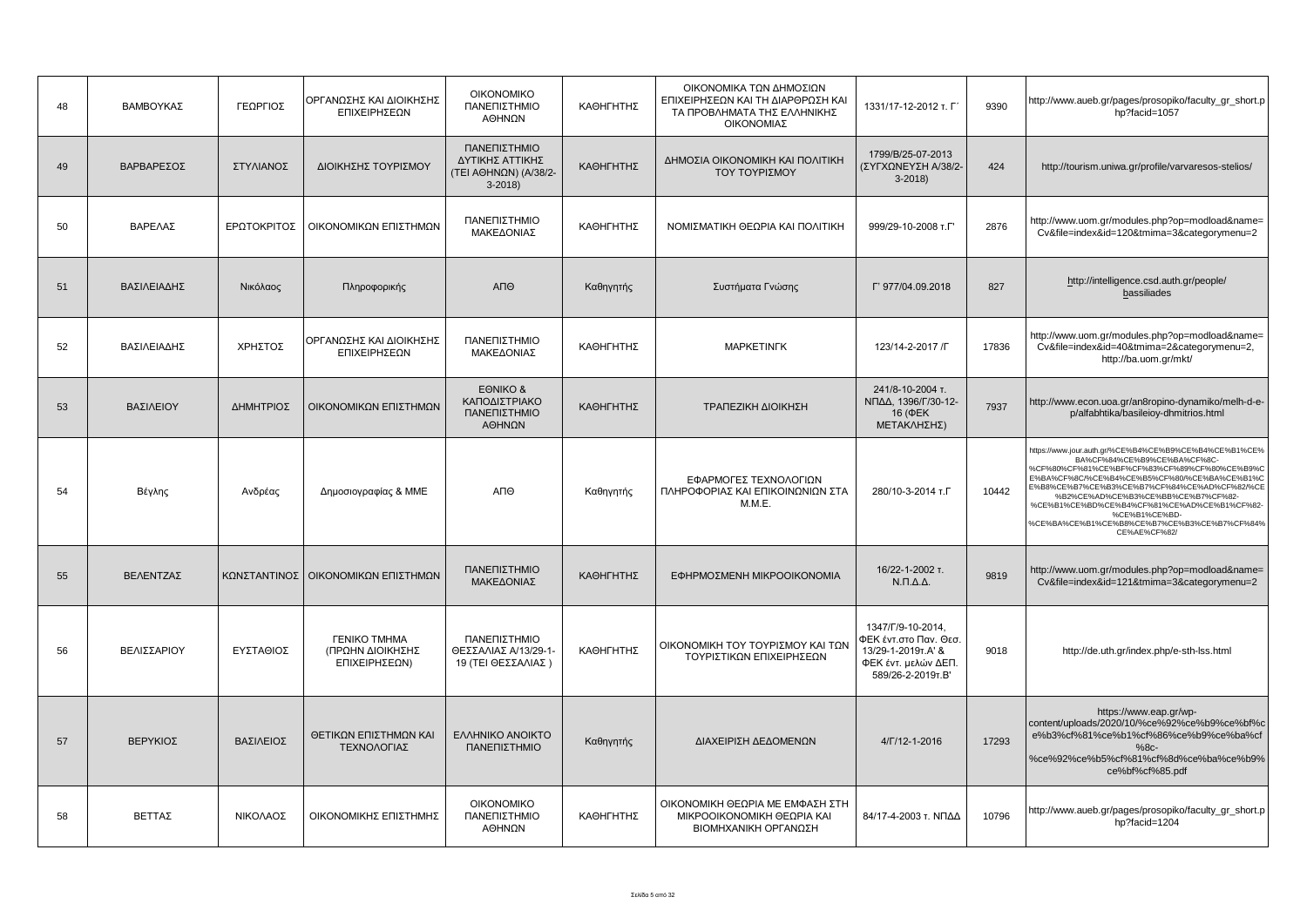| 59 | ΒΙΔΑΛΗΣ      | <b>MIXAHA</b>     | ΔΙΟΙΚΗΣΗΣ ΕΠΙΧΕΙΡΗΣΕΩΝ                          | ΠΑΝΕΠΙΣΤΗΜΙΟ<br><b>AIFAIOY</b>              | ΚΑΘΗΓΗΤΗΣ                         | ΔΙΟΙΚΗΣΗ ΠΑΡΑΓΩΓΗΣ                                                                           | 1203/12.07.2019 т. Г'                                             | 18326 | http://www.ba.aegean.gr/cv gr.asp?pid=7                                                                                         |
|----|--------------|-------------------|-------------------------------------------------|---------------------------------------------|-----------------------------------|----------------------------------------------------------------------------------------------|-------------------------------------------------------------------|-------|---------------------------------------------------------------------------------------------------------------------------------|
| 60 | ΒΛΑΣΣΗΣ      | ΜΗΝΑΣ             | ΟΙΚΟΝΟΜΙΚΩΝ ΕΠΙΣΤΗΜΩΝ                           | ΠΑΝΕΠΙΣΤΗΜΙΟ<br>ΚΡΗΤΗΣ                      | ΚΑΘΗΓΗΤΗΣ                         | ΜΙΚΡΟΟΙΚΟΝΟΜΙΚΗ ΘΕΩΡΙΑ ΚΑΙ<br>ΠΟΛΙΤΙΚΗ                                                       | 704/22-9-2011, т. Г'.                                             | 17351 | http://economics.soc.uoc.gr/Personnel/personnel_navi<br>gation.php?lang=ell&id=5                                                |
| 61 | Βλαχάβας     | Ιωάννης           | Πληροφορικής                                    | ΑΠΘ                                         | Καθηγητής                         | Συστήματα Λογικού Προγραμματισμού και<br>Ευφυή Συστήματα                                     | 183/29-7-03 τΝΠΔΔ                                                 | 18860 | http://plase.csd.auth.gr/vlahavas/                                                                                              |
| 62 | ΒΛΑΧΟΠΟΥΛΟΥ  | <b>MAPIA</b>      | ΕΦΑΡΜΟΣΜΕΝΗΣ<br>ΠΛΗΡΟΦΟΡΙΚΗΣ                    | ΠΑΝΕΠΙΣΤΗΜΙΟ<br>ΜΑΚΕΔΟΝΙΑΣ                  | <b>КАΘНГНТРІА</b>                 | ΔΙΟΙΚΗΣΗ ΜΑΡΚΕΤΙΝΓΚ -<br>ΠΛΗΡΟΦΟΡΙΑΚΑ ΣΥΣΤΗΜΑΤΑ<br><b>MAPKETINFK</b>                         | 452/4-12-2006т.Г                                                  | 10434 | http://emabo.gr/                                                                                                                |
| 63 | ΒΛΑΧΟΣ       | ΔΗΜΗΤΡΙΟΣ         | ΜΗΧΑΝΟΛΟΓΩΝ<br>ΜΗΧΑΝΙΚΩΝ                        | ΑΠΘ                                         | ΚΑΘΗΓΗΤΗΣ                         | ΣΤΟΧΑΣΤΙΚΕΣ ΜΕΘΟΔΟΙ ΣΤΗ<br>ΒΙΟΜΗΧΑΝΙΚΗ ΔΙΟΙΚΗΣΗ ΜΕ ΕΜΦΑΣΗ<br>ΣΤΗ ΔΙΑΧΕΙΡΙΣΗ ΑΠΟΘΕΜΑΤΩΝ       | Г'/519/08.06.2017                                                 | 2978  | http://www.meng.auth.gr/el/people/dep/vlachos.html,<br>http://im.meng.auth.gr/lascm/data%20files/pdf/CV_VL<br>ACHOS_GR_long.pdf |
| 64 | Βούζας       | Φώτιος            | Οργάνωσης και Διοίκησης<br>Επιχειρήσεων         | Πανεπιστήμιο<br>Μακεδονίας                  | ΚΑΘΗΓΗΤΗΣ                         | Μάνατζμεντ με Έμφαση στη Διοίκηση<br>Ολικής Ποιότητας                                        | 879/T. $\Gamma$ /6-8-2018                                         | 19339 | https://www.uom.gr/vouzas                                                                                                       |
| 65 | ΒΡΕΧΟΠΟΥΛΟΣ  | ΑΔΑΜ              | ΤΜΗΜΑ ΔΙΟΙΚΗΤΙΚΗΣ<br>ΕΠΙΣΤΗΜΗΣ &<br>ΤΕΧΝΟΛΟΓΙΑΣ | <b>OIKONOMIKO</b><br>ΠΑΝΕΠΙΣΤΗΜΙΟ<br>ΑΘΗΝΩΝ | ΑΝΑΠΛΗΡΩΤΗΣ<br>ΚΑΘΗΓΗΤΗΣ          | ΨΗΦΙΑΚΑ ΜΕΣΑ ΚΑΙ<br>ΠΡΟΣΩΠΟΠΟΙΗΜΕΝΕΣ ΥΠΗΡΕΣΙΕΣ                                               | 602/12-5-2014 т.Г'                                                | 1235  | http://www.aueb.gr/pages/didaktiko/faculty_gr_short.ph<br>p?facid=1235                                                          |
| 66 | ΓΑΓΑΝΗΣ      | ΧΡΥΣΟΒΑΛΑΝΤΗ<br>Σ | ΟΙΚΟΝΟΜΙΚΩΝ ΕΠΙΣΤΗΜΩΝ                           | ΠΑΝΕΠΙΣΤΗΜΙΟ<br>ΚΡΗΤΗΣ                      | ΚΑΘΗΓΗΤΗΣ                         | <b>XPHMATOOIKONOMIKH</b>                                                                     | 1326/Г/10.06.2021                                                 | 1430  | http://econservices.soc.uoc.gr/el/content/yayávns-<br>χρυσοβαλάντης                                                             |
| 67 | ΓΑΛΑΝΟΠΟΥΛΟΣ | ΚΩΝΣΤΑΝΤΙΝΟΣ      | ΑΓΡΟΤΙΚΗΣ ΑΝΑΠΤΥΞΗΣ                             | ΔΗΜΟΚΡΙΤΕΙΟ<br>ΠΑΝΕΠΙΣΤΗΜΙΟ<br>ΘΡΑΚΗΣ       | ΚΑΘΗΓΗΤΗΣ                         | Αγροτική Οικονομία                                                                           | 909/31-08-2012/ T.T'                                              | 2187  | https://agro.duth.gr/author/kgalanop                                                                                            |
| 68 | ΓΕΩΡΓΙΑΔΗΣ   | <b>MIXAHA</b>     | ΧΗΜΙΚΩΝ ΜΗΧΑΝΙΚΩΝ                               | ΑΠΘ                                         | ΚΑΘΗΓΗΤΗΣ                         | ΒΕΛΤΙΣΤΟΠΟΙΗΣΗ ΒΙΟΜΗΧΑΝΙΚΩΝ<br>ΕΓΚΑΤΑΣΤΑΣΕΩΝ ΚΑΙ ΣΥΣΤΗΜΑΤΩΝ<br>ΔΙΕΡΓΑΣΙΩΝ                    | 704/Г/21-7-2016<br>4167/B/30-11--2017<br>(AVANTH<br>ANTIKEIMENOY) | 17334 | http://www.cheng.auth.gr/jm/index.php/personnel/dep/9<br>3?dep=georg                                                            |
| 69 | ΓΕΩΡΓΙΑΔΗΣ   | ΠΑΤΡΟΚΛΟΣ         | ΜΗΧΑΝΟΛΟΓΩΝ<br>ΜΗΧΑΝΙΚΩΝ                        | АП $\Theta$                                 | ΚΑΘΗΓΗΤΗΣ                         | ΣΧΕΔΙΑΣΗ ΚΑΙ ΛΕΙΤΟΥΡΓΙΑ<br>ΣΥΣΤΗΜΑΤΩΝ ΠΑΡΑΓΩΓΗΣ ΚΑΙ<br>ΕΦΑΡΜΟΓΕΣ ΤΗΣ ΔΥΝΑΜΙΚΗΣ<br>ΣΥΣΤΗΜΑΤΩΝ | 524/20-5-2013 TF                                                  | 766   | http://im.meng.auth.gr/lba/staff/geopat.htm                                                                                     |
| 70 | ΓΕΩΡΓΙΑΔΗΣ   | ΧΡΗΣΤΟΣ           | ΕΦΑΡΜΟΣΜΕΝΗΣ<br>ΠΛΗΡΟΦΟΡΙΚΗΣ                    | ΠΑΝΕΠΙΣΤΗΜΙΟ<br>ΜΑΚΕΔΟΝΙΑΣ                  | Καθηγητής                         | ΤΕΧΝΟΛΟΓΙΑ ΗΛΕΚΤΡΟΝΙΚΟΥ<br><b>EMNOPIOY</b>                                                   | 968/31-8-2018 т. Г'                                               | 5249  | https://www.uom.gr/geor                                                                                                         |
| 71 | Γεωργιάδου   | Άντρη             | <b>Business School</b>                          | University of Nottingham                    | ΜΟΝΙΜΟΣ<br>ΕΠΙΚΟΥΡΟΣ<br>ΚΑΘΗΓΗΤΗΣ | Διοίκηση Επιχειρήσεων/ Μάνατζμεντ/<br>Διαπολιτισμικότητα                                     | $ -$                                                              | 23161 | https://www.nottingham.ac.uk/news/expertiseguide/bus<br>iness-school/dr-andri-georgiadou.aspx                                   |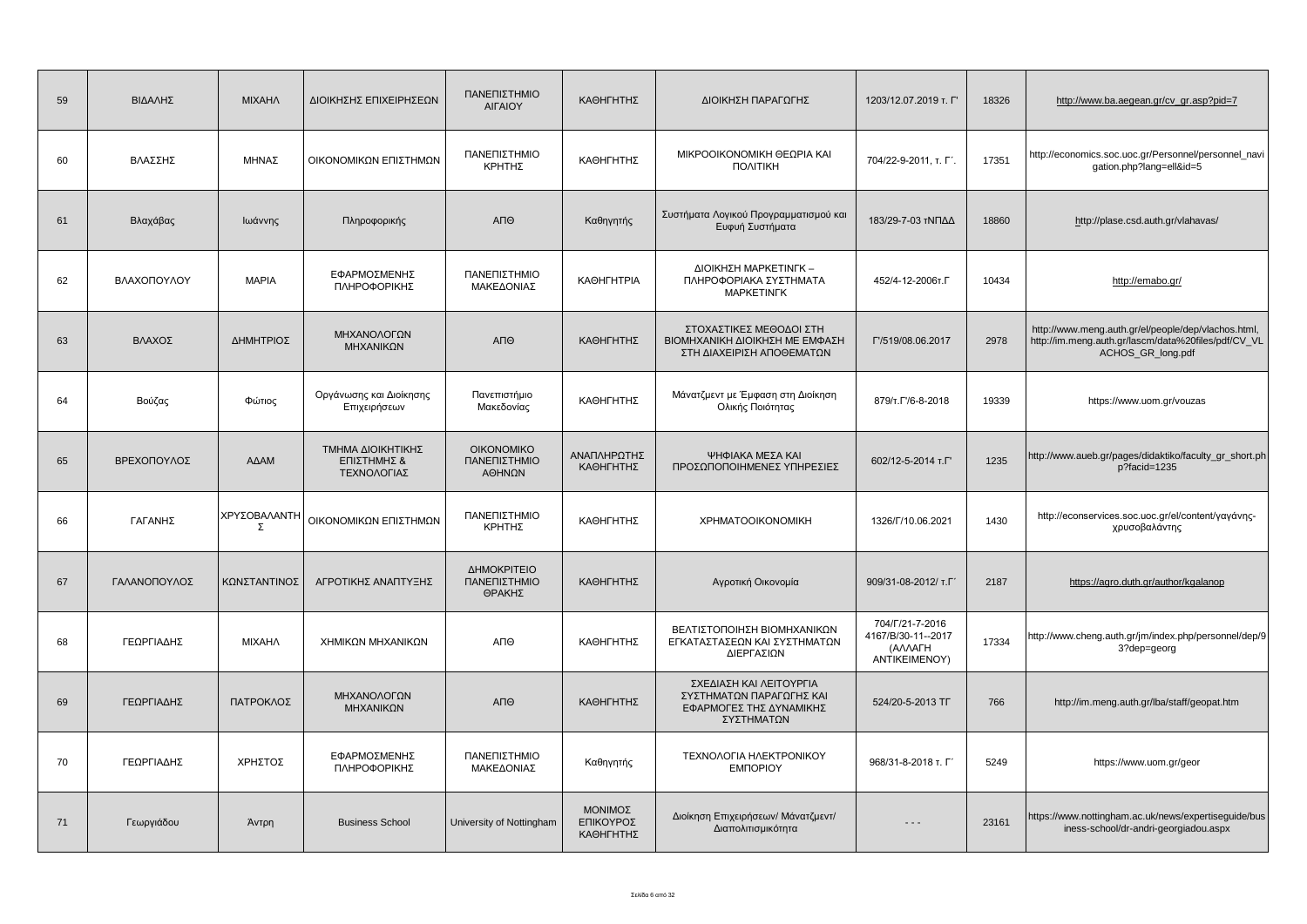| 72 | ΓΕΩΡΓΙΟΥ                | ΑΝΔΡΕΑΣ       | ΟΡΓΑΝΩΣΗΣ ΚΑΙ ΔΙΟΙΚΗΣΗΣ<br>ΕΠΙΧΕΙΡΗΣΕΩΝ  | ΠΑΝΕΠΙΣΤΗΜΙΟ<br>ΜΑΚΕΔΟΝΙΑΣ                  | ΚΑΘΗΓΗΤΗΣ                | ΕΠΙΧΕΙΡΗΣΙΑΚΗ ΕΡΕΥΝΑ                                                         | 355/13-5-2009 T.F'                                                          | 11181 | http://www.uom.gr/modules.php?op=modload&name=<br>Cv&file=index&id=227&tmima=2&categorymenu=2                                                                                                      |
|----|-------------------------|---------------|------------------------------------------|---------------------------------------------|--------------------------|------------------------------------------------------------------------------|-----------------------------------------------------------------------------|-------|----------------------------------------------------------------------------------------------------------------------------------------------------------------------------------------------------|
| 73 | ΓΕΩΡΓΟΠΟΥΛΟΣ            | ΝΙΚΟΛΑΟΣ      | ΟΡΓΑΝΩΣΗΣ ΚΑΙ ΔΙΟΙΚΗΣΗΣ<br>ΕΠΙΧΕΙΡΗΣΕΩΝ  | ΠΑΝΕΠΙΣΤΗΜΙΟ<br>ΠΕΙΡΑΙΩΣ                    | ΚΑΘΗΓΗΤΗΣ                | ΣΤΡΑΤΗΓΙΚΟ ΜΑΝΑΤΖΜΕΝΤ ΚΑΙ<br>ΠΛΗΡΟΦΟΡΙΑΚΑ ΣΥΣΤΗΜΑΤΑ                          | 281/T. $\Gamma$ /31-3-2008 &<br>ΦΕΚ αλλαγ. Γν. Αντικ.<br>2836/7-9-2016 т.В' | 588   | http://www.ode.unipi.gr/images/stories/CVs/ngeorgopf<br>ullcygr.pdf                                                                                                                                |
| 74 | ΓΕΩΡΓΟΠΟΥΛΟΣ            | ΑΝΤΩΝΙΟΣ      | ΔΙΟΙΚΗΣΗΣ ΕΠΙΧΕΙΡΗΣΕΩΝ                   | ΠΑΝΕΠΙΣΤΗΜΙΟ<br>ΠΑΤΡΩΝ                      | ΚΑΘΗΓΗΤΗΣ                | ΔΙΕΘΝΗΣ ΕΠΙΧΕΙΡΗΣΗ ΚΑΙ<br>ΧΡΗΜΑΤΟΟΙΚΟΝΟΜΙΚΗ ΛΟΓΙΣΤΙΚΗ                        | 798/25-6-2014 т. Г                                                          | 8669  | http://www.bma.upatras.gr/index.php/el/2014-10-03-<br>10-24-02/2014-10-03-10-26-24/6-georgopoulos-<br>antonis                                                                                      |
| 75 | ΓΕΩΡΓΟΥΤΣΟΣ             | ΔΗΜΗΤΡΙΟΣ     | ΛΟΓΙΣΤΙΚΗΣ ΚΑΙ<br>ΧΡΗΜΑΤΟΟΙΚΟΝΟΜΙΚΗΣ     | <b>OIKONOMIKO</b><br>ΠΑΝΕΠΙΣΤΗΜΙΟ<br>ΑΘΗΝΩΝ | ΚΑΘΗΓΗΤΗΣ                | <b>XPHMATOOIKONOMIKH</b>                                                     | 112/18-2-2010 т.Г'                                                          | 18890 | http://www.aueb.gr/pages/didaktiko/faculty_gr_short.ph<br>p?facid=1051                                                                                                                             |
| 76 | ΓΙΑΓΛΗΣ                 | ΓΕΩΡΓΙΟΣ      | ΔΙΟΙΚΗΤΙΚΗΣ ΕΠΙΣΤΗΜΗΣ<br>ΚΑΙ ΤΕΧΝΟΛΟΓΙΑΣ | <b>OIKONOMIKO</b><br>ΠΑΝΕΠΙΣΤΗΜΙΟ<br>ΑΘΗΝΩΝ | ΚΑΘΗΓΗΤΗΣ                | ΗΛΕΚΤΡΟΝΙΚΟ ΕΠΙΧΕΙΡΕΙΝ ΜΕ ΕΜΦΑΣΗ<br>ΣΤΗ ΔΙΟΙΚΗΣΗ                             | 428/11-4-2012 т.Г'                                                          | 19824 | http://www.aueb.gr/pages/prosopiko/faculty_gr_short.p<br>hp?facid=1047                                                                                                                             |
| 77 | ΓΙΑΝΝΑΚΙΣ               | <b>MIXAHA</b> | <b>Business &amp; Society</b>            | Audencia Nantes Ecole<br>de Management      | ΑΝΑΠΛΗΡΩΤΗΣ<br>ΚΑΘΗΓΗΤΗΣ | ΔΙΟΙΚΗΣΗ ΕΦΟΔΙΑΣΤΙΚΗΣ ΑΛΥΣΙΔΑΣ<br>LOGISTICS ΠΡΟΜΗΘΕΙΕΣ ΔΙΟΙΚΗΣΗ<br>ΠΑΡΑΓΩΓΗΣ | $- - -$                                                                     | 7749  | http://faculte-<br>recherche.audencia.com/en/faculty/faculty-member-<br>cvs/mihalis-giannakis/                                                                                                     |
| 78 | ΓΙΑΝΝΑΚΟΠΟΥΛΟΣ          | ΑΘΑΝΑΣΙΟΣ     | ΣΤΑΤΙΣΤΙΚΗΣ                              | <b>OIKONOMIKO</b><br>ΠΑΝΕΠΙΣΤΗΜΙΟ<br>ΑΘΗΝΩΝ | Καθηγητής                | ΕΦΑΡΜΟΣΜΕΝΗ ΣΤΟΧΑΣΤΙΚΗ ΑΝΑΛΥΣΗ                                               | 616/30-8-2011 т. Г                                                          | 17551 | http://www.stat-athens.aueb.gr/~yanath/anycv-full.pdf                                                                                                                                              |
| 79 | ΓΙΑΝΝΑΚΟΠΟΥΛΟΣ          | ΝΙΚΟΛΑΟΣ      | ΟΙΚΟΝΟΜΙΚΩΝ ΕΠΙΣΤΗΜΩΝ                    | ΠΑΝΕΠΙΣΤΗΜΙΟ<br>ΠΑΤΡΩΝ                      | ΑΝΑΠΛΗΡΩΤΗΣ<br>ΚΑΘΗΓΗΤΗΣ | Εφαρμοσμένη Μικροοικονομική                                                  | 550/14-6-2017 т. Г'                                                         | 15075 | http://www.econ.upatras.gr/el/people/teaching-<br>staff/giannakopoylos-nikolaos                                                                                                                    |
| 80 | <b><i>FIANNAKOY</i></b> | <b>AOHNA</b>  | ΜΗΧΑΝΙΚΩΝ ΧΩΡΟΤΑΞΙΑΣ<br>ΚΑΙ ΑΝΑΠΤΥΞΗΣ    | ΑΡΙΣΤΟΤΕΛΕΙΟ<br>ΠΑΝΕΠΙΣΤΗΜΙΟ<br>ΘΕΣ/ΝΙΚΗΣ   | ΚΑΘΗΓΗΤΗΣ                | ΠΟΛΕΟΔΟΜΙΚΗ ΠΟΛΙΤΙΚΗ ΚΑΙ ΑΣΤΙΚΗ<br>ΑΝΑΠΤΥΞΗ                                  | F' 1213/19.10.2018                                                          | 7128  | http://plandevel.web.auth.gr/el/CV/melh_dep/Giannako<br>u_A_cv_gr.pdf                                                                                                                              |
| 81 | ΓΙΑΝΝΙΑΣ                | ΔΗΜΗΤΡΙΟΣ     | ΚΟΙΝΩΝΙΚΩΝ ΕΠΙΣΤΗΜΩΝ                     | <b>EAN</b>                                  | ΚΑΘΗΓΗΤΗΣ                | ΒΙΟΜΗΧΑΝΙΚΗ ΟΡΓΑΝΩΣΗ, ΑΓΟΡΑ<br>ΕΡΓΑΣΙΑΣ & ΕΥΡΩΠΑΪΚΕΣ ΕΠΙΧΕΙΡΗΣΕΙΣ            | 615/30-08-2011/т. Г'                                                        | 8972  | https://www.eap.gr/el/%CE%BF%CE%BD%CE%BF%<br>CE%BC%CE%B1%CF%83%CF%84%CE%B9%CE%<br>BA%CF%8C%CF%82-<br>%CE%BA%CE%B1%CF%84%CE%AC%CE%BB%C<br>E%BF%CE%B3%CE%BF%CF%82-%CE%B3/195-<br>2011-10-20-08-39-35 |
| 82 | ΓΙΑΝΝΙΚΟΣ               | ΙΩΑΝΝΗΣ       | ΔΙΟΙΚΗΣΗΣ ΕΠΙΧΕΙΡΗΣΕΩΝ                   | ΠΑΝΕΠΙΣΤΗΜΙΟ<br>ΠΑΤΡΩΝ                      | ΚΑΘΗΓΗΤΗΣ                | ΕΠΙΧΕΙΡΗΣΙΑΚΗ ΕΡΕΥΝΑ                                                         | 125/14-2-2018 т. Г                                                          | 1619  | http://www.bma.upatras.gr/index.php/el/2014-10-03-<br>10-24-02/2014-10-03-10-26-24/7-giannikos-giannis                                                                                             |
| 83 | ΓΚΑΝΑΣ                  | ΙΩΑΝΝΗΣ       | ΟΙΚΟΝΟΜΙΚΩΝ ΚΑΙ<br>ΔΙΟΙΚΗΤΙΚΩΝ ΕΠΙΣΤΗΜΩΝ | ΠΑΝΕΠΙΣΤΗΜΙΟ<br>ΙΩΑΝΝΙΝΩΝ                   | Καθηγητής                | ΕΠΙΧΕΙΡΗΣΙΑΚΗ ΕΡΕΥΝΑ                                                         | 147/F/17-2-2017                                                             | 19428 | http://accfin.teiep.gr/sites/default/files/viografiko gkana<br>s.pdf                                                                                                                               |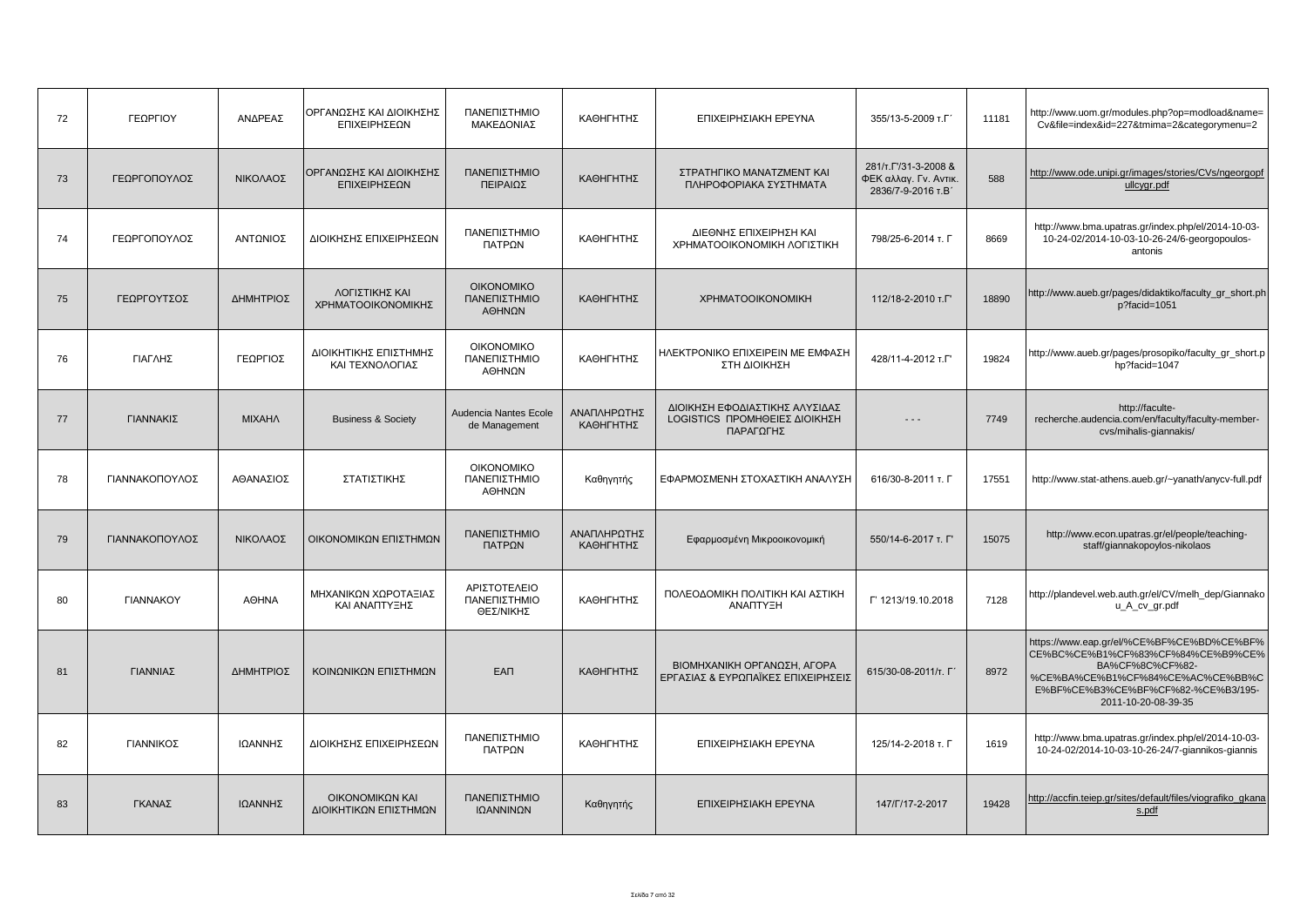| 84 | ΓΚΙΝΟΓΛΟΥ                | ΔΗΜΗΤΡΙΟΣ          | ΛΟΓΙΣΤΙΚΗΣ ΚΑΙ<br>ΧΡΗΜΑΤΟΟΙΚΟΝΟΜΙΚΗΣ                                   | ΠΑΝΕΠΙΣΤΗΜΙΟ<br>ΜΑΚΕΔΟΝΙΑΣ                          | ΚΑΘΗΓΗΤΗΣ                | ΛΟΓΙΣΤΙΚΗ                                                                                                              | 775/13-10-2011/T.F'                | 10684 | http://www.uom.gr/modules.php?op=modload&name=<br>Cv&file=index&id=156&tmima=5&categorymenu=2                                                                                   |
|----|--------------------------|--------------------|------------------------------------------------------------------------|-----------------------------------------------------|--------------------------|------------------------------------------------------------------------------------------------------------------------|------------------------------------|-------|---------------------------------------------------------------------------------------------------------------------------------------------------------------------------------|
| 85 | ΓΚΙΩΚΑΣ                  | ΔΗΜΗΤΡΙΟΣ          | ΟΙΚΟΝΟΜΙΚΩΝ ΕΠΙΣΤΗΜΩΝ                                                  | EONIKO &<br>ΚΑΠΟΔΙΣΤΡΙΑΚΟ<br>ΠΑΝΕΠΙΣΤΗΜΙΟ<br>ΑΘΗΝΩΝ | ΚΑΘΗΓΗΤΗΣ                | ΕΦΑΡΜΟΣΜΕΝΗ ΕΠΙΧΕΙΡΗΣΙΑΚΗ<br><b>EPEYNA</b>                                                                             | 262/21-4-2011, T.F'                | 19521 | http://www.econ.uoa.gr/an8ropino-dynamiko/melh-d-e-<br>p/alfabhtika/gkiokas-dhmitrios.html                                                                                      |
| 86 | <b><i>FKOTZAMANH</i></b> | <b>AIKATEPINH</b>  | ΟΡΓΑΝΩΣΗΣ ΚΑΙ ΔΙΟΙΚΗΣΗΣ<br>ΕΠΙΧΕΙΡΗΣΕΩΝ                                | ΠΑΝΕΠΙΣΤΗΜΙΟ<br>ΜΑΚΕΔΟΝΙΑΣ                          | ΚΑΘΗΓΗΤΗΣ                | ΜΑΝΑΤΖΜΕΝΤ ΜΕ ΕΜΦΑΣΗ ΣΤΗ<br>ΔΙΟΙΚΗΣΗ ΠΑΡΑΓΩΓΗΣ                                                                         | 787/Г/25-8-2016                    | 7432  | http://www.uom.gr/modules.php?op=modload&name=<br>Cv&file=index&id=743&tmima=2&categorymenu=2                                                                                   |
| 87 | ΓΚΩΛΕΤΣΗΣ                | ΓΕΩΡΓΙΟΣ           | ΟΙΚΟΝΟΜΙΚΩΝ ΕΠΙΣΤΗΜΩΝ                                                  | ΠΑΝΕΠΙΣΤΗΜΙΟ<br>ΙΩΑΝΝΙΝΩΝ                           | Αναπληρωτής<br>Καθηγητής | ΠΟΣΟΤΙΚΕΣ ΜΕΘΟΔΟΙ ΓΙΑ ΤΑ<br>ΟΙΚΟΝΟΜΙΚΑ ΚΑΙ ΤΗ ΔΙΟΙΚΗΣΗ<br>ΕΠΙΧΕΙΡΗΣΕΩΝ                                                 | 19/Г/19-1-2017,<br>445/Г/16.4.2020 | 20813 | http://www.econ.uoi.gr/images/stories/data/goletsis/cv<br>_goletsis.pdf                                                                                                         |
| 88 | ΓΟΥΝΑΡΗΣ                 | ΣΠΥΡΙΔΩΝ           | DEPT. OF MARKETING                                                     | UNIVERSITY OF<br><b>STRATHCLYDE</b>                 | ΚΑΘΗΓΗΤΗΣ                | <b>MARKETING</b>                                                                                                       | $\sim$ $\sim$ $\sim$               | 33614 | http://www.strath.ac.uk/marketing/academicstaff/gouna<br>risspirosdr/                                                                                                           |
| 89 | ΓΟΥΝΟΠΟΥΛΟΣ              | ΔΗΜΗΤΡΙΟΣ          | School of Management                                                   | UNIVERSITY OF BATH                                  | ΚΑΘΗΓΗΤΗΣ                | ΛΟΓΙΣΤΙΚΗ ΚΑΙ ΧΡΗΜΑΤΟΟΙΚΟΝΟΜΙΚΗ                                                                                        | $  -$                              | 3822  | http://www.ncl.ac.uk/business-<br>school/staff/profile/dimitriosgounopoulos.html#backgro<br>und                                                                                 |
| 90 | Δεδούσης                 | Ευάγγελος          | <b>School of Business</b>                                              | The American University<br>in Dubai                 | ΚΑΘΗΓΗΤΗΣ                | Strategic Management- Human Resources<br>Management- Organizational Development-<br>Management-Organizational behavior | $  -$                              | 4680  | http://aud.cyberchisel.com/about_aud/en/page/1733/ev<br>angellos-dedoussis                                                                                                      |
| 91 | ΔΕΛΗΠΑΛΛΑ                | ΣΟΦΙΑ              | ΒΑΛΚΑΝΙΚΩΝ, ΣΛΑΒΙΚΩΝ<br>ΚΑΙ ΑΝΑΤΟΛΙΚΩΝ ΣΠΟΥΔΩΝ                         | ΠΑΝΕΠΙΣΤΗΜΙΟ<br>ΜΑΚΕΔΟΝΙΑΣ                          | ΚΑΘΗΓΗΤΗΣ                | MIKPOOIKONOMIA - BIOMHXANIKH<br><b>OIKONOMIKH</b>                                                                      | 1374/14-10-2014 т.Г                | 7916  | http://maecon.uom.gr/wp-<br>content/uploads/2014/02/Sophia-Delipalla-CV.pdf                                                                                                     |
| 92 | ΔΕΦΝΕΡ                   | ΑΛΕΞΙΟΣ-<br>ΜΙΧΑΗΛ | ΜΗΧΑΝΙΚΩΝ ΧΩΡΟΤΑΞΙΑΣ,<br>ΠΟΛΕΟΔΟΜΙΑΣ ΚΑΙ<br>ΠΕΡΙΦΕΡΕΙΑΚΗΣ<br>ΑΝΑΠΤΥΞΗΣ | ΠΑΝΕΠΙΣΤΗΜΙΟ<br>ΘΕΣΣΑΛΙΑΣ                           | ΚΑΘΗΓΗΤΗΣ                | ΠΟΛΕΟΔΟΜΙΑ ΚΑΙ ΕΛΕΥΘΕΡΟΣ ΧΡΟΝΟΣ                                                                                        | 1545/Г/31.12.2013                  | 2899  | http://www.prd.uth.gr/staff/%CE%B4%CE%B5%CF%8<br>6%CE%BD%CE%B5%CF%81-<br>%CE%B1%CE%BB%CE%B5%CE%BE%CE%B9%C<br>E%BF%CF%82/                                                        |
| 93 | ΔΗΜΑΡΑ                   | ΕΥΘΑΛΙΑ            | ΟΙΚΟΝΟΜΙΚΩΝ ΕΠΙΣΤΗΜΩΝ                                                  | ΠΑΝΕΠΙΣΤΗΜΙΟ<br>ΠΑΤΡΩΝ                              | ΚΑΘΗΓΗΤΗΣ                | ΣΤΑΤΙΣΤΙΚΗ & ΠΛΗΡΟΦΟΡΙΚΗ                                                                                               | 89/6-2-08 т.Г'                     | 8393  | http://application.econ.upatras.gr/melhdep/dimara/                                                                                                                              |
| 94 | ΔΗΜΕΛΗ                   | ΣΟΦΙΑ              | ΠΛΗΡΟΦΟΡΙΚΗΣ                                                           | <b>OIKONOMIKO</b><br>ΠΑΝΕΠΙΣΤΗΜΙΟ<br>ΑΘΗΝΩΝ         | ΚΑΘΗΓΗΤΗΣ                | ΕΦΑΡΜΟΣΜΕΝΗ ΟΙΚΟΝΟΜΕΤΡΙΑ                                                                                               | 260/14-09-2006 τ.ΝΠΔΔ              | 19108 | http://www.aueb.gr/pages/prosopiko/faculty_gr_short.p<br>hp?facid=1219                                                                                                          |
| 95 | ΔΗΜΗΤΡΑΣ                 | ΑΥΓΟΥΣΤΙΝΟΣ        | ΚΟΙΝΩΝΙΚΩΝ ΕΠΙΣΤΗΜΩΝ                                                   | <b>EAAHNIKO ANOIKTO</b><br>ΠΑΝΕΠΙΣΤΗΜΙΟ             | ΚΑΘΗΓΗΤΗΣ                | ΧΡΗΜΑΤΟΟΙΚΟΝΟΜΙΚΗ - ΛΟΓΙΣΤΙΚΗ                                                                                          | 308/17.03.2020/т. Г                | 9164  | https://www.eap.gr/el/spoudes-sto-eap/sxoles-k-<br>programmata/koinwnikwn-epistimwn/171-peristsotera-<br>gia-tis-koinwnikes-epistimes/1728-<br>12a370d872b058202299dbc5ac42c636 |
| 96 | ΔΗΜΗΤΡΙΑΔΗΣ              | ΣΕΡΓΙΟΣ            | TMHMA MAPKETINFK KAI<br>ΕΠΙΚΟΙΝΩΝΙΑΣ                                   | <b>OIKONOMIKO</b><br>ΠΑΝΕΠΙΣΤΗΜΙΟ<br>ΑΘΗΝΩΝ         | ΚΑΘΗΓΗΤΗΣ                | ΜΑΡΚΕΤΙΝΓΚ ΜΕ ΕΜΦΑΣΗ ΣΤΑ<br>ΨΗΦΙΑΚΑ ΜΕΣΑ                                                                               | 772/30.05.2020 T.F'                | 5471  | https://www.aueb.gr/el/faculty_page/%CE%B4%CE%B<br>7%CE%BC%CE%B7%CF%84%CF%81%CE%B9%C<br>E%B1%CE%B4%CE%B7%CF%83-<br>%CF%83%CE%B5%CF%81%CE%B3%CE%B9%CE<br>%BF%CF%83               |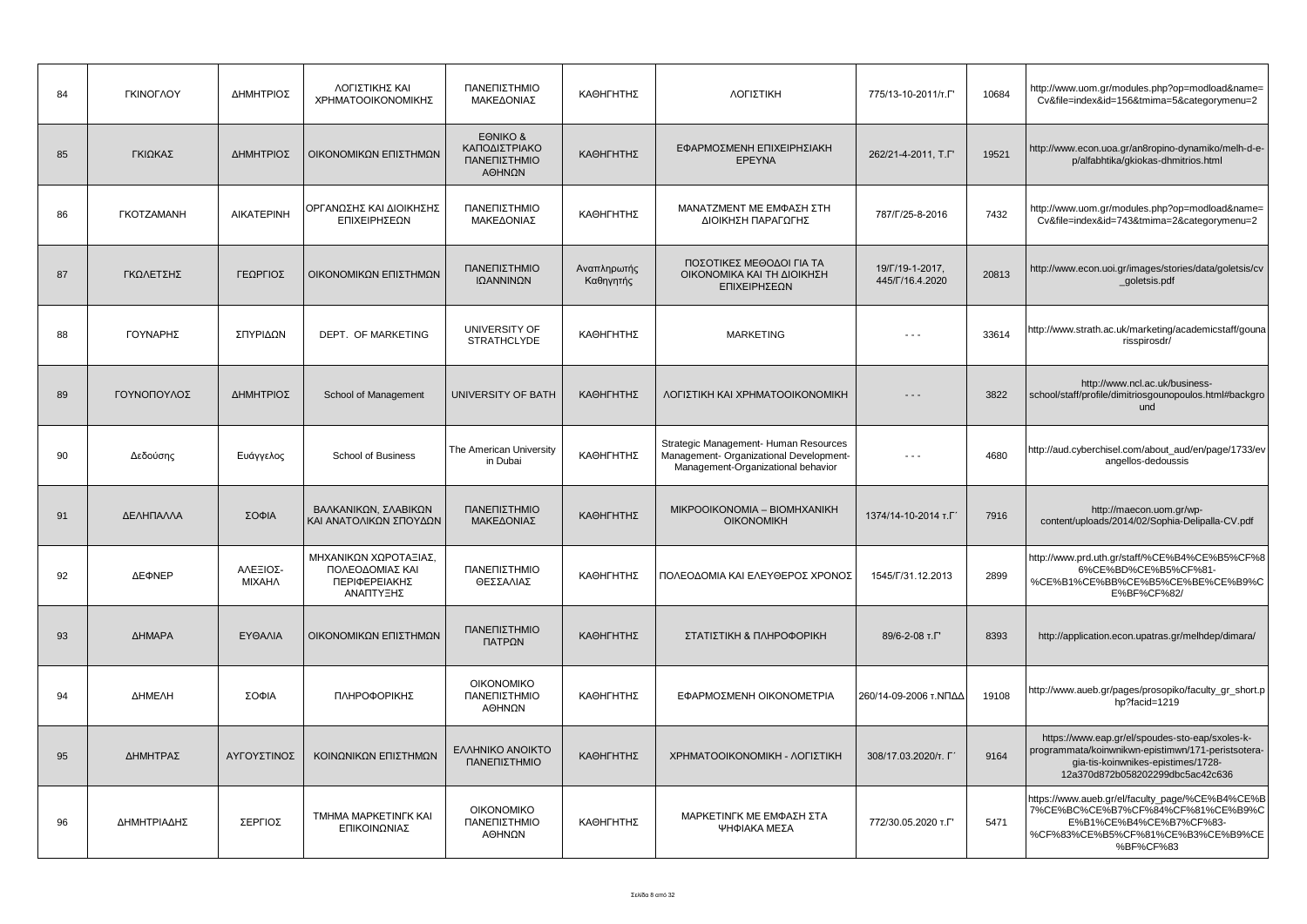| 97  | ΔΗΜΗΤΡΙΟΥ   | ΙΩΑΝΝΗΣ       | ΟΙΚΟΝΟΜΙΚΩΝ ΕΠΙΣΤΗΜΩΝ                     | EONIKO &<br>ΚΑΠΟΔΙΣΤΡΙΑΚΟ<br>ΠΑΝΕΠΙΣΤΗΜΙΟ<br>ΑΘΗΝΩΝ          | Καθηγητής                | МАӨНМАТІКА - ПЛНРОФОРІКН                                                                                  | 67/31-01-07, T.F'                          | 8125  | http://users.uoa.gr/~demetri/                                                                |
|-----|-------------|---------------|-------------------------------------------|--------------------------------------------------------------|--------------------------|-----------------------------------------------------------------------------------------------------------|--------------------------------------------|-------|----------------------------------------------------------------------------------------------|
| 98  | Δημητρίου   | Δημήτριος     | ΟΙΚΟΝΟΜΙΚΩΝ ΕΠΙΣΤΗΜΩΝ                     | ΔΗΜΟΚΡΙΤΕΙΟ<br>ΠΑΝΕΠΙΣΤΗΜΙΟ<br>ΘΡΑΚΗΣ                        | Αναπληρωτής<br>Καθηγητής | Management και Εφαρμογές Ποσοτικών<br>Μεθόδων στις Υποδομές                                               | Г' 811/19.07.2018                          | 22609 | http://www.econ.duth.gr/personel/dep/dimitriou/                                              |
| 99  | ΔΗΜΟΠΟΥΛΟΣ  | ΙΩΑΝΝΗΣ       | Department of Computer<br>Science         | University of Cyprus                                         | ΚΑΘΗΓΗΤΗΣ                | <b>Computer Science</b>                                                                                   | - - -                                      | 1879  | http://www.cs.ucy.ac.cy/~yannis/                                                             |
| 100 | ΔΙΑΚΟΣΑΒΒΑΣ | ΔΗΜΗΤΡΙΟΣ     | $- - -$                                   | Organisation for<br>Economic Co-operation<br>and Development | ΚΥΡΙΟΣ<br>ΕΡΕΥΝΗΤΗΣ      | <b>Agricultural Economics</b>                                                                             | $ -$                                       | 6117  | http://www.greengrowthknowledge.org/person/dimitris-<br>diakosavvas                          |
| 101 | ΔΙΑΜΑΝΤΗΣ   | ΠΑΝΑΓΙΩΤΗΣ    | ΟΡΓΑΝΩΣΗΣ & ΔΙΟΙΚΗΣΗΣ<br>ΕΠΙΧΕΙΡΗΣΕΩΝ     | <b>OIKONOMIKO</b><br>ΠΑΝΕΠΙΣΤΗΜΙΟ<br>ΑΘΗΝΩΝ                  | ΚΑΘΗΓΗΤΗΣ                | ΧΡΗΜΑΤΟΟΙΚΟΝΟΜΙΚΗ ΔΙΟΙΚΗΣΗ                                                                                | 470/20-5-2008 т.Г                          | 8630  | http://www.aueb.gr/pages/didaktiko/faculty_gr_short.ph<br>p?facid=1058                       |
| 102 | ΔΟΥΚΙΔΗΣ    | ΓΕΩΡΓΙΟΣ      | ΔΙΟΙΚΗΤΙΚΗΣ ΕΠΙΣΤΗΜΗΣ<br>ΚΑΙ ΤΕΧΝΟΛΟΓΙΑΣ  | <b>OIKONOMIKO</b><br>ΠΑΝΕΠΙΣΤΗΜΙΟ<br>ΑΘΗΝΩΝ                  | ΚΑΘΗΓΗΤΗΣ                | HAEKTPONIKO EΠIXEIPEIN                                                                                    | 34/11-1-95 τ.Ν.Π.Δ.Δ.<br>& B/549/22-2-2019 | 4315  | http://www.aueb.gr/pages/prosopiko/faculty_gr_short.p<br>hp?facid=1174                       |
| 103 | ΔΟΥΜΠΟΣ     | <b>MIXAHA</b> | ΜΗΧΑΝΙΚΩΝ ΠΑΡΑΓΩΓΗΣ<br>ΚΑΙ ΔΙΟΙΚΗΣΗΣ      | <b><i>NOAYTEXNEIO</i></b><br>ΚΡΗΤΗΣ                          | ΚΑΘΗΓΗΤΗΣ                | ΥΠΟΛΟΓΙΣΤΙΚΕΣ ΜΕΘΟΔΟΙ<br>ΕΠΙΧΕΙΡΗΣΙΑΚΗΣ ΕΡΕΥΝΑΣ                                                           | 121/9-2-2018, т. Г                         | 9205  | http://www.pem.tuc.gr/4717.html                                                              |
| 104 | ΔΟΥΝΙΑΣ     | ΓΕΩΡΓΙΟΣ      | ΜΗΧΑΝΙΚΩΝ ΟΙΚΟΝΟΜΙΑΣ<br>ΚΑΙ ΔΙΟΙΚΗΣΗΣ     | ΠΑΝΕΠΙΣΤΗΜΙΟ<br>ΑΙΓΑΙΟΥ                                      | ΚΑΘΗΓΗΤΗΣ                | ΔΙΟΙΚΗΣΗ ΚΑΙ ΛΗΨΗ ΑΠΟΦΑΣΕΩΝ ΓΙΑ<br>ΜΗΧΑΝΙΚΟΥΣ                                                             | 697/09.08.2010 T.F'                        | 9243  | http://www.fme.aegean.gr/el/p/dounias-georgios                                               |
| 105 | Δουράκης    | Γιώργος       | Πολιτικών Επιστημών                       | АПӨ                                                          | ΑΝΑΠΛΗΡΩΤΗΣ<br>ΚΑΘΗΓΗΤΗΣ | Πολιτική Οικονομία                                                                                        | 102/31-1-2013 ТГ                           | 5129  | http://www.polsci.auth.gr/index.php?lang=en&rm=118&<br>mn=128&stid=35                        |
| 106 | Δρακόπουλος | Σταύρος       | ΙΣΤΟΡΙΑΣ ΚΑΙ ΦΙΛΟΣΟΦΙΑΣ<br>ΤΗΣ ΕΠΙΣΤΗΜΗΣ  | ΠΑΝΕΠΙΣΤΗΜΙΟ<br>ΑΘΗΝΩΝ                                       | ΚΑΘΗΓΗΤΗΣ                | Μεθοδολογία της Οικονομικής                                                                               | 235/20-9-2005 τ. ΝΠΔΔ                      | 8446  | http://users.uoa.gr/~sdrakop/index.htm                                                       |
| 107 | ΔΡΑΚΟΣ      | ΚΩΝΣΤΑΝΤΙΝΟΣ  | ΛΟΓΙΣΤΙΚΗΣ ΚΑΙ<br>ΧΡΗΜΑΤΟΟΙΚΟΝΟΜΙΚΗΣ      | <b>OIKONOMIKO</b><br>ΠΑΝΕΠΙΣΤΗΜΙΟ<br>ΑΘΗΝΩΝ                  | ΚΑΘΗΓΗΤΗΣ                | <b>XPHMATOOIKONOMIKH</b>                                                                                  | Г'/769/04-08-2017                          | 10986 | http://www.aueb.gr/pages/didaktiko/faculty_gr_short.ph<br>p?facid=1678                       |
| 108 | ΔΡΙΤΣΑΚΗΣ   | ΝΙΚΟΛΑΟΣ      | ΕΦΑΡΜΟΣΜΕΝΗΣ<br>ΠΛΗΡΟΦΟΡΙΚΗΣ              | ΠΑΝΕΠΙΣΤΗΜΙΟ<br>ΜΑΚΕΔΟΝΙΑΣ                                   | ΚΑΘΗΓΗΤΗΣ                | ΕΦΑΡΜΟΣΜΕΝΗ ΟΙΚΟΝΟΜΙΚΗ -<br>ΕΥΡΩΠΑΪΚΗ ΕΝΣΩΜΑΤΩΣΗ                                                          | 198/7-7-2006 т.<br>$N.\Pi.\Delta.\Delta.$  | 345   | http://www.uom.gr/modules.php?op=modload&name=<br>Cv&file=index&id=99&tmima=6&categorymenu=2 |
| 109 | ΕΜΙΡΗΣ      | ΔΗΜΗΤΡΙΟΣ     | ΒΙΟΜΗΧΑΝΙΚΗΣ ΔΙΟΙΚΗΣΗΣ<br>ΚΑΙ ΤΕΧΝΟΛΟΓΙΑΣ | ΠΑΝΕΠΙΣΤΗΜΙΟ<br>ΠΕΙΡΑΙΩΣ                                     | ΚΑΘΗΓΗΤΗΣ                | ΔΙΟΙΚΗΣΗ ΑΥΤΟΜΑΤΟΠΟΙΗΜΕΝΩΝ<br>ΣΥΣΤΗΜΑΤΩΝ ΠΑΡΑΓΩΓΗΣ<br>(ΠΕΡΙΛΑΜΒΑΝΟΜΕΝΩΝ ΚΑΙ ΤΩΝ<br>ΡΟΜΠΟΤΙΚΩΝ ΣΥΣΤΗΜΑΤΩΝ) | 756/T. L'/16-6-2014                        | 7436  | http://www.tex.unipi.gr/dep/emiris/main.htm                                                  |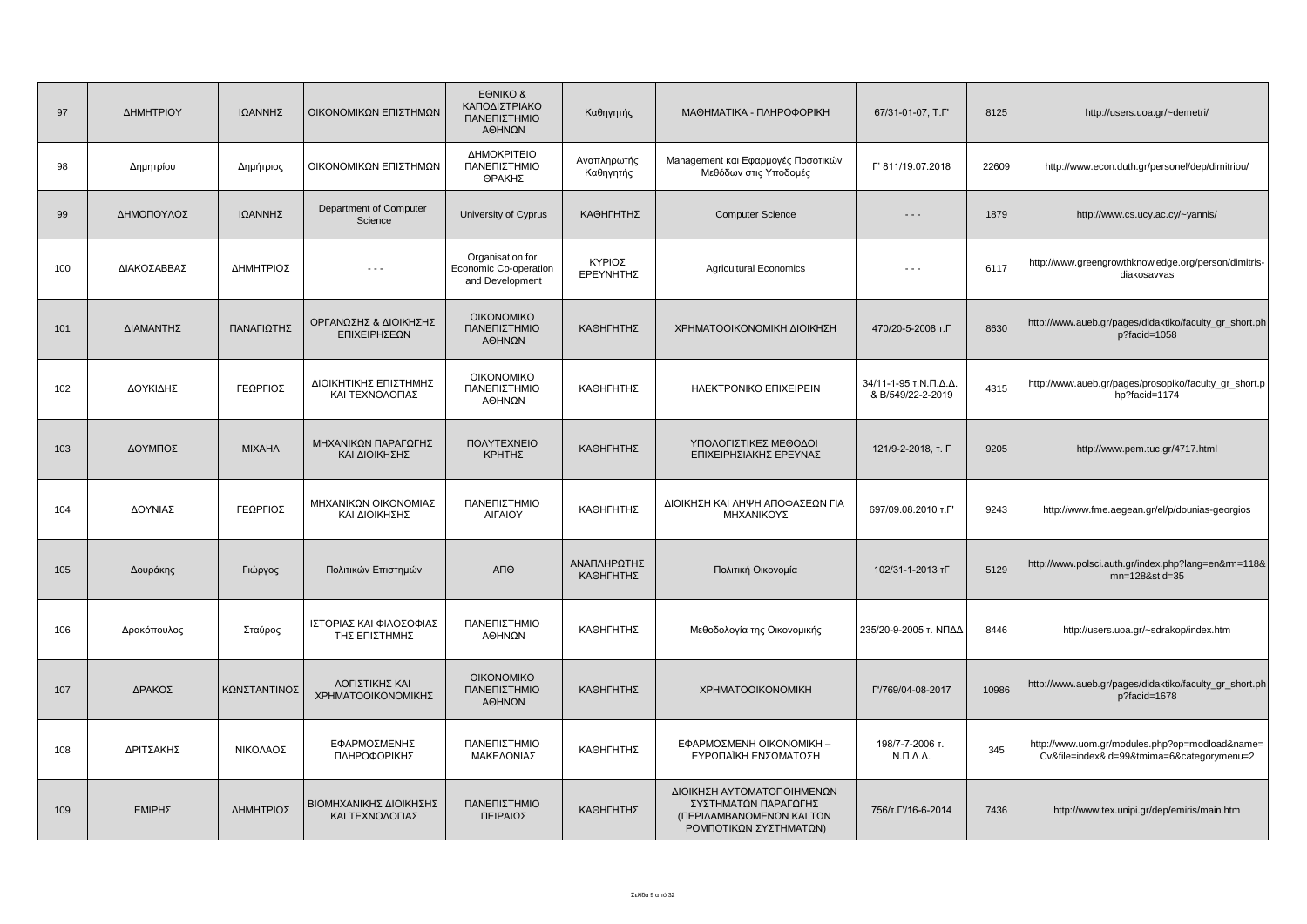| 110 | ΕΠΙΣΚΟΠΟΣ     | ΑΘΑΝΑΣΙΟΣ     | ΛΟΓΙΣΤΙΚΗΣ ΚΑΙ<br>ΧΡΗΜΑΤΟΟΙΚΟΝΟΜΙΚΗΣ             | <b>OIKONOMIKO</b><br>ΠΑΝΕΠΙΣΤΗΜΙΟ<br>ΑΘΗΝΩΝ         | ΑΝΑΠΛΗΡΩΤΗΣ<br>ΚΑΘΗΓΗΤΗΣ                 | <b>XPHMATOOIKONOMIKH</b>                                                                                             | 237/7-10-2004 τ.ΝΠΔΔ                      | 18837 | http://www.aueb.gr/pages/prosopiko/faculty_gr_short.p<br>hp?facid=1052                                                                |
|-----|---------------|---------------|--------------------------------------------------|-----------------------------------------------------|------------------------------------------|----------------------------------------------------------------------------------------------------------------------|-------------------------------------------|-------|---------------------------------------------------------------------------------------------------------------------------------------|
| 111 | ΖΑΝΙΑΣ        | ΓΕΩΡΓΙΟΣ      | ΔΙΕΘΝΩΝ ΚΑΙ ΕΥΡΩΠΑΙΚΩΝ<br>ΟΙΚΟΝΟΜΙΚΩΝ ΣΠΟΥΔΩΝ    | <b>OIKONOMIKO</b><br>ΠΑΝΕΠΙΣΤΗΜΙΟ<br>ΑΘΗΝΩΝ         | ΚΑΘΗΓΗΤΗΣ                                | OIKONOMIKA ANTIKEIMENA ME<br>ΕΜΦΑΣΗ ΣΤΟ ΑΝΤΙΚΕΙΜΕΝΟ ΤΗΣ<br>ΓΕΩΡΓΙΚΗΣ ΠΟΛΙΤΙΚΗΣ ΚΑΙ ΤΩΝ<br>ΠΟΣΟΤΙΚΩΝ ΜΕΘΟΔΩΝ ΑΝΑΛΥΣΗΣ | 236/20-9-2005 т.<br>$N.\Pi.\Delta.\Delta$ | 3225  | https://www.aueb.gr/el/faculty_page/%CE%B6%CE%B<br>1%CE%BD%CE%B9%CE%B1%CF%83-<br>%CE%B3%CE%B5%CF%89%CF%81%CE%B3%CE<br>%B9%CE%BF%CF%83 |
| 112 | ΖΑΠΡΑΝΗΣ      | ΑΧΙΛΛΕΑΣ      | ΧΡΗΜΑΤΟΟΙΚΟΝΟΜΙΚΗΣ<br>ΚΑΙ ΛΟΓΙΣΤΙΚΗΣ             | ΠΑΝΕΠΙΣΤΗΜΙΟ<br>ΜΑΚΕΔΟΝΙΑΣ                          | ΚΑΘΗΓΗΤΗΣ                                | ΧΡΗΜΑΤΟΟΙΚΟΝΟΜΙΚΗ ΚΑΙ ΝΕΥΡΩΝΙΚΑ<br>ΣΥΣΤΗΜΑΤΑ                                                                         | 66/23-1-2014 т.Г'                         | 1907  | http://www.uom.gr/modules.php?op=modload&name=<br>Cv&file=index&id=361&tmima=5&categorymenu=2                                         |
| 113 | ΖΑΡΚΑΔΑ       | <b>ANNA</b>   | ΤΜΗΜΑ ΟΡΓΑΝΩΣΗΣ &<br>ΔΙΟΙΚΗΣΗΣ ΕΠΙΧΕΙΡΗΣΕΩΝ      | <b>OIKONOMIKO</b><br>ΠΑΝΕΠΙΣΤΗΜΙΟ<br>ΑΘΗΝΩΝ         | ΑΝΑΠΛΗΡΩΤΡΙΑ<br><b>КАӨНГНТРІА</b>        | <b>MAPKETINFK</b>                                                                                                    | 1263/12-12-2016                           | 20309 | http://www.aueb.gr/pages/didaktiko/faculty_gr_short.ph<br>p?facid=1729                                                                |
| 114 | ΖΑΦΕΙΡΟΠΟΥΛΟΣ | ΚΩΝΣΤΑΝΤΙΝΟΣ  | ΔΙΕΘΝΩΝ & ΕΥΡΩΠΑΪΚΩΝ<br>ΣΠΟΥΔΩΝ                  | ΠΑΝΕΠΙΣΤΗΜΙΟ<br>ΜΑΚΕΔΟΝΙΑΣ                          | ΚΑΘΗΓΗΤΗΣ                                | ΠΟΣΟΤΙΚΕΣ ΜΕΘΟΔΟΙ ΜΕ ΕΜΦΑΣΗ ΣΤΙΣ<br>ΟΙΚΟΝΟΜΙΚΕΣ ή ΠΟΛΙΤΙΚΕΣ ΕΠΙΣΤΗΜΕΣ                                                | 313/тГ'/31-3-2017                         | 3177  | https://www.uom.gr/kz                                                                                                                 |
| 115 | ΖΑΧΑΡΙΑΣ      | ΕΛΕΥΘΕΡΙΟΣ    | ΟΙΚΟΝΟΜΙΚΗΣ ΕΠΙΣΤΗΜΗΣ                            | <b>OIKONOMIKO</b><br>ΠΑΝΕΠΙΣΤΗΜΙΟ<br>ΑΘΗΝΩΝ         | <b>ΜΟΝΙΜΟΣ</b><br>ΕΠΙΚΟΥΡΟΣ<br>ΚΑΘΗΓΗΤΗΣ | <b>MIKPOOIKONOMIKH</b>                                                                                               | 334/27-05-2011 т. Г'                      | 6348  | http://www.aueb.gr/pages/prosopiko/faculty_gr_short.p<br>hp?facid=1118                                                                |
| 116 | ZEPBOFIANNH   | <b>A</b> OHNA | ΟΙΚΟΝΟΜΙΚΩΝ ΕΠΙΣΤΗΜΩΝ                            | ΠΑΝΕΠΙΣΤΗΜΙΟ<br>ΠΑΤΡΩΝ                              | ΑΝΑΠΛΗΡΩΤΗΣ<br>ΚΑΘΗΓΗΤΗΣ                 | ΜΑΚΡΟΟΙΚΟΝΟΜΙΚΗ & ΝΟΜΙΣΜΑΤΙΚΗ<br>ΘΕΩΡΙΑ                                                                              | 267/1-11-2001<br>Τ.Ν.Π.Δ.Δ.               | 10360 | http://www.econ.upatras.gr/el/people/teaching-<br>staff/zervogianni-athina                                                            |
| 117 | ΖΗΚΟΣ         | ΣΠΥΡΙΔΩΝ      | ΟΙΚΟΝΟΜΙΚΩΝ ΕΠΙΣΤΗΜΩΝ                            | ΠΑΝΕΠΙΣΤΗΜΙΟ<br>ΜΑΚΕΔΟΝΙΑΣ                          | ΚΑΘΗΓΗΤΗΣ                                | ΜΑΚΡΟΟΙΚΟΝΟΜΙΚΗ ΘΕΩΡΙΑ ΚΑΙ<br><b><i><u>NOVITIKH</u></i></b>                                                          | 694/3-7-2013 т. Г'                        | 8991  | http://www.uom.gr/modules.php?op=modload&name=<br>Cv&file=index&id=122&tmima=3&categorymenu=2                                         |
| 118 | ΖΟΠΟΥΝΙΔΗΣ    | ΚΩΝΣΤΑΝΤΙΝΟΣ  | ΜΗΧΑΝΙΚΩΝ ΠΑΡΑΓΩΓΗΣ<br>και ΔΙΟΙΚΗΣΗΣ             | ΠΟΛΥΤΕΧΝΕΙΟ<br>ΚΡΗΤΗΣ                               | ΚΑΘΗΓΗΤΗΣ                                | ΧΡΗΜΑΤΟΟΙΚΟΝΟΜΙΚΗ ΔΙΟΙΚΗΣΗ                                                                                           | 7/20-1-99/τ.ν.π.δ.δ.                      | 3072  | http://www.pem.tuc.gr/4340.html                                                                                                       |
| 119 | ΖΟΥΜΠΟΥΛΑΚΗΣ  | <b>MIXAHA</b> | ΟΙΚΟΝΟΜΙΚΩΝ ΕΠΙΣΤΗΜΩΝ                            | ΠΑΝΕΠΙΣΤΗΜΙΟ<br>ΘΕΣΣΑΛΙΑΣ                           | ΚΑΘΗΓΗΤΗΣ                                | ΜΕΘΟΔΟΛΟΓΙΑ ΚΑΙ ΙΣΤΟΡΙΑ ΤΗΣ<br>ΟΙΚΟΝΟΜΙΚΗΣ ΣΚΕΨΗΣ                                                                    | 554/25.6.2010/T.F                         | 18252 | www.uth.gr/static/miscdocs/ekloges//bio_Zouboulaki<br>s_Michail.p                                                                     |
| 120 | ΗΡΕΙΩΤΗΣ      | ΝΙΚΟΛΑΟΣ      | ΟΙΚΟΝΟΜΙΚΩΝ ΕΠΙΣΤΗΜΩΝ                            | EONIKO &<br>ΚΑΠΟΔΙΣΤΡΙΑΚΟ<br>ΠΑΝΕΠΙΣΤΗΜΙΟ<br>ΑΘΗΝΩΝ | ΚΑΘΗΓΗΤΗΣ                                | ΧΡΗΜΑΤΟΟΙΚΟΝΟΜΙΚΗ ΛΟΓΙΣΤΙΚΗ                                                                                          | 316/6-4-2016, T.F'                        | 17479 | http://www.econ.uoa.gr/an8ropino-dynamiko/melh-d-e-<br>p/alfabhtika/hreioths-nikolaos.html                                            |
| 121 | ΘΕΟΔΟΣΙΟΥ     | ΠΑΝΑΓΙΩΤΗΣ    | EMNOPIOY,<br>ΧΡΗΜΑΤΟΟΙΚΟΝΟΜΙΚΩΝ<br>ΚΑΙ ΝΑΥΤΙΛΙΑΣ | ΤΕΧΝΟΛΟΓΙΚΟ<br>ΠΑΝΕΠΙΣΤΗΜΙΟ<br><b>KYΠTPOY</b>       | ΚΑΘΗΓΗΤΗΣ                                | <b>XPHMATOOIKONOMIKH</b>                                                                                             | - - -                                     | 21525 | https://www.cut.ac.cy/faculties/fme/cfs/staff/p.theodoss<br>iou/                                                                      |
| 122 | ΘΕΟΔΟΥΛΙΔΗΣ   | ΧΑΡΑΛΑΜΠΟΣ    | Manchester Business School                       | The University of<br>Manchester                     | ΑΝΑΠΛΗΡΩΤΗΣ<br>ΚΑΘΗΓΗΤΗΣ                 | Πληροφοριακά Συστήματα, Εξόρυξη<br>Γνώσης από Οικονομικά Δεδομένα-<br><b>INFORMATION SYSTEMS</b>                     | $\sim$ $\sim$ $\sim$                      | 5092  | http://www.manchester.ac.uk/research/b.theodoulidis/                                                                                  |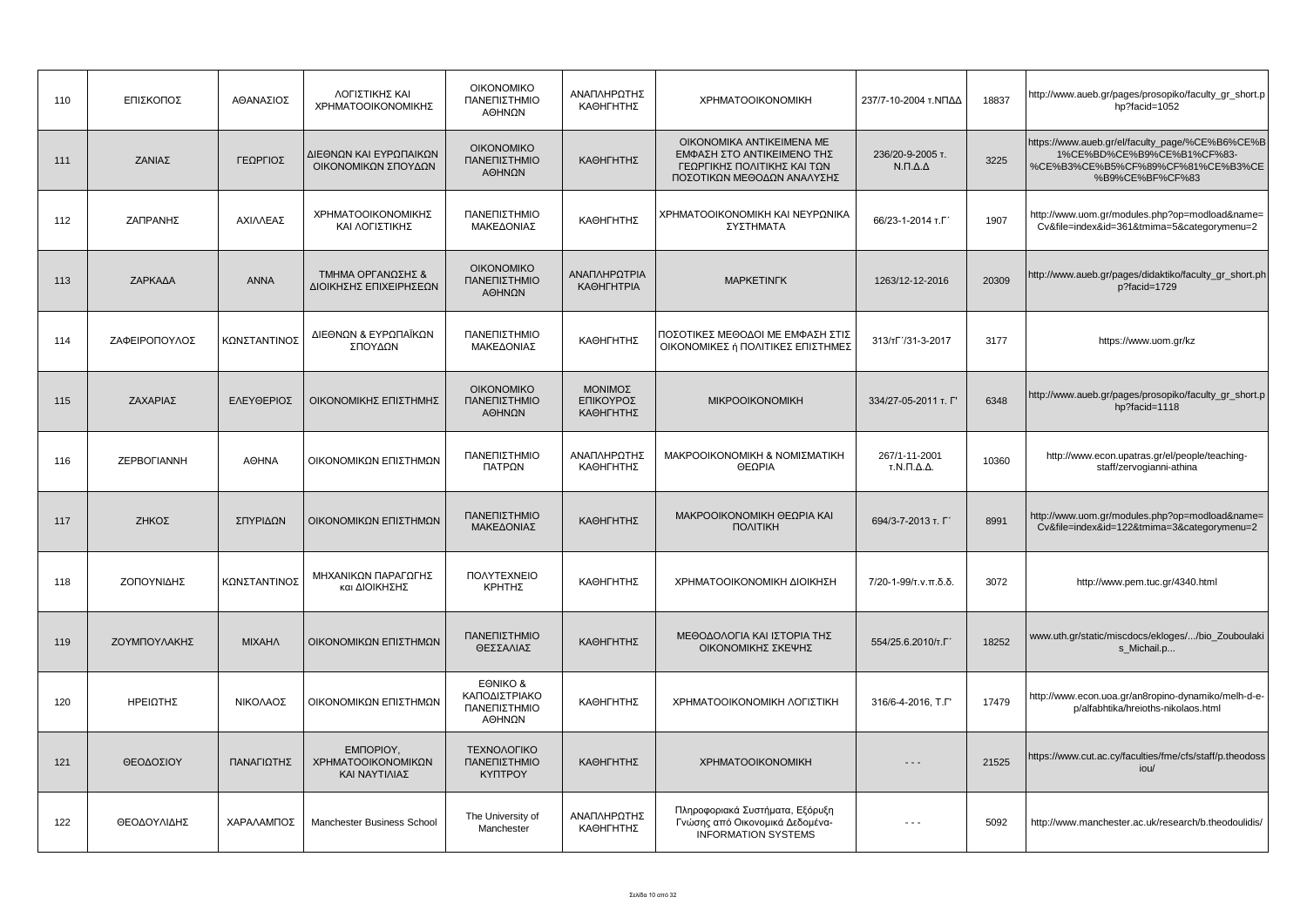| 123 | ΘΕΟΔΩΡΟΠΟΥΛΟΥ | <b>EAENH</b>                  | ΟΙΚΙΑΚΗΣ ΟΙΚΟΝΟΜΙΑΣ ΚΑΙ<br>ΟΙΚΟΛΟΓΙΑΣ         | ΧΑΡΟΚΟΠΕΙΟ<br>ΠΑΝΕΠΙΣΤΗΜΙΟ                                        | <b>КАӨНГНТРІА</b>        | Αγροτική και Οικιακή Οικονομία                                                                                                | 60/22.01.2014, т. Г'                                                                                  | 2951  | https://www.hua.gr/index.php/el/2011-03-23-08-16-<br>04/2010-05-26-11-09-18192/2010-05-28-07-47-<br>43172/25-hs/2010-11-03-08-09-38/192-2010-11-15-<br>10-13-31 |
|-----|---------------|-------------------------------|-----------------------------------------------|-------------------------------------------------------------------|--------------------------|-------------------------------------------------------------------------------------------------------------------------------|-------------------------------------------------------------------------------------------------------|-------|-----------------------------------------------------------------------------------------------------------------------------------------------------------------|
| 124 | Θεοχαράκης    | Νικόλαος                      | ΟΙΚΟΝΟΜΙΚΩΝ ΕΠΙΣΤΗΜΩΝ                         | ΠΑΝΕΠΙΣΤΗΜΙΟ<br>ΑΘΗΝΩΝ                                            | ΚΑΘΗΓΗΤΗΣ                | ΠΟΛΙΤΙΚΗ ΟΙΚΟΝΟΜΙΑ ΜΕ ΕΜΦΑΣΗ<br>ΣΤΗΝ ΙΣΤΟΡΙΑ ΟΙΚΟΝΟΜΙΚΗΣ ΣΚΕΨΗΣ                                                               | T' 1257/26.10.2018                                                                                    | 19443 | http://www.econ.uoa.gr/an8ropino-dynamiko/melh-d-e-<br>p/alfabhtika/8eoxarakhs-nikolaos.html                                                                    |
| 125 | <b>OEPIOY</b> | ΝΙΚΟΛΑΟΣ                      | ΔΙΟΙΚΗΤΙΚΗΣ ΕΠΙΣΤΗΜΗΣ<br>ΚΑΙ ΤΕΧΝΟΛΟΓΙΑΣ      | ΔΙΠΑΕ (ΤΕΙ<br>ΑΝΑΤΟΛΙΚΗΣ<br>ΜΑΚΕΔΟΝΙΑΣ ΚΑΙ<br>ΘΡΑΚΗΣ Α/70/7-5-19) | ΚΑΘΗΓΗΤΗΣ                | ΟΙΚΟΝΟΜΙΚΟΣ ΠΡΟΓΡΑΜΜΑΤΙΣΜΟΣ<br>ΕΠΙΧΕΙΡΗΣΙΑΚΗ ΕΡΕΥΝΑ                                                                           | 256/31-8-2006τ.ΝΠΔΔ,<br>ΦΕΚ συνέργ.70/7-5-<br>2019τ.Α' & ΦΕΚ έντ.<br>Μελών ΔΕΠ 2516/25-6-<br>2019T.B' | 1620  | http://abd.teikav.edu.gr/n_theriou.php                                                                                                                          |
| 126 | ΘΩΜΑΚΟΣ       | ΔΗΜΗΤΡΙΟΣ                     | ΟΙΚΟΝΟΜΙΚΩΝ ΕΠΙΣΤΗΜΩΝ                         | ΠΕΛΟΠΟΝΝΗΣΟΥ                                                      | ΚΑΘΗΓΗΤΗΣ                | ΕΦΑΡΜΟΣΜΕΝΗ ΟΙΚΟΝΟΜΕΤΡΙΑ                                                                                                      | 949/26.11.2009 т. Г'                                                                                  | 6528  | http://econ.uop.gr/~thomakos/e_index.html                                                                                                                       |
| 127 | ΙΑΚΩΒΙΔΗΣ     | <b>MIXAHA</b>                 | $- - -$                                       | <b>London Business School</b>                                     | Αναπληρωτής<br>Καθηγητής | <b>STRATEGIC MANAGEMENT &amp;</b><br>ENTREPRENEURSHIP; ALSO, HOLDER<br>OF THE SIR DONALD GORDON CHAIR IN<br><b>INNOVATION</b> | $- - -$                                                                                               | 2329  | https://www.london.edu/faculty-and-research/faculty-<br>profiles/j/jacobides-m-g                                                                                |
| 128 | ΙΑΚΩΒΟΥ       | ΕΛΕΥΘΕΡΙΟΣ                    | ΜΗΧΑΝΟΛΟΓΩΝ<br>ΜΗΧΑΝΙΚΩΝ                      | ΑΠΘ                                                               | ΚΑΘΗΓΗΤΗΣ                | ΕΠΙΧΕΙΡΗΣΙΑΚΗ ΕΡΕΥΝΑ ΣΤΟΝ<br>ΠΡΟΓΡΑΜΜΑΤΙΣΜΟ ΠΑΡΑΓΩΓΗΣ ΚΑΙ<br>ΕΦΟΔΙΑΣΜΟΥ                                                       | 221/3-4-07 TF                                                                                         | 7900  | http://im.meng.auth.gr/lascm/iakovou/index.htm                                                                                                                  |
| 129 | ΙΑΤΡΙΔΗΣ      | ΓΕΩΡΓΙΟΣ-<br><b>EMMANOYHA</b> | ΟΙΚΟΝΟΜΙΚΩΝ ΕΠΙΣΤΗΜΩΝ                         | ΠΑΝΕΠΙΣΤΗΜΙΟ<br>ΘΕΣΣΑΛΙΑΣ                                         | ΚΑΘΗΓΗΤΗΣ                | ΧΡΗΜΑΤΟΟΙΚΟΝΟΜΙΚΗ ΔΙΟΙΚΗΣΗ ΚΑΙ<br>ΛΟΓΙΣΤΙΚΗ                                                                                   | 589/T. L'/24-05-2018                                                                                  | 4274  | http://postgrad.econ.uth.gr/mscaccaud/el/προσωπικό/<br>14-iatridis-georgios                                                                                     |
| 130 | ΙΩΑΝΝΟΥ       | ΓΕΩΡΓΙΟΣ                      | ΔΙΟΙΚΗΤΙΚΗΣ ΕΠΙΣΤΗΜΗΣ<br>ΚΑΙ ΤΕΧΝΟΛΟΓΙΑΣ      | <b>OIKONOMIKO</b><br>ΠΑΝΕΠΙΣΤΗΜΙΟ<br>ΑΘΗΝΩΝ                       | ΚΑΘΗΓΗΤΗΣ                | ΔΙΟΙΚΗΣΗ ΠΑΡΑΓΩΓΗΣ ΚΑΙ ΔΙΑΔΙΚΑΣΙΩΝ                                                                                            | 578/27-7-2009 T.F'                                                                                    | 625   | http://www.aueb.gr/pages/didaktiko/faculty_gr_short.ph<br>p?facid=1048                                                                                          |
| 131 | ΚΑΒΟΥΣΑΝΟΣ    | <b>EMMANOYHA</b>              | ΛΟΓΙΣΤΙΚΗΣ ΚΑΙ<br>ΧΡΗΜΑΤΟΟΙΚΟΝΟΜΙΚΗΣ          | <b>OIKONOMIKO</b><br>ΠΑΝΕΠΙΣΤΗΜΙΟ<br>ΑΘΗΝΩΝ                       | ΚΑΘΗΓΗΤΗΣ                | ΧΡΗΜΑΤΟΟΙΚΟΝΟΜΙΚΗ ΔΙΟΙΚΗΣΗ                                                                                                    | 70/ 3-4-2001 τ.ΝΠΔΔ                                                                                   | 19758 | http://www.aueb.gr/pages/prosopiko/faculty_gr_short.p<br>hp?facid=1183                                                                                          |
| 132 | ΚΑΙΝΟΥΡΓΙΟΣ   | ΔΗΜΗΤΡΙΟΣ                     | ΟΙΚΟΝΟΜΙΚΩΝ ΕΠΙΣΤΗΜΩΝ                         | EONIKO &<br>ΚΑΠΟΔΙΣΤΡΙΑΚΟ<br>ΠΑΝΕΠΙΣΤΗΜΙΟ<br>ΑΘΗΝΩΝ               | ΚΑΘΗΓΗΤΗΣ                | <b>XPHMATOOIKONOMIKH</b>                                                                                                      | F' 931 - 17.04.2021                                                                                   | 5037  | http://www.econ.uoa.gr/an8ropino-dynamiko/melh-d-e-<br>p/alfabhtika/kainoyrgios-dhmitrios.html                                                                  |
| 133 | ΚΑΛΟΓΗΡΟΥ     | ΙΩΑΝΝΗΣ                       | ΧΗΜΙΚΩΝ ΜΗΧΑΝΙΚΩΝ                             | ΕΘΝΙΚΟ ΜΕΤΣΟΒΙΟ<br><b><i>NOAYTEXNEIO</i></b>                      | ΚΑΘΗΓΗΤΗΣ                | <b>TEXNOAOFIKH OIKONOMIKH &amp;</b><br>ΒΙΟΜΗΧΑΝΙΚΗ ΣΤΡΑΤΗΓΙΚΗ                                                                 | 620/30-8-2011 т.Г'                                                                                    | 19880 | http://liee.ntua.gr/?personnal=%CE%B4%CF%81-<br>%CE%B3%CE%B9%CE%AC%CE%BD%CE%BD%C<br>E%B7%CF%82-<br>%CE%BA%CE%B1%CE%BB%CE%BF%CE%B3%C<br>E%AE%CF%81%CE%BF%CF%85   |
| 134 | ΚΑΛΥΒΙΤΗΣ     | ΣΑΡΑΝΤΗΣ                      | ΔΙΕΘΝΩΝ ΚΑΙ ΕΥΡΩΠΑΙΚΩΝ<br>ΟΙΚΟΝΟΜΙΚΩΝ ΣΠΟΥΔΩΝ | <b>OIKONOMIKO</b><br>ΠΑΝΕΠΙΣΤΗΜΙΟ<br>ΑΘΗΝΩΝ                       | ΚΑΘΗΓΗΤΗΣ                | ΜΑΚΡΟΟΙΚΟΝΟΜΙΚΗ ΚΑΙ ΔΕΘΝΗΣ<br>ΧΡΗΜΑΤΟΔΟΤΗΣΗ                                                                                   | 917/11-11-2009                                                                                        | 11013 | http://www.aueb.gr/pages/prosopiko/faculty_gr_short.p<br>hp?facid=1039                                                                                          |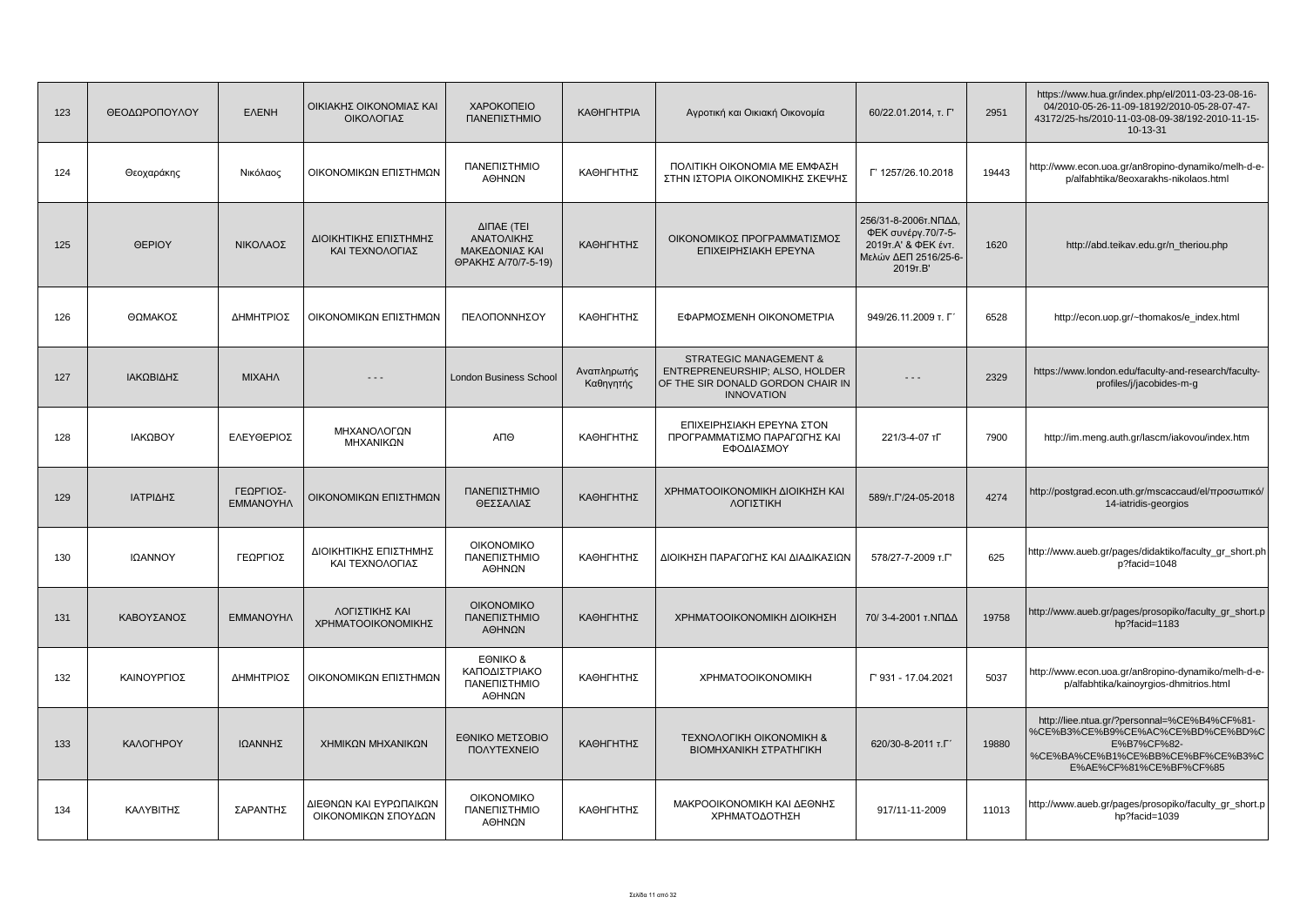| 135 | ΚΑΜΠΑΣ            | ΑΘΑΝΑΣΙΟΣ     | ΑΓΡΟΤΙΚΗς ΟΙΚΟΝΟΜΙΑΣ<br>ΚΑΙ ΑΝΑΠΤΥΞΗΣ         | ΓΕΩΠΟΝΙΚΟ<br>ΠΑΝΕΠΙΣΤΗΜΙΟ<br>ΑΘΗΝΩΝ                     | ΑΝΑΠΛΗΡΩΤΗΣ<br>ΚΑΘΗΓΗΤΗΣ          | ΟΙΚΟΝΟΜΙΚΗ ΦΥΣΙΚΩΝ ΠΟΡΩΝ ΚΑΙ<br>ΠΕΡΙΒΑΛΛΟΝΤΟΣ              | 1375/14-10-14 т.у                         | 2553  | http://www.aoa.aua.gr/staff_details.aspx?mn=mn3&sta<br>ff $id=35$                                             |
|-----|-------------------|---------------|-----------------------------------------------|---------------------------------------------------------|-----------------------------------|------------------------------------------------------------|-------------------------------------------|-------|---------------------------------------------------------------------------------------------------------------|
| 136 | ΚΑΠΡΟΣ            | ΣΕΡΑΦΕΙΜ      | ΝΑΥΤΙΛΙΑΣ ΚΑΙ<br>ΕΠΙΧΕΙΡΗΜΑΤΙΚΩΝ<br>ΥΠΗΡΕΣΙΩΝ | ΠΑΝΕΠΙΣΤΗΜΙΟ<br>ΑΙΓΑΙΟΥ                                 | ΚΑΘΗΓΗΤΗΣ                         | ΛΕΙΤΟΥΡΓΙΚΗ ΔΙΟΙΚΗΣΗ ΜΕΤΑΦΟΡΩΝ                             | 1374/14.10.14 T.F'                        | 5344  | http://www.stt.aegean.gr/el/prosopiko/meli-<br>dep/cv/9.html                                                  |
| 137 | ΚΑΡΑΒΙΤΗΣ         | ΝΙΚΟΛΑΟΣ      | ΔΗΜΟΣΙΑΣ ΔΙΟΙΚΗΣΗΣ                            | <b><i><u>ITANTEIO</u></i></b><br>ΠΑΝΕΠΙΣΤΗΜΙΟ           | ΚΑΘΗΓΗΤΗΣ                         | ΔΗΜΟΣΙΑ ΟΙΚΟΝΟΜΙΚΗ                                         | 416/τΓ/07-04-2014                         | 6123  | http://pubadmin.panteion.gr/karavitis_short_cv_greek.h<br>tm                                                  |
| 138 | <b>KAPAFIANNH</b> | ΔΕΣΠΟΙΝΑ      | ΔΙΟΙΚΗΣΗΣ ΕΠΙΧΕΙΡΗΣΕΩΝ                        | ΠΑΝΕΠΙΣΤΗΜΙΟ<br>ΠΑΤΡΩΝ                                  | ΑΝΑΠΛΗΡΩΤΡΙΑ<br><b>КАΘНГНТРІА</b> | ΕΡΕΥΝΑ ΑΓΟΡΑΣ ΚΑΙ ΠΡΟΩΘΗΣΗ<br>ΠΡΟΪΟΝΤΩΝ                    | 177/Г/10-03-2015                          | 18450 | http://www.bma.upatras.gr/index.php/el/2014-10-03-<br>10-24-02/2014-10-03-10-26-24/12-karagianni-<br>despoina |
| 139 | <b>KAPAFIANNH</b> | ΣΤΕΛΛΑ        | ΟΙΚΟΝΟΜΙΚΩΝ ΕΠΙΣΤΗΜΩΝ                         | ΠΑΝΕΠΙΣΤΗΜΙΟ<br>ΜΑΚΕΔΟΝΙΑΣ                              | ΚΑΘΗΓΗΤΗΣ                         | ΔΗΜΟΣΙΑ ΟΙΚΟΝΟΜΙΚΗ                                         | 16/22-1-2002 т.<br>$N.\Pi.\Delta.\Delta.$ | 7957  | http://www.uom.gr/modules.php?op=modload&name=<br>Cv&file=index&id=116&tmima=3&categorymenu=2                 |
| 140 | ΚΑΡΑΓΙΑΝΝΗΣ       | ΙΩΑΝΝΗΣ       | ΟΙΚΟΝΟΜΙΚΩΝ ΕΠΙΣΤΗΜΩΝ                         | ΠΑΝΕΠΙΣΤΗΜΙΟ<br>ΜΑΚΕΔΟΝΙΑΣ                              | ΚΑΘΗΓΗΤΗΣ                         | <b>MIKPOOIKONOMIKH</b>                                     | 640/14-8-2009 т.Г'                        | 1579  | δεν υπάρχει διεύθυνση URL                                                                                     |
| 141 | Καραγιάννης       | Ηλίας         | <b>SCHOOL OF BUSINESS</b>                     | <b>GEORGE</b><br><b>WASHINGTON</b><br><b>UNIVERSITY</b> | ΚΑΘΗΓΗΤΗΣ                         | Management                                                 | - - -                                     | 9482  | http://business.gwu.edu/faculty/elias_carayannis.cfm                                                          |
| 142 | ΚΑΡΑΓΙΩΡΓΟΣ       | ΘΕΟΦΑΝΗΣ      | ΟΡΓΑΝΩΣΗΣ ΚΑΙ ΔΙΟΙΚΗΣΗΣ<br>ΕΠΙΧΕΙΡΗΣΕΩΝ       | ΠΑΝΕΠΙΣΤΗΜΙΟ<br>ΜΑΚΕΔΟΝΙΑΣ                              | ΚΑΘΗΓΗΤΗΣ                         | ΛΟΓΙΣΤΙΚΗ                                                  | 578/19-8-2011 T. L'                       | 4820  | http://www.uom.gr/modules.php?op=modload&name=<br>Cv&file=index&id=233&tmima=2&categorymenu=2                 |
| 143 | ΚΑΡΑΜΑΝΗΣ         | ΚΩΝΣΤΑΝΤΙΝΟΣ  | ΟΡΓΑΝΩΣΗΣ & ΔΙΟΙΚΗΣΗΣ<br>ΕΠΙΧΕΙΡΗΣΕΩΝ         | <b>OIKONOMIKO</b><br>ΠΑΝΕΠΙΣΤΗΜΙΟ<br>ΑΘΗΝΩΝ             | ΚΑΘΗΓΗΤΗΣ                         | ΛΟΓΙΣΤΙΚΗ                                                  | 352/13-04-2016 τευχ.<br><b>L. EEEVIEH</b> | 18804 | http://www.aueb.gr/pages/didaktiko/faculty_gr_short.ph<br>p?facid=1059                                        |
| 144 | <b>KAPAMANOY</b>  | <b>EIPHNH</b> | ΤΜΗΜΑ ΛΟΓΙΣΤΙΚΗΣ ΚΑΙ<br>ΧΡΗΜΑΤΟΟΙΚΟΝΟΜΙΚΗΣ    | ΠΑΝΕΠΙΣΤΗΜΙΟ<br><b>KYΠPOY</b>                           | ΑΝΑΠΛΗΡΩΤΗΣ<br>ΚΑΘΗΓΗΤΗΣ          | ΛΟΓΙΣΤΙΚΗ                                                  | $  -$                                     | 2704  | https://www.ucy.ac.cy/dir/el/component/comprofiler/us<br>erprofile/bakara                                     |
| 145 | Καρανικόλας       | Παύλος        | Αγροτικης οικονομίας και<br>ανάπτυξης         | Γεωπονικό<br>Πανεπιστήμιο                               | ΑΝΑΠΛΗΡΩΤΗΣ<br>ΚΑΘΗΓΗΤΗΣ          | Πολιτική Οικονομία με εφαρμογές στην<br>Αγροτική Οικονομία | 317/T. T'/08-03-2019                      | 4008  | http://www.aoa.aua.gr/staff_details.aspx?mn=mn3&sta<br>$ff_id=31$                                             |
| 146 | ΚΑΡΦΑΚΗΣ          |               | ΚΩΝΣΤΑΝΤΙΝΟΣ   ΟΙΚΟΝΟΜΙΚΩΝ ΕΠΙΣΤΗΜΩΝ          | ΠΑΝΕΠΙΣΤΗΜΙΟ<br>ΜΑΚΕΔΟΝΙΑΣ                              | ΚΑΘΗΓΗΤΗΣ                         | ΔΙΕΘΝΕΙΣ ΟΙΚΟΝΟΜΙΚΕΣ ΣΧΕΣΕΙΣ                               | 195/9-8-2005 т.<br>$N.\Pi.\Delta.\Delta.$ | 4027  | http://www.uom.gr/media/docs/oe/cv/karfakis_cv.pdf                                                            |
| 147 | ΚΑΣΙΜΑΤΗΣ         | ΚΩΝΣΤΑΝΤΙΝΟΣ  | ΟΡΓΑΝΩΣΗΣ ΚΑΙ ΔΙΟΙΚΗΣΗΣ<br>ΕΠΙΧΕΙΡΗΣΕΩΝ       | <b>OIKONOMIKO</b><br>ΠΑΝΕΠΙΣΤΗΜΙΟ<br>ΑΘΗΝΩΝ             | ΑΝΑΠΛΗΡΩΤΗΣ<br>ΚΑΘΗΓΗΤΗΣ          | ΧΡΗΜΑΤΟΟΙΚΟΝΟΜΙΚΗ ΔΙΟΙΚΗΣΗ                                 | 248/24-03-2015 T.F'                       | 5519  | http://www.aueb.gr/pages/didaktiko/faculty_gr_short.ph<br>p?facid=1260                                        |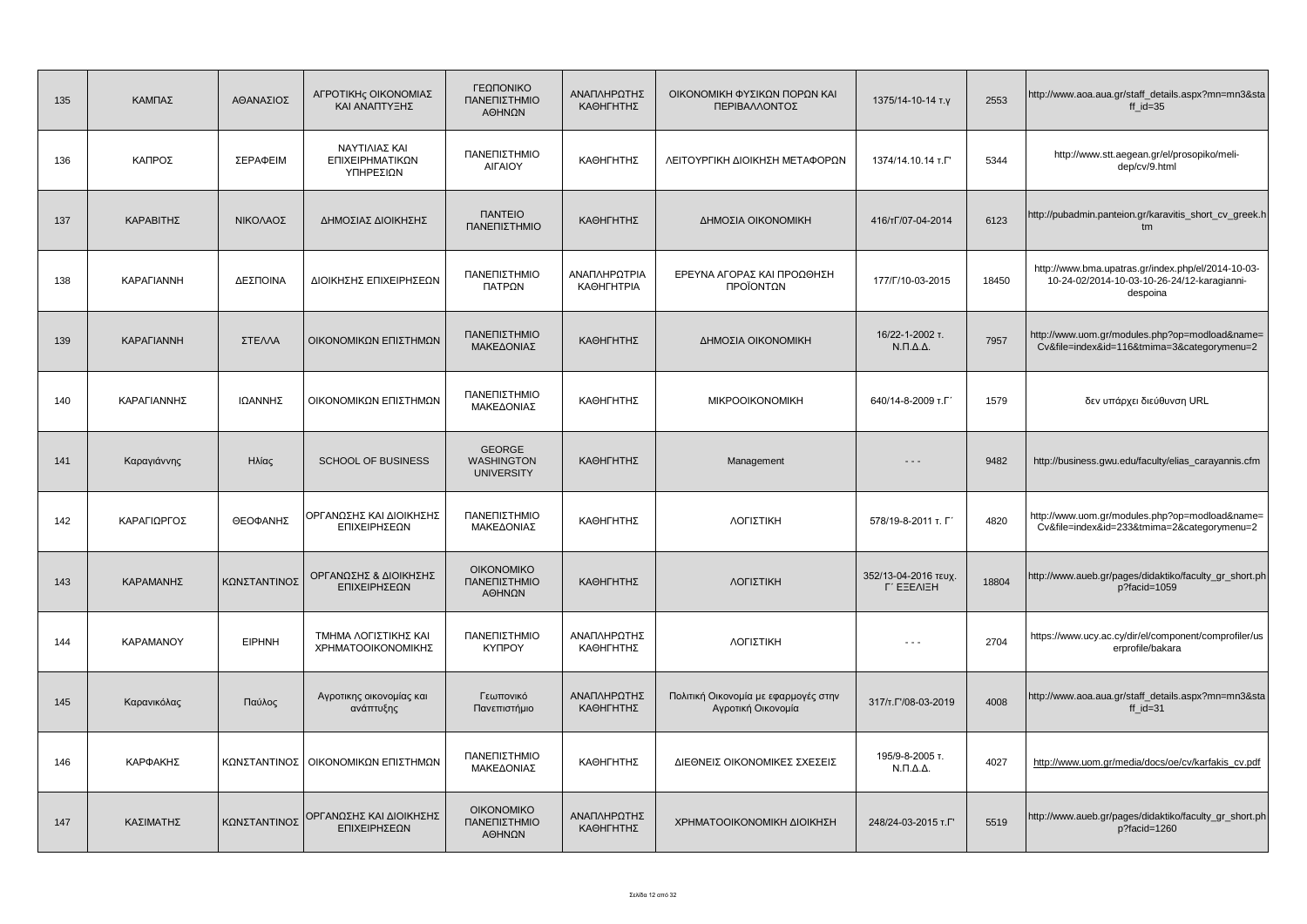| 148 | ΚΑΣΤΑΝΙΩΤΗ       | <b>KATEPINA</b>           | ΔΙΟΙΚΗΣΗΣ ΕΠΙΧΕΙΡΗΣΕΩΝ<br>ΚΑΙ ΟΡΓΑΝΙΣΜΩΝ                    | ΠΑΝΕΠΙΣΤΗΜΙΟ<br>ΠΕΛΟΠΟΝΝΗΣΟΥ                                                            | ΑΝΑΠΛΗΡΩΤΗΣ<br>ΚΑΘΗΓΗΤΗΣ | ΔΙΟΙΚΗΣΗ ΕΠΙΧΕΙΡΗΣΕΩΝ ΜΕ ΕΜΦΑΣΗ<br>ΣΤΟΝ ΤΟΜΕΑ ΥΠΗΡΕΣΙΩΝ ΥΓΕΙΑΣ   | 296/F/29.3.2017                                                                                       | 22658 | http://boa.uop.gr/index.php?option=com_content&view<br>=article&id=244:castanioticv-<br>gr&catid=27:castanioti⟨=el |
|-----|------------------|---------------------------|-------------------------------------------------------------|-----------------------------------------------------------------------------------------|--------------------------|------------------------------------------------------------------|-------------------------------------------------------------------------------------------------------|-------|--------------------------------------------------------------------------------------------------------------------|
| 149 | <b>KATOY</b>     | ΑΝΑΣΤΑΣΙΑ                 | ΟΡΓΑΝΩΣΗΣ ΚΑΙ ΔΙΟΙΚΗΣΗΣ<br>ΕΠΙΧΕΙΡΗΣΕΩΝ                     | ΠΑΝΕΠΙΣΤΗΜΙΟ<br>ΜΑΚΕΔΟΝΙΑΣ                                                              | Αναπληρωτής<br>Καθηγητής | Μάνατζμεντ με έμφαση στην Οργανωσιακή<br>Στρατηγική              | 948/27-8-2018/т. Г'                                                                                   | 22112 | http://www.uom.gr/modules.php?op=modload&name=<br>Cv&file=index&id=1369&tmima=2&categorymenu=2                     |
| 150 | ΚΑΤΣΑΒΟΥΝΗΣ      | ΣΤΕΦΑΝΟΣ                  | ΜΗΧΑΝΙΚΩΝ ΠΑΡΑΓΩΓΗΣ<br>ΚΑΙ ΔΙΟΙΚΗΣΗΣ                        | ΔΗΜΟΚΡΙΤΕΙΟ<br>ΠΑΝΕΠΙΣΤΗΜΙΟ<br>ΘΡΑΚΗΣ                                                   | ΑΝΑΠΛΗΡΩΤΗΣ<br>ΚΑΘΗΓΗΤΗΣ | ΑΛΓΟΡΙΘΜΙΚΗ ΠΡΟΣΕΓΓΙΣΗ<br>ΣΥΣΤΗΜΑΤΩΝ ΠΑΡΑΓΩΓΗΣ                   | 597/26-6-2015/L                                                                                       | 1118  | http://www.pme.duth.gr/department/dep/Katsavounis.s<br>html                                                        |
| 151 | Κατσίκας         | Ηλίας                     | ΟΙΚΟΝΟΜΙΚΩΝ ΕΠΙΣΤΗΜΩΝ                                       | Πανεπιστήμιο<br>Μακεδονίας                                                              | ΚΑΘΗΓΗΤΗΣ                | Πολιτική Οικονομία                                               | 694//Г/3-7-2013                                                                                       | 8833  | http://www.uom.gr/modules.php?op=modload&name=<br>Cv&file=index&id=128&tmima=3&categorymenu=2                      |
| 152 | ΚΑΤΣΙΟΛΟΥΔΗΣ     | ΜΑΡΙΟΣ                    | Department of Management &<br>Marketing                     | <b>QATAR UNIVERSITY</b>                                                                 | Καθηγητής                | MANAGEMENT; STRATEGY;<br><b>ENTREPRENEURSHIP</b>                 | $ -$                                                                                                  | 993   | http://www.qu.edu.qa/business/management/faculty_a<br>nd staff.php                                                 |
| 153 | ΚΑΤΣΟΥΛΗ-ΚΑΤΟΥ   | <b>EAENH</b>              | ΕΦΑΡΜΟΣΜΕΝΗΣ<br>ΠΛΗΡΟΦΟΡΙΚΗΣ                                | ΠΑΝΕΠΙΣΤΗΜΙΟ<br>ΜΑΚΕΔΟΝΙΑΣ                                                              | ΚΑΘΗΓΗΤΗΣ                | ΕΦΑΡΜΟΣΜΕΝΗ ΟΙΚΟΝΟΜΙΚΗ -<br>ΕΥΡΩΠΑΪΚΗ ΕΝΣΩΜΑΤΩΣΗ                 | 511/30-5-2008 T.F'                                                                                    | 3871  | www.uom.gr/modules.php?op=modload&name=Cv                                                                          |
| 154 | ΚΕΦΗΣ            | ΒΑΣΙΛΕΙΟΣ                 | ΔΗΜΟΣΙΑΣ ΔΙΟΙΚΗΣΗΣ                                          | <b><i><u>ITANTEIO</u></i></b><br>ΠΑΝΕΠΙΣΤΗΜΙΟ<br>ΚΟΙΝΩΝΙΚΩΝ &<br>ΠΟΛΙΤΙΚΩΝ<br>ΕΠΙΣΤΗΜΩΝ | ΚΑΘΗΓΗΤΗΣ                | ΔΙΟΙΚΗΣΗ ΔΗΜΟΣΙΩΝ ΥΠΗΡΕΣΙΩΝ ΚΑΙ<br>ΟΡΓΑΝΙΣΜΩΝ                    | 918/T. L'/20-9-2017                                                                                   | 9542  | http://pubadmin.panteion.gr/kefis_short_cv_greek.htm                                                               |
| 155 | ΚΙΛΙΠΙΡΗΣ        | ΦΩΤΙΟΣ                    | ΔΙΟΙΚΗΣΗΣ ΟΡΓΑΝΙΣΜΟΥ,<br><b>MAPKETINFK KAI</b><br>ΤΟΥΡΙΣΜΟΥ | ΔΙΠΑΕ (ΑΛΕΞΑΝΔΡΕΙΟ<br>ΤΕΙ ΘΕΣΣΑΛΟΝΙΚΗΣ<br>A/70/7-5-19)                                  | ΚΑΘΗΓΗΤΗΣ                | ΟΡΓΑΝΩΣΗ ΚΑΙ ΔΙΟΙΚΗΣΗ ΤΟΥΡΙΣΤΙΚΩΝ<br>ΟΙΚΟΝΟΜΙΚΩΝ ΜΟΝΑΔΩΝ         | 634/Г/29-6-2012,<br>ΦΕΚ συνέργειας 70/7-5-<br>2019τ. Α & ΦΕΚ έντ.<br>Μελών ΔΕΠ 2561/25-6-<br>2019 T.B | 10162 | http://ommt.ihu.gr/to-tmhma/proswpiko/dr-kilipiris-fotis/                                                          |
| 156 | ΚΛΗΜΗΣ           | ΓΕΩΡΓΙΟΣ<br><b>MIXAHA</b> | ΤΜΗΜΑ ΕΠΙΚΟΙΝΩΝΙΑΣ<br>ΜΕΣΩΝ ΚΑΙ ΠΟΛΙΤΙΣΜΟΥ                  | <b><i><u>ITANTEIO</u></i></b><br>ΠΑΝΕΠΙΣΤΗΜΙΟ                                           | ΚΑΘΗΓΗΤΗΣ                | ΔΙΟΙΚΗΣΗ ΚΑΙ ΜΑRΚΕΤΙΝG                                           | 2188/20.11.2019 т.Г                                                                                   | 7465  | http://www.panteion.gr/index.php?p=view-<br>person&section=&id=163⟨=el                                             |
| 157 | <b>KOEN</b>      | ΣΑΝΔΡΑ                    | ΟΡΓΑΝΩΣΗΣ ΚΑΙ ΔΙΟΙΚΗΣΗΣ<br>ΕΠΙΧΕΙΡΗΣΕΩΝ                     | <b>OIKONOMIKO</b><br>ΠΑΝΕΠΙΣΤΗΜΙΟ<br>ΑΘΗΝΩΝ                                             | <b>КАӨНГНТРІА</b>        | ΛΟΓΙΣΤΙΚΗ                                                        | 1303/1-8-19/TF                                                                                        | 4193  | http://www.aueb.gr/pages/didaktiko/faculty_gr_short.ph<br>p?facid=1242                                             |
| 158 | ΚΟΖΑΝΙΔΗΣ        | ΓΕΩΡΓΙΟΣ                  | ΜΗΧΑΝΟΛΟΓΩΝ<br>ΜΗΧΑΝΙΚΩΝ                                    | ΠΑΝΕΠΙΣΤΗΜΙΟ<br>ΘΕΣΣΑΛΙΑΣ                                                               | ΑΝΑΠΛΗΡΩΤΗΣ<br>ΚΑΘΗΓΗΤΗΣ | ΜΕΘΟΔΟΙ ΒΕΛΤΙΣΤΟΠΟΙΗΣΗΣ<br>ΣΥΣΤΗΜΑΤΩΝ ΠΑΡΑΓΩΓΗΣ ΚΑΙ<br>ΥΠΗΡΕΣΙΩΝ | Г' 727/26.06.2018                                                                                     | 10387 | http://www.mie.uth.gr/n one staff.asp?id=140                                                                       |
| 159 | <b>KOKKINAKH</b> | ΦΛΩΡΑ                     | <b>MAPKETINFK KAI</b><br>ΕΠΙΚΟΙΝΩΝΙΑΣ                       | <b>OIKONOMIKO</b><br>ΠΑΝΕΠΙΣΤΗΜΙΟ<br>ΑΘΗΝΩΝ                                             | <b>КАΘНГНТРІА</b>        | ΚΟΙΝΩΝΙΚΗ ΨΥΧΟΛΟΓΙΑ ΚΑΙ<br>ΨΥΧΟΛΟΓΙΑ ΤΟΥ ΚΑΤΑΝΑΛΩΤΗ              | 903/30-5-2019                                                                                         | 19759 | http://www.mbc.aueb.gr/index.php/el/mdep/169-<br>Kokkinaki                                                         |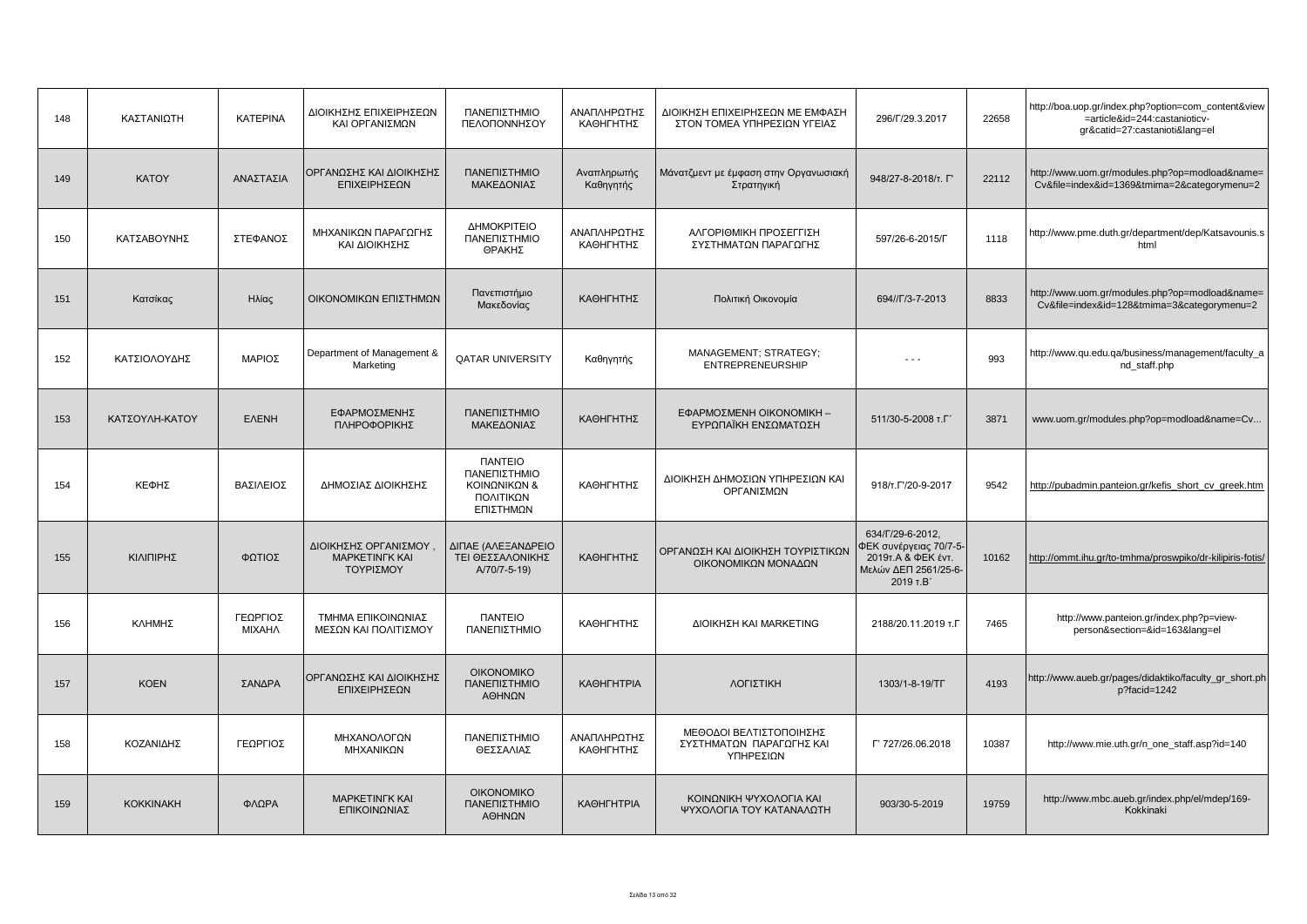| 160 | ΚΟΛΛΙΑΣ            | ΧΡΗΣΤΟΣ      | ΟΙΚΟΝΟΜΙΚΩΝ ΕΠΙΣΤΗΜΩΝ                                  | ΠΑΝΕΠΙΣΤΗΜΙΟ<br>ΘΕΣΣΑΛΙΑΣ                             | ΚΑΘΗΓΗΤΗΣ                | ΕΦΑΡΜΟΣΜΕΝΗ ΟΙΚΟΝΟΜΙΚΗ                                                   | 358/30.3.2012/T.F                                                                                                   | 7890  | https://www.econ.uth.gr/en/department/staff/faculty/11<br>6-professors/37-dr-christos-kollias |
|-----|--------------------|--------------|--------------------------------------------------------|-------------------------------------------------------|--------------------------|--------------------------------------------------------------------------|---------------------------------------------------------------------------------------------------------------------|-------|-----------------------------------------------------------------------------------------------|
| 161 | <b>KONTOFIANNH</b> | <b>APETH</b> | ΜΗΧΑΝΟΛΟΓΩΝ<br>ΜΗΧΑΝΙΚΩΝ                               | ΠΑΝΕΠΙΣΤΗΜΙΟ<br>ΔΥΤΙΚΗΣ ΜΑΚΕΔΟΝΙΑΣ                    | ΑΝΑΠΛΗΡΩΤΗΣ<br>ΚΑΘΗΓΗΤΗΣ | ΟΙΚΟΝΟΜΙΚΗ ΑΞΙΟΛΟΓΗΣΗ<br>ΕΝΕΡΓΕΙΑΚΩΝ ΚΑΙ ΠΕΡΙΒΑΛΛΟΝΤΙΚΩΝ<br>ΠΟΡΩΝ        | 1376/T. 1/31-12-2012                                                                                                | 6376  | http://mech.uowm.gr/images/STAFF/kontogianni/Areti-<br>Kontogianni-Full-CV.pdf                |
| 162 | ΚΟΡΡΕΣ             | ΓΕΩΡΓΙΟΣ     | ΓΕΩΓΡΑΦΙΑΣ                                             | ΠΑΝΕΠΙΣΤΗΜΙΟ<br>ΑΙΓΑΙΟΥ                               | ΚΑΘΗΓΗΤΗΣ                | ΟΙΚΟΝΟΜΙΚΗ ΤΟΥ ΧΩΡΟΥ                                                     | 889/F/16-08-2013                                                                                                    | 18461 | http://www.geo.aegean.gr/greek/cvs/korres.htm                                                 |
| 163 | ΚΟΣΜΟΠΟΥΛΟΥ        | ΓΕΩΡΓΙΑ      | OIKONOMIKΩN EΠΙΣΤΗΜΩΝ   Foundation, USA and the        | <b>National Science</b><br>University of Oklahoma     | Καθηγητής                | <b>ECONOMICS</b>                                                         | $- - -$                                                                                                             | 4257  | https://nsf.gov/staff/staff_bio.jsp?lan=qkosmopo&orq=<br>OIA&from_org=NSF                     |
| 164 | ΚΟΤΙΟΣ             | ΑΓΓΕΛΟΣ      | ΔΙΕΘΝΩΝ ΚΑΙ ΕΥΡΩΠΑΙΚΩΝ<br>ΣΠΟΥΔΩΝ                      | ΠΑΝΕΠΙΣΤΗΜΙΟ<br>ΠΕΙΡΑΙΩΣ                              | ΚΑΘΗΓΗΤΗΣ                | ΔΙΕΘΝΕΙΣ ΚΑΙ ΕΥΡΩΠΑΪΚΕΣ<br>ΟΙΚΟΝΟΜΙΚΕΣ ΚΑΙ ΑΝΑΠΤΥΞΙΑΚΕΣ<br>ΣΧΕΣΕΙΣ       | 1140/T. $\Gamma$ /18-12-2008                                                                                        | 3296  | http://www.des.unipi.gr/personnel/kotios-aggelos/                                             |
| 165 | ΚΟΥΓΙΟΥΜΤΖΗΣ       | ΔΗΜΗΤΡΙΟΣ    | ΗΛΕΚΤΡΟΛΟΓΩΝ<br>ΜΗΧΑΝΙΚΩΝ ΚΑΙ<br>ΜΗΧΑΝΙΚΩΝ ΥΠΟΛΟΓΙΣΤΩΝ | ΑΠΘ                                                   | ΚΑΘΗΓΗΤΗΣ                | ΥΠΟΛΟΓΙΣΤΙΚΗ ΣΤΑΤΙΣΤΙΚΗ-<br>ΧΡΟΝΟΣΕΙΡΕΣ                                  | Г' 112/08.02.2017                                                                                                   | 18580 | http://users.auth.gr/dkugiu/                                                                  |
| 166 | <b>KOYÏKOFAOY</b>  | ΒΑΣΙΛΕΙΟΣ    | ΜΗΧΑΝΙΚΩΝ ΠΑΡΑΓΩΓΗΣ<br>ΚΑΙ ΔΙΟΙΚΗΣΗΣ                   | <b><i>NOAYTEXNEIO</i></b><br>ΚΡΗΤΗΣ                   | ΚΑΘΗΓΗΤΗΣ                | ΔΙΚΤΥΑ ΠΑΡΑΓΩΓΗΣ                                                         | 300/16-12-04/τ.ν.π.δ.δ.                                                                                             | 17668 | http://www.dpem.tuc.gr/gr/personnel-gr/regular-gr/18-<br>kouikoglou-vassilis-gr               |
| 167 | ΚΟΥΚΟΥΜΙΑΛΟΣ       | ΣΤΥΛΙΑΝΟΣ    | ΔΙΟΙΚΗΣΗΣ ΕΠΙΧΕΙΡΗΣΕΩΝ                                 | ΠΑΝΕΠΙΣΤΗΜΙΟ<br>ΘΕΣΣΑΛΙΑΣ<br>ΦEK<br>т.Г.1733/29-10-20 | ΚΑΘΗΓΗΤΗΣ                | ΕΠΙΧΕΙΡΗΣΙΑΚΗ ΕΡΕΥΝΑ ΚΑΙ ΔΙΟΙΚΗΣΗ<br>ΛΕΙΤΟΥΡΓΙΩΝ                         | 543/15-6-2015 т. Г' &<br>ΦΕΚ έντ. στο Παν.<br>Θεσ. 13/29-1-2019τ.Α'<br>& ΦΕΚ ένταξης μελών<br>∆ЕП 595/26-2-2019т.В' | 7421  | http://www.teilar.gr/person.phd?pid=330                                                       |
| 168 | ΚΟΥΛΟΥΡΙΩΤΗΣ       | ΔΗΜΗΤΡΙΟΣ    | ΜΗΧΑΝΙΚΩΝ ΠΑΡΑΓΩΓΗΣ<br>ΚΑΙ ΔΙΟΙΚΗΣΗΣ                   | ΔΗΜΟΚΡΙΤΕΙΟ<br>ΠΑΝΕΠΙΣΤΗΜΙΟ<br>ΘΡΑΚΗΣ                 | ΚΑΘΗΓΗΤΗΣ                | ΕΥΦΥΗ ΣΥΣΤΗΜΑΤΑ ΣΤΗ ΒΙΟΜΗΧΑΝΙΚΗ<br>ΠΑΡΑΓΩΓΗ ΚΑΙ ΔΙΟΙΚΗΣΗ                 | 972/1-10-2015/F                                                                                                     | 10704 | http://www.pme.duth.gr/department/dep/Koulouriotis.sh<br>tml                                  |
| 169 | ΚΟΥΡΕΜΕΝΟΣ         | ΑΘΑΝΑΣΙΟΣ    | ΟΡΓΑΝΩΣΗΣ ΚΑΙ ΔΙΟΙΚΗΣΗΣ<br>ΕΠΙΧΕΙΡΗΣΕΩΝ                | ΠΑΝΕΠΙΣΤΗΜΙΟ<br>ΠΕΙΡΑΙΩΣ                              | ΚΑΘΗΓΗΤΗΣ                | <b>MAPKETINFK</b>                                                        | 458/4.12.2006 т.Г'                                                                                                  | 1013  | http://www.ode.unipi.gr/index.php/el/faculty/bysector                                         |
| 170 | ΚΟΥΡΕΤΑΣ           | ΓΕΩΡΓΙΟΣ     | ΟΡΓΑΝΩΣΗΣ ΚΑΙ ΔΙΟΙΚΗΣΗΣ<br>ΕΠΙΧΕΙΡΗΣΕΩΝ                | <b>OIKONOMIKO</b><br>ΠΑΝΕΠΙΣΤΗΜΙΟ<br>ΑΘΗΝΩΝ           | ΚΑΘΗΓΗΤΗΣ                | ΧΡΗΜΑΤΟΔΟΤΙΚΗ ΔΙΟΙΚΗΣΗ ΜΕ<br>ΕΜΦΑΣΗ ΣΤΗ ΔΙΕΘΝΗ ΧΡΗΜΑΤΟΔΟΤΙΚΗ<br>ΔΙΟΙΚΗΣΗ | 233/11-04-2007 τευχ.                                                                                                | 2432  | http://www.aueb.gr/pages/prosopiko/faculty_gr_short.p<br>hp?facid=1192                        |
| 171 | ΚΟΥΡΛΙΟΥΡΟΣ        | ΗΛΙΑΣ        | ΟΙΚΟΝΟΜΙΚΩΝ ΕΠΙΣΤΗΜΩΝ                                  | ΠΑΝΕΠΙΣΤΗΜΙΟ<br>ΠΑΤΡΩΝ                                | ΚΑΘΗΓΗΤΗΣ                | ΟΙΚΟΝΟΜΙΚΗ ΓΕΩΓΡΑΦΙΑ ΚΑΙ<br>ΧΩΡΟΤΑΞΙΑ                                    | 168/F/26-2-2016                                                                                                     | 7451  | http://www.geo.aegean.gr/greek/people.htm                                                     |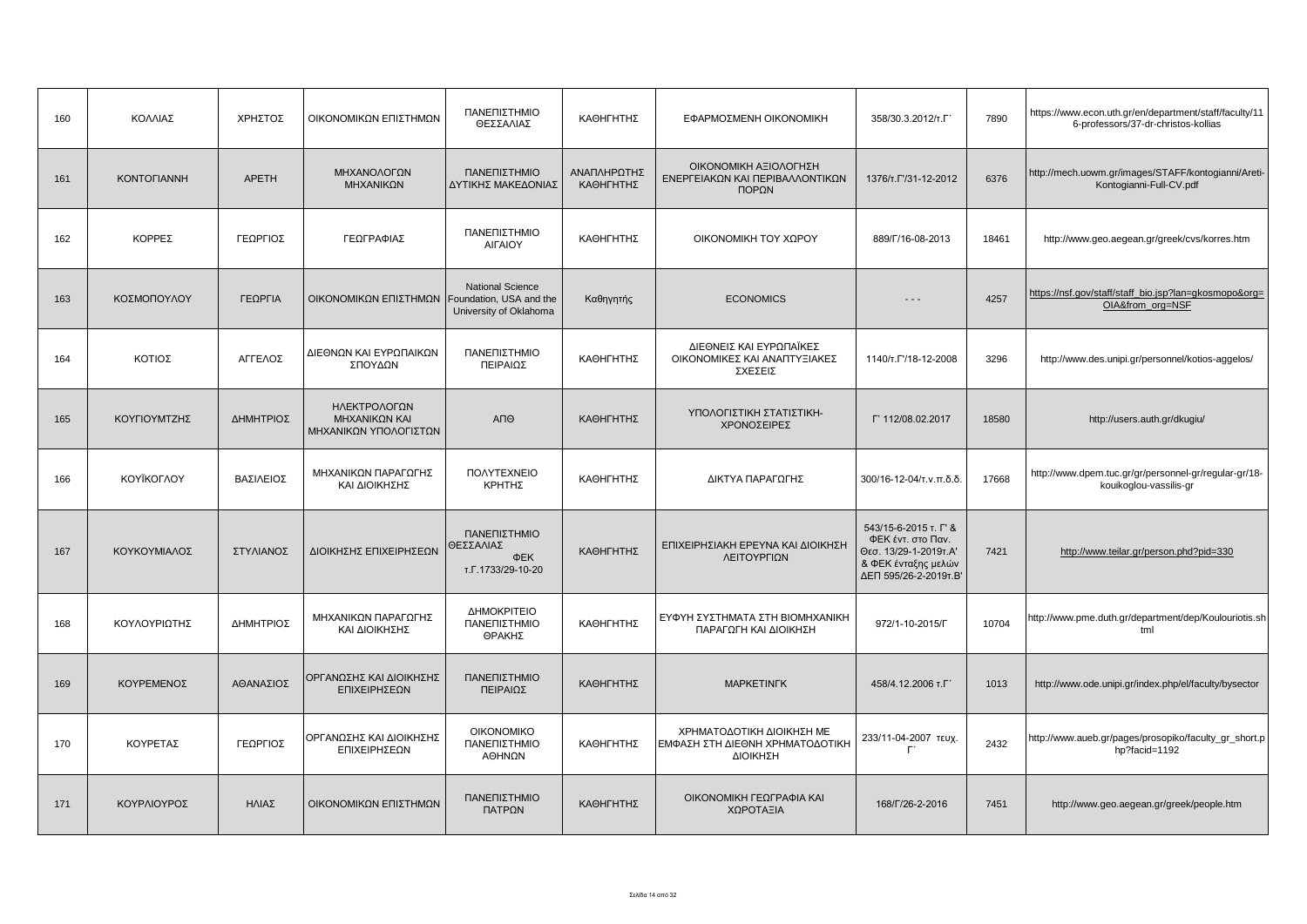| 172 | ΚΟΥΤΟΥΖΗΣ       | <b>EMMANOYHA</b>  | ΑΝΘΡΩΠΙΣΤΙΚΩΝ ΣΠΟΥΔΩΝ                                  | <b>EAAHNIKO ANOIKTO</b><br>ΠΑΝΕΠΙΣΤΗΜΙΟ                     | ΚΑΘΗΓΗΤΗΣ                         | ΔΙΟΙΚΗΣΗ ΕΚΠΑΙΔΕΥΤΙΚΩΝ ΜΟΝΑΔΩΝ                                                   | 1205/30-07-2020 T.F                       | 1004  | https://www.eap.gr/el/%CE%BF%CE%BD%CE%BF%<br>CE%BC%CE%B1%CF%83%CF%84%CE%B9%CE%<br>BA%CF%8C%CF%82-<br>%CE%BA%CE%B1%CF%84%CE%AC%CE%BB%C<br>E%BF%CE%B3%CE%BF%CF%82-%CE%BA/314-<br>2014-10-16-12-21-45 |
|-----|-----------------|-------------------|--------------------------------------------------------|-------------------------------------------------------------|-----------------------------------|----------------------------------------------------------------------------------|-------------------------------------------|-------|----------------------------------------------------------------------------------------------------------------------------------------------------------------------------------------------------|
| 173 | ΚΟΥΦΟΠΟΥΛΟΣ     | ΔΗΜΗΤΡΙΟΣ         | <b>Brunel Business School</b>                          | <b>Brunel University</b>                                    | Αναπληρωτής<br>Καθηγητής          | STRATEGIC MANAGEMENT,<br><b>CORPORATE GOVERNANCE</b>                             | - - -                                     | 8045  | http://www.brunel.ac.uk/bbs/people/academic-and-<br>research-staff/full-time-faculty/dimitrios-koufopoulos                                                                                         |
| 174 | Κτιστάκη        | Σταυρούλα         | Δημόσιας Διοίκησης                                     | Πάντειο Πανεπιστήμιο<br>Κιονωνικών & Πολιτικών<br>Επιστημών | ΚΑΘΗΓΗΤΗΣ                         | Διοικητική Επιστήμη και Διοικητικοί Θεσμοί                                       | 419/TF/12-05-2016                         | 5653  | http://pubadmin.panteion.gr/ktistaki_short_cv_greek.ht<br>m                                                                                                                                        |
| 175 | ΚΥΡΙΑΖΙΔΟΥ      | <b>AIKATEPINH</b> | ΟΙΚΟΝΟΜΙΚΗΣ ΕΠΙΣΤΗΜΗΣ                                  | <b>OIKONOMIKO</b><br>ΠΑΝΕΠΙΣΤΗΜΙΟ<br>ΑΘΗΝΩΝ                 | ΚΑΘΗΓΗΤΗΣ                         | ΟΙΚΟΝΟΜΙΚΗ ΘΕΩΡΙΑ ΜΕ ΕΜΦΑΣΗ<br>ΣΤΗΝ ΟΙΚΟΝΟΜΕΤΡΙΑ                                 | 199/17-08-05 τ.ΝΠΔΔ                       | 5181  | http://www.econ.aueb.gr/faculty/kyriazidou.html                                                                                                                                                    |
| 176 | ΚΥΡΙΑΚΙΔΗΣ      | ΕΠΑΜΕΙΝΩΝΔΑΣ      | ΣΤΑΤΙΣΤΙΚΗΣ                                            | <b>OIKONOMIKO</b><br>ΠΑΝΕΠΙΣΤΗΜΙΟ<br>ΑΘΗΝΩΝ                 | Καθηγητής                         | ΕΦΑΡΜΟΣΜΕΝΕΣ ΠΙΘΑΝΟΤΗΤΕΣ ΚΑΙ<br>ΣΤΟΧΑΣΤΙΚΗ ΕΠΙΧΕΙΡΗΣΙΑΚΗ ΕΡΕΥΝΑ                  | 80/20-2-2015 T.F'                         | 17760 | https://www.aueb.gr/el/faculty_page/%CE%BA%CF%8<br>5%CF%81%CE%B9%CE%B1%CE%BA%CE%B9%C<br>E%B4%CE%B7%CF%83-<br>%CE%B5%CF%80%CE%B1%CE%BC%CE%B5%CE<br>%B9%CE%BD%CF%89%CE%BD%CE%B4%CE%B1<br>%CF%83      |
| 177 | Κυριακίδου      | Níkn              | <b>Business School</b>                                 | <b>Leeds Beckett University</b>                             | ΜΟΝΙΜΟΣ<br>ΕΠΙΚΟΥΡΟΣ<br>ΚΑΘΗΓΗΤΗΣ | <b>Business and Management</b>                                                   | $ -$                                      | 7160  | http://www.leedsbeckett.ac.uk/staff/dr-niki-kyriakidou/                                                                                                                                            |
| 178 | ΚΥΡΙΤΣΗΣ        | ΚΩΝΣΤΑΝΤΙΝΟΣ      | ΛΟΓΙΣΤΙΚΗΣ ΚΑΙ<br>ΧΡΗΜΑΤΟΟΙΚΟΝΟΜΙΚΗΣ                   | ΠΑΝΕΠΙΣΤΗΜΙΟ<br>ΙΩΑΝΝΙΝΩΝ (TEI<br>HITEIPOY A142/3-8-18)     | ΑΝΑΠΛΗΡΩΤΗΣ<br>ΚΑΘΗΓΗΤΗΣ          | Ποσοτικές Μέθοδοι με Συστήματα<br>Πληροφορικής στα Χρηματοοικονομικά             | 436/28.05.2010 т.Г,<br>B' 3381/10.08.2018 | 7727  | http://accfin.teiep.gr/sites/default/files/cv_greek_25_10<br>_20201.pdf                                                                                                                            |
| 179 | ΚΥΡΚΟΣ          | ΕΥΣΤΑΘΙΟΣ         | ΟΙΚΟΝΟΜΙΑΣ ΚΑΙ ΔΙΟΙΚΗΣΗΣ                               | ΔΙΕΘΝΕΣ<br>ΠΑΝΕΠΙΣΤΗΜΙΟ ΤΗΣ<br>ΕΛΛΑΔΟΣ                      | Καθηγητής<br>Ημεδαπής             | ΠΛΗΡΟΦΟΡΙΑΚΑ ΣΥΣΤΗΜΑΤΑ<br>ΕΞΟΡΥΞΗΣ ΚΑΙ ΕΠΕΞΕΡΓΑΣΙΑΣ<br>ΔΕΔΟΜΕΝΩΝ ΣΤΗ ΛΟΓΙΣΤΙΚΗ   | 1311/7-11-2018/т.Г                        | 2015  | http://www.acc.teithe.gr/el/staff_academic.php                                                                                                                                                     |
| 180 | ΚΥΡΤΣΟΥ         | <b>AIKATEPINH</b> | ΟΙΚΟΝΟΜΙΚΩΝ ΕΠΙΣΤΗΜΩΝ                                  | ΠΑΝΕΠΙΣΤΗΜΙΟ<br>ΜΑΚΕΔΟΝΙΑΣ                                  | ΚΑΘΗΓΗΤΗΣ                         | ΜΑΚΡΟΟΙΚΟΝΟΜΙΑ ΜΕ ΕΜΦΑΣΗ ΣΤΙΣ<br>ΑΓΟΡΕΣ ΧΡΗΜΑΤΟΣ ΚΑΙ ΚΕΦΑΛΑΙΟΥ                   | F' 740/27.07.2017                         | 4548  | http://www.uom.gr/modules.php?op=modload&name=<br>Cv&file=index&id=985&tmima=3&categorymenu=2                                                                                                      |
| 181 | ΚΩΝΣΤΑΝΤΑΤΟΣ    | ΧΡΗΣΤΟΣ           | ΟΙΚΟΝΟΜΙΚΩΝ ΕΠΙΣΤΗΜΩΝ                                  | ΠΑΝΕΠΙΣΤΗΜΙΟ<br>ΜΑΚΕΔΟΝΙΑΣ                                  | ΚΑΘΗΓΗΤΗΣ                         | ΒΙΟΜΗΧΑΝΙΚΗ ΟΡΓΑΝΩΣΗ                                                             | 1040/10-11-2008 т.Г                       | 772   | http://www.uom.gr/media/docs/oe/cv/Konstantatos_cv<br>pdf                                                                                                                                          |
| 182 | ΚΩΝΣΤΑΝΤΟΠΟΥΛΟΣ | ΠΑΝΑΓΙΩΤΗΣ        | ΠΛΗΡΟΦΟΡΙΚΗΣ                                           | <b>OIKONOMIKO</b><br>ΠΑΝΕΠΙΣΤΗΜΙΟ<br>ΑΘΗΝΩΝ                 | ΚΑΘΗΓΗΤΗΣ                         | ΠΛΗΡΟΦΟΡΙΑΚΑ ΣΥΣΤΗΜΑΤΑ<br>ΣΥΣΤΗΜΑΤΑ ΣΤΗΡΙΞΗΣ ΑΠΟΦΑΣΕΩΝ &<br>ΕΠΙΧΕΙΡΗΣΙΑΚΗ ΕΡΕΥΝΑ | ΦΕΚ Μετ/σης 290/21-<br>11-2003 τ.Ν.Π.Δ.Δ. | 18164 | http://www.aueb.gr/pages/didaktiko/faculty_gr_short.ph<br>p?facid=1224                                                                                                                             |
| 183 | Κωσταγιόλας     | Πέτρος            | ΑΡΧΕΙΟΝΟΜΙΑΣ.<br>ΒΙΒΛΙΟΘΗΚΟΝΟΜΙΑΣ ΚΑΙ<br>ΜΟΥΣΕΙΟΛΟΓΙΑΣ | Ιόνιο Πανεπιστήμιο                                          | Αναπληρωτής<br>Καθηγητής          | Οργάνωση και Διοίκηση Υπηρεσιών<br>Πληροφόρησης                                  | F' 1722/26.10.2020                        | 21575 | http://tab.ionio.gr/index.php/el/people/petros-<br>kostagiolas                                                                                                                                     |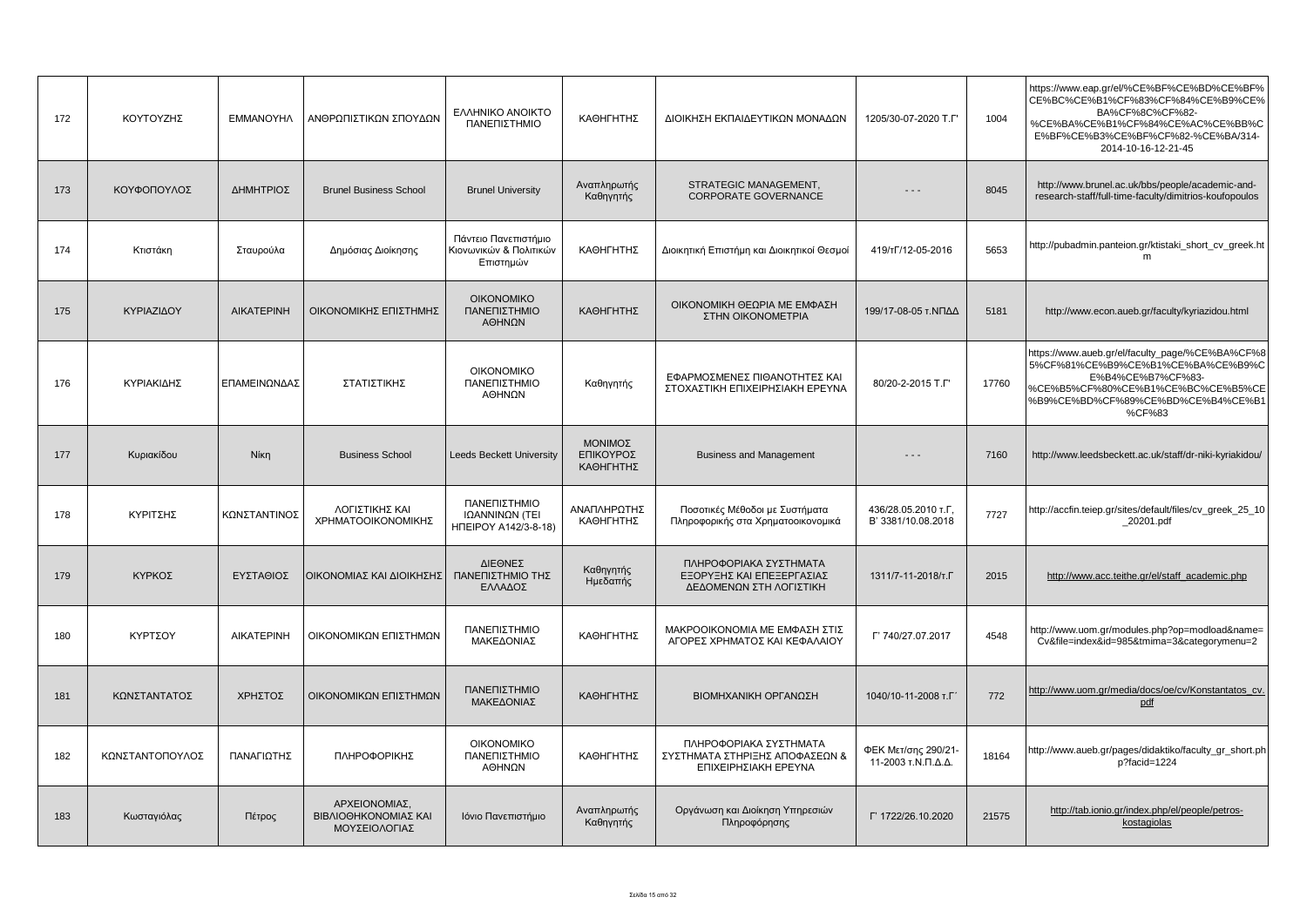| 184 | ΚΩΣΤΟΓΛΟΥ     | ΒΑΣΙΛΕΙΟΣ              | ΜΗΧΑΝΙΚΩΝ<br>ΠΛΗΡΟΦΟΡΙΚΗΣ &<br>ΗΛΕΚΤΡΟΝΙΚΩΝ<br>ΣΥΣΤΗΜΑΤΩΝ                                                               | ΔΙΠΑΕ (ΑΛΕΞΑΝΔΡΕΙΟ<br>ΤΕΙ ΘΕΣΣΑΛΟΝΙΚΗΣ<br>A70/7-5-2019) | ΚΑΘΗΓΗΤΗΣ                         | ΕΠΙΧΕΙΡΗΣΙΑΚΗ ΕΡΕΥΝΑ ΚΑΙ ΓΛΩΣΣΕΣ<br>ΠΡΟΓΡΑΜΜΑΤΙΣΜΟΥ                      | 637 Г/3-7-2012т.Г',<br>ΦΕΚ συνέργ.70/7-5-<br>2019 T.A & ΦΕΚ έντ.<br>Μελών ΔΕΠ 2516/25-6-<br>2019T.B' | 3290  | http://aetos.it.teithe.gr/~vkostogl/                                                           |
|-----|---------------|------------------------|-------------------------------------------------------------------------------------------------------------------------|---------------------------------------------------------|-----------------------------------|--------------------------------------------------------------------------|------------------------------------------------------------------------------------------------------|-------|------------------------------------------------------------------------------------------------|
| 185 | ΛΑΓΟΣ         | ΔΗΜΗΤΡΙΟΣ              | ΔΙΟΙΚΗΣΗΣ ΕΠΙΧΕΙΡΗΣΕΩΝ                                                                                                  | ΠΑΝΕΠΙΣΤΗΜΙΟ<br>ΑΙΓΑΙΟΥ                                 | ΚΑΘΗΓΗΤΗΣ                         | ΤΟΥΡΙΣΤΙΚΗ ΟΙΚΟΝΟΜΙΚΗ-ΔΙΟΙΚΗΣΗ<br>ΤΟΥΡΙΣΤΙΚΩΝ ΕΠΙΧΕΙΡΗΣΕΩΝ               | 830/Г/06-08-2013                                                                                     | 5212  | http://www.ba.aegean.gr/index.php?option=com_conte<br>nt&view=article&id=841&Itemid=488        |
| 186 | ΛΑΖΑΡΙΔΗΣ     | ΠΑΝΑΓΙΩΤΗΣ             | ΑΓΡΟΤΙΚΗΣ ΟΙΚΟΝΟΜΙΑΣ<br>ΚΑΙ ΑΝΑΠΤΥΞΗΣ                                                                                   | ΓΕΩΠΟΝΙΚΟ<br>ΠΑΝΕΠΙΣΤΗΜΙΟ<br>ΑΘΗΝΩΝ                     | ΚΑΘΗΓΗΤΗΣ                         | ΜΙΚΡΟΟΙΚΟΝΟΜΙΚΗ ΑΝΑΛΥΣΗ ΜΕ<br>ΕΜΦΑΣΗ ΣΕ ΕΦΑΡΜΟΓΕΣ ΣΤΟΝ<br>AFPOTIKO TOMEA | (т.Г) 219/03.04.2007                                                                                 | 18749 | http://www.aoa.aua.gr/en/staff_details.aspx?staff_id=3<br>2                                    |
| 187 | ΛΑΜΠΕΡΤΙΔΗΣ   | ΝΕΟΦΥΤΟΣ               | EMNOPIOY,<br>ΧΡΗΜΑΤΟΟΙΚΟΝΟΜΙΚΩΝ<br>ΚΑΙ ΝΑΥΤΙΛΙΑΣ                                                                        | ΤΕΧΝΟΛΟΓΙΚΟ<br>ΠΑΝΕΠΙΣΤΗΜΙΟ<br><b>KYNTPOY</b>           | ΑΝΑΠΛΗΡΩΤΗΣ<br>ΚΑΘΗΓΗΤΗΣ          | <b>XPHMATOOIKONOMIKH</b>                                                 | $- - -$                                                                                              | 518   | https://www.cut.ac.cy/faculties/fme/cfs/staff/n.lambertid<br>es/                               |
| 188 | ΛΑΜΠΡΙΑΝΙΔΗΣ  | ΘΕΟΛΟΓΗΣ               | ΟΙΚΟΝΟΜΙΚΩΝ ΕΠΙΣΤΗΜΩΝ                                                                                                   | ΠΑΝΕΠΙΣΤΗΜΙΟ<br>ΜΑΚΕΔΟΝΙΑΣ                              | ΚΑΘΗΓΗΤΗΣ                         | ΟΙΚΟΝΟΜΙΚΗ ΓΕΩΓΡΑΦΙΑ<br>ΠΕΡΙΦΕΡΕΙΑΚΗ ΑΝΑΠΤΥΞΗ                            | 101/29-6-1999 т.<br>$N.\Pi.\Delta.\Delta.$                                                           | 7330  | http://www.uom.gr/modules.php?op=modload&name=<br>Cv&file=index&id=119&tmima=3&categorymenu=2  |
| 189 | ΛΕΒΕΝΤΗΣ      | ΣΤΕΡΓΙΟΣ               | ΑΝΘΡΩΠΙΣΤΙΚΩΝ,<br>ΚΟΙΝΩΝΙΚΩΝ ΚΑΙ<br>ΟΙΚΟΝΟΜΙΚΩΝ ΕΠΙΣΤΗΜΩΝ<br>(ΠΑΝΕΠΙΣΤΗΜΙΑΚΟ ΚΕΝΤΡΟ<br>ΔΙΕΘΝΩΝ ΠΡΟΓΡΑΜΜΑΤΩΝ<br>ΣΠΟΥΔΩΝ) | ΔΙΕΘΝΕΣ<br>ΠΑΝΕΠΙΣΤΗΜΙΟ ΤΗΣ<br>ΕΛΛΑΔΟΣ                  | Καθηγητής<br>Ημεδαπής             | <b>ACCOUNTING - AOFIETIKH</b>                                            | 402/Г/4.5.2017                                                                                       | 15164 | https://econ.ihu.edu.gr/index.php/en/faculty-list/74-<br>stergios-leventis.php                 |
| 190 | ΛΕΛΕΔΑΚΗΣ     | ΓΕΩΡΓΙΟΣ               | ΛΟΓΙΣΤΙΚΗΣ ΚΑΙ<br>ΧΡΗΜΑΤΟΟΙΚΟΝΟΜΙΚΗΣ                                                                                    | <b>OIKONOMIKO</b><br>ΠΑΝΕΠΙΣΤΗΜΙΟ<br>ΑΘΗΝΩΝ             | ΜΟΝΙΜΟΣ<br>ΕΠΙΚΟΥΡΟΣ<br>ΚΑΘΗΓΗΤΗΣ | <b>XPHMATOOIKONOMIKH</b>                                                 | 273/28-3-2008 т.Г'<br>MON: 575/19-08-2011<br>$T.\Gamma'$                                             | 2316  | http://www.aueb.gr/pages/prosopiko/faculty_gr_short.p<br>hp?facid=1243                         |
| 191 | ΛΙΑΡΓΚΟΒΑΣ    | ΠΑΝΑΓΙΩΤΗΣ             | ΟΙΚΟΝΟΜΙΚΩΝ ΕΠΙΣΤΗΜΩΝ                                                                                                   | ΠΑΝΕΠΙΣΤΗΜΙΟ<br>ΠΕΛΟΠΟΝΝΗΣΟΥ                            | ΚΑΘΗΓΗΤΗΣ                         | <b>MAKPOOIKONOMIKH</b>                                                   | 949/26.11.2009 т. Г'                                                                                 | 18284 | ineobservatory.gr/wp-content//07/Panagiotis-<br>Liargovas-CV.pdf                               |
| 192 | ΛΥΜΠΕΡΟΠΟΥΛΟΣ | ΓΕΩΡΓΙΟΣ               | ΜΗΧΑΝΟΛΟΓΩΝ<br>ΜΗΧΑΝΙΚΩΝ                                                                                                | ΠΑΝΕΠΙΣΤΗΜΙΟ<br>ΘΕΣΣΑΛΙΑΣ                               | ΚΑΘΗΓΗΤΗΣ                         | ΣΤΟΧΑΣΤΙΚΕΣ ΜΕΘΟΔΟΙ ΣΤΗ ΔΙΟΙΚΗΣΗ<br>ΠΑΡΑΓΩΓΗΣ                            | 667/18.7.2008 / T. L'                                                                                | 11026 | http://www.mie.uth.gr/n_one_staff.asp?id=13                                                    |
| 193 | ΛΩΛΟΣ         | ΣΑΡΑΝΤΗΣ-<br>ΕΥΑΓΓΕΛΟΣ | ΤΜΗΜΑ ΟΙΚΟΝΟΜΙΚΗΣ ΚΑΙ<br>ΠΕΡΙΦΕΡΕΙΑΚΗΣ<br>ΑΝΑΠΤΥΞΗΣ                                                                     | <b><i>ΠΑΝΤΕΙΟ ΠΑΝ/ΜΙΟ</i></b>                           | ΚΑΘΗΓΗΤΗΣ                         | MAKPOOIKONOMIKH NOAITIKH KAI<br>ΟΙΚΟΝΟΜΙΚΗ ΑΝΑΠΤΥΞΗ                      | 851/21-10-2009                                                                                       | 10450 | http://www.panteion.gr/index.php?p=view-<br>person&section=&id=210                             |
| 194 | ΜΑΔΥΤΙΝΟΣ     | ΔΗΜΗΤΡΙΟΣ              | ΔΙΟΙΚΗΤΙΚΗΣ ΕΠΙΣΤΗΜΗΣ<br>ΚΑΙ ΤΕΧΝΟΛΟΓΙΑΣ                                                                                | ΔΙΕΘΝΕΣ<br>ΠΑΝΕΠΙΣΤΗΜΙΟ ΤΗΣ<br>ΕΛΛΑΔΟΣ                  | ΚΑΘΗΓΗΤΗΣ                         | ΟΙΚΟΝΟΜΙΚΑ ΚΑΙ ΠΛΗΡΟΦΟΡΙΚΗ                                               | 276/Г/12-03-12                                                                                       | 5158  | http://www.mst.ihu.gr/index.php/maditinos-dimitrios/                                           |
| 195 | ΜΑΚΡΗΣ        | ΓΕΩΡΓΙΟΣ               | ΒΑΛΚΑΝΙΚΩΝ, ΣΛΑΒΙΚΩΝ<br>ΚΑΙ ΑΝΑΤΟΛΙΚΩΝ ΣΠΟΥΔΩΝ                                                                          | ΠΑΝΕΠΙΣΤΗΜΙΟ<br>ΜΑΚΕΔΟΝΙΑΣ                              | ΚΑΘΗΓΗΤΗΣ                         | ΜΑΚΡΟΟΙΚΟΝΟΜΙΚΗ ΘΕΩΡΙΑ ΚΑΙ<br>ΠΟΛΙΤΙΚΗ                                   | 308/08-04-2015                                                                                       | 9148  | http://www.uom.gr/modules.php?op=modload&name=<br>Cv&file=index&id=1627&tmima=4&categorymenu=2 |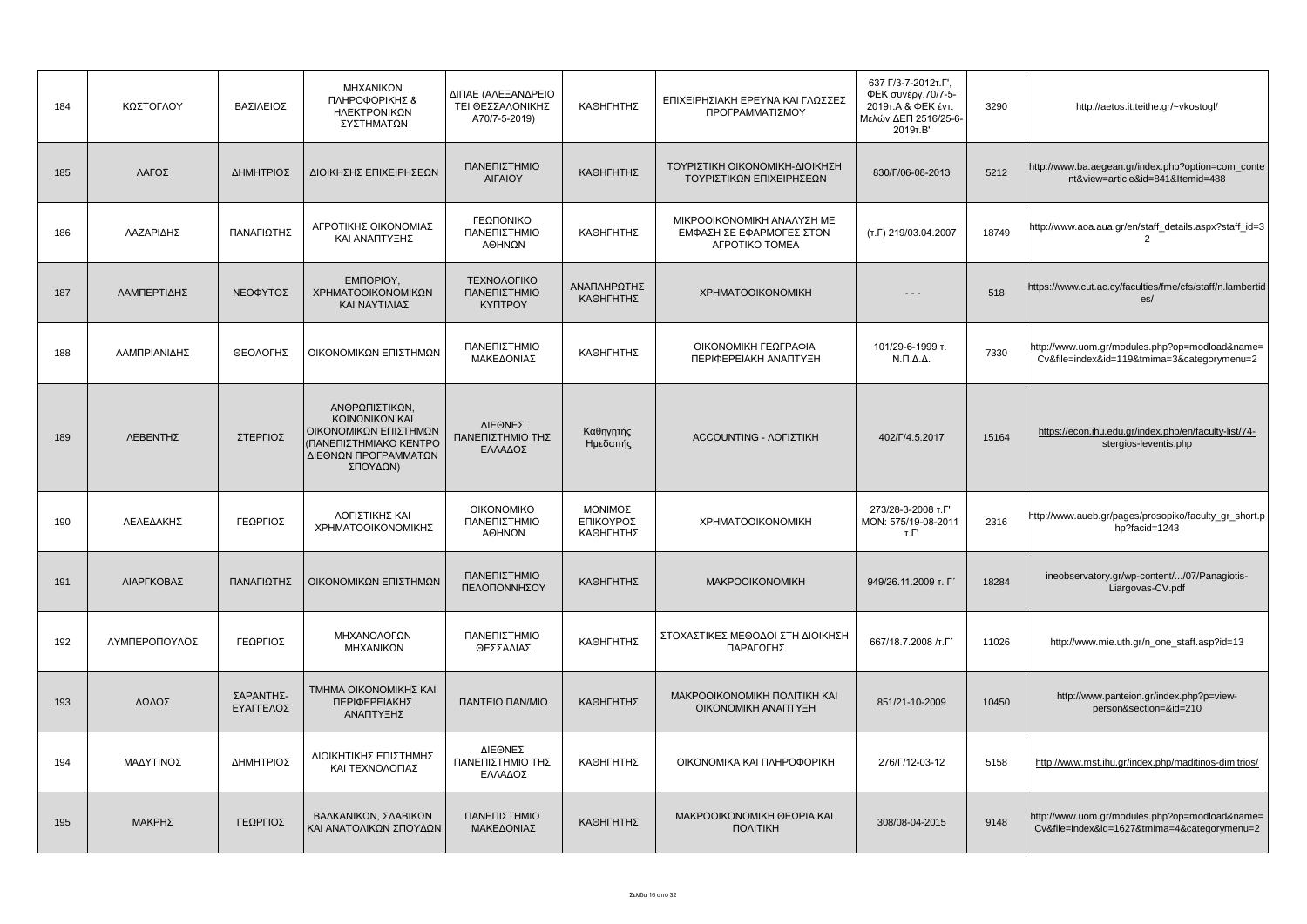| 196 | Μακρυδημήτρης  | Αντώνιος     | Πολιτικής Επιστήμης και<br>Δημόσιας Διοίκησης            | Εθνικο & Καποδιστριακό<br>Πανεπιστήμιο Αθηνών                 | ΚΑΘΗΓΗΤΗΣ                         | Διοικητική Επιστήμη                                                                                    | 18/03-02-1999, T.<br>ΝΠΔΔ  | 18244 | http://www.pspa.uoa.gr/an8ropino-dynamiko/didaktiko-<br>kai-ereynhtiko-proswpiko/tomeas-dioikhtikis-epistimhs-<br>kai-dhmosioy-dikaioy/antonios-makrydhmitrhs.html                                  |
|-----|----------------|--------------|----------------------------------------------------------|---------------------------------------------------------------|-----------------------------------|--------------------------------------------------------------------------------------------------------|----------------------------|-------|-----------------------------------------------------------------------------------------------------------------------------------------------------------------------------------------------------|
| 197 | ΜΑΛΛΙΑΡΟΠΟΥΛΟΣ | ΔΗΜΗΤΡΙΟΣ    | ΧΡΗΜΑΤΟΟΙΚΟΝΟΜΙΚΗΣ<br>ΚΑΙ ΤΡΑΠΕΖΙΚΗΣ<br>ΔΙΟΙΚΗΤΙΚΗΣ      | ΠΑΝΕΠΙΣΤΗΜΙΟ<br>ΠΕΙΡΑΙΩΣ                                      | ΚΑΘΗΓΗΤΗΣ                         | MAKPO-XPHMATOOIKONOMIKH                                                                                | 504/27-12-2006             | 3410  | http://web.xrh.unipi.gr/index.php?option=com_content&<br>view=article&id=34&Itemid=297⟨=el                                                                                                          |
| 198 | ΜΑΝΙΑΤΗΣ       | ΠΑΡΑΣΧΟΣ     | ΟΡΓΑΝΩΣΗΣ & ΔΙΟΙΚΗΣΗΣ<br>ΕΠΙΧΕΙΡΗΣΕΩΝ                    | <b>OIKONOMIKO</b><br>ΠΑΝΕΠΙΣΤΗΜΙΟ<br>ΑΘΗΝΩΝ                   | ΜΟΝΙΜΟΣ<br>ΕΠΙΚΟΥΡΟΣ<br>ΚΑΘΗΓΗΤΗΣ | ΠΟΣΟΤΙΚΕΣ ΜΕΘΟΔΟΙ ΣΤΗ ΔΙΟΙΚΗΣΗ<br>ΕΠΙΧΕΙΡΗΣΕΩΝ                                                         | 1021/16-10-2017 T.F        | 22053 | https://www.aueb.gr/el/faculty_page/%CE%BC%CE%<br>B1%CE%BD%CE%B9%CE%B1%CF%84%CE%B7%<br>CF%83-<br>%CF%80%CE%B1%CF%81%CE%B1%CF%83%CF<br>%87%CE%BF%CF%83                                               |
| 199 | Μανιάτης       | Θανάσης      | ΟΙΚΟΝΟΜΙΚΩΝ ΕΠΙΣΤΗΜΩΝ                                    | <b>EKNA</b>                                                   | ΚΑΘΗΓΗΤΗΣ                         | ΜΑΡΞΙΣΤΙΚΗ ΠΟΛΙΤΙΚΗ ΟΙΚΟΝΟΜΙΑ                                                                          | 1085/T. T'/03-11-2017      | 19493 | http://www.econ.uoa.gr/an8ropino-dynamiko/melh-d-e-<br>p/alfabhtika/maniaths-a8anasios.html                                                                                                         |
| 200 | ΜΑΝΩΛΟΠΟΥΛΟΣ   | ΔΗΜΗΤΡΙΟΣ    | ΟΡΓΑΝΩΣΗΣ ΚΑΙ ΔΙΟΙΚΗΣΗΣ<br>ΕΠΙΧΕΙΡΗΣΕΩΝ                  | <b>OIKONOMIKO</b><br>ΠΑΝΕΠΙΣΤΗΜΙΟ<br>ΑΘΗΝΩΝ                   | ΑΝΑΠΛΗΡΩΤΗΣ<br>ΚΑΘΗΓΗΤΗΣ          | ΔΙΟΙΚΗΣΗ ΕΠΙΧΕΙΡΗΣΕΩΝ                                                                                  | T' 1422/25.06.2021         | 24683 | https://www.aueb.gr/el/faculty_page/%CE%9C%CE%<br>B1%CE%BD%CF%89%CE%BB%CE%BF%CF%80%<br>CE%BF%CF%85%CE%BB%CE%BF%CF%82-<br>%CE%94%CE%B7%CE%BC%CE%B7%CF%84%CF<br>%81%CE%B9%CE%BF%CF%82                 |
| 201 | Μανωλόπουλος   | Ιωάννης      |                                                          | Ανοικτό Πανεπιστήμιο<br>Κύπρου (Open<br>University of Cyprus) | Καθηγητής                         | Διαχείριση Δεδομένων (Βάσεις Δεδομένων,<br>Εξόρυξη Δεδομένων, Παγκόσμιος Ιστός,<br>Ανάκτηση Δεδομένων) | Καθηγητής Αλλοδαπής        | 31700 | https://www.ouc.ac.cy/index.php/el/profiles/yannis-<br>manolopoulos                                                                                                                                 |
| 202 | ΜΑΡΑΒΕΓΙΑΣ     | ΝΑΠΟΛΕΩΝ     | ΤΜΗΜΑ ΠΟΛΙΤΙΚΗΣ<br>ΕΠΙΣΤΗΜΗΣ ΚΑΙ ΔΗΜΟΣΙΑΣ<br>ΔΙΟΙΚΗΣΗΣ   | <b>EKNA</b>                                                   | ΚΑΘΗΓΗΤΗΣ                         | ΜΑΚΡΟΟΙΚΟΝΟΜΙΚΗ ΑΝΑΛΥΣΗ,<br>ΕΥΡΩΠΑΪΚΗ ΟΙΚΟΝΟΜΙΚΗ ΟΛΟΚΛΗΡΩΣΗ                                            | 210/31-08-2000, T.<br>ΝΠΔΔ | 4544  | http://www.pspa.uoa.gr/an8ropino-dynamiko/didaktiko-<br>kai-ereynhtiko-proswpiko/tomeas-die8non-kai-<br>eyrwpaikon-spoydon/napolewn-marabegias.html                                                 |
| 203 | ΜΑΡΟΥΔΑΣ       | ΛΕΩΝΙΔΑΣ     | ΔΙΟΙΚΗΣΗΣ ΕΠΙΧΕΙΡΗΣΕΩΝ                                   | ΠΑΝΕΠΙΣΤΗΜΙΟ<br>ΠΑΤΡΩΝ                                        | Καθηγητής                         | ΔΙΕΘΝΕΣ ΜΑΝΑΤΖΜΕΝΤ ΚΑΙ<br>ΕΡΓΑΣΙΑΚΕΣ ΣΧΕΣΕΙΣ                                                           | 312/17-5-2011 T.F          | 4007  | http://www.bma.upatras.gr/images/stories/staff/marou<br>das.pdf                                                                                                                                     |
| 204 | <b>MAYPH</b>   | <b>MAPIA</b> | ΔΙΟΙΚΗΣΗΣ ΕΠΙΧΕΙΡΗΣΕΩΝ                                   | ΠΑΝΕΠΙΣΤΗΜΙΟ<br>ΑΙΓΑΙΟΥ                                       | ΑΝΑΠΛΗΡΩΤΗΣ<br>ΚΑΘΗΓΗΤΗΣ          | ΠΟΣΟΤΙΚΕΣ ΜΕΘΟΔΟΙ                                                                                      | Г' 1259/06.12.2017         | 19029 | http://mba.aegean.gr/index.php/component/k2/2-<br>%CE%B4%CE%B9%CE%B4%CE%AC%CF%83%CE<br>%BA%CE%BF%CE%BD%CF%84%CE%B5%CF%82<br>/%CE%BC%CE%B1%CF%8D%CF%81%CE%B7-<br>%CE%BC%CE%B1%CF%81%CE%AF%CE%B1.html |
| 205 | Μαυρουδέας     | Σταύρος      | ΚΟΙΝΩΝΙΚΗΣ ΠΟΛΙΤΙΚΗΣ                                     | <b><i><u>ITANTEIO</u></i></b>                                 | ΚΑΘΗΓΗΤΗΣ                         | Πολιτική Οικονομία                                                                                     | 1601/31-12-18              | 8437  | http://socialpolicy.panteion.gr/people/smavroudeas                                                                                                                                                  |
| 206 | ΜΕΝΤΖΑΣ        | ΓΡΗΓΟΡΙΟΣ    | ΗΛΕΚΤΡΟΛΟΓΩΝ<br>ΜΗΧΑΝΙΚΩΝ ΚΑΙ<br>ΜΗΧΑΝΙΚΩΝ ΥΠΟΛΟΓΙΣΤΩΝ   | ΕΘΝΙΚΟ ΜΕΤΣΟΒΙΟ<br><b><i>NOAYTEXNEIO</i></b>                  | ΚΑΘΗΓΗΤΗΣ                         | ΣΥΣΤΗΜΑΤΑ ΔΙΟΙΚΗΣΗΣ                                                                                    | 74/5-4-2005 τ.ΝΠΔΔ         | 9886  | https://www.ece.ntua.gr/gr/staff/50                                                                                                                                                                 |
| 207 | Μηλιός         | Ιωάννης      | ΤΜΗΜΑ ΕΦΑΡΜΟΣΜΕΝΩΝ<br>ΜΑΘΗΜΑΤΙΚΩΝ & ΦΥΣΙΚΩΝ<br>ΕΠΙΣΤΗΜΩΝ | ΕΘΝΙΚΟ ΜΕΤΣΟΒΙΟ<br><b><i>NOAYTEXNEIO</i></b>                  | ΚΑΘΗΓΗΤΗΣ                         | ΠΟΛΙΤΙΚΗ ΟΙΚΟΝΟΜΙΑ ΜΕ ΕΜΦΑΣΗ<br>ΣΤΗΝ ΙΣΤΟΡΙΑ ΤΩΝ ΟΙΚΟΝΟΜΙΚΩΝ<br>ΘΕΩΡΙΩΝ                                | 238/11-08-2006 τ.ΝΠΔΔ      | 14    | http://users.ntua.gr/jmilios/                                                                                                                                                                       |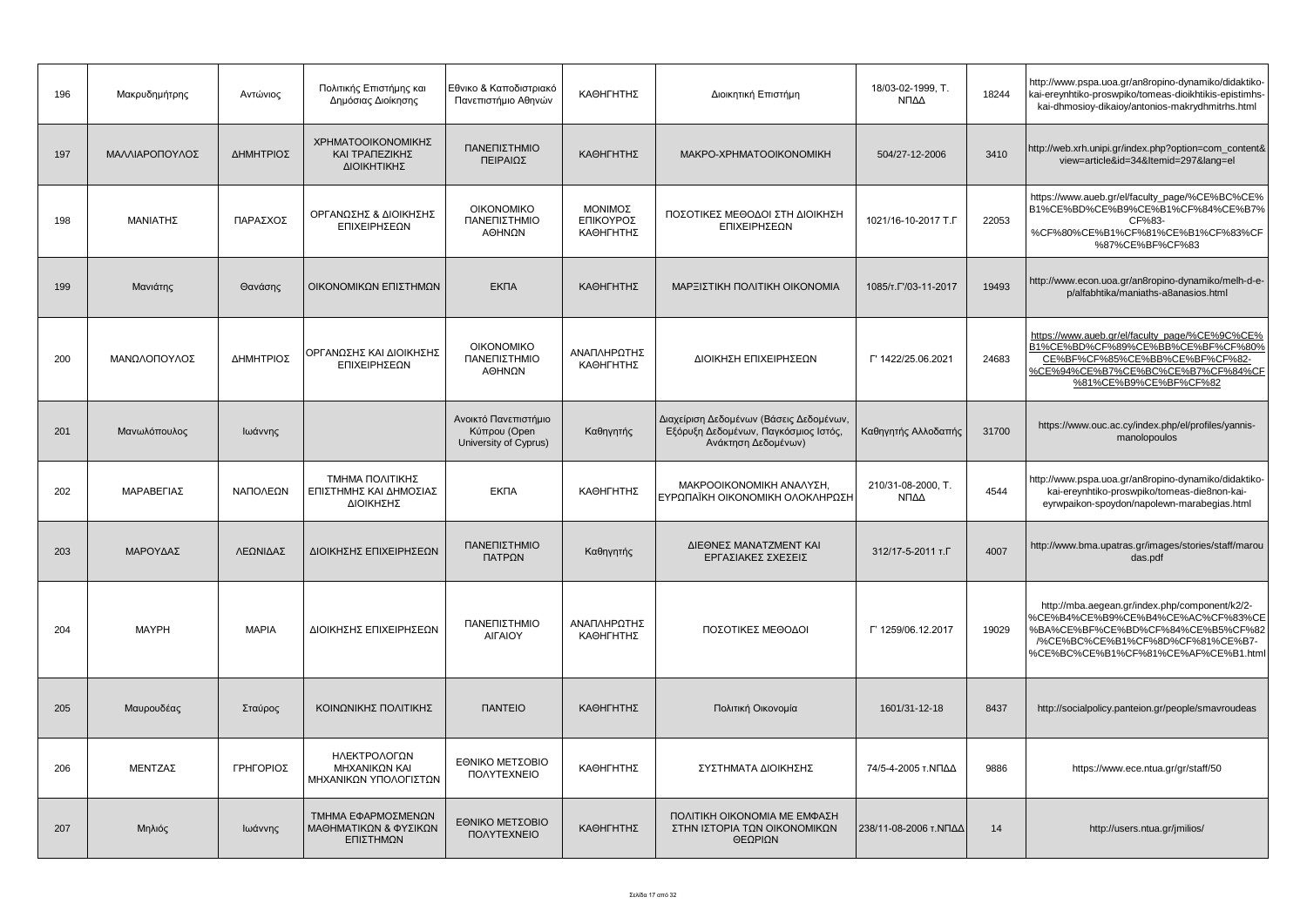| 208 | <b>MHAAIOY</b>      | ΧΡΥΣΟΒΑΛΑΝΤΟ<br>Υ-ΒΑΣΙΛΙΚΗ | ΔΙΕΘΝΩΝ ΚΑΙ ΕΥΡΩΠΑΙΚΩΝ<br>ΟΙΚΟΝΟΜΙΚΩΝ ΣΠΟΥΔΩΝ          | <b>OIKONOMIKO</b><br>ΠΑΝΕΠΙΣΤΗΜΙΟ<br>ΑΘΗΝΩΝ            | ΚΑΘΗΓΗΤΗΣ                | ΜΙΚΡΟΟΙΚΟΝΟΜΙΚΗ ΘΕΩΡΙΑ ΚΑΙ<br>ΠΟΛΙΤΙΚΗ                                                   | T' 780/02.04.2021                                                                  | 7612  | http://www.aueb.gr/users/milliou/                                                                                                                               |
|-----|---------------------|----------------------------|--------------------------------------------------------|--------------------------------------------------------|--------------------------|------------------------------------------------------------------------------------------|------------------------------------------------------------------------------------|-------|-----------------------------------------------------------------------------------------------------------------------------------------------------------------|
| 209 | ΜΗΤΚΑΣ              | ΠΕΡΙΚΛΗΣ                   | ΗΛΕΚΤΡΟΛΟΓΩΝ<br>ΜΗΧΑΝΙΚΩΝ ΚΑΙ<br>ΜΗΧΑΝΙΚΩΝ ΥΠΟΛΟΓΙΣΤΩΝ | АПӨ                                                    | ΚΑΘΗΓΗΤΗΣ                | ΔΟΜΕΣ ΚΑΙ ΒΑΣΕΙΣ ΔΕΔΟΜΕΝΩΝ                                                               | 28/7-2-06 ΤΝΠΔΔ                                                                    | 7874  | http://issel.ee.auth.gr/doku.php/gr/people/mitkas                                                                                                               |
| 210 | <b>MHTOY/A</b>      | ΡΟΪΔΩ                      | ΟΙΚΙΑΚΗΣ ΟΙΚΟΝΟΜΙΑΣ ΚΑΙ<br>ΟΙΚΟΛΟΓΙΑΣ                  | ΧΑΡΟΚΟΠΕΙΟ<br>ΠΑΝΕΠΙΣΤΗΜΙΟ                             | ΚΑΘΗΓΗΤΗΣ                | ΤΟΠΙΚΗ ΚΑΙ ΠΕΡΙΦΕΡΕΙΑΚΗ ΑΝΑΠΤΥΞΗ-<br>ΑΣΤΙΚΗ ΑΝΑΣΥΓΚΡΟΤΗΣΗ                                | 740/27-7-2017/T.F                                                                  | 9147  | https://www.hua.gr/index.php/el/2011-03-23-08-16-<br>04/2010-05-26-11-09-18192/2010-05-28-07-47-<br>43172/25-hs/2010-11-03-08-09-38/197-2010-11-15-<br>10-27-25 |
| 211 | ΜΙΑΟΥΛΗ             | ΑΝΑΣΤΑΣΙΑ                  | ΟΙΚΟΝΟΜΙΚΩΝ ΕΠΙΣΤΗΜΩΝ                                  | <b>OIKONOMIKO</b><br>ΠΑΝΕΠΙΣΤΗΜΙΟ<br>ΑΘΗΝΩΝ            | ΑΝΑΠΛΗΡΩΤΗΣ<br>ΚΑΘΗΓΗΤΗΣ | ΟΙΚΟΝΟΜΙΚΗ ΘΕΩΡΙΑ ΜΕ ΕΜΦΑΣΗ<br>ΣΤΗΝ ΟΙΚΟΝΟΜΙΚΗ ΤΗΣ ΕΡΓΑΣΙΑΣ                              | $5/\Gamma/11 - 1 - 2017$                                                           | 3135  | https://www.aueb.gr/el/faculty_page/%CE%BC%CE%<br>B9%CE%B1%CE%BF%CF%85%CE%BB%CE%B7-<br>%CE%B1%CE%BD%CE%B1%CF%83%CF%84%CE<br>%B1%CF%83%CE%B9%CE%B1               |
| 212 | ΜΙΝΗΣ               | ΙΩΑΝΝΗΣ                    | ΜΗΧΑΝΙΚΩΝ ΟΙΚΟΝΟΜΙΑΣ<br>ΚΑΙ ΔΙΟΙΚΗΣΗΣ                  | ΠΑΝΕΠΙΣΤΗΜΙΟ<br>ΑΙΓΑΙΟΥ                                | ΚΑΘΗΓΗΤΗΣ                | ΣΥΣΤΗΜΑΤΑ ΕΠΙΣΤΗΜΗΣ ΤΟΥ<br>ΜΗΧΑΝΙΚΟΥ ΚΑΙ ΤΗΣ ΔΙΟΙΚΗΣΗΣ                                   | 80/16.04.02 τ.ΝΠΔΔ &<br>1082/B/9-6-2015<br>(METABOAH<br>ΓΝΩΣΤΙΚΟΥ<br>ANTIKEIMENOY) | 3394  | http://www.fme.aegean.gr/el/p/mines-ioannes                                                                                                                     |
| 213 | <b>MIXAHA</b>       | ΔΗΜΗΤΡΙΟΣ                  | ΟΡΓΑΝΩΣΗΣ ΚΑΙ ΔΙΟΙΚΗΣΗΣ<br>ΕΠΙΧΕΙΡΗΣΕΩΝ                | ΠΑΝΕΠΙΣΤΗΜΙΟ<br>ΜΑΚΕΔΟΝΙΑΣ                             | ΚΑΘΗΓΗΤΗΣ                | ΟΙΚΟΝΟΜΙΚΗ ΚΑΙ ΘΕΣΜΟΙ ΤΩΝ<br>ΕΡΓΑΣΙΑΚΩΝ ΣΧΕΣΕΩΝ                                          | 89/6-2-2008 т.Г'                                                                   | 7526  | https://www.uom.gr/mihail                                                                                                                                       |
| 214 | <b>ΜΙΧΑΛΟΠΟΥΛΟΣ</b> | ΓΕΩΡΓΙΟΣ                   | ΛΟΓΙΣΤΙΚΗΣ ΚΑΙ<br>ΧΡΗΜΑΤΟΟΙΚΟΝΟΜΙΚΗΣ                   | ΠΑΝΕΠΙΣΤΗΜΙΟ<br>ΜΑΚΕΔΟΝΙΑΣ                             | ΑΝΑΠΛΗΡΩΤΗΣ<br>ΚΑΘΗΓΗΤΗΣ | ΔΙΕΘΝΕΙΣ ΝΟΜΙΣΜΑΤΙΚΕΣ ΣΧΕΣΕΙΣ ΚΑΙ<br>ΕΥΡΩΠΑΪΚΟ ΝΟΜΙΣΜΑΤΙΚΟ ΣΥΣΤΗΜΑ                       | 411/4-5-2015 T.F                                                                   | 8944  | http://www.uom.gr/modules.php?op=modload&name=<br>Cv&file=index&id=718&tmima=5&categorymenu=2                                                                   |
| 215 | ΜΙΧΙΩΤΗΣ            | ΑΘΑΝΑΣΙΟΣ                  | Κοινωνικών Επιστημών                                   | <b>EAAHNIKO ANOIKTO</b><br>ΠΑΝΕΠΙΣΤΗΜΙΟ                | ΚΑΘΗΓΗΤΗΣ                | ΔΙΟΙΚΗΣΗ ΕΠΙΧΕΙΡΗΣΕΩΝ ΚΑΙ<br>ΟΡΓΑΝΙΣΜΩΝ                                                  | 1748/24-12-2014/т. Г                                                               | 17621 | http://www.mba.aueb.gr/index.php/faculty-<br>gr/academics-gr/16-faculty/41-mixiotis-a                                                                           |
| 216 | <b>MOIPA</b>        | ΠΟΛΥΞΕΝΗ                   | ΔΙΟΙΚΗΣΗΣ ΤΟΥΡΙΣΜΟΥ                                    | ΠΑΝΕΠΙΣΤΗΜΙΟ<br>ΔΥΤΙΚΗΣ ΑΤΤΙΚΗΣ<br>(πρώην ΤΕΙ Πειραιά) | ΚΑΘΗΓΗΤΗΣ                | ΚΟΙΝΩΝΙΟΛΟΓΙΑ ΜΕ ΕΜΦΑΣΗ ΣΤΗΝ<br>ΤΟΥΡΙΣΤΙΚΗ ΚΟΙΝΩΝΙΟΛΟΓΙΑ -<br>ΨΥΧΑΓΩΓΙΑ - ΑΘΛΗΣΗ ΠΕΛΑΤΩΝ | 1801/B/25-07-2013 &<br>ΦΕΚ ίδρυσης 38/2-3-<br>2018T.A                              | 19792 | http://tourism.uniwa.gr/profile/moira-polyxeni/                                                                                                                 |
| 217 | <b>ΜΟΣΧΙΔΗΣ</b>     | ΟΔΥΣΣΕΑΣ                   | ΟΡΓΑΝΩΣΗΣ ΚΑΙ ΔΙΟΙΚΗΣΗΣ<br>ΕΠΙΧΕΙΡΗΣΕΩΝ                | ΠΑΝΕΠΙΣΤΗΜΙΟ<br>ΜΑΚΕΔΟΝΙΑΣ                             | ΚΑΘΗΓΗΤΗΣ                | ΕΦΑΡΜΟΣΜΕΝΗ ΣΤΑΤΙΣΤΙΚΗ ΜΕ<br>ΕΜΦΑΣΗ ΣΤΗ ΔΙΟΙΚΗΣΗ ΕΠΙΧΕΙΡΗΣΕΩΝ                            | Г 228 - 14.03.2017                                                                 | 9400  | http://www.uom.gr/modules.php?op=modload&name=<br>Cv&file=index&id=1318&tmima=2&categorymenu=2                                                                  |
| 218 | ΜΟΣΧΟΣ              | ΔΗΜΗΤΡΙΟΣ                  | ΟΙΚΟΝΟΜΙΚΩΝ ΕΠΙΣΤΗΜΩΝ                                  | EONIKO KAI<br>ΚΑΠΟΔΙΣΤΡΙΑΚΟ                            | ΚΑΘΗΓΗΤΗΣ                | <b>OIKONOMETPIA</b>                                                                      | 455 т.Г / 4.12.06                                                                  | 18473 | http://www.econ.uoa.gr/an8ropino-dynamiko/melh-d-e-<br>p/alfabhtika/mosxos-dhmitrios.html                                                                       |
| 219 | ΜΟΣΧΟΥΡΗΣ           | ΣΩΚΡΑΤΗΣ                   | ΒΙΟΜΗΧΑΝΙΚΗΣ ΔΙΟΙΚΗΣΗΣ<br>ΚΑΙ ΤΕΧΝΟΛΟΓΙΑΣ              | ΠΑΝΕΠΙΣΤΗΜΙΟ<br>ΠΕΙΡΑΙΩΣ                               | ΚΑΘΗΓΗΤΗΣ                | ΔΙΟΙΚΗΣΗ ΣΥΣΤΗΜΑΤΩΝ ΕΦΟΔΙΑΣΜΟΥ<br>ΚΑΙ ΔΙΑΚΙΝΗΣΗ ΒΙΟΜΗΧΑΝΙΚΩΝ<br>ΠΡΟΪΟΝΤΩΝ                | 232/TF'/5-2-2021                                                                   | 7379  | https://www.unipi.gr/unipi/el/smosx.html                                                                                                                        |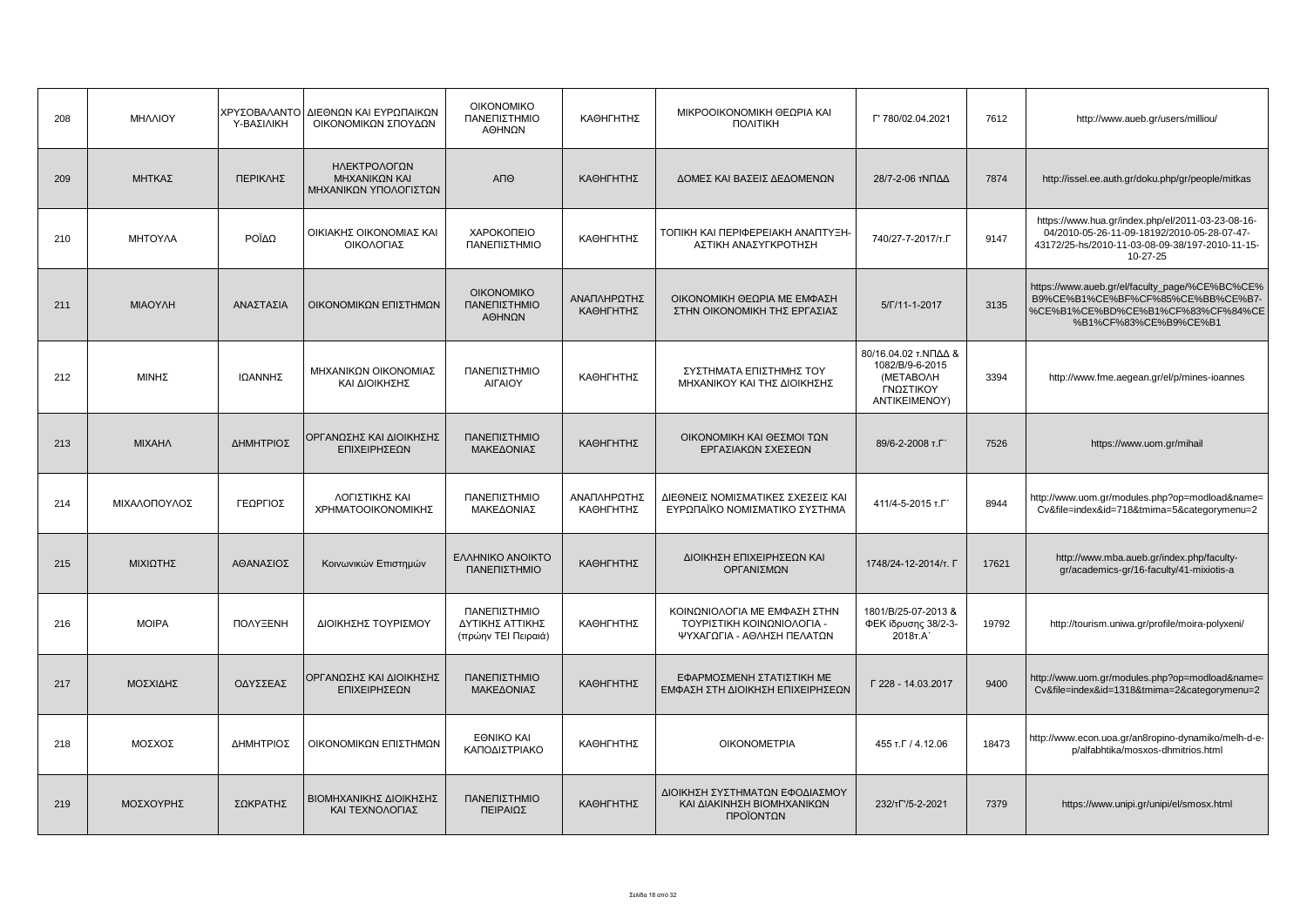| 220 | ΜΟΥΡΜΟΥΡΑΣ      | ΙΩΑΝΝΗΣ   | ΟΙΚΟΝΟΜΙΚΩΝ ΕΠΙΣΤΗΜΩΝ                         | ΠΑΝΕΠΙΣΤΗΜΙΟ<br>ΜΑΚΕΔΟΝΙΑΣ                  | ΚΑΘΗΓΗΤΗΣ                | ΜΑΚΡΟΟΙΚΟΝΟΜΙΚΑ ΑΝΟΙΧΤΗΣ<br>ΟΙΚΟΝΟΜΙΑΣ                         | 96/1-5-2002 τ.Ν.Π.Δ.Δ                      | 1027  | http://www.uom.gr/modules.php?op=modload&name=<br>Cv&file=index&id=745&tmima=3&categorymenu=2                                                                                                                                                                                                                                                                                                                                                |
|-----|-----------------|-----------|-----------------------------------------------|---------------------------------------------|--------------------------|----------------------------------------------------------------|--------------------------------------------|-------|----------------------------------------------------------------------------------------------------------------------------------------------------------------------------------------------------------------------------------------------------------------------------------------------------------------------------------------------------------------------------------------------------------------------------------------------|
| 221 | ΜΟΥΡΜΟΥΡΗΣ      | ΙΩΑΝΝΗΣ   | ΟΙΚΟΝΟΜΙΚΩΝ ΕΠΙΣΤΗΜΩΝ                         | ΔΗΜΟΚΡΙΤΕΙΟ<br>ΠΑΝΕΠΙΣΤΗΜΙΟ<br>ΘΡΑΚΗΣ       | ΚΑΘΗΓΗΤΗΣ                | ΟΙΚΟΝΟΜΙΚΗ ΚΑΙ ΜΑΝΑGEMENT ΤΩΝ<br>ΜΕΤΑΦΟΡΩΝ                     | 307/10.4.2008/ T.F                         | 4470  | http://www.ierd.duth.gr/personel/dep/mourmouris/                                                                                                                                                                                                                                                                                                                                                                                             |
| 222 | ΜΟΥΣΤΑΚΗΣ       | ΒΑΣΙΛΕΙΟΣ | ΜΗΧΑΝΙΚΩΝ ΠΑΡΑΓΩΓΗΣ<br>ΚΑΙ ΔΙΟΙΚΗΣΗΣ          | <b><i>NOAYTEXNEIO</i></b><br>ΚΡΗΤΗΣ         | ΚΑΘΗΓΗΤΗΣ                | ΔΙΟΙΚΗΣΗ ΣΥΣΤΗΜΑΤΩΝ ΠΑΡΑΓΩΓΗΣ                                  | 814/31-08-2010/T.T                         | 3316  | http://www.dpem.tuc.gr/gr/personnel-gr/regular-gr/24-<br>moustakis-vassilis-gr                                                                                                                                                                                                                                                                                                                                                               |
| 223 | ΜΟΥΤΟΣ          | ΘΩΜΑΣ     | ΔΙΕΘΝΩΝ ΚΑΙ ΕΥΡΩΠΑΙΚΩΝ<br>ΟΙΚΟΝΟΜΙΚΩΝ ΣΠΟΥΔΩΝ | <b>OIKONOMIKO</b><br>ΠΑΝΕΠΙΣΤΗΜΙΟ<br>ΑΘΗΝΩΝ | ΚΑΘΗΓΗΤΗΣ                | OIKONOMIKA ANTIKEIMENA ME<br>ΕΜΦΑΣΗ ΣΤΑ ΔΙΕΘΝΗ ΟΙΚΟΝΟΜΙΚΑ      | 250/18-10-2000 т.<br>$N.\Pi.\Delta.\Delta$ | 6237  | www.aueb.gr/pages/didaktiko/faculty_gr_short.php?fac<br>id=1168                                                                                                                                                                                                                                                                                                                                                                              |
| 224 | ΜΠΑΚΟΥΡΟΣ       | ΙΩΑΝΝΗΣ   | ΜΗΧΑΝΟΛΟΓΩΝ<br>ΜΗΧΑΝΙΚΩΝ                      | ΠΑΝΕΠΙΣΤΗΜΙΟ<br>ΔΥΤΙΚΗΣ ΜΑΚΕΔΟΝΙΑΣ          | ΚΑΘΗΓΗΤΗΣ                | ΑΞΙΟΠΙΣΤΙΑ. ΣΥΝΤΗΡΗΣΗ ΚΑΙ<br>ΔΙΑΧΕΙΡΙΣΗ ΤΕΧΝΟΛΟΓΙΑΣ            | 1454/T. L'/24-10-2014                      | 17776 | http://www.icte.uowm.gr/personnel.php?teachers_info=<br>37                                                                                                                                                                                                                                                                                                                                                                                   |
| 225 | ΜΠΑΛΛΑΣ         | ΑΠΟΣΤΟΛΟΣ | ΔΙΟΙΚΗΣΗΣ ΕΠΙΧΕΙΡΗΣΕΩΝ                        | <b>OIKONOMIKO</b><br>ΠΑΝΕΠΙΣΤΗΜΙΟ<br>ΑΘΗΝΩΝ | ΚΑΘΗΓΗΤΗΣ                | ΛΟΓΙΣΤΙΚΗ                                                      | 846/20-08-2015 T.T'                        | 19140 | http://www.aueb.gr/pages/didaktiko/faculty_gr_short.ph<br>p?facid=1107                                                                                                                                                                                                                                                                                                                                                                       |
| 226 | ΜΠΑΛΤΑΣ         | ΓΕΩΡΓΙΟΣ  | MAPKETINFK KAI<br>ΕΠΙΚΟΙΝΩΝΙΑΣ                | <b>OIKONOMIKO</b><br>ΠΑΝΕΠΙΣΤΗΜΙΟ<br>ΑΘΗΝΩΝ | ΚΑΘΗΓΗΤΗΣ                | <b>MAPKETINFK</b>                                              | 1111/17.11.2010 T.F'                       | 18143 | http://www.mbc.aueb.gr/index.php/el/mdep/143-<br><b>Mpaltas</b>                                                                                                                                                                                                                                                                                                                                                                              |
| 227 | <b>ΜΠΑΤΖΙΟΣ</b> | ΧΡΗΣΤΟΣ   | ΚΤΗΝΙΑΤΡΙΚΗΣ                                  | ΑΠΘ                                         | ΚΑΘΗΓΗΤΗΣ                | ΟΙΚΟΝΟΜΙΑ ΖΩΙΚΗΣ ΠΑΡΑΓΩΓΗΣ &<br>ΕΦΑΡΜΟΣΜΕΝΗ ΣΤΑΤΙΣΤΙΚΗ         | 164/15-7-04 τΝΠΔΔ                          | 18346 | http://users.auth.gr/batzios/                                                                                                                                                                                                                                                                                                                                                                                                                |
| 228 | ΜΠΕΚΙΑΡΗΣ       | ΜΙΧΑΗΛ    | ΔΙΟΙΚΗΣΗΣ ΕΠΙΧΕΙΡΗΣΕΩΝ                        | ΠΑΝΕΠΙΣΤΗΜΙΟ<br><b>AIFAIOY</b>              | ΑΝΑΠΛΗΡΩΤΗΣ<br>ΚΑΘΗΓΗΤΗΣ | ΛΟΓΙΣΤΙΚΗ                                                      | 523/09.06.2016 т. Г'                       | 18277 | http://www.ba.aegean.gr/cvs/BekiarisCV2015gr.pdf                                                                                                                                                                                                                                                                                                                                                                                             |
| 229 | Μπέλλου         | Βικτωρια  | Οικονομικών Επιστημών                         | Πανεπιστήμιο Θεσσαλίας                      | ΚΑΘΗΓΗΤΗΣ                | Διοίκηση (Μάνατζμεντ)                                          | T'1333/14.06.2021                          | 13214 | https://www.econ.uth.gr/%CF%84%CE%BF-<br>%CF%84%CE%BC%CE%AE%CE%BC%CE%B1/%C<br>E%BC%CE%AD%CE%BB%CE%B7/%CE%B4%CE%<br>B9%CE%B4%CE%B1%CE%BA%CF%84%CE%B9%<br>CE%BA%CF%8C-<br>%CE%B5%CF%81%CE%B5%CF%85%CE%BD%CE<br>%B7%CF%84%CE%B9%CE%BA%CF%8C-<br>%CF%80%CF%81%CE%BF%CF%83%CF%89%CF<br>%80%CE%B9%CE%BA%CF%8C/104-<br>%CE%B5%CF%80%CE%AF%CE%BA%CE%BF%CF<br>%85%CF%81%CE%BF%CE%B9-<br>%CE%BA%CE%B1%CE%B8%CE%B7%CE%B3%C<br>E%B7%CF%84%CE%AD%CF%82/26 |
| 230 | ΜΠΙΘΑΣ          | ΚΩΝ/ΝΟΣ   | ΟΙΚΟΝΟΜΙΚΗΣ ΚΑΙ<br>ΠΕΡΙΦΕΡΕΙΑΚΗΣ<br>ΑΝΑΠΤΥΞΗΣ | <b><i>NANTEIO NAN/MIO</i></b>               | ΚΑΘΗΓΗΤΗΣ                | ΟΙΚΟΝΟΜΙΚΗ ΠΕΡΙΒΑΛΛΟΝΤΟΣ &<br>ΦΥΣΙΚΩΝ ΠΟΡΩΝ - ΒΙΩΣΙΜΗ ΑΝΑΠΤΥΞΗ | 1117/TF/22-08-2014                         | 5538  | http://www.panteion.gr/index.php?p=view-<br>person&section=&id=215⟨=el                                                                                                                                                                                                                                                                                                                                                                       |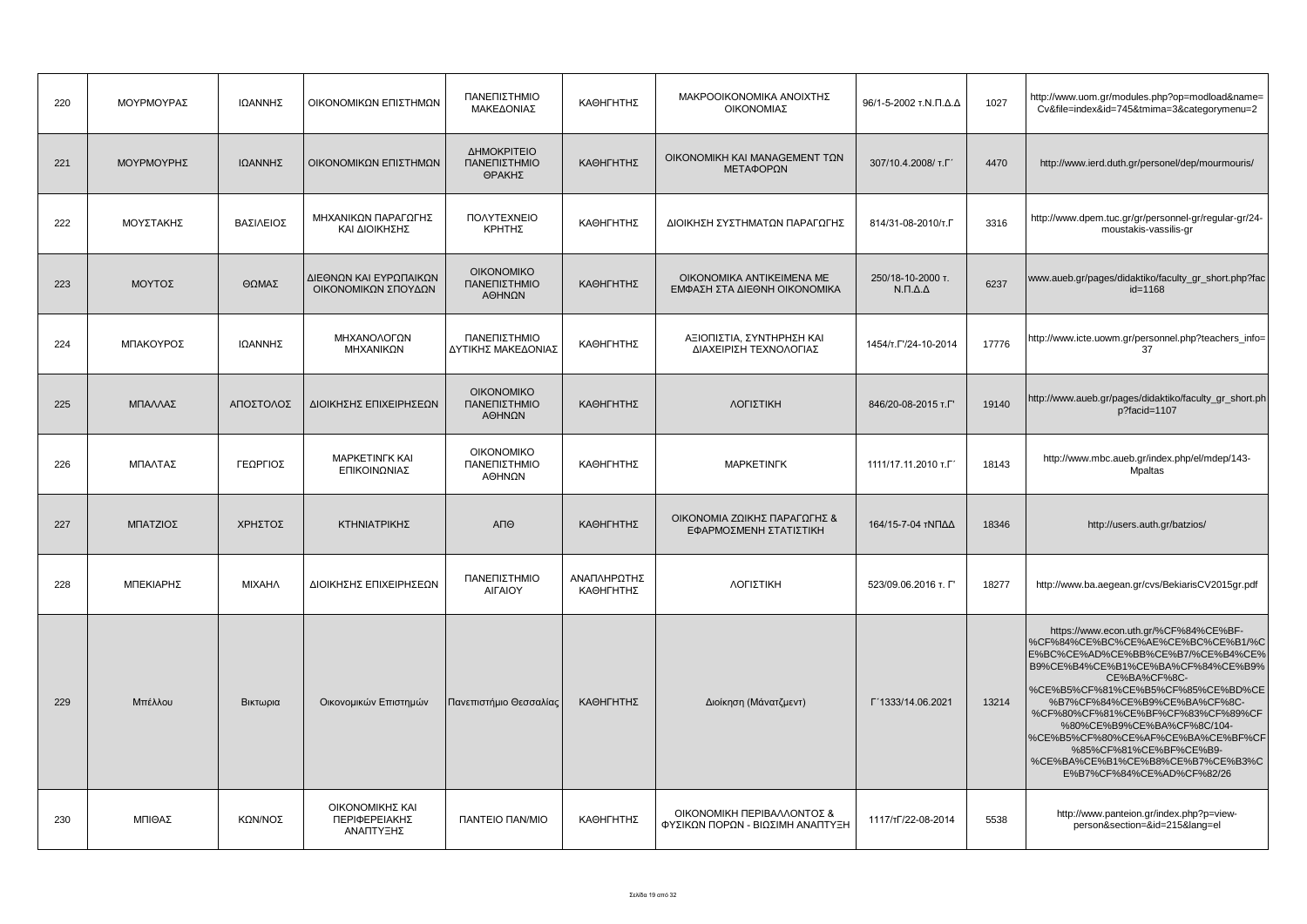| 231 | ΜΠΙΤΖΕΝΗΣ    | ΑΡΙΣΤΕΙΔΗΣ   | ΔΙΕΘΝΩΝ ΚΑΙ ΕΥΡΩΠΑΙΚΩΝ<br>ΣΠΟΥΔΩΝ        | ΠΑΝΕΠΙΣΤΗΜΙΟ<br>ΜΑΚΕΔΟΝΙΑΣ                          | ΚΑΘΗΓΗΤΗΣ                | ΔΙΕΘΝΗΣ ΕΠΙΧΕΙΡΗΜΑΤΙΚΟΤΗΤΑ,<br>ΞΕΝΕΣ ΑΜΕΣΕΣ ΕΠΕΝΔΥΣΕΙΣ ΚΑΙ<br>ΠΟΛΥΘΕΘΝΙΚΕΣ      | 1318/21-12-2016 т.Г                                          | 2762  | http://www.uom.gr/modules.php?op=modload&name=<br>Cv&file=index&id=1208&tmima=4&categorymenu=2                                                        |
|-----|--------------|--------------|------------------------------------------|-----------------------------------------------------|--------------------------|---------------------------------------------------------------------------------|--------------------------------------------------------------|-------|-------------------------------------------------------------------------------------------------------------------------------------------------------|
| 232 | Μποζάνης     | Παναγι.ώτης  | ΕΠΙΣΤΗΜΗΣ ΚΑΙ<br>ΤΕΧΝΟΛΟΓΙΑΣ             | ΔΙΕΘΝΕΣ<br>ΠΑΝΕΠΙΣΤΗΜΙΟ<br>ΕΛΛΑΔΑΣ                  | Καθηγητής                | ΤΕΧΝΙΚΕΣ ΚΑΙ ΑΛΓΟΡΙΘΜΟΙ ΓΙΑ ΔΟΜΗΣΗ<br>ΔΕΔΟΜΕΝΩΝ                                 | 1406/23-8-2019 T.F'                                          | 10998 | https://www.tech.ihu.edu.gr/index.php/en/ihu-sst-<br>faculty?fid=152                                                                                  |
| 233 | ΜΠΟΥΡΗΣ      | ΙΩΑΝΝΗΣ      | ΔΙΟΙΚΗΣΗΣ ΕΠΙΧΕΙΡΗΣΕΩΝ                   | ΠΑΝΕΠΙΣΤΗΜΙΟ<br>ΔΥΤΙΚΗΣ ΑΤΤΙΚΗΣ                     | Καθηγητής                | ΔΙΟΙΚΗΣΗ ΕΠΙΧΕΙΡΗΣΕΩΝ                                                           | 1799/B/25-07-2013                                            | 17263 | http://users.teiath.gr/jbouris/                                                                                                                       |
| 234 | ΜΠΟΥΡΛΑΚΗΣ   | ΚΩΝΣΤΑΝΤΙΝΟΣ | ΟΡΓΑΝΩΣΗΣ ΚΑΙ ΔΙΟΙΚΗΣΗΣ<br>ΕΠΙΧΕΙΡΗΣΕΩΝ  | <b>OIKONOMIKO</b><br>ΠΑΝΕΠΙΣΤΗΜΙΟ<br>ΑΘΗΝΩΝ         | ΑΝΑΠΛΗΡΩΤΗΣ<br>ΚΑΘΗΓΗΤΗΣ | ΟΙΚΟΝΟΜΙΚΗ ΘΕΩΡΙΑ ΜΕ ΕΜΦΑΣΗ ΣΤΗ<br><b>MIKPOOIKONOMIKH</b>                       | 219/3-4-2007 T.F'                                            | 9014  | http://www.aueb.gr/pages/prosopiko/faculty_gr_short.p<br>hp?facid=1062                                                                                |
| 235 | ΜΠΟΥΡΝΕΤΑΣ   | ΑΠΟΣΤΟΛΟΣ    | ΜΑΘΗΜΑΤΙΚΩΝ                              | EONIKO &<br>ΚΑΠΟΔΙΣΤΡΙΑΚΟ<br>ΠΑΝΕΠΙΣΤΗΜΙΟ<br>ΑΘΗΝΩΝ | ΚΑΘΗΓΗΤΗΣ                | ΣΤΟΧΑΣΤΙΚΗ ΕΠΙΧΕΙΡΗΣΙΑΚΗ ΕΡΕΥΝΑ                                                 | 181/15-2-2012. T.F'                                          | 18158 | http://noether.math.uoa.gr/DEP/statepix/aburnetas                                                                                                     |
| 236 | ΜΠΟΧΩΡΗΣ     | ΓΕΩΡΓΙΟΣ     | ΟΡΓΑΝΩΣΗΣ ΚΑΙ ΔΙΟΙΚΗΣΗΣ<br>ΕΠΙΧΕΙΡΗΣΕΩΝ  | ΠΑΝΕΠΙΣΤΗΜΙΟ<br>ΠΕΙΡΑΙΩΣ                            | ΚΑΘΗΓΗΤΗΣ                | ΔΙΟΙΚΗΣΗ ΟΛΙΚΗΣ ΠΟΙΟΤΗΤΑΣ                                                       | 159/τΝΠΔΔ/17-7-2001                                          | 6003  | http://www.ode.unipi.gr/index.php/staff/teachresearchst<br>aff/306-bohori                                                                             |
| 237 | Μυλωνάκης    | Δημήτρης     | ΟΙΚΟΝΟΜΙΚΩΝ ΕΠΙΣΤΗΜΩΝ                    | Πανεπιστήμιο Κρήτης                                 | ΚΑΘΗΓΗΤΗΣ                | Πολιτική Οικονομία                                                              | 655/10-7-2012, т. Г'                                         | 19525 | http://economics.soc.uoc.gr/el/content                                                                                                                |
| 238 | ΜΥΛΩΝΑΣ      | ΝΙΚΟΛΑΟΣ     | ΔΙΟΙΚΗΣΗΣ ΕΠΙΧΕΙΡΗΣΕΩΝ<br>ΚΑΙ ΟΡΓΑΝΙΣΜΩΝ | <b>EKNA</b>                                         | ΚΑΘΗΓΗΤΗΣ                | ΧΡΗΜΑΤΑΓΟΡΕΣ & ΚΕΦΑΛΑΙΑΓΟΡΕΣ                                                    | 2201/T. $\Gamma$ /20.11.2019,<br>154/4-10-99, Τ. ΝΠΔΔ        | 19110 | http://www.econ.uoa.gr/an8ropino-dynamiko/melh-d-e-<br>p/alfabhtika/mylwnas-nikolaos.html                                                             |
| 239 | ΜΥΛΩΝΙΔΗΣ    | ΝΙΚΟΛΑΟΣ     | ΟΙΚΟΝΟΜΙΚΩΝ ΕΠΙΣΤΗΜΩΝ                    | ΠΑΝΕΠΙΣΤΗΜΙΟ<br>ΙΩΑΝΝΙΝΩΝ                           | ΚΑΘΗΓΗΤΗΣ                | ΜΑΚΡΟΟΙΚΟΝΟΜΙΚΑ ΤΗΣ ΑΝΟΙΧΤΗΣ<br>ΟΙΚΟΝΟΜΙΑΣ ΚΑΙ ΔΙΕΘΝΕΙΣ<br>ΝΟΜΙΣΜΑΤΙΚΕΣ ΣΧΕΣΕΙΣ | 577/15-4-19                                                  | 714   | http://www.econ.uoi.gr/index.php?option=com_content<br>&view=article&id=124%3A2011-09-10-15-30-<br>58&catid=2%3A2011-07-05-11-19-<br>59&Itemid=14⟨=el |
| 240 | ΝΕΓΚΑΚΗΣ     | ΧΡΗΣΤΟΣ      | ΛΟΓΙΣΤΙΚΗΣ ΚΑΙ<br>ΧΡΗΜΑΤΟΟΙΚΟΝΟΜΙΚΗΣ     | ΠΑΝΕΠΙΣΤΗΜΙΟ<br>ΜΑΚΕΔΟΝΙΑΣ                          | ΚΑΘΗΓΗΤΗΣ                | ΛΟΓΙΣΤΙΚΗ                                                                       | ФЕК 775/13-10-2011<br>T.T                                    | 10697 | http://www.uom.gr/modules.php?op=modload&name=<br>Cv&file=index&id=1203&tmima=5&categorymenu=2                                                        |
| 241 | <b>NENEZ</b> | ΓΕΩΡΓΙΟΣ     | ΜΗΧΑΝΟΛΟΓΩΝ<br>ΜΗΧΑΝΙΚΩΝ                 | ΠΑΝΕΠΙΣΤΗΜΙΟ<br>ΔΥΤΙΚΗΣ ΜΑΚΕΔΟΝΙΑΣ                  | ΑΝΑΠΛΗΡΩΤΗΣ<br>ΚΑΘΗΓΗΤΗΣ | Εφαρμοσμένη Επιχειρησιακή Έρευνα στη<br>Βιομηχανική Διοίκηση                    | 270/15-03-18 тГ                                              | 14169 | http://www.mech.uowm.gr/index.php/staff/326                                                                                                           |
| 242 | ΝΙΚΑΣ        | ΧΡΗΣΤΟΣ      | ΔΙΕΘΝΩΝ ΚΑΙ ΕΥΡΩΠΑΙΚΩΝ<br>ΣΠΟΥΔΩΝ        | ΠΑΝΕΠΙΣΤΗΜΙΟ<br>ΜΑΚΕΔΟΝΙΑΣ                          | ΚΑΘΗΓΗΤΗΣ                | ΔΙΕΘΝΕΙΣ ΟΙΚΟΝΟΜΙΚΕΣ ΣΧΕΣΕΙΣ ΚΑΙ<br>ΟΙΚΟΝΟΜΙΚΗ ΟΛΟΚΛΗΡΩΣΗ                       | 54/21-1-2014 T.F' &<br>1608/F/28-11-2014<br>(ΦΕΚ ΜΕΤΑΚΛΗΣΗΣ) | 6246  | http://www.uom.gr/modules.php?op=modload&name=<br>Cv&file=index&id=1605&tmima=4&categorymenu=2                                                        |
| 243 | ΝΙΚΟΛΑΪΔΗΣ   | ΙΩΑΝΝΗΣ      | ΕΦΑΡΜΟΣΜΕΝΗΣ<br>ΠΛΗΡΟΦΟΡΙΚΗΣ             | ΠΑΝΕΠΙΣΤΗΜΙΟ<br>ΜΑΚΕΔΟΝΙΑΣ                          | ΚΑΘΗΓΗΤΗΣ                | ΜΕΘΟΔΟΛΟΓΙΕΣ ΚΑΙ ΤΕΧΝΟΛΟΓΙΕΣ<br>ΔΙΟΙΚΗΣΗΣ ΠΑΡΑΓΩΓΗΣ                             | 1982/07.12.2020 T.F'                                         | 8139  | https://www.uom.gr/nikolai                                                                                                                            |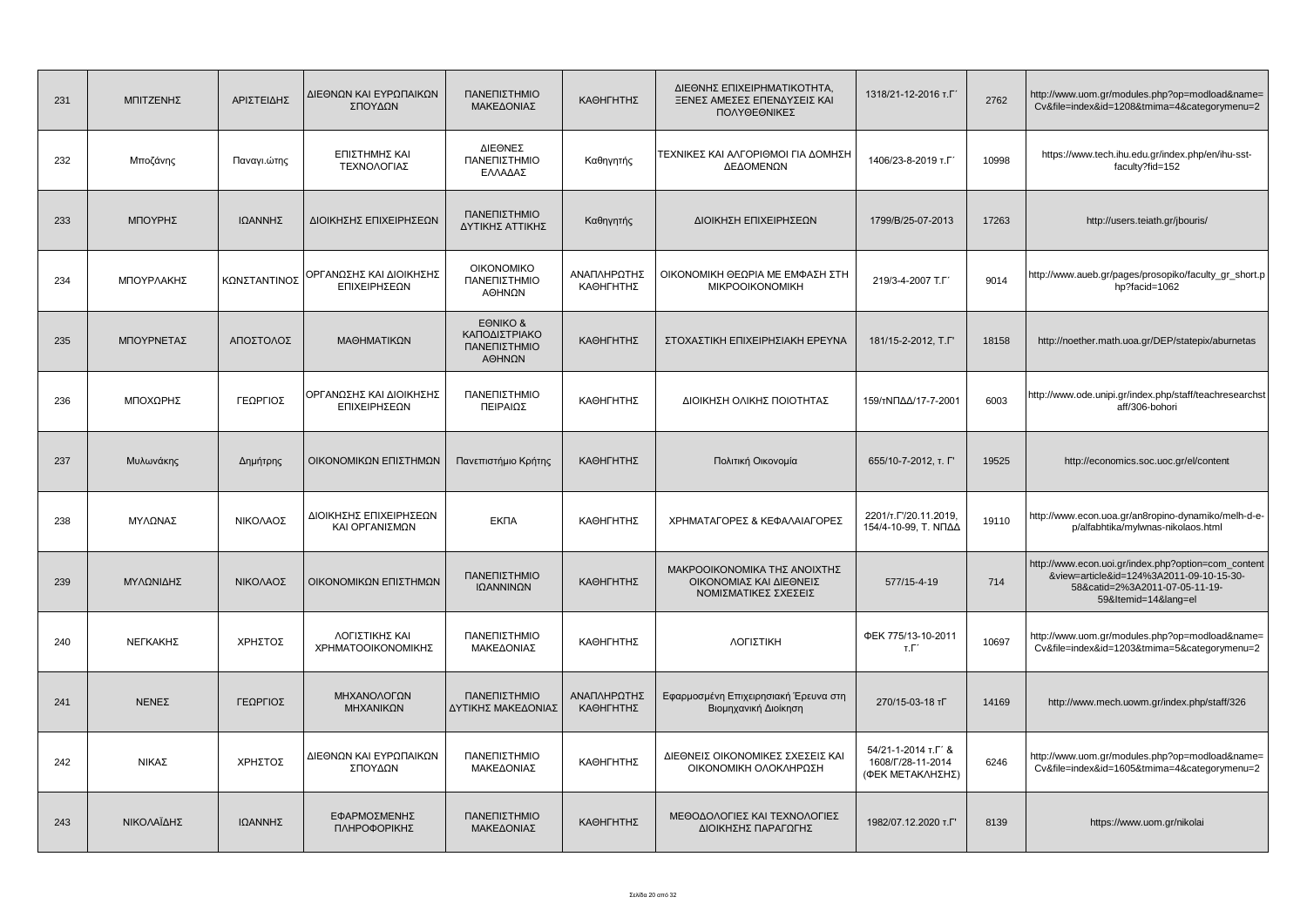| 244 | ΝΙΚΟΛΑΟΥ      | <b>ALLEVIKH</b>            | ΟΙΚΟΝΟΜΙΚΩΝ ΕΠΙΣΤΗΜΩΝ                                                  | ΠΑΝΕΠΙΣΤΗΜΙΟ<br>ΜΑΚΕΔΟΝΙΑΣ                   | ΚΑΘΗΓΗΤΗΣ                         | ΔΗΜΟΣΙΑ ΟΙΚΟΝΟΜΙΚΗ                                                 | 498/11-6-2010 т.Г'                                                                                                           | 1756  | http://www.uom.gr/modules.php?op=modload&name=<br>Cv&file=index&id=130&tmima=3&categorymenu=2                                                                                                               |
|-----|---------------|----------------------------|------------------------------------------------------------------------|----------------------------------------------|-----------------------------------|--------------------------------------------------------------------|------------------------------------------------------------------------------------------------------------------------------|-------|-------------------------------------------------------------------------------------------------------------------------------------------------------------------------------------------------------------|
| 245 | Νικολάου      | Ιωάννης                    | Διοικητικής Επιστήμης και<br>Τεχνολογίας                               | Οικονομικό<br>Πανεπιστήμιο Αθηνών            | ΑΝΑΠΛΗΡΩΤΗΣ<br>ΚΑΘΗΓΗΤΗΣ          | Οργανωσιακή Συμπεριφορά                                            | 80/20-02-2015 T.F'                                                                                                           | 2776  | https://inikolaou.gr/                                                                                                                                                                                       |
| 246 | Νικολόπουλος  | Ανδρέας                    | Οργάνωσης και Διοίκησης<br>Επιχειρήσεων                                | Οικονομικό<br>Πανεπιστήμιο Αθηνών            | ΚΑΘΗΓΗΤΗΣ                         | Διοικητική των Επιχειρήσεων με Έμφαση<br>στις Βιομηχανικές Σχέσεις | 326/29-12-2003 TEYX.<br>ΝΠΔΔ                                                                                                 | 4301  | http://www.cirn.aueb.gr/index.php/ereunitikiomada/%C<br>E%B1%CE%BD%CE%B4%CF%81%CE%AD%CE%<br>B1%CF%82-<br>%CE%BD%CE%B9%CE%BA%CE%BF%CE%BB%C<br>F%8C%CF%80%CE%BF%CF%85%CE%BB%CE%B<br>F%CF%82                   |
| 247 | ΝΟΥΛΑΣ        | ΑΘΑΝΑΣΙΟΣ                  | ΛΟΓΙΣΤΙΚΗΣ ΚΑΙ<br>ΧΡΗΜΑΤΟΟΙΚΟΝΟΜΙΚΗΣ                                   | ΠΑΝΕΠΙΣΤΗΜΙΟ<br>ΜΑΚΕΔΟΝΙΑΣ                   | ΚΑΘΗΓΗΤΗΣ                         | XPHMATOOIKONOMIKH-TPANEZIKH                                        | 187/3-8-2005 τ. νπδδ                                                                                                         | 3356  | http://www.uom.gr/modules.php?op=modload&name=<br>Cv&file=index&id=322&tmima=5&categorymenu=2                                                                                                               |
| 248 | Νταλιάνης     | Φιλόθεος                   | ΟΡΓΑΝΩΣΗΣ ΚΑΙ ΔΙΟΙΚΗΣΗΣ<br>ΕΠΙΧΕΙΡΗΣΕΩΝ                                | ΠΑΝΕΠΙΣΤΗΜΙΟ<br>ΠΕΙΡΑΙΩΣ                     | ΜΟΝΙΜΟΣ<br>ΕΠΙΚΟΥΡΟΣ<br>ΚΑΘΗΓΗΤΗΣ | Μάνατζμεντ με έμφαση στην Οργανωσιακή<br>Συμπεριφορά               | 1390/T. L'/29-12-2017                                                                                                        | 22477 | http://www.ode.unipi.gr/index.php/staff/teachresearchst<br>aff/24-<br>filotheos?lang=el#%CF%83%CF%8D%CE%BD%CF%<br>84%CE%BF%CE%BC%CE%BF-<br>%CE%B2%CE%B9%CE%BF%CE%B3%CF%81%CE<br>%B1%CF%86%CE%B9%CE%BA%CF%8C |
| 249 | ΝΤΕΛΗΣ        | ΜΑΤΘΑΙΟΣ                   | $- - -$                                                                | <b>MONTPELLIER</b><br><b>BUSINESS SCHOOL</b> | ΚΑΘΗΓΗΤΗΣ                         | FINANCIAL ECONOMICS AND BANKING                                    | $- - -$                                                                                                                      | 49245 | http://www.surrey.ac.uk/sbs/people/manthos_delis/                                                                                                                                                           |
| 250 | ΝΤΕΜΟΥΣΗΣ     | <b>MIXAHA</b>              | ΟΙΚΟΝΟΜΙΚΩΝ ΕΠΙΣΤΗΜΩΝ                                                  | ΠΑΝΕΠΙΣΤΗΜΙΟ<br>ΠΑΤΡΩΝ                       | ΚΑΘΗΓΗΤΗΣ                         | ΜΙΚΡΟΟΙΚΟΝΟΜΙΚΗ, ΟΙΚΟΝΟΜΙΚΗ ΤΗΣ<br>ΕΡΓΑΣΙΑΣ                        | 140/25-8-1997 τ.ΝΠΔΔ<br>& 1096/10-6-2015 т.В'<br>(αλλαγή αντικειμένου)                                                       | 19855 | http://www.econ.upatras.gr/el/people/teaching-<br>staff/ntemoysis-mihail                                                                                                                                    |
| 251 | <b>NTYKEN</b> | MAPI-NOEA-<br>ANPIET-ANTPE | ΜΗΧΑΝΙΚΩΝ ΧΩΡΟΤΑΞΙΑΣ,<br>ΠΟΛΕΟΔΟΜΙΑΣ &<br>ΠΕΡΙΦΕΡΕΙΑΚΗΣ<br>ΑΝΑΠΤΥΞΗΣ   | ΘΕΣΣΑΛΙΑΣ                                    | ΚΑΘΗΓΗΤΗΣ                         | ΣΤΑΤΙΣΤΙΚΕΣ ΚΑΙ ΟΙΚΟΝΟΜΕΤΡΙΚΕΣ<br>ΜΕΘΟΔΟΙ ΧΩΡΙΚΗΣ ΑΝΑΛΥΣΗΣ         | 458/25.05.2016/T.F                                                                                                           | 19195 | http://www.prd.uth.gr/el/staff/m_duquenne                                                                                                                                                                   |
| 252 | ΞΕΠΑΠΑΔΕΑΣ    | ΑΝΑΣΤΑΣΙΟΣ                 | ΔΙΕΘΝΩΝ ΚΑΙ ΕΥΡΩΠΑΪΚΩΝ<br>ΟΙΚΟΝΟΜΙΚΩΝ ΣΠΟΥΔΩΝ                          | <b>OIKONOMIKO</b><br>ΠΑΝΕΠΙΣΤΗΜΙΟ<br>ΑΘΗΝΩΝ  | ΚΑΘΗΓΗΤΗΣ                         | ΟΙΚΟΝΟΜΙΚΗ ΘΕΩΡΙΑ ΚΑΙ ΠΟΛΙΤΙΚΗ                                     | 643/17-08-07 T.F'                                                                                                            | 3748  | http://www.aueb.gr/pages/prosopiko/faculty_gr_short.p<br>hp?facid=1169                                                                                                                                      |
| 253 | ΞΑΝΘΟΠΟΥΛΟΣ   | ΣΤΥΛΙΑΝΟΣ                  | ΣΤΑΤΙΣΤΙΚΗΣ ΚΑΙ<br>ΑΝΑΛΟΓΙΣΤΙΚΩΝ-<br>ΧΡΗΜΑΤΟΟΙΚΟΝΟΜΙΚΩΝ<br>ΜΑΘΗΜΑΤΙΚΩΝ | ΠΑΝΕΠΙΣΤΗΜΙΟ<br>ΑΙΓΑΙΟΥ                      | Αναπληρωτής<br>Καθηγητής          | XPHMATOOIKONOMIKA MAOHMATIKA                                       | 1253/Г/07-12-2016<br>(ΦΕΚ αλλαγής<br>τμήματος<br>3358/T.B'/10.08.2018<br>όπως διορθώθηκε στο<br>ΦEK<br>3653/T.B'/27.08.2018) | 18179 | http://www.actuar.aegean.gr/Dep/cv_xanthopoulos.pdf                                                                                                                                                         |
| 254 | ΞΕΦΤΕΡΗΣ      | ΔΗΜΗΤΡΙΟΣ                  | ΟΙΚΟΝΟΜΙΚΩΝ ΕΠΙΣΤΗΜΩΝ                                                  | University of Cyprus                         | ΑΝΑΠΛΗΡΩΤΗΣ<br>ΚΑΘΗΓΗΤΗΣ          | <b>ECONOMICS</b>                                                   | $- - -$                                                                                                                      | 920   | https://ucy.ac.cy/dir/en/component/comprofiler/userpro<br>file/xefteris                                                                                                                                     |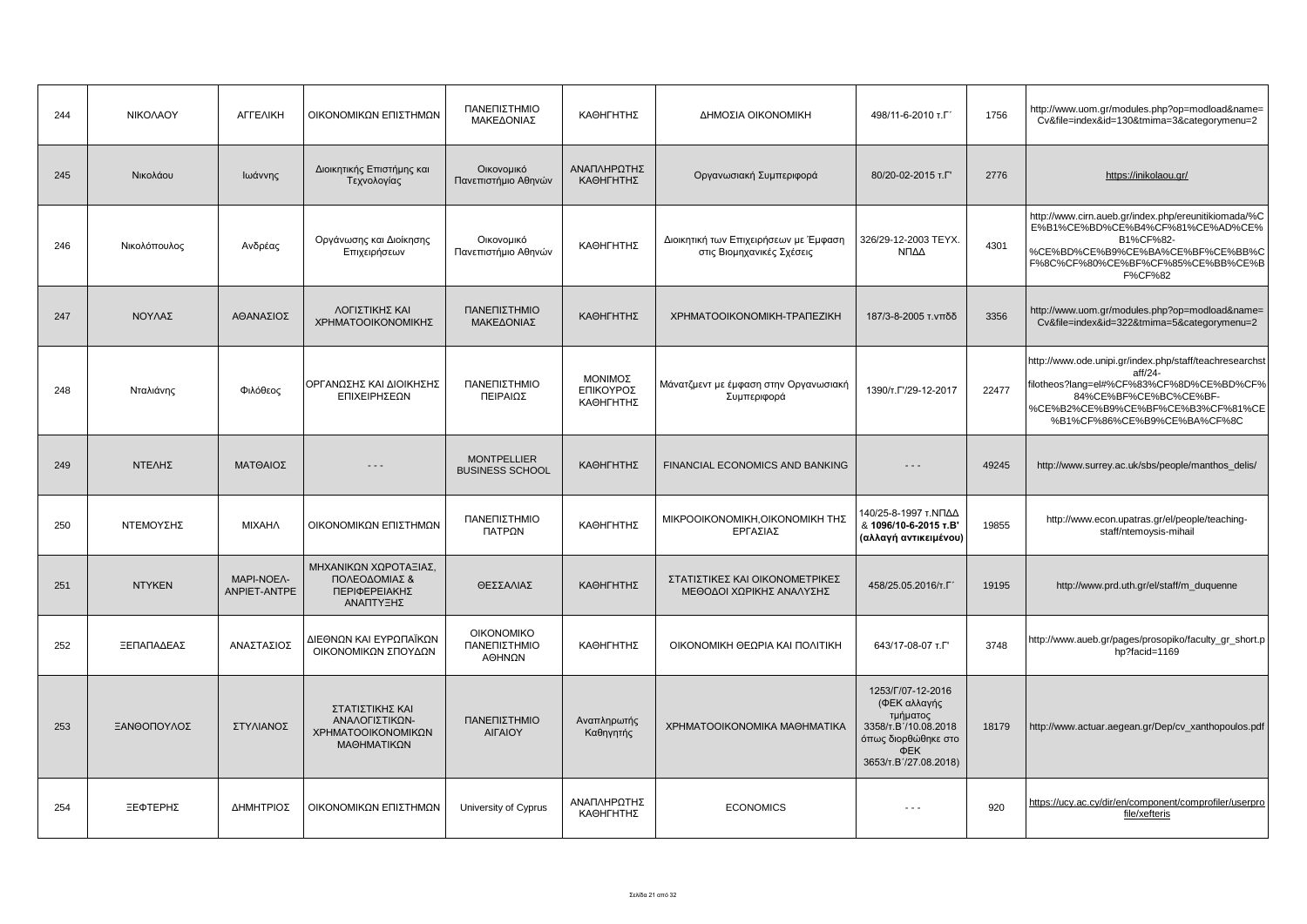| 255 | ΞΥΔΕΑΣ           | ΕΥΑΓΓΕΛΟΣ  | ΝΑΥΤΙΛΙΑΣ ΚΑΙ<br>ΕΠΙΧΕΙΡΗΜΑΤΙΚΩΝ<br>ΥΠΗΡΕΣΙΩΝ  | 15.ΠΑΝΕΠΙΣΤΗΜΙΟ<br>ΑΙΓΑΙΟΥ                                                      | ΚΑΘΗΓΗΤΗΣ                | ΕΦΑΡΜΟΣΜΕΝΗ ΟΙΚΟΝΟΜΙΚΗ                                                      | 219/03.04.07 T.F'    | 18746 | http://www.stt.aegean.gr/gr/prosopiko/meli-<br>dep/item/93-2015-05-22-18-08-42                 |
|-----|------------------|------------|------------------------------------------------|---------------------------------------------------------------------------------|--------------------------|-----------------------------------------------------------------------------|----------------------|-------|------------------------------------------------------------------------------------------------|
| 256 | Οικονομάκης      | Γεώργιος   | ΔΙΟΙΚΗΣΗΣ ΕΠΙΧΕΙΡΗΣΕΩΝ                         | Πανεπιστήμιο Πατρών                                                             | ΚΑΘΗΓΗΤΗΣ                | Πολιτική Οικονομία                                                          | 2262/29.11.2019 T.F' | 4331  | http://www.bma.upatras.gr/index.php/el                                                         |
| 257 | <b>OIKONOMOY</b> | ΑΝΤΩΝΙΟΣ   | ΜΑΘΗΜΑΤΙΚΩΝ                                    | EONIKO &<br>ΚΑΠΟΔΙΣΤΡΙΑΚΟ<br>ΠΑΝΕΠΙΣΤΗΜΙΟ<br>ΑΘΗΝΩΝ                             | ΚΑΘΗΓΗΤΗΣ                | ΕΠΙΧΕΙΡΗΣΙΑΚΗ ΕΡΕΥΝΑ                                                        | Г/824/6-9-16         | 7670  | http://scholar.uoa.gr/aeconom                                                                  |
| 258 | ΠΑΛΑΣΚΑΣ         | ΘΕΟΔΟΣΙΟΣ  | ΟΙΚΟΝΟΜΙΚΗΣ ΚΑΙ<br>ΠΕΡΙΦΕΡΕΙΑΚΗΣ<br>ΑΝΑΠΤΥΞΗΣ  | <b><i>NANTEIO</i></b><br>ΠΑΝΕΠΙΣΤΗΜΙΟ<br>ΚΟΙΝΩΝΙΚΩΝ &<br>ΠΟΛΙΤΙΚΩΝ<br>ΕΠΙΣΤΗΜΩΝ | ΚΑΘΗΓΗΤΗΣ                | ΟΙΚΟΝΟΜΙΚΗ ΑΝΑΛΥΣΗ ΜΕ ΕΜΦΑΣΗ<br>ΣΤΗΝ ΟΙΚΟΝΟΜΙΚΗ ΑΝΑΠΤΥΞΗ                    | 111/τνπδδ/19-6-98    | 5789  | https://topa.panteion.gr/index.php/proswpiko/melh-<br>dep/8-basic-page/109-palaskas-temp       |
| 259 | ΠΑΛΥΒΟΣ          | ΘΕΟΔΩΡΟΣ   | ΟΙΚΟΝΟΜΙΚΗΣ ΕΠΙΣΤΗΜΗΣ                          | <b>OIKONOMIKO</b><br>ΠΑΝΕΠΙΣΤΗΜΙΟ<br>ΑΘΗΝΩΝ                                     | ΚΑΘΗΓΗΤΗΣ                | ΟΙΚΟΝΟΜΙΚΗ ΘΕΩΡΙΑ ΜΕ ΕΜΦΑΣΗ ΣΤΗ<br><b>MAKPOOIKONOMIKH</b>                   | 1064/12-12-2011      | 19803 | http://www.aueb.gr/pages/prosopiko/faculty_gr_short.p<br>hp?facid=1832                         |
| 260 | ΠΑΝΑΓΙΩΤΙΔΗΣ     | ΘΕΟΔΩΡΟΣ   | ΟΙΚΟΝΟΜΙΚΩΝ ΕΠΙΣΤΗΜΩΝ                          | ΠΑΝΕΠΙΣΤΗΜΙΟ<br>ΜΑΚΕΔΟΝΙΑΣ                                                      | ΚΑΘΗΓΗΤΗΣ                | Εφαρμοσμένη Οικονομετρία                                                    | Г' 1499/28.09.2020   | 6263  | https://www.uom.gr/tpanag                                                                      |
| 261 | ΠΑΝΑΓΙΩΤΙΔΟΥ     | ΣΟΦΙΑ      | ΜΗΧΑΝΟΛΟΓΩΝ<br>ΜΗΧΑΝΙΚΩΝ                       | ΔΥΤΙΚΗΣ ΜΑΚΕΔΟΝΙΑΣ                                                              | ΑΝΑΠΛΗΡΩΤΗΣ<br>ΚΑΘΗΓΗΤΗΣ | ΣΤΟΧΑΣΤΙΚΕΣ ΜΕΘΟΔΟΙ ΣΤΗΝ<br>ΟΡΓΑΝΩΣΗ ΠΑΡΑΓΩΓΗΣ ΚΑΙ ΣΤΟΝ<br>ΕΛΕΓΧΟ ΠΟΙΟΤΗΤΑΣ | 445/16.04.2020 т.Г'  | 13971 | http://mech.uowm.gr/index.php/staff/332                                                        |
| 262 | ΠΑΝΗΓΥΡΑΚΗΣ      | ΓΕΩΡΓΙΟΣ   | ΟΡΓΑΝΩΣΗΣ ΚΑΙ ΔΙΟΙΚΗΣΗΣ<br>ΕΠΙΧΕΙΡΗΣΕΩΝ        | <b>OIKONOMIKO</b><br>ΠΑΝΕΠΙΣΤΗΜΙΟ<br>ΑΘΗΝΩΝ                                     | ΚΑΘΗΓΗΤΗΣ                | ΔΙΟΙΚΗΤΙΚΗ ΤΩΝ ΕΠΙΧΕΙΡΗΣΕΩΝ ΜΕ<br>ΕΜΦΑΣΗ ΣΤΟ ΜΑΡΚΕΤΙΝΓΚ                     | 140/27.6.2002 τ.ΝΠΔΔ | 2670  | http://www.aueb.gr/pages/prosopiko/faculty_gr_short.p<br>hp?facid=1195                         |
| 263 | ΠΑΝΟΠΟΥΛΟΣ       | ΑΝΑΣΤΑΣΙΟΣ | ΒΑΛΚΑΝΙΚΩΝ, ΣΛΑΒΙΚΩΝ<br>ΚΑΙ ΑΝΑΤΟΛΙΚΩΝ ΣΠΟΥΔΩΝ | ΠΑΝΕΠΙΣΤΗΜΙΟ<br>ΜΑΚΕΔΟΝΙΑΣ                                                      | ΑΝΑΠΛΗΡΩΤΗΣ<br>ΚΑΘΗΓΗΤΗΣ | ΠΟΛΙΤΙΚΗ ΚΑΤΑΚΤΗΣΗ ΤΗΣ ΑΓΟΡΑΣ                                               | Г' 1340/13.11.2018   | 21617 | http://www.uom.gr/modules.php?op=modload&name=<br>Cv&file=index&id=1618&tmima=8&categorymenu=2 |
| 264 | ΠΑΝΤΕΛΗΣ         | ΔΗΜΗΤΡΙΟΣ  | ΜΗΧΑΝΟΛΟΓΩΝ<br>ΜΗΧΑΝΙΚΩΝ                       | ΠΑΝΕΠΙΣΤΗΜΙΟ<br>ΘΕΣΣΑΛΙΑΣ                                                       | ΚΑΘΗΓΗΤΗΣ                | ΣΤΟΧΑΣΤΙΚΑ ΠΡΟΤΥΠΑ<br>ΕΠΙΧΕΙΡΗΣΙΑΚΗΣ ΕΡΕΥΝΑΣ ΣΤΗ<br>ΒΙΟΜΗΧΑΝΙΚΗ ΔΙΟΙΚΗΣΗ    | 1039/03.07.2020 T.F  | 5566  | http://www.mie.uth.gr/files/CV_Pantelis_GR.pdf                                                 |
| 265 | ΠΑΝΤΕΛΙΔΗΣ       | ΘΕΟΛΟΓΟΣ   | ΟΙΚΟΝΟΜΙΚΩΝ ΕΠΙΣΤΗΜΩΝ                          | ΠΑΝΕΠΙΣΤΗΜΙΟ<br>ΜΑΚΕΔΟΝΙΑΣ                                                      | ΑΝΑΠΛΗΡΩΤΗΣ<br>ΚΑΘΗΓΗΤΗΣ | ΟΙΚΟΝΟΜΙΚΗ ΑΝΑΛΥΣΗ ΚΑΙ ΠΟΣΟΤΙΚΕΣ<br>ΜΕΘΟΔΟΙ                                 | 182/2-3-2016 т.Г'    | 6459  | http://www.uom.gr/modules.php?op=modload&name=<br>Cv&file=index&id=1503&tmima=3&categorymenu=2 |
| 266 | ΠΑΝΤΕΛΙΔΗΣ       | ΠΑΝΤΕΛΗΣ   | ΟΙΚΟΝΟΜΙΚΗΣ ΕΠΙΣΤΗΜΗΣ                          | ΠΑΝΕΠΙΣΤΗΜΙΟ<br>ΠΕΙΡΑΙΩΣ                                                        | ΚΑΘΗΓΗΤΗΣ                | ΟΙΚΟΝΟΜΙΚΗ ΘΕΩΡΙΑ                                                           | 806/1-10-2009        | 18013 | http://www.unipi.gr/unipi/el/component/k2/item/778.htm<br>$\mathbf{I}$                         |
| 267 | ΠΑΝΤΟΥΒΑΚΗΣ      | ΑΓΓΕΛΟΣ    | ΤΜΗΜΑ ΝΑΥΤΙΛΙΑΚΩΝ<br>ΣΠΟΥΔΩΝ                   | ΠΑΝΕΠΙΣΤΗΜΙΟ<br><b><i><u>TEIPAIA</u></i></b>                                    | ΚΑΘΗΓΗΤΗΣ                | Διοίκηση και Μάρκετινγκ στη Ναυτιλία και<br>τις Μεταφορές                   | 1267/12.08.2020 T.F  | 7580  | https://www.unipi.gr/unipi/el/apan.html                                                        |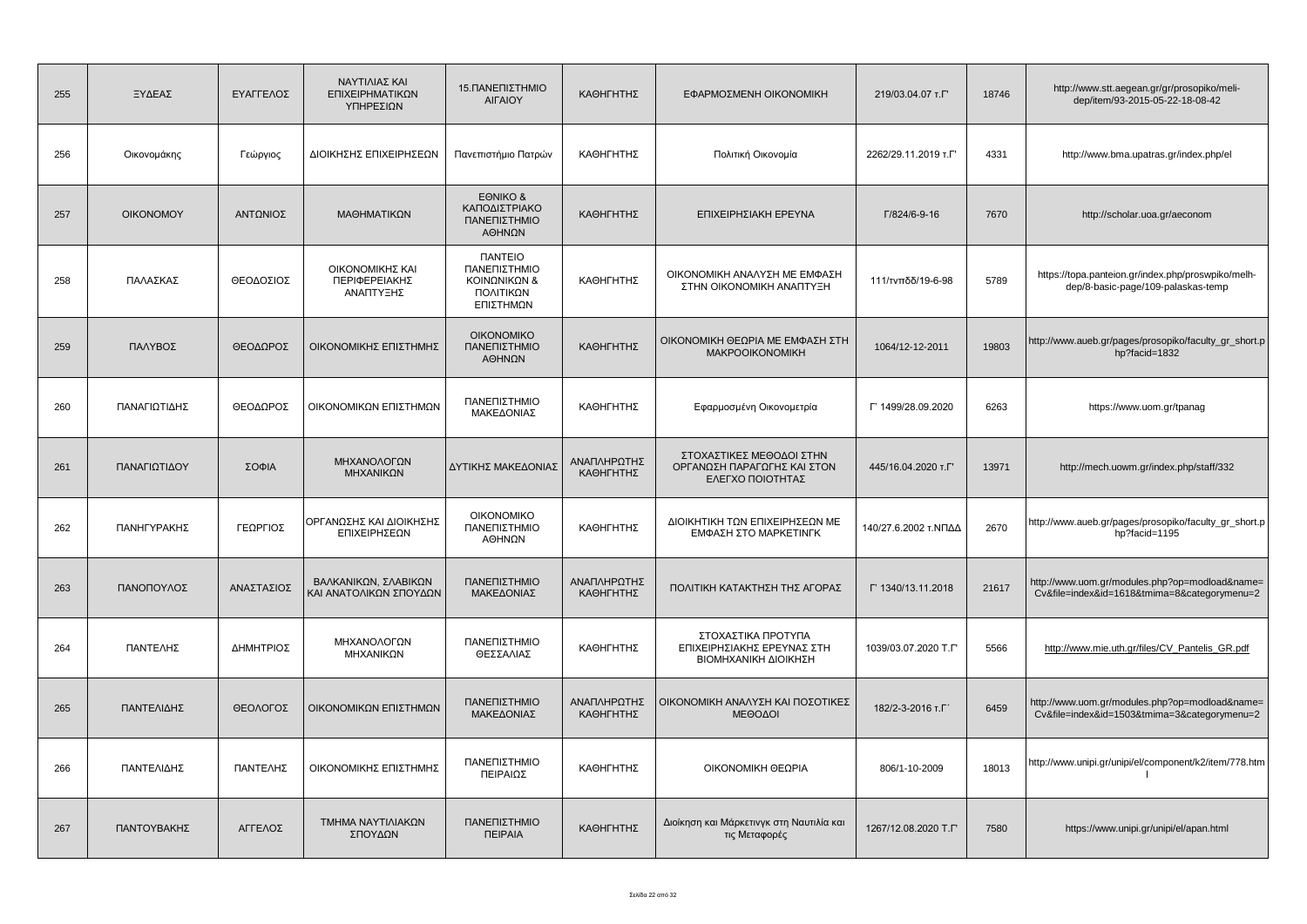| 268 | ΠΑΠΑΔΑΚΗ      | ΑΦΡΟΔΙΤΗ            | ΛΟΓΙΣΤΙΚΗΣ ΚΑΙ<br>ΧΡΗΜΑΤΟΟΙΚΟΝΟΜΙΚΗΣ             | <b>OIKONOMIKO</b><br>ΠΑΝΕΠΙΣΤΗΜΙΟ<br>ΑΘΗΝΩΝ   | ΚΑΘΗΓΗΤΗΣ                         | ΛΟΓΙΣΤΙΚΗ                                                                      | 425F'/09-05-2017             | 615   | http://www.aueb.gr/pages/prosopiko/faculty_gr_short.p<br>hp?facid=1108                                                                                                                                                                                                                                                                                                                                                                                                                                                                                                                    |
|-----|---------------|---------------------|--------------------------------------------------|-----------------------------------------------|-----------------------------------|--------------------------------------------------------------------------------|------------------------------|-------|-------------------------------------------------------------------------------------------------------------------------------------------------------------------------------------------------------------------------------------------------------------------------------------------------------------------------------------------------------------------------------------------------------------------------------------------------------------------------------------------------------------------------------------------------------------------------------------------|
| 269 | ΠΑΠΑΔΑΚΗΣ     | ΒΑΣΙΛΕΙΟΣ           | ΟΡΓΑΝΩΣΗΣ ΚΑΙ ΔΙΟΙΚΗΣΗΣ<br>ΕΠΙΧΕΙΡΗΣΕΩΝ          | <b>OIKONOMIKO</b><br>ΠΑΝΕΠΙΣΤΗΜΙΟ<br>ΑΘΗΝΩΝ   | ΚΑΘΗΓΗΤΗΣ                         | ΟΡΓΑΝΩΣΗ ΚΑΙ ΔΙΟΙΚΗΣΗ<br>ΕΠΙΧΕΙΡΗΣΕΩΝ                                          | 1009/6-12-2007 TEYX.<br>ΝΠΔΔ | 18655 | http://www.ode.aueb.gr/papadakis/                                                                                                                                                                                                                                                                                                                                                                                                                                                                                                                                                         |
| 270 | ΠΑΠΑΔΑΜΟΥ     | ΣΤΕΦΑΝΟΣ            | ΟΙΚΟΝΟΜΙΚΩΝ ΕΠΙΣΤΗΜΩΝ                            | ΠΑΝΕΠΙΣΤΗΜΙΟ<br>ΘΕΣΣΑΛΙΑΣ                     | ΚΑΘΗΓΗΤΗΣ                         | ΝΟΜΙΣΜΑΤΙΚΗ & ΤΡΑΠΕΖΙΚΗ<br><b>OIKONOMIKH</b>                                   | 1824/10.10.2019 T.F'         | 5501  | https://www.econ.uth.gr/%CF%84%CE%BF-<br>%CF%84%CE%BC%CE%AE%CE%BC%CE%B1/%CE%B0<br>%CE%AD%CE%BB%CE%B7/%CE%B4%CE%B9%CE%B4<br>%CE%B1%CE%BA%CF%84%CE%B9%CE%BA%CF%8C-<br>%CE%B5%CF%81%CE%B5%CF%85%CE%BD%CE%B7%<br>CF%84%CE%B9%CE%BA%CF%8C-<br>%CF%80%CF%81%CE%BF%CF%83%CF%89%CF%80%C<br>E%B9%CE%BA%CF%8C/103-<br>%CE%B1%CE%BD%CE%B1%CF%80%CE%BB%CE%B7<br>%CF%81%CF%89%CF%84%CE%AD%CF%82-<br>%CE%BA%CE%B1%CE%B8%CE%B7%CE%B3%CE%B7<br>%CF%84%CE%AD%CF%82/44-%CE%B4%CF%81-<br>%CF%83%CF%84%CE%AD%CF%86%CE%B1%CE%BD%<br>CE%BF%CF%82-<br>%CF%80%CE%B1%CF%80%CE%B1%CE%B4%CE%AC%<br>CE%BC%CE%BF%CF%85 |
| 271 | Παπαδημητρίου | Δήμητρα             | ΔΙΟΙΚΗΣΗΣ ΕΠΙΧΕΙΡΗΣΕΩΝ                           | ΠΑΝΕΠΙΣΤΗΜΙΟ<br>ΠΑΤΡΩΝ                        | ΑΝΑΠΛΗΡΩΤΗΣ<br>ΚΑΘΗΓΗΤΗΣ          | Διοίκηση Αθλητικών Υπηρεσιών                                                   | 577/15-4-2019                | 21906 | https://www.bma.upatras.gr/index.php/el/2014-10-03-<br>10-24-02/2014-10-03-10-26-24/16-papadimitriou-<br>dimitra                                                                                                                                                                                                                                                                                                                                                                                                                                                                          |
| 272 | ΠΑΠΑΔΗΜΗΤΡΙΟΥ | ΘΕΟΦΙΛΟΣ            | ΟΙΚΟΝΟΜΙΚΩΝ ΕΠΙΣΤΗΜΩΝ                            | ΔΗΜΟΚΡΙΤΕΙΟ<br>ΠΑΝΕΠΙΣΤΗΜΙΟ<br>ΘΡΑΚΗΣ         | Καθηγητής                         | ΠΛΗΡΟΦΟΡΙΚΗ: ΠΡΟΓΡΑΜΜΑΤΙΣΜΟΣ<br>ΚΑΙ ΕΠΕΞΕΡΓΑΣΙΑ ΜΑΘΗΜΑΤΙΚΩΝ<br>ΥΠΟΔΕΙΓΜΑΤΩΝ    | 1185/T. L'/18.10.2018        | 9066  | δεν υπάρχει διεύθυνση URL                                                                                                                                                                                                                                                                                                                                                                                                                                                                                                                                                                 |
| 273 | ΠΑΠΑΔΟΠΟΥΛΟΣ  | ΑΘΑΝΑΣΙΟΣ           | ΟΙΚΟΝΟΜΙΚΩΝ ΕΠΙΣΤΗΜΩΝ                            | ΠΑΝΕΠΙΣΤΗΜΙΟ<br>ΚΡΗΤΗΣ                        | ΚΑΘΗΓΗΤΗΣ                         | ΝΟΜΙΣΜΑΤΙΚΗ ΘΕΩΡΙΑ ΚΑΙ ΠΟΛΙΤΙΚΗ<br>ΜΕ ΕΜΦΑΣΗ ΣΤΗΝ ΕΛΛΗΝΙΚΗ<br><b>OIKONOMIA</b> | 237/2-10-2000 τ.ΝΠΔΔ         | 8984  | http://economics.soc.uoc.gr/el/staff/4561/17                                                                                                                                                                                                                                                                                                                                                                                                                                                                                                                                              |
| 274 | ΠΑΠΑΔΟΠΟΥΛΟΣ  | ΓΕΩΡΓΙΟΣ<br>ΑΓΓΕΛΟΣ | Department of Computer<br>Science                | University of Cyprus                          | Καθηγητής                         | <b>COMPUTER SCIENCE</b>                                                        |                              | 1261  | http://www.cs.ucy.ac.cy/~george/index.html                                                                                                                                                                                                                                                                                                                                                                                                                                                                                                                                                |
| 275 | ΠΑΠΑΔΟΠΟΥΛΟΣ  | ΣΥΜΕΩΝ              | ΛΟΓΙΣΤΙΚΗΣ ΚΑΙ<br>ΧΡΗΜΑΤΟΟΙΚΟΝΟΜΙΚΗΣ             | ΠΑΝΕΠΙΣΤΗΜΙΟ<br>ΜΑΚΕΔΟΝΙΑΣ                    | ΜΟΝΙΜΟΣ<br>ΕΠΙΚΟΥΡΟΣ<br>ΚΑΘΗΓΗΤΗΣ | XPHMATOOIKONOMIKH-TPANEZIKIKH<br>ΔΙΟΙΚΗΤΙΚΗ                                    | 371/26-4-2017/т. Г'          | 21857 | http://www.uom.gr/modules.php?op=modload&name=<br>Cv&file=index&id=1263&tmima=5&categorymenu=2                                                                                                                                                                                                                                                                                                                                                                                                                                                                                            |
| 276 | ΠΑΠΑΔΟΠΟΥΛΟΥ  | <b>EAENH</b>        | ΜΗΧΑΝΙΚΩΝ ΧΩΡΟΤΑΞΙΑΣ<br>ΚΑΙ ΑΝΑΠΤΥΞΗΣ            | ΑΡΙΣΤΟΤΕΛΕΙΟ<br>ΠΑΝΕΠΙΣΤΗΜΙΟ<br>ΘΕΣ/ΝΙΚΗΣ     | Καθηγητής                         | ΠΟΛΙΤΙΚΗ ΑΝΑΠΤΥΞΗΣ ΑΓΡΟΤΙΚΟΥ<br>ΧΩΡΟΥ                                          | 438/T. [24-04-2018]          | 18595 | https://www.plandevel.auth.gr/CV/melh_dep/Papadopo<br>ulou_E_cv_gr.pdf                                                                                                                                                                                                                                                                                                                                                                                                                                                                                                                    |
| 277 | Παπάζογλου    | Χρηστος             | ΔΙΕΘΝΩΝ, ΕΥΡΩΠΑΪΚΩΝ ΚΑΙ<br>ΠΕΡΙΦΕΡΕΙΑΚΩΝ ΣΠΟΥΔΩΝ | <b><i><u>ITANTEIO</u></i></b><br>ΠΑΝΕΠΙΣΤΗΜΙΟ | ΚΑΘΗΓΗΤΗΣ                         | ΔΙΕΘΝΗΣ ΠΟΛΙΤΙΚΗ ΟΙΚΟΝΟΜΙΑ                                                     | 416/τΓ/07-04-2014            | 7073  | http://deps.panteion.gr/index.php/el/meli-dep-menu-<br>all/48-papazoglou-el                                                                                                                                                                                                                                                                                                                                                                                                                                                                                                               |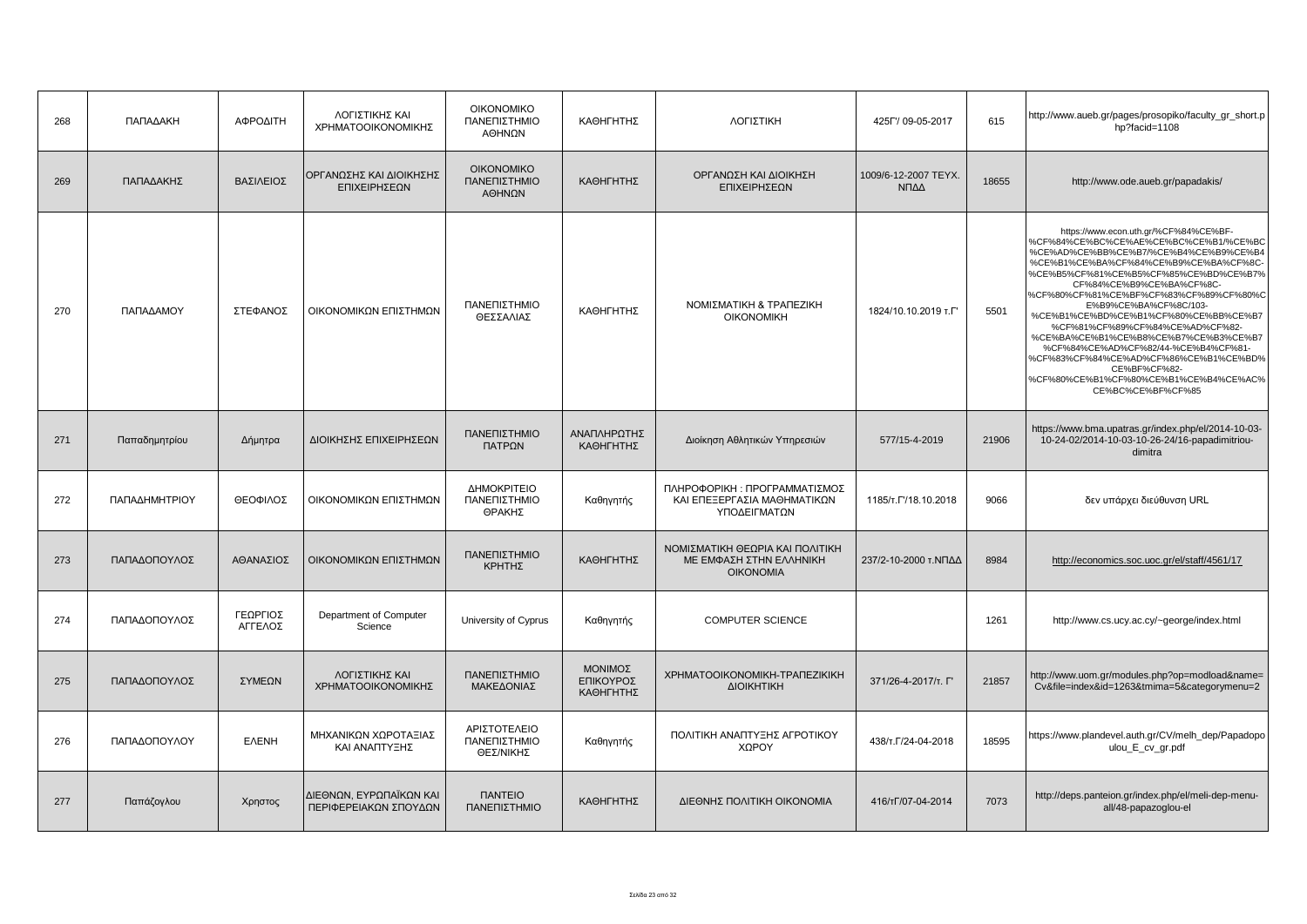| 278 | ΠΑΠΑΘΑΝΑΣΙΟΥ      | ΙΑΣΩΝ      | ΟΡΓΑΝΩΣΗΣ ΚΑΙ ΔΙΟΙΚΗΣΗΣ<br>ΕΠΙΧΕΙΡΗΣΕΩΝ        | ΠΑΝΕΠΙΣΤΗΜΙΟ<br>ΜΑΚΕΔΟΝΙΑΣ                          | ΑΝΑΠΛΗΡΩΤΗΣ<br>ΚΑΘΗΓΗΤΗΣ | ΣΥΣΤΗΜΑΤΑ ΥΠΟΣΤΗΡΙΞΗΣ<br>ΑΠΟΦΑΣΕΩΝ ΜΕ ΕΜΦΑΣΗ ΣΤΗ<br>ΔΙΟΙΚΗΣΗ ΛΕΙΤΟΥΡΓΙΩΝ ΚΑΙΤΗΝ<br>ΠΟΛΥΚΡΙΤΗΡΙΑ ΑΝΑΛΥΣΗ | 607/29.05.2018 F                           | 18754 | http://www.uom.gr/modules.php?op=modload&name=<br>Cv&file=index&id=1343&tmima=2&categorymenu=2                                                                                                         |
|-----|-------------------|------------|------------------------------------------------|-----------------------------------------------------|--------------------------|---------------------------------------------------------------------------------------------------------|--------------------------------------------|-------|--------------------------------------------------------------------------------------------------------------------------------------------------------------------------------------------------------|
| 279 | ΠΑΠΑΘΕΟΔΩΡΟΥ      | ΑΝΔΡΕΑΣ    | ΔΙΟΙΚΗΣΗΣ ΕΠΙΧΕΙΡΗΣΕΩΝ                         | ΠΑΝΕΠΙΣΤΗΜΙΟ<br><b>AIFAIOY</b>                      | ΚΑΘΗΓΗΤΗΣ                | ΒΙΟΜΗΧΑΝΙΚΗ ΚΑΙ ΧΩΡΙΚΗ ΟΙΚΟΝΟΜΙΚΗ<br>ΜΕ ΕΜΦΑΣΗ ΣΤΟΝ ΤΟΥΡΙΣΜΟ                                            | 599/29.06.2016. т. Г'                      | 4080  | http://www.ba.aegean.gr/papatheodorou                                                                                                                                                                  |
| 280 | Παπακωνσταντίνου  | Γεώργιος   | Φιλοσοφίας - Παιδαγωγικής<br>και Ψυχολογίας    | Εθνικο & Καποδιστριακό<br>Πανεπιστήμιο Αθηνών       | ΚΑΘΗΓΗΤΗΣ                | Διοίκηση και Οικονομικά της Εκπαίδευσης                                                                 | 923/26-8-2013, T.F',<br>1085/3-11-2017T.F' | 17613 | http://www.ppp.uoa.gr/fileadmin/ppp.uoa.gr/uploads/cv<br>s/papakonstantinou_gr_en.pdf                                                                                                                  |
| 281 | ΠΑΠΑΛΕΞΑΝΔΡΗΣ     | ΑΛΕΞΑΝΔΡΟΣ | ΟΡΓΑΝΩΣΗΣ & ΔΙΟΙΚΗΣΗΣ<br>ΕΠΙΧΕΙΡΗΣΕΩΝ          | <b>OIKONOMIKO</b><br>ΠΑΝΕΠΙΣΤΗΜΙΟ<br>ΑΘΗΝΩΝ         | ΑΝΑΠΛΗΡΩΤΗΣ<br>ΚΑΘΗΓΗΤΗΣ | Διοίκηση Επιχειρήσεων                                                                                   | Г' 1580/14.07.2021                         | 24611 | https://www.aueb.gr/el/faculty_page/%CE%A0%CE%B<br>1%CF%80%CE%B1%CE%BB%CE%B5%CE%BE%C<br>E%B1%CE%BD%CE%B4%CF%81%CE%B7%CF%8<br>$2 -$<br>%CE%91%CE%BB%CE%B5%CE%BE%CE%B1%C<br>E%BD%CE%B4%CF%81%CE%BF%CF%82 |
| 282 | ΠΑΠΑΜΙΧΑΗΛ        | ΙΩΑΝΝΗΣ    | ΜΗΧΑΝΙΚΩΝ ΠΑΡΑΓΩΓΗΣ<br>ΚΑΙ ΔΙΟΙΚΗΣΗΣ           | <b><i>NOAYTEXNEIO</i></b><br>ΚΡΗΤΗΣ                 | ΚΑΘΗΓΗΤΗΣ                | ΜΑΘΗΜΑΤΙΚΟΣ ΠΡΟΓΡΑΜΜΑΤΙΣΜΟΣ ΚΑΙ<br>ΑΛΓΟΡΙΘΜΟΙ                                                           | 1363/Г/16.06.2021                          | 17876 | http://www.pem.tuc.gr/4740.html                                                                                                                                                                        |
| 283 | ΠΑΠΑΝΑΣΤΑΣΙΟΥ     | ΙΩΑΝΝΗΣ    | ΛΟΓΙΣΤΙΚΗΣ ΚΑΙ<br>ΧΡΗΜΑΤΟΟΙΚΟΝΟΜΙΚΗΣ           | ΠΑΝΕΠΙΣΤΗΜΙΟ<br>ΜΑΚΕΔΟΝΙΑΣ                          | ΚΑΘΗΓΗΤΗΣ                | ΣΤΑΤΙΣΤΙΚΗ ΓΙΑ ΔΙΟΙΚΗΣΗ<br>ΕΠΙΧΕΙΡΗΣΕΩΝ - ΘΕΩΡΙΑ ΠΑΙΓΝΙΩΝ                                               | 801/Г/9-8-2012                             | 1398  | http://www.uom.gr/modules.php?op=modload&name=<br>Cv&file=index&id=362&tmima=5&categorymenu=2                                                                                                          |
| 284 | ΠΑΠΑΝΑΣΤΑΣΟΠΟΥΛΟΣ | ΓΕΩΡΓΙΟΣ   | ΟΡΓΑΝΩΣΗΣ ΚΑΙ ΔΙΟΙΚΗΣΗΣ<br>ΕΠΙΧΕΙΡΗΣΕΩΝ        | ΠΑΝΕΠΙΣΤΗΜΙΟ<br>ΠΕΙΡΑΙΩΣ                            | ΑΝΑΠΛΗΡΩΤΗΣ<br>ΚΑΘΗΓΗΤΗΣ | ΛΟΓΙΣΤΙΚΗ                                                                                               | F' 60/29.01.2020                           | 21828 | http://www.ode.unipi.gr/index.php/el/staff/teachresearc<br>hstaff/25-papanast                                                                                                                          |
| 285 | ΠΑΠΑΝΔΡΕΟΥ        | ΑΝΔΡΕΑΣ    | ΟΙΚΟΝΟΜΙΚΩΝ ΕΠΙΣΤΗΜΩΝ                          | <b>EKNA</b>                                         | ΚΑΘΗΓΗΤΗΣ                | ΟΙΚΟΝΟΜΙΚΑ ΤΟΥ ΠΕΡΙΒΑΛΛΟΝΤΟΣ                                                                            | 861/16-9-2016. T.F'                        | 19675 | http://users.uoa.gr/~aap/                                                                                                                                                                              |
| 286 | ΠΑΠΑΠΑΝΑΓΟΣ       | ΧΑΡΑΛΑΜΠΟΣ | ΒΑΛΚΑΝΙΚΩΝ, ΣΛΑΒΙΚΩΝ<br>ΚΑΙ ΑΝΑΤΟΛΙΚΩΝ ΣΠΟΥΔΩΝ | ΠΑΝΕΠΙΣΤΗΜΙΟ<br>ΜΑΚΕΔΟΝΙΑΣ                          | ΚΑΘΗΓΗΤΗΣ                | ΑΓΟΡΕΣ ΕΡΓΑΣΙΑΣ ΚΑΙ ΜΕΤΑΝΑΣΤΕΥΣΗ<br>ΣΕ ΟΙΚΟΝΟΜΙΕΣ ΜΕΤΑΒΑΣΗΣ                                             | 1159/29-12-2008 т.Г                        | 6033  | http://www.uom.gr/modules.php?op=modload&name=<br>Cv&file=index&id=381&tmima=8&categorymenu=2                                                                                                          |
| 287 | ΠΑΠΑΠΕΤΡΟΥ        | ΕΥΑΓΓΕΛΙΑ  | ΟΙΚΟΝΟΜΙΚΩΝ ΕΠΙΣΤΗΜΩΝ                          | EONIKO &<br>ΚΑΠΟΔΙΣΤΡΙΑΚΟ<br>ΠΑΝΕΠΙΣΤΗΜΙΟ<br>ΑΘΗΝΩΝ | Καθηγητής                | ΟΙΚΟΝΟΜΙΚΗ ΤΗΣ ΕΡΓΑΣΙΑΣ                                                                                 | 1651/Г/09-12-2014                          | 19012 | http://www.econ.uoa.gr/an8ropino-dynamiko/melh-d-e-<br>p/alfabhtika/papapetroy-eyaggelia.html                                                                                                          |
| 288 | ΠΑΣΙΟΥΡΑΣ         | ΦΩΤΙΟΣ     | ΜΗΧΑΝΙΚΩΝ ΠΑΡΑΓΩΓΗΣ<br>ΚΑΙ ΔΙΟΙΚΗΣΗΣ           | <b><i>NOAYTEXNEIO</i></b><br>ΚΡΗΤΗΣ                 | ΚΑΘΗΓΗΤΗΣ                | ΕΦΑΡΜΟΓΕΣ ΠΟΣΟΤΙΚΩΝ ΜΕΘΟΔΩΝ<br>ΣΤΗΝ ΟΡΓΑΝΩΣΗ ΚΑΙ ΔΙΟΙΚΗΣΗ                                               | 121/T. L'/09.02.2018                       | 19628 | http://www.pem.tuc.gr/4728.html                                                                                                                                                                        |
| 289 | Πατρώνης          | Βασίλειος  | Οικονομικών Επιστημών                          | Πανεπιστήμιο Πατρών                                 | ΚΑΘΗΓΗΤΗΣ                | Οικονομική Ιστορία-Ιστορία της Οικονομικής<br>Σκέψης                                                    | 513/9-4-2019                               | 19769 | http://www.econ.upatras.gr/el/people/teaching-<br>staff/patronis-vasileios                                                                                                                             |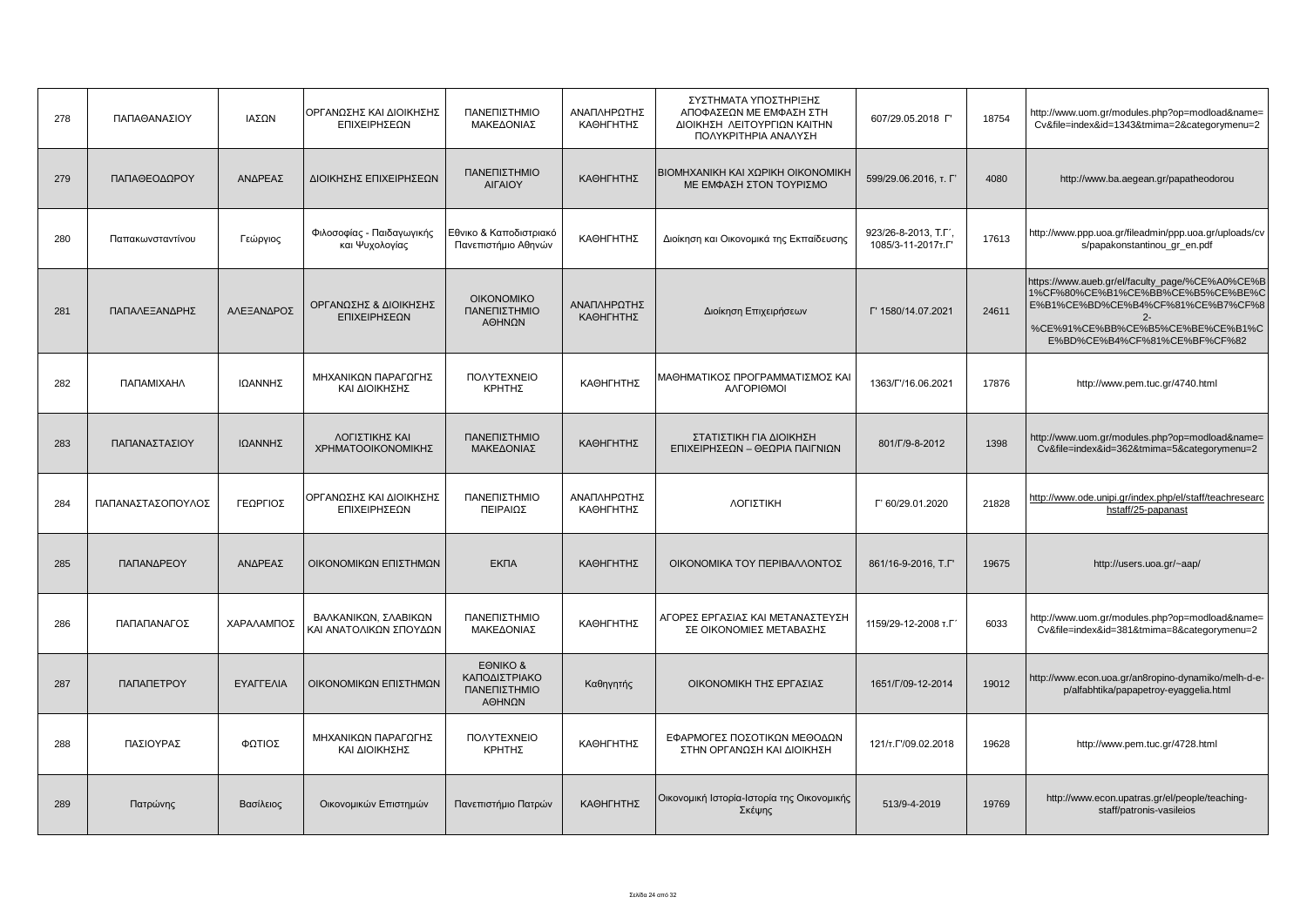| 290 | Πέκκα-Οικονόμου | Βικτωρία   | Οργάνωσης και Διοίκησης<br>Επιχειρήσεων                                | Πανεπιστήμιο Πειραιώς                                      | ΚΑΘΗΓΗΤΗΣ                | Οικονομική για Διοίκηση Επιχειρήσεων                                                   | 833/T. 1/16-8-2012     | 244   | http://www.ode.unipi.gr/index.php/staff/teachresearchst<br>aff/353-vpekka                                         |
|-----|-----------------|------------|------------------------------------------------------------------------|------------------------------------------------------------|--------------------------|----------------------------------------------------------------------------------------|------------------------|-------|-------------------------------------------------------------------------------------------------------------------|
| 291 | ΠΕΛΑΓΙΔΗΣ       | ΘΕΟΔΩΡΟΣ   | ΝΑΥΤΙΛΙΑΚΩΝ ΣΠΟΥΔΩΝ                                                    | ΠΑΝΕΠΙΣΤΗΜΙΟ<br>ΠΕΙΡΑΙΩΣ                                   | ΚΑΘΗΓΗΤΗΣ                | ΟΙΚΟΝΟΜΙΚΗ ΑΝΑΛΥΣΗ                                                                     | 241/τΝΠΔΔ/8-10-2004    | 4456  | https://www.unipi.gr/unipi/el/pelagidi.html                                                                       |
| 292 | ΠΕΠΠΑΣ          | ΠΑΥΛΟΣ     | ΔΙΟΙΚΗΣΗΣ ΕΠΙΧΕΙΡΗΣΕΩΝ                                                 | ΠΑΝΕΠΙΣΤΗΜΙΟ<br>ΠΑΤΡΩΝ                                     | Καθηγητής                | ΑΝΑΠΑΡΑΣΤΑΣΗ ΓΝΩΣΗΣ ΚΑΙ ΛΟΓΙΚΗ                                                         | 1000/Г/06-09-2013      | 19540 | http://pavlos.bma.upatras.gr/                                                                                     |
| 293 | ΠΕΤΜΕΖΑΣ        | ΔΗΜΗΤΡΙΟΣ  | SURREY BUSINESS SCHOOL                                                 | UNIVERSITY OF<br>SURREY / SURREY<br><b>BUSINESS SCHOOL</b> | ΚΑΘΗΓΗΤΗΣ                | FINANCE, CORPORATE FINANCE.<br>MERGERS AND ACQUISITIONS                                | - - -                  | 5531  | http://www.surrey.ac.uk/sbs/people/dimitris_petmezas/                                                             |
| 294 | ΠΕΤΡΑΚΗΣ        | ΕΜΜΑΝΟΥΗΛ  | ΟΙΚΟΝΟΜΙΚΩΝ ΕΠΙΣΤΗΜΩΝ                                                  | ΠΑΝΕΠΙΣΤΗΜΙΟ<br>ΚΡΗΤΗΣ                                     | ΚΑΘΗΓΗΤΗΣ                | ΒΙΟΜΗΧΑΝΙΚΗ ΟΡΓΑΝΩΣΗ ΚΑΙ ΠΟΛΙΤΙΚΗ                                                      | 113/28-5-2002 τ.ΝΠΔΔ   | 19075 | http://economics.soc.uoc.gr/petrakis                                                                              |
| 295 | ΠΕΤΡΑΚΟΣ        | ΓΕΩΡΓΙΟΣ   | ΜΗΧΑΝΙΚΩΝ ΧΩΡΟΤΑΞΙΑΣ,<br>ΠΟΛΕΟΔΟΜΙΑΣ ΚΑΙ<br>ΠΕΡΙΦΕΡΕΙΑΚΗΣ<br>ΑΝΑΠΤΥΞΗΣ | ΠΑΝΕΠΙΣΤΗΜΙΟ<br>ΘΕΣΣΑΛΙΑΣ                                  | ΚΑΘΗΓΗΤΗΣ                | ΟΙΚΟΝΟΜΙΚΗ ΤΟΥ ΧΩΡΟΥ                                                                   | 203/1.9.2004/τ.Ν.Π.Δ.Δ | 5550  | www.uth.gr/static/miscdocs//ekloges2014_bio_Petra<br>kos.pdf                                                      |
| 296 | ΠΙΤΕΛΗΣ         | ΧΡΗΣΤΟΣ    | ΟΙΚΟΝΟΜΙΚΩΝ ΕΠΙΣΤΗΜΩΝ                                                  | EONIKO &<br>ΚΑΠΟΔΙΣΤΡΙΑΚΟ<br>ΠΑΝΕΠΙΣΤΗΜΙΟ<br>ΑΘΗΝΩΝ        | ΚΑΘΗΓΗΤΗΣ                | ΟΙΚΟΝΟΜΙΚΗ ΤΩΝ ΕΠΙΧΕΙΡΗΣΕΩΝ ΚΑΙ<br>ΤΩΝ ΑΓΟΡΩΝ                                          | 219/3-4-2007, T.F'     | 262   | www.econ.uoa.gr/an8ropino-dynamiko/d/pitelhs-<br>xristos.html                                                     |
| 297 | ΠΙΤΤΗΣ          | ΝΙΚΗΤΑΣ    | ΧΡΗΜΑΤ/ΚΗΣ &<br>ΤΡΑΠΕΖΙΚΗΣ ΔΙΟΙΚΗΤΙΚΗΣ                                 | ΠΕΙΡΑΙΩΣ                                                   | ΚΑΘΗΓΗΤΗΣ                | XPHMATOOIKONOMIKH OIKONOMETPIA                                                         | 241/τΝΠΔΔ/8-10-2004    | 181   | http://web.xrh.unipi.gr/index.php?option=com_content&<br>task=view&id=35&Itemid=81⟨=el                            |
| 298 | ΠΛΑΤΗΣ          | ΑΓΑΠΙΟΣ    | ΜΗΧΑΝΙΚΩΝ ΟΙΚΟΝΟΜΙΑΣ<br>ΚΑΙ ΔΙΟΙΚΗΣΗΣ                                  | ΠΑΝΕΠΙΣΤΗΜΙΟ<br>ΑΙΓΑΙΟΥ                                    | ΚΑΘΗΓΗΤΗΣ                | ΕΦΑΡΜΟΣΜΕΝΗ ΕΠΙΧΕΙΡΗΣΙΑΚΗ<br>ΕΡΕΥΝΑ ΚΑΙ ΑΞΙΟΠΙΣΤΙΑ ΣΥΣΤΗΜΑΤΩΝ                          | 1297/18.12.15 т Г'     | 17612 | http://www.fme.aegean.gr/el/p/plates-agapios                                                                      |
| 299 | ΠΟΙΜΕΝΙΔΗΣ      | ΗΛΙΑΣ      | Department of Computer<br>Science and Creative<br>Technologies         | UNIVERSITY OF THE<br><b>WEST OF ENGLAND</b>                | ΑΝΑΠΛΗΡΩΤΗΣ<br>ΚΑΘΗΓΗΤΗΣ | Οικονομική Πληροφορική, Υπολογιστικές<br>Μέθοδοι και Εργαλεία Οικονομικών<br>Εφαρμογών | .                      | 6455  | http://people.uwe.ac.uk/Pages/person.aspx?accountna<br>me=campus\e-pimenidis                                      |
| 300 | ΠΟΛΥΔΩΡΟΠΟΥΛΟΥ  | ΑΜΑΛΙΑ     | ΝΑΥΤΙΛΙΑΣ ΚΑΙ<br>ΕΠΙΧΕΙΡΗΜΑΤΙΚΩΝ<br>ΥΠΗΡΕΣΙΩΝ                          | ΠΑΝΕΠΙΣΤΗΜΙΟ<br><b>AIFAIOY</b>                             | ΚΑΘΗΓΗΤΗΣ                | ΑΝΑΛΥΣΗ ΜΕΤΑΦΟΡΙΚΩΝ ΣΥΣΤΗΜΑΤΩΝ                                                         | 176/14.02.2012 T. L'   | 10498 | http://www.stt.aegean.gr/el/prosopiko/meli-<br>dep/cv/4.html                                                      |
| 301 | ΠΟΛΥΖΟΣ         | ΣΕΡΑΦΕΙΜ   | ΜΗΧΑΝΙΚΩΝ ΧΩΡΟΤΑΞΙΑΣ.<br>ΠΟΛΕΟΔΟΜΙΑΣ ΚΑΙ<br>ΠΕΡΙΦΕΡΕΙΑΚΗΣ<br>ΑΝΑΠΤΥΞΗΣ | ΠΑΝΕΠΙΣΤΗΜΙΟ<br>ΘΕΣΣΑΛΙΑΣ                                  | ΚΑΘΗΓΗΤΗΣ                | Αστική και Περιφερειακή Ανάπτυξη                                                       | 1303/20.12.2016/ т.Г   | 850   | http://www.prd.uth.gr/el/staff/s_polyzos                                                                          |
| 302 | Πολυχρονίου     | Παναγιώτης | ΔΙΟΙΚΗΣΗΣ ΕΠΙΧΕΙΡΗΣΕΩΝ                                                 | ΠΑΝΕΠΙΣΤΗΜΙΟ<br>ΠΑΤΡΩΝ                                     | ΑΝΑΠΛΗΡΩΤΗΣ<br>ΚΑΘΗΓΗΤΗΣ | ΔΙΟΙΚΗΣΗ ΑΝΘΡΩΠΙΝΩΝ ΠΟΡΩΝ ΚΑΙ<br>ΔΙΑΧΕΙΡΙΣΗ ΣΥΓΚΡΟΥΣΕΩΝ                                | 1607/18.09.2019 T.F'   | 20363 | https://www.bma.upatras.gr/index.php/el/2014-10-03-<br>10-24-02/2014-10-03-10-26-24/15-polyxroniou-<br>panagiotis |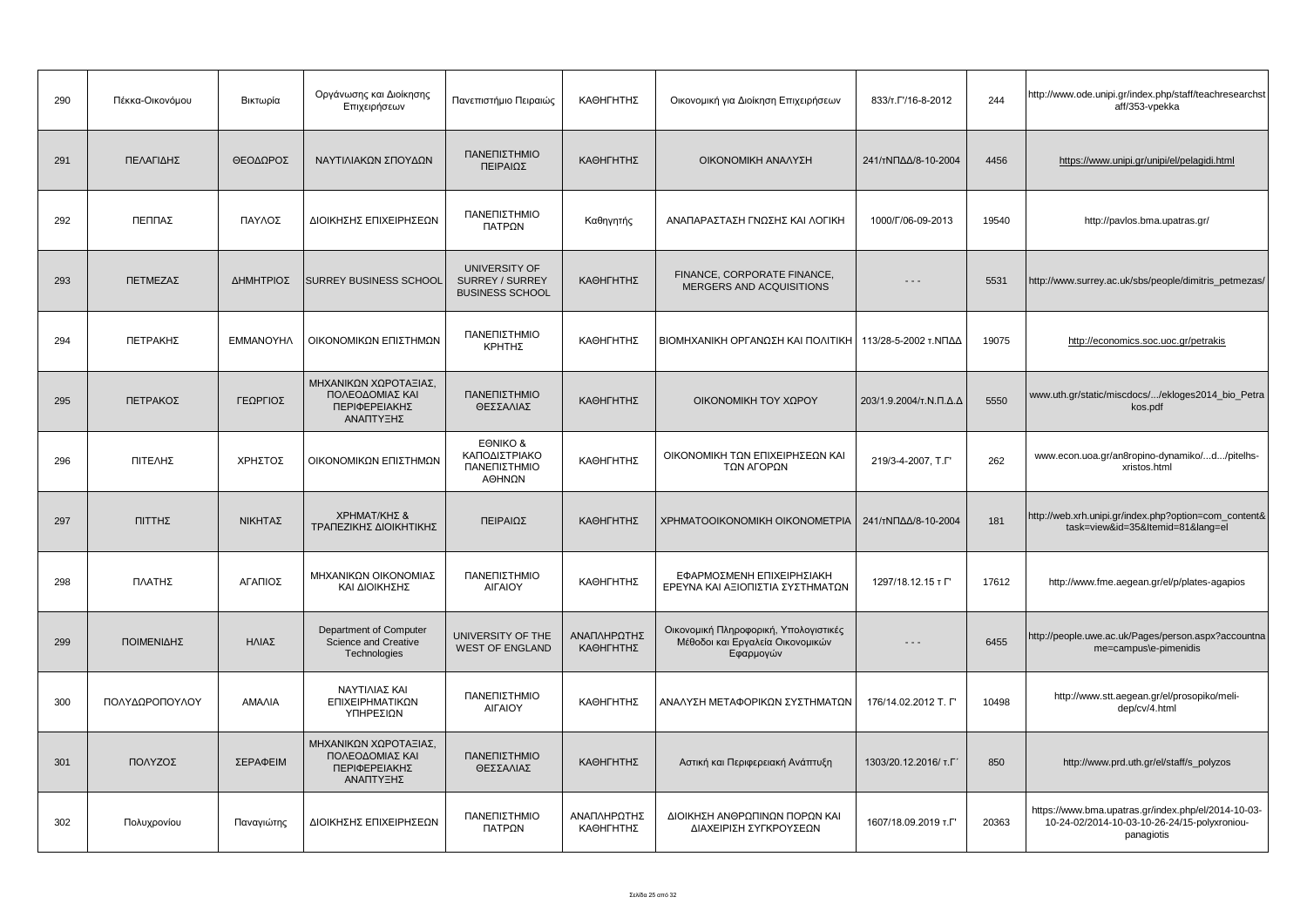| 303 | <b>ПРАМАТАРН</b> | <b>AIKATEPINH</b> | ΔΙΟΙΚΗΤΙΚΗΣ ΕΠΙΣΤΗΜΗΣ<br>ΚΑΙ ΤΕΧΝΟΛΟΓΙΑΣ       | <b>OIKONOMIKO</b><br>ΠΑΝΕΠΙΣΤΗΜΙΟ<br>ΑΘΗΝΩΝ | ΑΝΑΠΛΗΡΩΤΗΣ<br>ΚΑΘΗΓΗΤΗΣ | ΠΛΗΡΟΦΟΡΙΑΚΑ ΣΥΣΤΗΜΑΤΑ ΜΕ<br>ΕΜΦΑΣΗ ΣΤΗΝ ΕΦΟΔΙΑΣΤΙΚΗ ΑΛΥΣΙΔΑ                                        | 589/9-5-2014 т. Г'.  | 5193  | http://www.aueb.gr/pages/prosopiko/faculty_gr_short.p<br>hp?facid=1290                                                                |
|-----|------------------|-------------------|------------------------------------------------|---------------------------------------------|--------------------------|-----------------------------------------------------------------------------------------------------|----------------------|-------|---------------------------------------------------------------------------------------------------------------------------------------|
| 304 | <b>ΡΕΖΙΤΗΣ</b>   | ΑΝΤΩΝΙΟΣ          | ΑΓΡΟΤΙΚΗΣ ΟΙΚΟΝΟΜΙΑΣ &<br>ΑΝΑΠΤΥΞΗΣ            | ΓΕΩΠΟΝΙΚΟ<br>ΠΑΝΕΠΙΣΤΗΜΙΟ<br>ΑΘΗΝΩΝ         | ΚΑΘΗΓΗΤΗΣ                | ΓΕΩΡΓΙΚΗ ΟΙΚΟΝΟΜΙΑ ΜΕ ΕΦΑΡΜΟΓΕΣ<br>ΣΤΗΝ ΑΝΑΛΥΣΗ ΤΙΜΩΝ                                               | 700/20-6-2018        | 10166 | http://www.aoa.aua.gr/staff_details.aspx?mn=mn3&sta<br>$ff_id=84$                                                                     |
| 305 | Ρουμπούτσου      | Αθηνά             | ΝΑΥΤΙΛΙΑΣ ΚΑΙ<br>ΕΠΙΧΕΙΡΗΜΑΤΙΚΩΝ<br>ΥΠΗΡΕΣΙΩΝ  | Πανεπιστήμιο Αιγαίου                        | ΚΑΘΗΓΗΤΗΣ                | Διοίκηση - Διαχείριση Έργων                                                                         | 903/30-5-2019        | 635   | http://name.aegean.gr/el/faculty/roympoytsoy-athina                                                                                   |
| 306 | ΣΑΛΑΒΟΥ          | <b>EAENH</b>      | ΟΡΓΑΝΩΣΗΣ ΚΑΙ ΔΙΟΙΚΗΣΗΣ<br>ΕΠΙΧΕΙΡΗΣΕΩΝ        | <b>OIKONOMIKO</b><br>ΠΑΝΕΠΙΣΤΗΜΙΟ<br>ΑΘΗΝΩΝ | ΑΝΑΠΛΗΡΩΤΗΣ<br>ΚΑΘΗΓΗΤΗΣ | ΔΙΟΙΚΗΣΗ ΕΠΙΧΕΙΡΗΣΕΩΝ                                                                               | 1523/31.08.2019 T.F' | 10804 | http://www.aueb.gr/pages/prosopiko/faculty_gr_short.p<br>hp?facid=1304                                                                |
| 307 | ΣΑΜΙΤΑΣ          | ΑΡΙΣΤΕΙΔΗΣ        | ΔΙΟΙΚΗΣΗΣ ΕΠΙΧΕΙΡΗΣΕΩΝ                         | ΠΑΝΕΠΙΣΤΗΜΙΟ<br>ΑΙΓΑΙΟΥ                     | ΚΑΘΗΓΗΤΗΣ                | <b>XPHMATOOIKONOMIKH</b>                                                                            | 710/22.07.2016 T.T   | 10057 | http://daphne-new.aegean.gr/~a.samitas/index.en.php                                                                                   |
| 308 | ΣΑΡΑΦΟΠΟΥΛΟΣ     | ΓΕΩΡΓΙΟΣ          | ΟΙΚΟΝΟΜΙΚΩΝ ΕΠΙΣΤΗΜΩΝ                          | ΔΗΜΟΚΡΙΤΕΙΟ<br>ΠΑΝΕΠΙΣΤΗΜΙΟ<br>ΘΡΑΚΗΣ       | ΚΑΘΗΓΗΤΗΣ                | ΜΑΘΗΜΑΤΙΚΑ ΓΙΑ ΟΙΚΟΝΟΜΟΛΟΓΟΥΣ -<br>ΔΥΝΑΜΙΚΗ ΑΝΑΛΥΣΗ ΚΑΙ ΔΙΔΑΚΤΙΚΗ<br>ΠΡΟΣΕΓΓΙΣΗ ΜΑΘΗΜΑΤΙΚΩΝ ΕΝΝΟΙΩΝ | 960/30.9.2015/ T.F'  | 17623 | http://www.econ.duth.gr/personel/dep/sarafopoulos/                                                                                    |
| 309 | Σαρρή            | Αικατερίνη        | Βαλκανικών, Σλαβικών και<br>Ανατολικών Σπουδών | Πανεπιστήμιο<br>Μακεδονίας                  | ΚΑΘΗΓΗΤΗΣ                | Διοίκηση Επιχειρήσεων                                                                               | 1131/25-8-2014 т.Г'  | 5382  | http://politics.nured.uowm.gr/CVS/SARRI.pdf                                                                                           |
| 310 | ΣΑΡΤΖΕΤΑΚΗΣ      | ΕΥΤΥΧΙΟΣ          | ΟΙΚΟΝΟΜΙΚΩΝ ΕΠΙΣΤΗΜΩΝ                          | ΠΑΝΕΠΙΣΤΗΜΙΟ<br>ΜΑΚΕΔΟΝΙΑΣ                  | ΚΑΘΗΓΗΤΗΣ                | ΜΙΚΡΟΟΙΚΟΝΟΜΙΚΗ ΘΕΩΡΙΑ ΚΑΙ<br><b><i>NOAITIKH - OIKONOMIKH TOY</i></b><br>ΠΕΡΙΒΑΛΛΟΝΤΟΣ              | 813/1-8-2013 т.Г'    | 5956  | http://www.uom.gr/modules.php?op=modload&name=<br>Cv&file=index&id=717&tmima=3&categorymenu=2                                         |
| 311 | ΣΕΡΦΕΣ           |                   | ΚΩΝΣΤΑΝΤΙΝΟΣ   ΟΙΚΟΝΟΜΙΚΩΝ ΕΠΙΣΤΗΜΩΝ           | <b>Drexel University</b>                    | Καθηγητής                | <b>ECONOMICS</b>                                                                                    | $- - -$              | 1292  | https://www.lebow.drexel.edu/people/konstantinosserfe<br>s                                                                            |
| 312 | ΣΙΜΟΣ            | ΘΕΟΔΩΡΟΣ          | ΟΙΚΟΝΟΜΙΚΩΝ ΕΠΙΣΤΗΜΩΝ                          | ΠΑΝΕΠΙΣΤΗΜΙΟ<br>ΙΩΑΝΝΙΝΩΝ                   | Καθηγητής                | XPHMATOOIKONOMIKH OIKONOMETPIA                                                                      | 700/25-4-2019 т.Г'   | 3233  | https://econ.uoi.gr/didaskontes/simos-theodoros/                                                                                      |
| 313 | ΣΙΟΥΓΛΕ          | ΓΕΩΡΓΙΑ           | ΛΟΓΙΣΤΙΚΗΣ ΚΑΙ<br>ΧΡΗΜΑΤΟΟΙΚΟΝΟΜΙΚΗΣ           | <b>OIKONOMIKO</b><br>ΠΑΝΕΠΙΣΤΗΜΙΟ<br>ΑΘΗΝΩΝ | ΚΑΘΗΓΗΤΗΣ                | ΛΟΓΙΣΤΙΚΗ                                                                                           | 2195/31.12.2020 т Г  | 325   | https://www.aueb.gr/el/faculty_page/%CF%83%CE%B<br>9%CE%BF%CF%85%CE%B3%CE%BB%CE%B5-<br>%CE%B3%CE%B5%CF%89%CF%81%CE%B3%CE<br>%B9%CE%B1 |
| 314 | ΣΙΩΚΗΣ           | ΦΩΤΙΟΣ            | ΒΑΛΚΑΝΙΚΩΝ, ΣΛΑΒΙΚΩΝ<br>ΚΑΙ ΑΝΑΤΟΛΙΚΩΝ ΣΠΟΥΔΩΝ | ΠΑΝΕΠΙΣΤΗΜΙΟ<br>ΜΑΚΕΔΟΝΙΑΣ                  | ΚΑΘΗΓΗΤΗΣ                | ΜΑΚΡΟΟΙΚΟΝΟΜΙΚΗ ΠΟΛΙΤΙΚΗ ΜΕ<br>ΕΜΦΑΣΗ ΣΤΑ ΒΑΛΚΑΝΙΑ ΚΑΙ Ν.Α.<br>ΕΥΡΩΠΗ                               | 730/24-7-2015        | 5413  | http://www.uom.gr/modules.php?op=modload&name=<br>Cv&file=index&id=1169&tmima=8&categorymenu=2                                        |
| 315 | ΣΙΩΜΚΟΣ          | ΓΕΩΡΓΙΟΣ          | ΟΡΓΑΝΩΣΗΣ ΚΑΙ ΔΙΟΙΚΗΣΗΣ<br>ΕΠΙΧΕΙΡΗΣΕΩΝ        | <b>OIKONOMIKO</b><br>ΠΑΝΕΠΙΣΤΗΜΙΟ<br>ΑΘΗΝΩΝ | ΚΑΘΗΓΗΤΗΣ                | ΜΑΡΚΕΤΙΝΓΚ ΜΕ ΕΜΦΑΣΗ ΣΤΟ<br>ΣΤΡΑΤΗΓΙΚΟ ΜΑΡΚΕΤΙΝΓΚ ΚΑΙ<br>ΣΥΜΠΕΡΙΦΟΡΑ ΚΑΤΑΝΑΛΩΤΗ                     | 9/15.1.2002 τ. ΝΠΔΔ  | 2545  | http://www.aueb.gr/pages/prosopiko/faculty_gr_short.p<br>hp?facid=1200                                                                |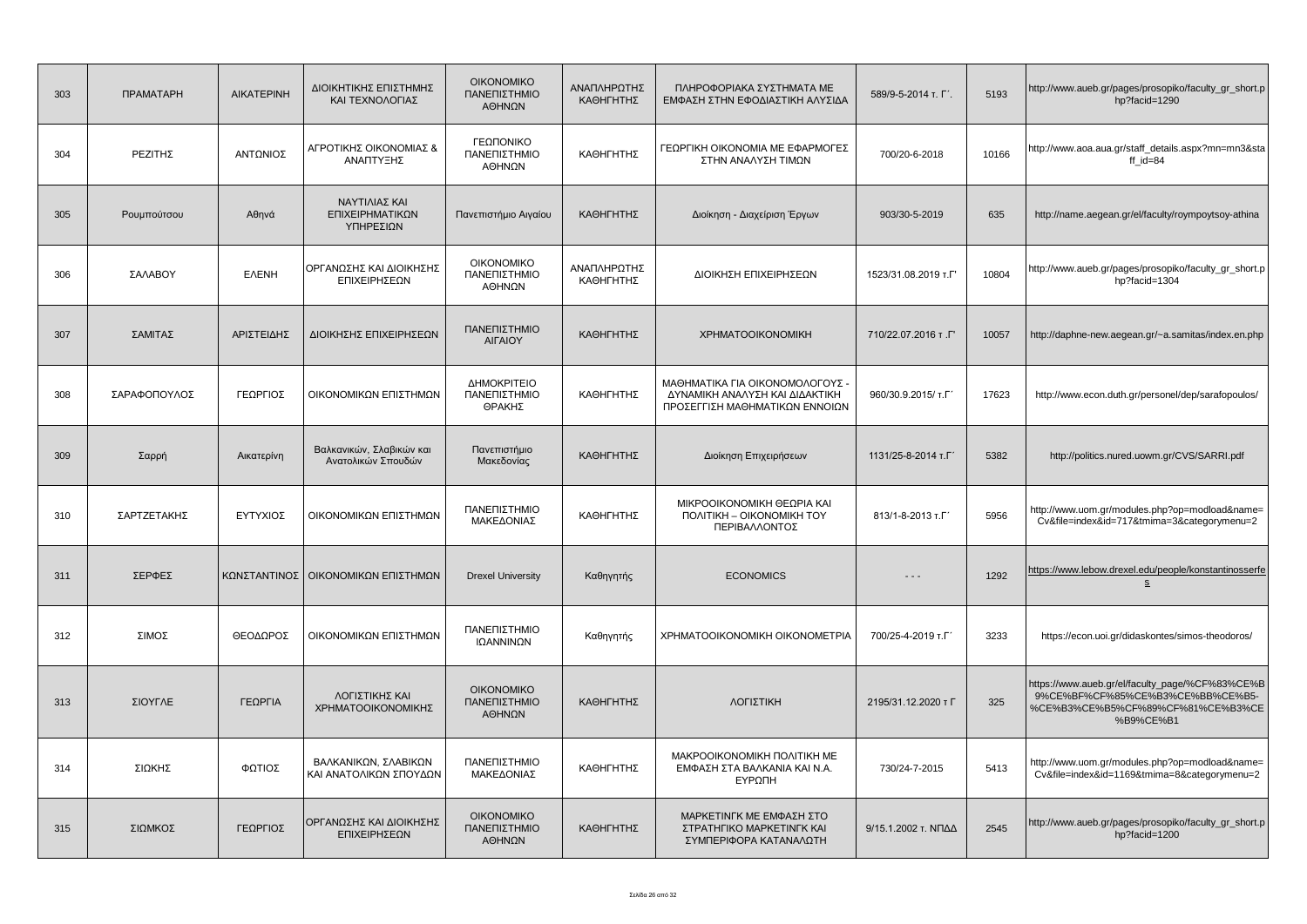| 316 | ΣΚΑΡΜΕΑΣ      | ΔΙΟΝΥΣΙΟΣ    | TMHMA MAPKETINFK KAI<br>ΕΠΙΚΟΙΝΩΝΙΑΣ                | <b>OIKONOMIKO</b><br>ΠΑΝΕΠΙΣΤΗΜΙΟ<br>ΑΘΗΝΩΝ | ΚΑΘΗΓΗΤΗΣ                         | ΜΑΡΚΕΤΙΝΓΚ ΜΕ ΕΜΦΑΣΗ ΣΤΑ ΔΙΚΤΥΑ<br>ΔΙΑΘΕΣΗΣ                                                          | 971/6-6-19                                                                    | 5409  | http://www.mbc.aueb.gr/index.php/el/mdep/174-<br>Skarmeas                                     |
|-----|---------------|--------------|-----------------------------------------------------|---------------------------------------------|-----------------------------------|------------------------------------------------------------------------------------------------------|-------------------------------------------------------------------------------|-------|-----------------------------------------------------------------------------------------------|
| 317 | ΣΟΥΜΠΕΝΙΩΤΗΣ  | ΔΗΜΗΤΡΙΟΣ    | ΟΡΓΑΝΩΣΗΣ & ΔΙΟΙΚΗΣΗΣ                               | ΠΑΝΕΠΙΣΤΗΜΙΟ<br>ΜΑΚΕΔΟΝΙΑΣ                  | ΚΑΘΗΓΗΤΗΣ                         | ΧΡΗΜΑΤΟΟΙΚΟΝΟΜΙΚΗ ΜΕ ΕΜΦΑΣΗ<br>ΣΤΗ ΔΙΑΧΕΙΡΙΣΗ ΤΡΑΠΕΖΙΚΩΝ<br>ΧΑΡΤΟΦΥΛΑΚΙΩΝ                            | 627/7-8-2009 т.Г'                                                             | 2464  | http://www.uom.gr/modules.php?op=modload&name=<br>Cv&file=index&id=230&tmima=2&categorymenu=2 |
| 318 | ΣΟΦΙΑΝΟΠΟΥΛΟΥ | ΣΤΥΛΙΑΝΗ     | ΒΙΟΜΗΧΑΝΙΚΗΣ ΔΙΟΙΚΗΣΗΣ<br>ΚΑΙ ΤΕΧΝΟΛΟΓΙΑΣ           | ΠΑΝΕΠΙΣΤΗΜΙΟ<br>ΠΕΙΡΑΙΩΣ                    | ΚΑΘΗΓΗΤΗΣ                         | ΜΑΘΗΜΑΤΙΚΟΣ ΠΡΟΓΡΑΜΜΑΤΙΣΜΟΣ<br>ΣΤΗΝ ΠΑΡΑΓΩΓΗ                                                         | 408/т.Г'/29-5-2009                                                            | 17698 | http://www.tex.unipi.gr/dep/sofianopoulou/main.htm                                            |
| 319 | ΣΠΙΛΑΝΗΣ      | ΙΩΑΝΝΗΣ      | ΠΕΡΙΒΑΛΛΟΝΤΟΣ                                       | ΠΑΝΕΠΙΣΤΗΜΙΟ<br><b>AIFAIOY</b>              | ΚΑΘΗΓΗΤΗΣ                         | ΔΟΜΗ, ΔΥΝΑΜΙΚΗ ΚΑΙ ΔΙΑΧΕΙΡΙΣΗ<br>ΟΙΚΟΣΥΣΤΗΜΑΤΩΝ ΜΕ ΕΜΦΑΣΗ ΣΤΗΝ<br>ΠΕΡΙΦΕΡΕΙΑΚΗ ΑΝΑΠΤΥΞΗ              | 1141/9.10.2018/т. Г                                                           | 4299  | http://www.env.aegean.gr/site/GR/cv/dep/spilanis.html                                         |
| 320 | ΣΠΙΝΕΛΛΗΣ     | ΔΙΟΜΗΔΗΣ     | ΔΙΟΙΚΗΤΙΚΗΣ ΕΠΙΣΤΗΜΗΣ<br>ΚΑΙ ΤΕΧΝΟΛΟΓΙΑΣ            | <b>OIKONOMIKO</b><br>ΠΑΝΕΠΙΣΤΗΜΙΟ<br>ΑΘΗΝΩΝ | ΚΑΘΗΓΗΤΗΣ                         | ΤΕΧΝΟΛΟΓΙΑ ΛΟΓΙΣΜΙΚΟΥ                                                                                | 676/26-8-2009 т.Г &<br>1010/B/26-3-2019<br>(αλλαγη γνωστικού<br>αντικειμένου) | 17574 | http://www.aueb.gr/pages/prosopiko/faculty_gr_short.p<br>hp?facid=1050                        |
| 321 | Σπυριάδης     | Αθανάσιος    | <b>Business School</b>                              | Manchester Metropolitan<br>University       | ΜΟΝΙΜΟΣ<br>ΕΠΙΚΟΥΡΟΣ<br>ΚΑΘΗΓΗΤΗΣ | Οργάνωση και Διοίκηση Επιχειρήσεων με<br>έμφαση στον Τουρισμό, Μάρκετινγκ με<br>έμφαση στον Τουρισμό | - - -                                                                         | 26300 | https://www2.mmu.ac.uk/business-school/about-<br>us/our-staff/profile/index.php?id=1450       |
| 322 | ΣΠΥΡΟΥ        | ΣΠΥΡΙΔΩΝ     | ΛΟΓΙΣΤΙΚΗΣ ΚΑΙ<br>ΧΡΗΜΑΤΟΟΙΚΟΝΟΜΙΚΗΣ                | <b>OIKONOMIKO</b><br>ΠΑΝΕΠΙΣΤΗΜΙΟ<br>ΑΘΗΝΩΝ | ΚΑΘΗΓΗΤΗΣ                         | <b>XPHMATOOIKONOMIKH</b>                                                                             | 972/01.10.2015/т.Г                                                            | 2854  | http://www.aueb.gr/pages/didaktiko/faculty_gr_short.ph<br>p?facid=1109                        |
| 323 | ΣΤΑΘΑΚΟΠΟΥΛΟΣ | ΒΛΑΣΣΙΟΣ     | <b>TMHMA MAPKETINFK KAI</b><br>ΕΠΙΚΟΙΝΩΝΙΑΣ         | <b>OIKONOMIKO</b><br>ΠΑΝΕΠΙΣΤΗΜΙΟ<br>ΑΘΗΝΩΝ | ΚΑΘΗΓΗΤΗΣ                         | «MAPKETINFK»                                                                                         | 1124/Г/4-11-2016                                                              | 490   | http://www.stathakopoulos.aueb.gr/                                                            |
| 324 | ΣΤΑΪΚΟΥΡΑΣ    | ΠΑΝΑΓΙΩΤΗΣ   | ΧΡΗΜΑΤΟΟΙΚΟΝΟΜΙΚΗΣ<br>ΚΑΙ ΤΡΑΠΕΖΙΚΗΣ<br>ΔΙΟΙΚΗΤΙΚΗΣ | ΠΑΝΕΠΙΣΤΗΜΙΟ<br>ΠΕΙΡΑΙΩΣ                    | ΚΑΘΗΓΗΤΗΣ                         | ΧΡΗΜΑΤΟΟΙΚΟΝΟΜΙΚΟ ΚΑΙ ΤΡΑΠΕΖΙΚΟ<br>ΘΕΣΜΙΚΟ ΠΛΑΙΣΙΟ                                                   | 503/22.04.2020, т.Г'                                                          | 760   | http://web.xrh.unipi.gr/index.php?option=com_content&<br>view=article&id=37&Itemid=311⟨=el    |
| 325 | ΣΤΑΜΑΤΟΠΟΥΛΟΣ | ΓΕΩΡΓΙΟΣ     | ΟΙΚΟΝΟΜΙΚΩΝ ΕΠΙΣΤΗΜΩΝ                               | ΠΑΝΕΠΙΣΤΗΜΙΟ<br>ΚΡΗΤΗΣ                      | ΑΝΑΠΛΗΡΩΤΗΣ<br>ΚΑΘΗΓΗΤΗΣ          | ΜΙΚΡΟΟΙΚΟΝΟΜΙΚΗ ΘΕΩΡΙΑ ΚΑΙ<br><b><i><u>NOVITIKH</u></i></b>                                          | Г' 1001/10.10.2017                                                            | 5216  | http://economics.soc.uoc.gr/el/staff/4563/17                                                  |
| 326 | Σταμέλος      | Ιωάννης      | Πληροφορικής                                        | ΑΠΘ                                         | Καθηγητής                         | Τεχνολογία Λογισμικού                                                                                | 1519/6-11-2014 TF                                                             | 10452 | http://www.csd.auth.gr/el/staff/facult<br>y?view=user&ro=1&id=14                              |
| 327 | ΣΤΕΦΑΝΑΔΗΣ    | ΧΡΙΣΤΟΔΟΥΛΟΣ | ΧΡΗΜΑΤΟΟΙΚΟΝΟΜΙΚΗΣ<br>ΚΑΙ ΣΤΑΤΙΣΤΙΚΗΣ               | ΠΑΝΕΠΙΣΤΗΜΙΟ<br>ΠΕΙΡΑΙΩΣ                    | ΚΑΘΗΓΗΤΗΣ                         | ΜΙΚΡΟΟΙΚΟΝΟΜΙΚΗ - ΘΕΩΡΙΑ ΠΑΙΓΝΙΩΝ                                                                    | 564/Г/18-06-2015                                                              | 2114  | http://web.xrh.unipi.gr/index.php?option=com_content&<br>view=article&id=33&Itemid=307⟨=el    |
| 328 | ΣΤΕΦΑΝΟΥ      |              | ΚΩΝΣΤΑΝΤΙΝΟΣ ΟΙΚΟΝΟΜΙΑΣ ΚΑΙ ΔΙΟΙΚΗΣΗΣ               | ΔΙΕΘΝΕΣ<br>ΠΑΝΕΠΙΣΤΗΜΙΟ ΤΗΣ<br>ΕΛΛΑΔΟΣ      | Καθηγητής<br>Ημεδαπής             | ΜΗΧΑΝΟΓΡΑΦΗΜΕΝΗ ΛΟΓΙΣΤΙΚΗ                                                                            | 244/28-9-05                                                                   | 6869  | http://www.mba.teithe.gr/personel/stefanou.html                                               |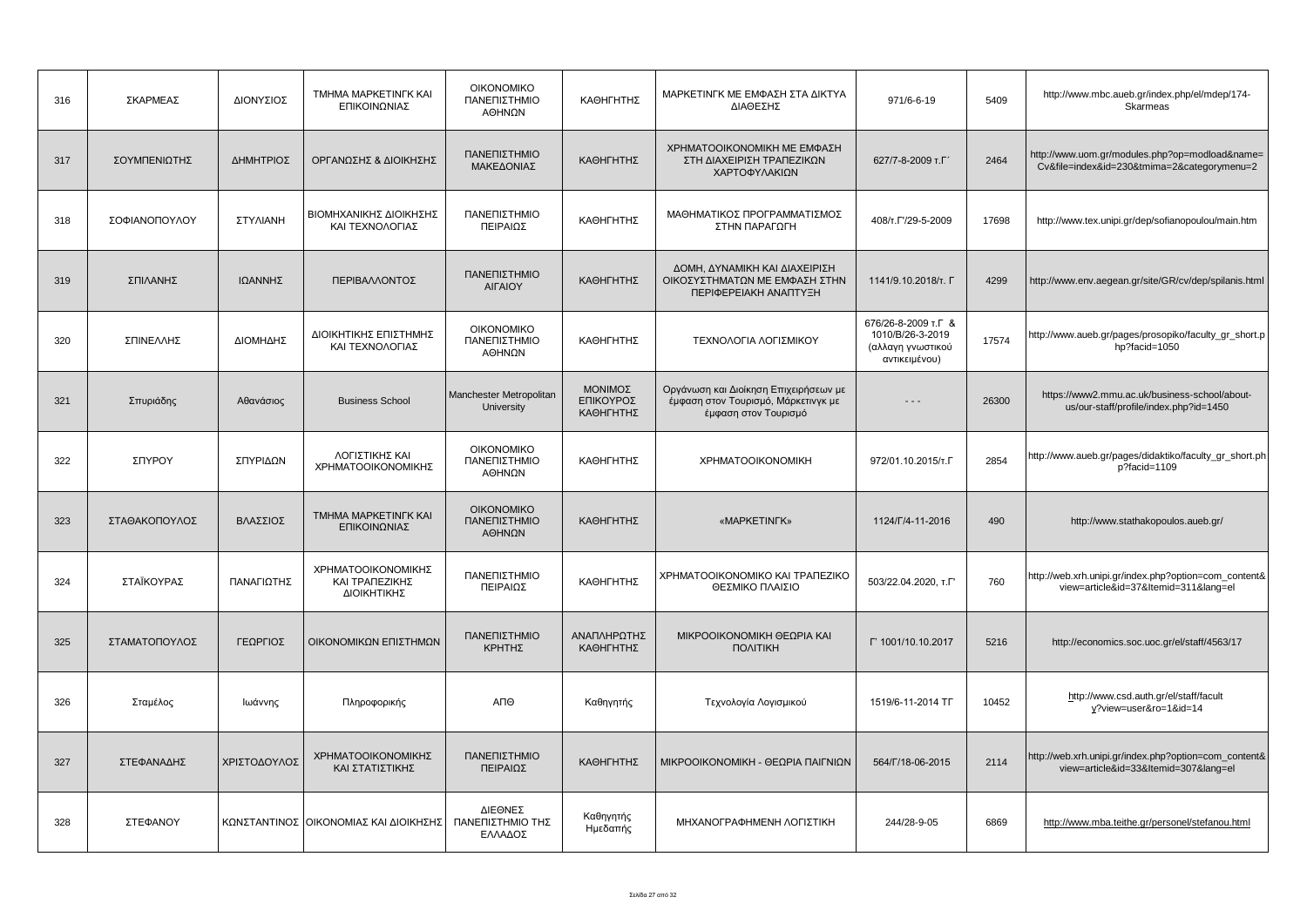| 329 | ΣΤΟΦΟΡΟΣ     | ΧΡΥΣΟΣΤΟΜΟΣ   | ΟΙΚΟΝΟΜΙΚΗΣ ΚΑΙ<br>ΠΕΡΙΦΕΡΕΙΑΚΗΣ<br>ΑΝΑΠΤΥΞΗΣ             | <b><i><u>INNTEIO</u></i></b><br>ΠΑΝΕΠΙΣΤΗΜΙΟ<br>ΚΟΙΝΩΝΙΚΩΝ &<br>ΠΟΛΙΤΙΚΩΝ<br>ΕΠΙΣΤΗΜΩΝ | ΑΝΑΠΛΗΡΩΤΗΣ<br>ΚΑΘΗΓΗΤΗΣ | ΜΙΚΡΟΟΙΚΟΝΟΜΙΚΗ ΑΝΑΛΥΣΗ                                                                                                                  | 723/T. 1/26-06-2018                                                           | 9712  | http://www.topa.gr/cvs/stoforos.htm                                                           |
|-----|--------------|---------------|-----------------------------------------------------------|----------------------------------------------------------------------------------------|--------------------------|------------------------------------------------------------------------------------------------------------------------------------------|-------------------------------------------------------------------------------|-------|-----------------------------------------------------------------------------------------------|
| 330 | Συμεωνίδης   | Σπυρίδων      | ΟΙΚΟΝΟΜΙΚΩΝ ΕΠΙΣΤΗΜΩΝ                                     | ΠΑΝΕΠΙΣΤΗΜΙΟ<br>ΙΩΑΝΝΙΝΩΝ                                                              | Καθηγητής                | Οικονομετρία και Αγορές Χρήματος και<br>Κεφαλαίου                                                                                        | 51/T. T'/25-01-2019                                                           | 4493  | http://www.econ.uoi.gr/index.php?option=com_content<br>&view=article                          |
| 331 | ΣΥΡΙΟΠΟΥΛΟΣ  | ΚΩΝΣΤΑΝΤΙΝΟΣ  | <b>COLLEGE OF BUSINESS</b>                                | ZAYED UNIVERSITY,<br><b>ABU DHABI</b>                                                  | ΚΑΘΗΓΗΤΗΣ                | Χρηματοοικονομικά, Οικονομετρία,<br>Ποσοτικές Μέθοδοι                                                                                    | $- - -$                                                                       | 25926 | https://econ.uoi.gr/didaskontes/symeonidis-spyridon/                                          |
| 332 | ΣΥΡΙΟΠΟΥΛΟΣ  | ΘΕΟΔΩΡΟΣ      | ΝΑΥΤΙΛΙΑΣ ΚΑΙ<br>ΕΠΙΧΕΙΡΗΜΑΤΙΚΩΝ<br>ΥΠΗΡΕΣΙΩΝ             | ΠΑΝΕΠΙΣΤΗΜΙΟ<br>ΑΙΓΑΙΟΥ                                                                | ΚΑΘΗΓΗΤΗΣ                | <b>XPHMATOOIKONOMIKH</b>                                                                                                                 | 830/Г/06-08-2013                                                              | 6231  | http://www.stt.aegean.gr/gr/prosopiko/meli-<br>dep/item/90-2015-08-17-16-14-14                |
| 333 | ΣΦΑΚΙΑΝΑΚΗΣ  | <b>MIXAHA</b> | ΟΡΓΑΝΩΣΗΣ & ΔΙΟΙΚΗΣΗΣ<br>ΕΠΙΧΕΙΡΗΣΕΩΝ                     | ΠΑΝΕΠΙΣΤΗΜΙΟ<br>ΠΕΙΡΑΙΩΣ                                                               | ΚΑΘΗΓΗΤΗΣ                | ΕΦΑΡΜΟΓΕΣ ΠΛΗΡΟΦΟΡΙΚΗΣ ΚΑΙ<br>ΣΤΑΤΙΣΤΙΚΗΣ ΣΤΗ ΔΙΟΙΚΗΣΗ<br>ΕΠΙΧΕΙΡΗΣΕΩΝ                                                                   | 806/т.Г'/1-10-2009 &<br>4174/B/23-12-16<br>(αλλαγη γνωστικού<br>αντικειμένου) | 8003  | http://www.unipi.gr/faculty/dep.php?dep=msfakian                                              |
| 334 | ΣΩΤΗΡΙΟΥ     | ΑΝΔΡΕΑΣ       | Τμήμα Διοίκησης<br>Επιχειρήσεων και Δημόσιας<br>Διοίκησης | Πανεπιστήμιο Κύπρου                                                                    | ΚΑΘΗΓΗΤΗΣ                | ΕΠΙΧΕΙΡΗΣΙΑΚΗ ΔΙΟΙΚΗΣΗ                                                                                                                   | $- - -$                                                                       | 9894  | http://ucy.ac.cy/dir/el/component/comprofiler/userprofil<br>e/basotir                         |
| 335 | ΤΑΓΑΡΑΣ      | ΓΕΩΡΓΙΟΣ      | ΜΗΧΑΝΟΛΟΓΩΝ<br>ΜΗΧΑΝΙΚΩΝ                                  | АПӨ                                                                                    | ΚΑΘΗΓΗΤΗΣ                | ΒΕΛΤΙΣΤΟΠΟΙΗΣΗ ΟΡΓΑΝΩΣΗΣ<br>ΠΑΡΑΓΩΓΗΣ ΚΑΙ ΕΛΕΓΧΟΥ ΠΟΙΟΤΗΤΑΣ                                                                              | 302/29-12-00 ΤΝΠΔΔ                                                            | 17349 | http://im.meng.auth.gr/lba/staff/tagaras.htm                                                  |
| 336 | ΤΑΜΠΟΥΡΗΣ    | ΕΥΘΥΜΙΟΣ      | ΕΦΑΡΜΟΣΜΕΝΗΣ<br>ΠΛΗΡΟΦΟΡΙΚΗΣ                              | ΠΑΝΕΠΙΣΤΗΜΙΟ<br>ΜΑΚΕΔΟΝΙΑΣ                                                             | Καθηγητής                | ΠΛΗΡΟΦΟΡΙΑΚΑ ΣΥΣΤΗΜΑΤΑ ΚΑΙ<br>ΗΛΕΚΤΡΟΝΙΚΗ ΔΙΑΚΥΒΕΡΝΗΣΗ                                                                                   | 948/27-8-2018 т. Г'                                                           | 19717 | https://www.uom.gr/tambouris                                                                  |
| 337 | ΤΑΡΑΝΤΙΛΗΣ   | ΧΡΗΣΤΟΣ       | ΔΙΟΙΚΗΤΙΚΗΣ ΕΠΙΣΤΗΜΗΣ<br>ΚΑΙ ΤΕΧΝΟΛΟΓΙΑΣ                  | <b>OIKONOMIKO</b><br>ΠΑΝΕΠΙΣΤΗΜΙΟ<br>ΑΘΗΝΩΝ                                            | ΚΑΘΗΓΗΤΗΣ                | ΠΟΣΟΤΙΚΕΣ ΜΕΘΟΔΟΙ ΓΙΑ ΤΗ ΔΙΟΙΚΗΣΗ<br>ΠΑΡΑΓΩΓΗΣ ΚΑΙ ΥΠΗΡΕΣΙΩΝ                                                                             | 451/22-4-2013 т.Г'                                                            | 10915 | http://www.aueb.gr/pages/prosopiko/faculty_gr_short.p<br>hp?facid=1238                        |
| 338 | ΤΑΤΣΙΟΠΟΥΛΟΣ | ΗΛΙΑΣ         | ΜΗΧΑΝΟΛΟΓΩΝ<br>ΜΗΧΑΝΙΚΩΝ                                  | ΕΘΝΙΚΟ ΜΕΤΣΟΒΙΟ<br><b><i>NOAYTEXNEIO</i></b>                                           | ΚΑΘΗΓΗΤΗΣ                | ΠΡΟΓΡΑΜΜΑΤΙΣΜΟΣ & ΕΛΕΓΧΟΣ<br>ΠΑΡΑΓΩΓΗΣ & ΕΦΟΔΙΑΣΜΟΥ,<br>ΠΛΗΡΟΦΟΡΙΑΚΑ ΣΥΣΤΗΜΑΤΑ<br>ΔΙΟΙΚΗΣΗΣ ΣΤΗΝ ΠΑΡΑΓΩΓΗ, ΜΕΛΕΤΗ<br>ΜΕΘΟΔΩΝ ΟΡΓΑΝΩΣΕΩΣ. | 290/21-11-03 τ.Ν.Π.Δ.Δ.                                                       | 3321  | http://www.mech.ntua.gr/gr/staff/DEP/tatsiopoulos_gr                                          |
| 339 | ΤΑΧΥΝΑΚΗΣ    | ΠΑΝΑΓΙΩΤΗΣ    | ΛΟΓΙΣΤΙΚΗΣ ΚΑΙ<br>ΧΡΗΜΑΤΟΟΙΚΟΝΟΜΙΚΗΣ                      | ΠΑΝΕΠΙΣΤΗΜΙΟ<br>ΜΑΚΕΔΟΝΙΑΣ                                                             | ΑΝΑΠΛΗΡΩΤΗΣ<br>ΚΑΘΗΓΗΤΗΣ | ΛΟΓΙΣΤΙΚΗ                                                                                                                                | 107/24-2-2015 т.Г'                                                            | 5274  | http://www.uom.gr/modules.php?op=modload&name=<br>Cv&file=index&id=775&tmima=5&categorymenu=2 |
| 340 | ΤΖΑΒΑΛΗΣ     | ΗΛΙΑΣ         | ΟΙΚΟΝΟΜΙΚΗΣ ΕΠΙΣΤΗΜΗΣ                                     | <b>OIKONOMIKO</b><br>ΠΑΝΕΠΙΣΤΗΜΙΟ<br>ΑΘΗΝΩΝ                                            | ΚΑΘΗΓΗΤΗΣ                | ΟΙΚΟΝΟΜΙΚΗ ΘΕΩΡΙΑ ΜΕ ΕΜΦΑΣΗ ΣΤΗ<br>XPHMATOOIKONOMIKH OIKONOMETPIA                                                                        | 41/25-2-2005 τ.ΝΠΔΔ                                                           | 19688 | http://www.aueb.gr/economics/en/faculty/tzavalis.html                                         |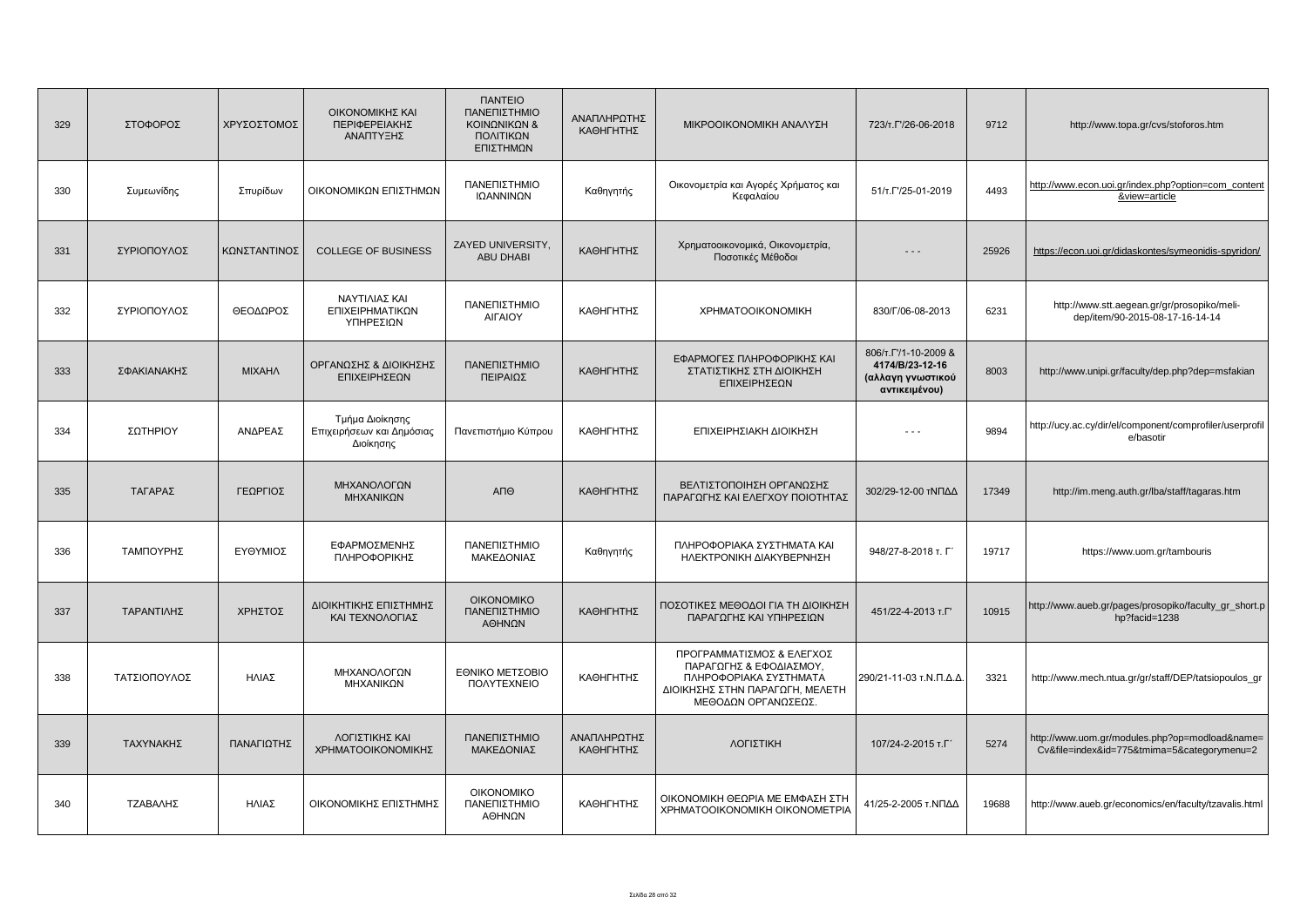| 341 | ΤΖΙΝΙΟΥΣ     | <b>MAPFAPITA</b> | ΟΙΚΟΝΟΜΙΚΩΝ ΕΠΙΣΤΗΜΩΝ                         | ΠΑΝΕΠΙΣΤΗΜΙΟ<br>ΚΡΗΤΗΣ                      | Αναπληρωτής<br>Καθηγητής          | ΕΦΑΡΜΟΣΜΕΝΗ ΟΙΚΟΝΟΜΕΤΡΙΑ                                                                       | ФЕК 839/02-07-2014,<br>т. Г' | 17951 | https://www.aueb.gr/el/faculty_page/τζοβασ-χρηστοσ                                                                                                          |
|-----|--------------|------------------|-----------------------------------------------|---------------------------------------------|-----------------------------------|------------------------------------------------------------------------------------------------|------------------------------|-------|-------------------------------------------------------------------------------------------------------------------------------------------------------------|
| 342 | ΤΖΟΒΑΣ       | ΧΡΗΣΤΟΣ          | ΛΟΓΙΣΤΙΚΗΣ ΚΑΙ<br>ΧΡΗΜΑΤΟΟΙΚΟΝΟΜΙΚΗΣ          | <b>OIKONOMIKO</b><br>ΠΑΝΕΠΙΣΤΗΜΙΟ<br>ΑΘΗΝΩΝ | ΜΟΝΙΜΟΣ<br>ΕΠΙΚΟΥΡΟΣ<br>ΚΑΘΗΓΗΤΗΣ | ΛΟΓΙΣΤΙΚΗ                                                                                      | 1318/14-11-2013 т. Г'        | 7524  | https://economics.soc.uoc.gr/el/staff/4564/17                                                                                                               |
| 343 | ΤΖΟΥΒΕΛΕΚΑΣ  | ΕΥΑΓΓΕΛΟΣ        | ΟΙΚΟΝΟΜΙΚΩΝ ΕΠΙΣΤΗΜΩΝ                         | ΠΑΝΕΠΙΣΤΗΜΙΟ<br>ΚΡΗΤΗΣ                      | ΚΑΘΗΓΗΤΗΣ                         | ΜΙΚΡΟΟΙΚΟΝΟΜΙΚΗ ΘΕΩΡΙΑ ΚΑΙ<br><b><i><u>NONITIKH</u></i></b>                                    | 1000/6-9-2013, т. Г'         | 1726  | http://economics.soc.uoc.gr/Personnel/personnel_navi<br>gation.php?lang=ell&id=6                                                                            |
| 344 | Τομπάζος     | Σταύρος          | Τμήμα Κοινωνικών και<br>Πολιτικών Επιστημών   | Πανεπιστήμιο Κύπρου                         | ΑΝΑΠΛΗΡΩΤΗΣ<br>ΚΑΘΗΓΗΤΗΣ          | Πολιτική Οικονομία, Πολιτική Φιλοσοφία                                                         |                              | 5291  | http://www.biblionet.gr/author/18934/%CE%A3%CF%8<br>4%CE%B1%CF%8D%CF%81%CE%BF%CF%82_%<br>CE%A4%CE%BF%CE%BC%CF%80%CE%AC%CE<br>%B6%CE%BF%CF%82                |
| 345 | ΤΟΜΠΑΙΔΗΣ    | ΣΤΑΘΗΣ           | DEPARTMENT OF FINANCE                         | University of Texas at<br>Austin, USA       | ΚΑΘΗΓΗΤΗΣ                         | OPERATIONS RESEARCH, FINANCE,<br>FINANCIAL ENGINEERING, ENERGY<br>FINANCE, REAL ESTATE FINANCE | $- - -$                      | 9127  | http://faculty.mccombs.utexas.edu/stathis.tompaidis/                                                                                                        |
| 346 | ΤΟΠΑΛΟΓΛΟΥ   | ΝΙΚΟΛΑΟΣ         | ΔΙΕΘΝΩΝ ΚΑΙ ΕΥΡΩΠΑΪΚΩΝ<br>ΟΙΚΟΝΟΜΙΚΩΝ ΣΠΟΥΔΩΝ | <b>OIKONOMIKO</b><br>ΠΑΝΕΠΙΣΤΗΜΙΟ<br>ΑΘΗΝΩΝ | ΚΑΘΗΓΗΤΗΣ                         | <b>XPHMATOOIKONOMIKH</b>                                                                       | 1875/T. T/15. 10. 2019       | 2735  | http://www.aueb.gr/pages/prosopiko/faculty_gr_short.p<br>hp?facid=1099                                                                                      |
| 347 | ΤΡΑΥΛΟΣ      | ΝΙΚΟΛΑΟΣ         | DEPARTMENT OF FINANCE<br>& ACCOUNTING         | UNIVERSITY OF<br><b>SURREY</b>              | ΚΑΘΗΓΗΤΗΣ                         | FINANCE AND ACCOUNTING                                                                         | - - -                        | 5615  | https://www.surrey.ac.uk/people/nickolaos-travlos                                                                                                           |
| 348 | ΤΣΑΓΚΑΡΑΚΗΣ  | ΝΙΚΟΛΑΟΣ         | ΟΡΓΑΝΩΣΗΣ & ΔΙΟΙΚΗΣΗΣ<br>ΕΠΙΧΕΙΡΗΣΕΩΝ         | ΠΑΝΕΠΙΣΤΗΜΙΟ<br>ΠΕΙΡΑΙΩΣ                    | ΚΑΘΗΓΗΤΗΣ                         | ΧΡΗΜΑΤΟΔΟΤΗΣΗ ΕΠΙΧΕΙΡΗΣΕΩΝ                                                                     | 730/Г/12-7-2013              | 4441  | http://www.ode.unipi.gr/index.php/el/staff/teachresearc<br>hstaff/352-ntsang                                                                                |
| 349 | ΤΣΑΚΙΡΙΔΟΥ   | ΕΥΘΥΜΙΑ          | ΤΜΗΜΑ ΓΕΩΠΟΝΙΑΣ                               | АПӨ                                         | ΚΑΘΗΓΗΤΗΣ                         | ΕΜΠΟΡΙΑ ΑΓΡΟΤΙΚΩΝ ΠΡΟΪΟΝΤΩΝ &<br>ΤΡΟΦΙΜΩΝ                                                      | 956/T. L'/27-08-2018         | 18241 | http://www.agro.auth.gr/                                                                                                                                    |
| 350 | Τσακλάγκανος | Άγγελος          | Σχολή Οικονομικών<br>Επιστημών και Διοίκησης  | University of Neapolis,<br>Pafos, Cyprus    | ΚΑΘΗΓΗΤΗΣ                         | Business Administration (Management,<br>Marketing, Accounting)                                 |                              | 2125  | http://www.nup.ac.cy/gr/prof-angelos-a-tsaklagkanos/                                                                                                        |
| 351 | ΤΣΑΚΛΙΔΗΣ    | ΓΕΩΡΓΙΟΣ         | ΜΑΘΗΜΑΤΙΚΩΝ                                   | ΑΠΘ                                         | ΚΑΘΗΓΗΤΗΣ                         | ΣΤΟΧΑΣΤΙΚΕΣ ΔΙΑΔΙΚΑΣΙΕΣ ΚΑΙ<br>ΠΙΘΑΝΟΤΗΤΕΣ-ΕΦΑΡΜΟΣΜΕΝΗ<br>ΣΤΑΤΙΣΤΙΚΗ                           | 372/14-6-2011 тГ             | 17307 | http://www.math.auth.gr/el/people/%CE%B3%CE%B5<br>%CF%8E%CF%81%CE%B3%CE%B9%CE%BF%CF<br>$%82-$<br>%CF%84%CF%83%CE%B1%CE%BA%CE%BB%CE<br>%AF%CE%B4%CE%B7%CF%82 |
| 352 | ΤΣΑΚΛΟΓΛΟΥ   | ΠΑΝΑΓΙΩΤΗΣ       | ΔΙΕΘΝΩΝ ΚΑΙ ΕΥΡΩΠΑΙΚΩΝ<br>ΟΙΚΟΝΟΜΙΚΩΝ ΣΠΟΥΔΩΝ | <b>OIKONOMIKO</b><br>ΠΑΝΕΠΙΣΤΗΜΙΟ<br>ΑΘΗΝΩΝ | ΚΑΘΗΓΗΤΗΣ                         | ΟΙΚΟΝΟΜΙΚΑ ΤΗΣ ΕΥΡ.ΕΝΩΣΗΣ                                                                      | 148/25-6-2004 τ.ΝΠΔΔ         | 4446  | www.aueb.gr/pages/cv/gr/1171.pdf                                                                                                                            |
| 353 | ΤΣΑΝΤΑΣ      | ΝΙΚΟΛΑΟΣ         | ΜΑΘΗΜΑΤΙΚΩΝ                                   | ΠΑΝΕΠΙΣΤΗΜΙΟ<br>ΠΑΤΡΩΝ                      | ΚΑΘΗΓΗΤΗΣ                         | ΜΑΘΗΜΑΤΙΚΕΣ ΚΑΙ ΣΤΟΧΑΣΤΙΚΕΣ<br>ΜΕΘΟΔΟΙ ΣΤΙΣ ΕΠΙΧΕΙΡΗΣΙΑΚΕΣ<br>ΕΡΕΥΝΕΣ                          | 1493/31-10-2014 т.Г'         | 6129  | http://www.math.upatras.gr/index.php?option=com_co<br>ntent&task=view&id=40                                                                                 |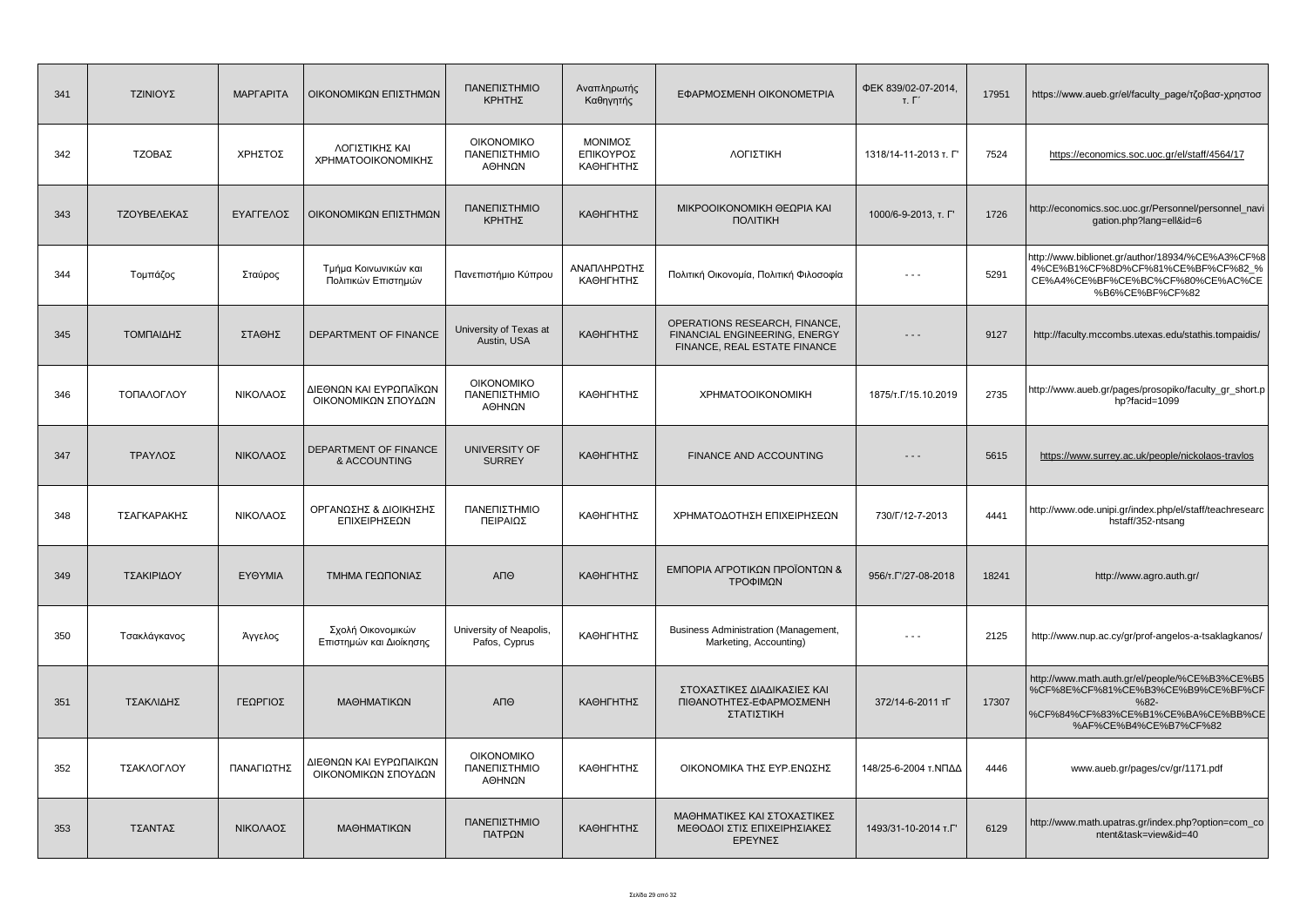| 354 | ΤΣΑΡΤΑΣ    | ΠΑΡΙΣ        | ΟΙΚΟΝΟΜΙΑΣ ΚΑΙ ΒΙΩΣΙΜΗΣ<br>ΑΝΑΠΤΥΞΗΣ                         | ΧΑΡΟΚΟΠΕΙΟ<br>ΠΑΝΕΠΙΣΤΗΜΙΟ                             | ΚΑΘΗΓΗΤΗΣ                | ΤΟΥΡΙΣΤΙΚΗ ΑΝΑΠΤΥΞΗ                                                                                   | 785/Г/25.08.2016                          | 762   | https://dhee.hua.gr/images/Article-<br>pdf/CV/P.TSARTAS_CV.pdf                                |
|-----|------------|--------------|--------------------------------------------------------------|--------------------------------------------------------|--------------------------|-------------------------------------------------------------------------------------------------------|-------------------------------------------|-------|-----------------------------------------------------------------------------------------------|
| 355 | ΤΣΕΚΟΥΡΑΣ  |              | ΚΩΝΣΤΑΝΤΙΝΟΣ ΟΙΚΟΝΟΜΙΚΩΝ ΕΠΙΣΤΗΜΩΝ                           | ΠΑΝΕΠΙΣΤΗΜΙΟ<br>ΠΑΤΡΩΝ                                 | ΚΑΘΗΓΗΤΗΣ                | ΚΛΑΔΙΚΗ ΟΙΚΟΝΟΜΙΚΗ                                                                                    | 443/19-4-2013 т.Г'                        | 19781 | http://www.econ.upatras.gr/el/people/teaching-<br>staff/tsekoyras-konstantinos                |
| 356 | ΤΣΕΚΡΕΚΟΣ  | ΑΝΔΡΙΑΝΟΣ    | ΛΟΓΙΣΤΙΚΗΣ ΚΑΙ<br>ΧΡΗΜΑΤΟΟΙΚΟΝΟΜΙΚΗΣ                         | <b>OIKONOMIKO</b><br>ΠΑΝΕΠΙΣΤΗΜΙΟ<br>ΑΘΗΝΩΝ            | ΑΝΑΠΛΗΡΩΤΗΣ<br>ΚΑΘΗΓΗΤΗΣ | <b>XPHMATOOIKONOMIKH</b>                                                                              | 1161/20.11.2017, T.T'                     | 3805  | http://www.aueb.gr/pages/prosopiko/faculty_gr_short.p<br>hp?facid=1246                        |
| 357 | ΤΣΕΡΚΕΖΟΣ  | ΔΙΚΑΙΟΣ      | ΟΙΚΟΝΟΜΙΚΩΝ ΕΠΙΣΤΗΜΩΝ                                        | ΠΑΝΕΠΙΣΤΗΜΙΟ<br>ΚΡΗΤΗΣ                                 | ΑΝΑΠΛΗΡΩΤΗΣ<br>ΚΑΘΗΓΗΤΗΣ | OIKONOMETPIA KAI HAEKTPONIKOI<br>ΥΠΟΛΟΓΙΣΤΕΣ                                                          | 64/19-4-1999 τ.ΝΠΔΔ                       | 3184  | https://economics.soc.uoc.gr/el/staff/4566/17                                                 |
| 358 | ΤΣΙΜΠΟΥΚΑΣ | ΚΩΝΣΤΑΝΤΙΝΟΣ | ΑΓΡΟΤΙΚΗΣ ΟΙΚΟΝΟΜΙΑΣ &<br>ΑΝΑΠΤΥΞΗΣ                          | ΓΕΩΠΟΝΙΚΟ<br>ΠΑΝΕΠΙΣΤΗΜΙΟ<br>ΑΘΗΝΩΝ                    | ΚΑΘΗΓΗΤΗΣ                | ΓΕΩΡΓΙΚΗ ΟΙΚΟΝΟΜΙΑ - ΔΙΑΧΕΙΡΙΣΗ ΚΑΙ<br>ΟΡΓΑΝΩΣΗ ΓΕΩΡΓΙΚΩΝ<br>ΕΚΜΕΤΑΛΛΕΥΣΕΩΝ                           | 535/Г/22.06.2010                          | 3914  | http://www.aoa.aua.gr/staff_details.aspx?staff_id=26                                          |
| 359 | ΤΣΙΟΤΡΑΣ   | ΓΕΩΡΓΙΟΣ     | ΟΡΓΑΝΩΣΗΣ ΚΑΙ ΔΙΟΙΚΗΣΗΣ<br>ΕΠΙΧΕΙΡΗΣΕΩΝ                      | ΠΑΝΕΠΙΣΤΗΜΙΟ<br>ΜΑΚΕΔΟΝΙΑΣ                             | ΚΑΘΗΓΗΤΗΣ                | ΟΡΓΑΝΩΣΗ ΚΑΙ ΔΙΟΙΚΗΣΗ<br>ΕΠΙΧΕΙΡΗΣΕΩΝ ΜΕ ΕΜΦΑΣΗ ΣΤΗ<br>ΔΙΟΙΚΗΣΗ ΠΑΡΑΓΩΓΗΣ                             | 65/14-4-1998 т.<br>$N.\Pi.\Delta.\Delta.$ | 2783  | http://www.uom.gr/modules.php?op=modload&name=<br>Cv&file=index&id=176&tmima=2&categorymenu=2 |
| 360 | ΤΣΙΟΤΣΟΥ   | ΡΟΔΟΥΛΑ      | ΟΡΓΑΝΩΣΗΣ ΚΑΙ ΔΙΟΙΚΗΣΗΣ<br>ΕΠΙΧΕΙΡΗΣΕΩΝ                      | ΠΑΝΕΠΙΣΤΗΜΙΟ<br>ΜΑΚΕΔΟΝΙΑΣ                             | ΚΑΘΗΓΗΤΗΣ                | ΜΑΡΚΕΤΙΝΓΚ ΥΠΗΡΕΣΙΩΝ                                                                                  | F' 1401/29.12.2017                        | 2202  | https://www.uom.gr/rtsiotsou                                                                  |
| 361 | ΤΣΙΡΙΤΑΚΗΣ | ΕΜΜΑΝΟΥΗΛ    | ΧΡΗΜΑΤΟΟΙΚΟΝΟΜΙΚΗΣ &<br>ΤΡΑΠΕΖΙΚΗΣ ΔΙΟΙΚΗΤΙΚΗΣ               | ΠΑΝΕΠΙΣΤΗΜΙΟ<br>ΠΕΙΡΑΙΩΣ                               | ΚΑΘΗΓΗΤΗΣ                | ΧΡΗΜΑΤΟΟΙΚΟΝΟΜΙΚΗ ΔΙΟΙΚΗΤΙΚΗ ΜΕ<br>ΕΞΕΙΔΙΚΕΥΣΗ ΣΤΗ<br>ΧΡΗΜΑΤΟΟΙΚΟΝΟΜΙΚΗ ΔΙΑΡΘΡΩΣΗ<br>ΤΩΝ ΕΠΙΧΕΙΡΗΣΕΩΝ | Г 877 - 07.09.2017                        | 4409  | http://web.xrh.unipi.gr/index.php?option=com_content&<br>view=article&id=45&Itemid=312⟨=el    |
| 362 | ΤΣΟΥΛΦΙΔΗΣ | ΕΛΕΥΘΕΡΙΟΣ   | ΟΙΚΟΝΟΜΙΚΩΝ ΕΠΙΣΤΗΜΩΝ                                        | ΠΑΝΕΠΙΣΤΗΜΙΟ<br>ΜΑΚΕΔΟΝΙΑΣ                             | ΚΑΘΗΓΗΤΗΣ                | ΙΣΤΟΡΙΑ ΟΙΚΟΝΟΜΙΚΩΝ ΘΕΩΡΙΩΝ                                                                           | 700/4-7-2013                              | 19740 | http://www.uom.gr/modules.php?op=modload&name=<br>Cv&file=index&id=135&tmima=3&categorymenu=2 |
| 363 | Τσουρβάκας | Γεώργιος     | Δημοσιογραφίας & ΜΜΕ                                         | АПӨ                                                    | ΚΑΘΗΓΗΤΗΣ                | Οικονομία και Διοίκηση (Μανατζμεντ) των<br>M.M.E.                                                     | 1340/т.Г/13-11-2018                       | 19215 | http://www.jour.auth.gr/tsourvakas                                                            |
| 364 | ΦΙΛΙΟΣ     | ΒΑΣΙΛΕΙΟΣ    | ΔΙΟΙΚΗΣΗ ΕΠΙΧΕΙΡΗΣΕΩΝ<br>ΑΓΡΟΤΙΚΩΝ ΠΡΟΙΟΝΤΩΝ<br>ΚΑΙ ΤΡΟΦΙΜΩΝ | ΠΑΝΕΠΙΣΤΗΜΙΟ<br>ΠΑΤΡΩΝ                                 | ΚΑΘΗΓΗΤΗΣ                | ΑΓΡΟΤΙΚΗ ΛΟΓΙΣΤΙΚΗ                                                                                    | 621/21-6-2012 т. Г'                       | 3474  | http://www.deapt.upatras.gr/el/professor/siteview/33                                          |
| 365 | ΦΙΛΙΠΠΑΣ   | ΔΙΟΝΥΣΙΟΣ    | <b>FINANCE DEPARTMENT</b>                                    | <b>ESSACA ECOLE DE</b><br>MANAGEMENT,<br><b>FRANCE</b> | ΑΝΑΠΛΗΡΩΤΗΣ<br>ΚΑΘΗΓΗΤΗΣ | <b>XPHMATOOIKONOMIKH</b>                                                                              | $- - -$                                   | 8606  | https://www.essca.fr/en/faculty-researchers/faculty-<br>list/philippas-dionisis/              |
| 366 | ΦΙΛΙΠΠΑΣ   | ΝΙΚΟΛΑΟΣ     | ΟΡΓΑΝΩΣΗΣ ΚΑΙ ΔΙΟΙΚΗΣΗΣ<br>ΕΠΙΧΕΙΡΗΣΕΩΝ                      | ΠΑΝΕΠΙΣΤΗΜΙΟ<br>ΠΕΙΡΑΙΩΣ                               | ΚΑΘΗΓΗΤΗΣ                | ΧΡΗΜΑΤΟΟΙΚΟΝΟΜΙΚΗ ΔΙΟΙΚΗΤΙΚΗ                                                                          | 889/T. L'/16-8-2013                       | 6919  | http://www.ode.unipi.gr/index.php/staff/teachresearchst<br>aff/28-philipas                    |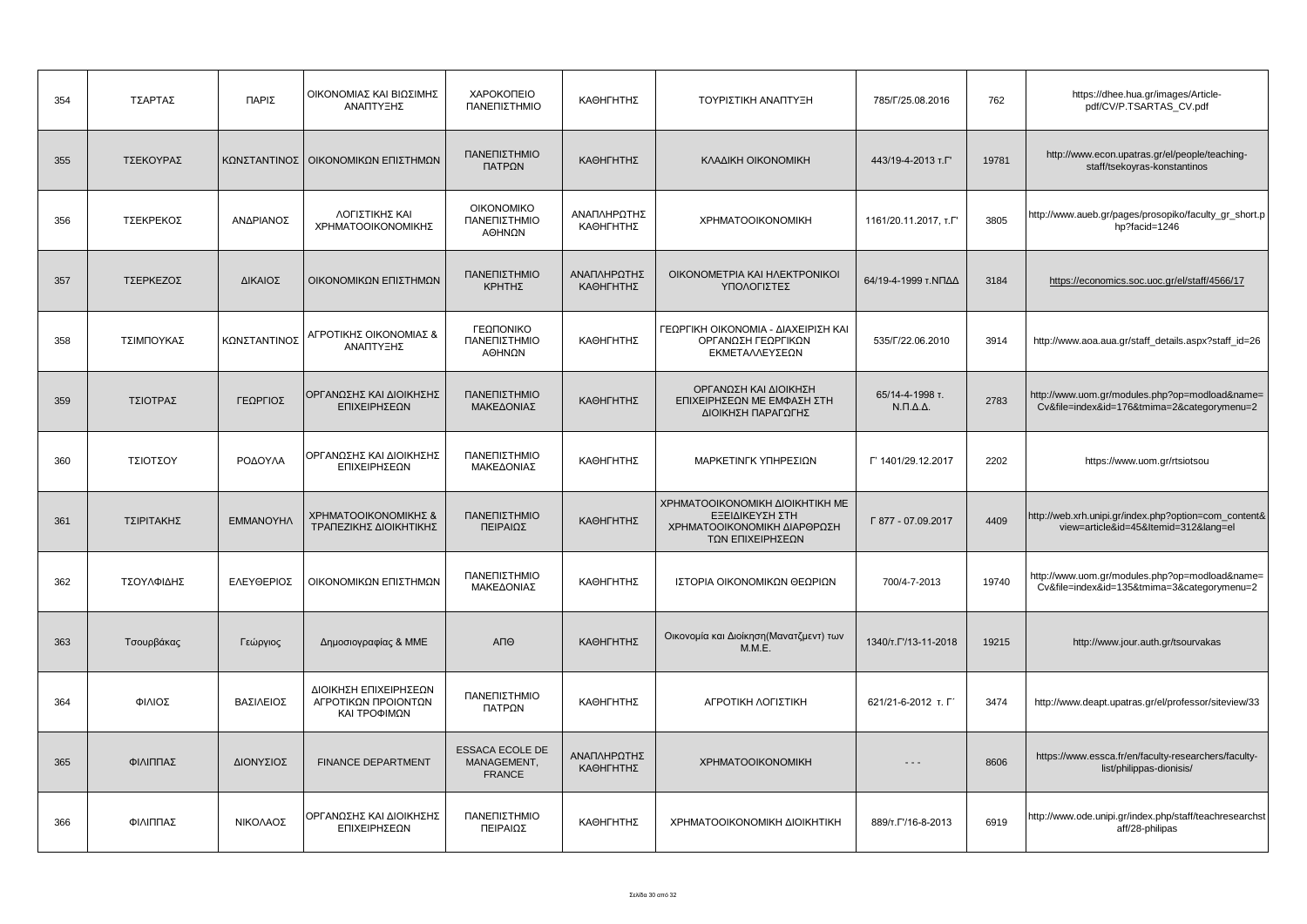| 367 | ΦΙΛΙΠΠΟΠΟΥΛΟΣ   | ΑΠΟΣΤΟΛΟΣ  | ΟΙΚΟΝΟΜΙΚΗΣ ΕΠΙΣΤΗΜΗΣ                               | <b>OIKONOMIKO</b><br>ΠΑΝΕΠΙΣΤΗΜΙΟ<br>ΑΘΗΝΩΝ   | ΚΑΘΗΓΗΤΗΣ                | ΟΙΚΟΝΟΜΙΚΗ ΘΕΩΡΙΑ ΜΕ ΕΜΦΑΣΗ ΣΤΗ<br>ΔΙΕΘΝΗ ΜΑΚΡΟΟΙΚΟΝΟΜΙΚΗ ΚΑΙ<br><b>XPHMATOOIKONOMIKH</b>                      | 84/17-4-2003          | 7365   | http://www.econ.aueb.gr/faculty/philippopoulos.html                                                                                                   |
|-----|-----------------|------------|-----------------------------------------------------|-----------------------------------------------|--------------------------|----------------------------------------------------------------------------------------------------------------|-----------------------|--------|-------------------------------------------------------------------------------------------------------------------------------------------------------|
| 368 | ΦΙΛΟΣ           | ΙΩΑΝΝΗΣ    | ΔΗΜΟΣΙΑΣ ΔΙΟΙΚΗΣΗ                                   | <b><i><u>ITANTEIO</u></i></b><br>ΠΑΝΕΠΙΣΤΗΜΙΟ | ΚΑΘΗΓΗΤΗΣ                | ΕΛΕΓΚΤΙΚΗ-ΔΙΕΘΝΗ ΠΡΟΤΥΠΑ                                                                                       | 1200/Г/18-10-2018     | 8126   | http://pubadmin.panteion.gr/filos_short_cv_greek.htm                                                                                                  |
| 369 | ΦΟΥΝΤΑΣ         | ΣΤΥΛΙΑΝΟΣ  | ΟΙΚΟΝΟΜΙΚΩΝ ΕΠΙΣΤΗΜΩΝ                               | ΠΑΝΕΠΙΣΤΗΜΙΟ<br>ΜΑΚΕΔΟΝΙΑΣ                    | ΚΑΘΗΓΗΤΗΣ                | <b>OIKONOMETPIA</b>                                                                                            | 494/27-5-08           | 18361  | http://www.uom.gr/media/docs/oe/cv/Fountas_cv.pdf                                                                                                     |
| 370 | ΧΑΖΑΚΗΣ         |            | ΚΩΝΣΤΑΝΤΙΝΟΣ   ΟΙΚΟΝΟΜΙΚΩΝ ΕΠΙΣΤΗΜΩΝ                | ΔΗΜΟΚΡΙΤΕΙΟ<br>ΠΑΝΕΠΙΣΤΗΜΙΟ<br>ΘΡΑΚΗΣ         | ΚΑΘΗΓΗΤΗΣ                | ΟΙΚΟΝΟΜΙΚΗ ΑΝΑΠΤΥΞΗ ΜΕ ΕΜΦΑΣΗ<br>ΣΤΗ ΝΟΤΙΟΑΝΑΤΟΛΙΚΗ ΕΥΡΩΠΗ                                                     | T.F' 54/28.01.2019    | 2443   | http://www.econ.duth.gr/personel/dep/hazakis/cv_haza<br>kis.pdf                                                                                       |
| 371 | ΧΑΡΔΟΥΒΕΛΗΣ     | ΓΚΙΚΑΣ     | ΧΡΗΜΑΤΟΟΙΚΟΝΟΜΙΚΗΣ<br>ΚΑΙ ΤΡΑΠΕΖΙΚΗΣ<br>ΔΙΟΙΚΗΤΙΚΗΣ | ΠΑΝΕΠΙΣΤΗΜΙΟ<br>ΠΕΙΡΑΙΩΣ                      | ΚΑΘΗΓΗΤΗΣ                | ΑΝΑΛΥΣΗ ΚΑΙ ΔΙΑΧΕΙΡΙΣΗ<br>ΧΑΡΤΟΦΥΛΑΚΙΟΥ                                                                        | 165/τΝΠΔΔ/19-11-1992  | 6236   | http://www.hardouvelis.gr/get.asp?id=SCV                                                                                                              |
| 372 | <b>XAPITOY</b>  | ΑΝΔΡΕΑΣ    | Λογιστικής και<br>Χρηματοοικονομικής                | ΠΑΝΕΠΙΣΤΗΜΙΟ<br><b>KYNPOY</b>                 | ΚΑΘΗΓΗΤΗΣ                | ΛΟΓΙΣΤΙΚΗ ΚΑΙ ΧΡΗΜΑΤΟΟΙΚΟΝΟΜΙΚΗ                                                                                | $- - -$               | 117171 | http://ucy.ac.cy/dir/en/component/comprofiler/userprofil<br>e/charitou                                                                                |
| 373 | ΧΑΤΖΗΑΝΤΩΝΙΟΥ   | ΔΑΜΙΑΝΟΣ   | ΔΙΟΙΚΗΤΙΚΗΣ ΕΠΙΣΤΗΜΗΣ<br>ΚΑΙ ΤΕΧΝΟΛΟΓΙΑΣ            | <b>OIKONOMIKO</b><br>ΠΑΝΕΠΙΣΤΗΜΙΟ<br>ΑΘΗΝΩΝ   | ΑΝΑΠΛΗΡΩΤΗΣ<br>ΚΑΘΗΓΗΤΗΣ | ΣΤΗΡΙΞΗ ΑΠΟΦΑΣΕΩΝ ΜΕ ΑΝΑΛΥΤΙΚΗ<br>ΕΠΕΞΕΡΓΑΣΙΑ ΔΕΔΟΜΕΝΩΝ                                                        | 647/28-5-2014 т. Г'.  | 6300   | http://www.aueb.gr/pages/didaktiko/faculty_gr_short.ph<br>p?facid=1292                                                                                |
| 374 | ΧΑΤΖΗΓΕΩΡΓΙΟΥ   | ΑΛΕΞΑΝΔΡΟΣ | ΕΦΑΡΜΟΣΜΕΝΗΣ<br>ΠΛΗΡΟΦΟΡΙΚΗΣ                        | ΠΑΝΕΠΙΣΤΗΜΙΟ<br>ΜΑΚΕΔΟΝΙΑΣ                    | Καθηγητής                | ΤΕΧΝΟΛΟΓΙΑ ΛΟΓΙΣΜΙΚΟΥ -<br>ΑΝΤΙΚΕΙΜΕΝΟΣΤΡΑΦΗΣ ΣΧΕΔΙΑΣΗ                                                         | 1274/14-12-2016 т. Г' | 7433   | https://www.uom.gr/achat                                                                                                                              |
| 375 | ΧΑΤΖΗΔΗΜΑ       | ΣΤΑΜΑΤΙΝΑ  | ΟΙΚΟΝΟΜΙΚΗΣ ΕΠΙΣΤΗΜΗΣ                               | ΠΑΝΕΠΙΣΤΗΜΙΟ<br>ΠΕΙΡΑΙΩΣ                      | ΚΑΘΗΓΗΤΗΣ                | ΔΗΜΟΣΙΑ ΟΙΚΟΝΟΜΙΚΑ ΜΕ ΕΜΦΑΣΗ<br>ΣΤΗΝ ΑΝΑΛΥΣΗ ΤΩΝ ΔΗΜΟΣΙΩΝ<br>ΔΑΠΑΝΩΝ ΓΙΑ ΤΗΝ ΑΝΩΤΑΤΗ<br>ΕΚΠΑΙΔΕΥΣΗ ΣΤΗΝ ΕΛΛΑΔΑ | 346/T. L'/26-3-2013   | 889    | http://www.unipi.gr/unipi/el/component/k2/item/539.htm                                                                                                |
| 376 | ΧΑΤΖΗΔΗΜΗΤΡΙΟΥ  | ΙΩΑΝΝΗΣ    | ΟΡΓΑΝΩΣΗΣ ΚΑΙ ΔΙΟΙΚΗΣΗΣ<br>ΕΠΙΧΕΙΡΗΣΕΩΝ             | ΠΑΝΕΠΙΣΤΗΜΙΟ<br>ΜΑΚΕΔΟΝΙΑΣ                    | ΚΑΘΗΓΗΤΗΣ                | ΟΙΚΟΝΟΜΙΚΗ ΤΩΝ ΕΠΙΧΕΙΡΗΣΕΩΝ ΜΕ<br>ΕΜΦΑΣΗ ΣΤΙΣ ΔΙΕΘΝΕΙΣ<br>ΕΠΙΧΕΙΡΗΜΑΤΙΚΕΣ ΔΡΑΣΤΗΡΙΟΤΗΤΕΣ                       | 627/7-8-2009 T.L'     | 1787   | http://www.uom.gr/modules.php?op=modload&name=<br>Cv&file=index                                                                                       |
| 377 | ΧΑΤΖΗΝΙΚΟΛΑΟΥ   | ΔΗΜΗΤΡΙΟΣ  | ΟΙΚΟΝΟΜΙΚΩΝ ΕΠΙΣΤΗΜΩΝ                               | ΠΑΝΕΠΙΣΤΗΜΙΟ<br>ΙΩΑΝΝΙΝΩΝ                     | ΑΝΑΠΛΗΡΩΤΗΣ<br>ΚΑΘΗΓΗΤΗΣ | <b>MAKPOOIKONOMIKH</b>                                                                                         | 236/16-4-2007         | 1967   | http://www.econ.uoi.gr/index.php?option=com_content<br>&view=article&id=120%3A2011-09-10-15-22-<br>23&catid=2%3A2011-07-05-11-19-<br>59&Itemid=14⟨=el |
| 378 | ΧΑΤΖΗΠΑΝΑΓΙΩΤΟΥ | ΠΑΝΑΓΙΩΤΗΣ | ΔΙΕΘΝΩΝ ΚΑΙ ΕΥΡΩΠΑΙΚΩΝ<br>ΟΙΚΟΝΟΜΙΚΩΝ ΣΠΟΥΔΩΝ       | <b>OIKONOMIKO</b><br>ΠΑΝΕΠΙΣΤΗΜΙΟ<br>ΑΘΗΝΩΝ   | ΚΑΘΗΓΗΤΗΣ                | ΘΕΩΡΙΑ ΚΑΙ ΠΟΛΙΤΙΚΗ ΔΙΕΘΝΟΥΣ<br><b>EMNOPIOY</b>                                                                | 127/12-8-99 τ. ΝΠΔΔ   | 10351  | www.geology.upatras.gr/zeus/uploads//cv_hatzipana<br>giotou_gr.pd                                                                                     |
| 379 | ΧΕΒΑΣ           | ΔΗΜΟΣΘΕΝΗΣ | ΛΟΓΙΣΤΙΚΗΣ ΚΑΙ<br>ΧΡΗΜΑΤΟΟΙΚΟΝΟΜΙΚΗΣ                | <b>OIKONOMIKO</b><br>ΠΑΝΕΠΙΣΤΗΜΙΟ<br>ΑΘΗΝΩΝ   | ΚΑΘΗΓΗΤΗΣ                | ΧΡΗΜΑΤΟΟΙΚΟΝΟΜΙΚΗ ΛΟΓΙΣΤΙΚΗ                                                                                    | 1376/31-12-2012 т.Г'  | 18829  | http://www.aueb.gr/pages/prosopiko/faculty_gr_short.p<br>hp?facid=1053                                                                                |